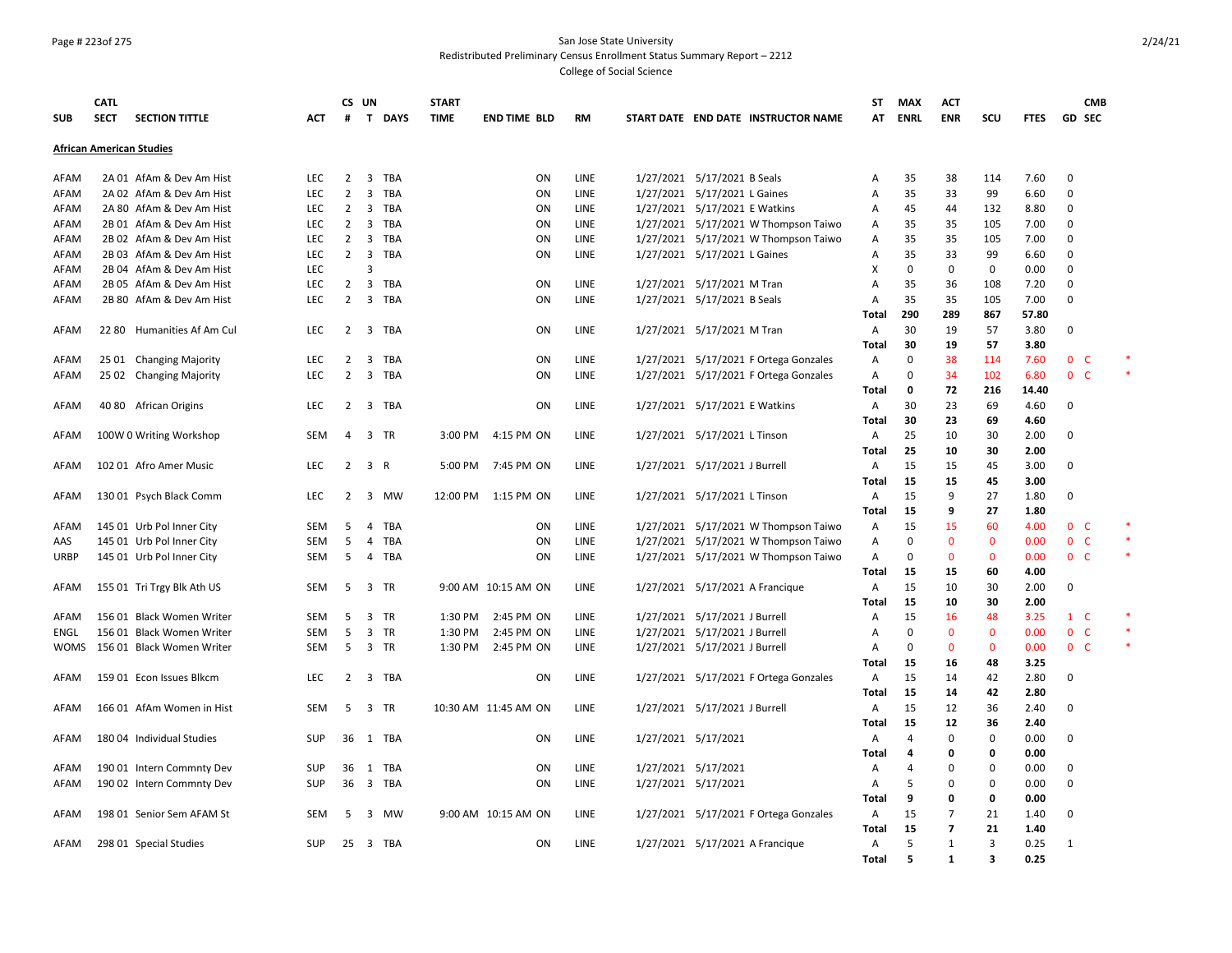# Page # 224of 275 San Jose State University

Redistributed Preliminary Census Enrollment Status Summary Report – 2212

College of Social Science

|            | CATL        |  | UN |             | <b>START</b> |                     |           |                                                         | SΤ | <b>MAX</b>  | ACT        |     |             | CMB    |
|------------|-------------|--|----|-------------|--------------|---------------------|-----------|---------------------------------------------------------|----|-------------|------------|-----|-------------|--------|
| <b>SUB</b> | <b>SECT</b> |  |    | <b>DAYS</b> | <b>TIME</b>  | <b>END TIME BLD</b> | <b>RM</b> | <b>INSTRUCTOR NAME</b><br>START DATE<br><b>FND DATF</b> | AT | <b>ENR!</b> | <b>ENR</b> | SCU | <b>FTES</b> | GD SEC |

**African American Studies Total 513 512 1551 103.50**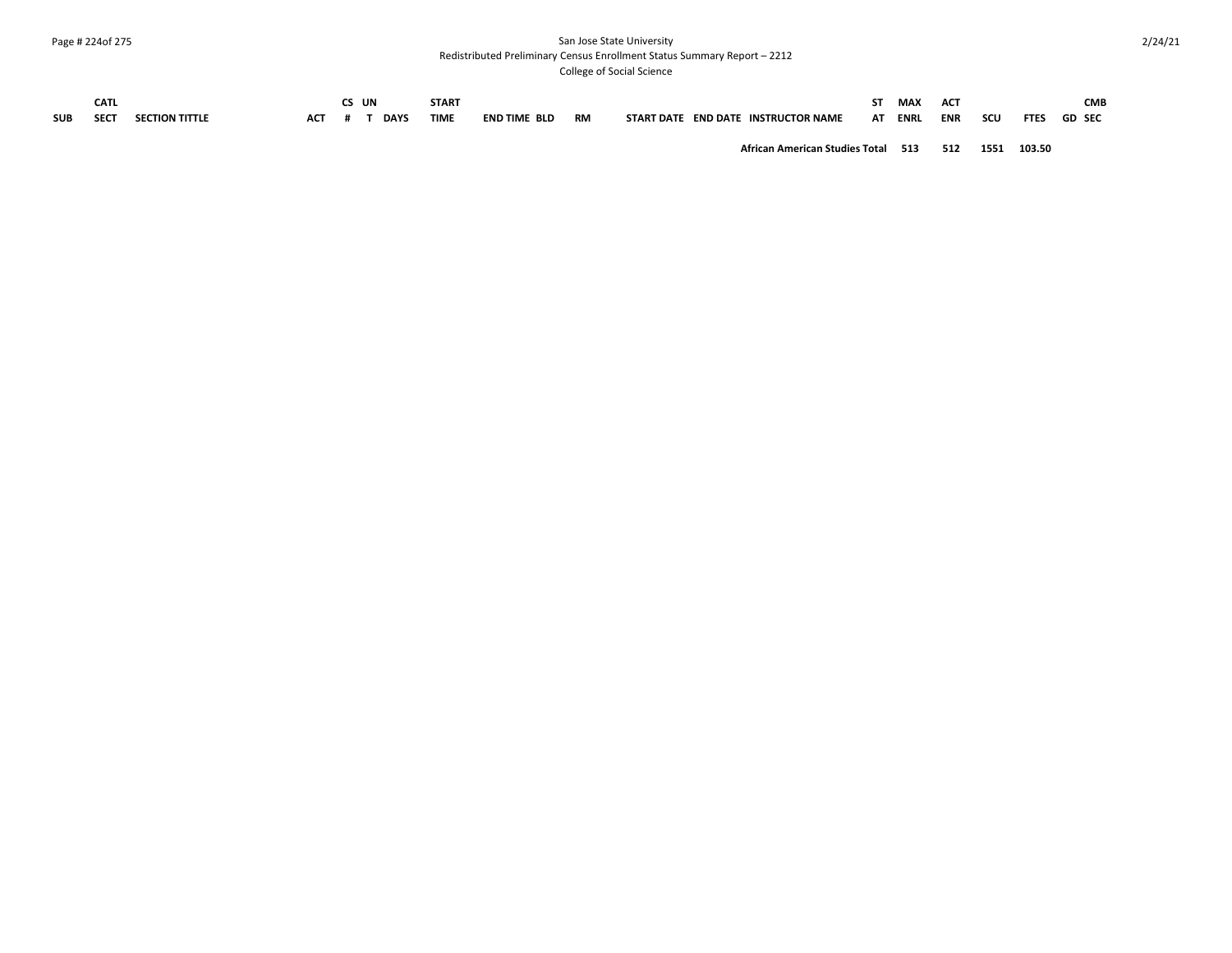#### Page # 225of 275 San Jose State University Redistributed Preliminary Census Enrollment Status Summary Report – 2212

|              | <b>CATL</b> |                              |            |                | CS UN                                 | <b>START</b> |                      |             |                                 |                                 |                                     | SΤ           | <b>MAX</b>  | <b>ACT</b>   |              |             | <b>CMB</b>                   |        |
|--------------|-------------|------------------------------|------------|----------------|---------------------------------------|--------------|----------------------|-------------|---------------------------------|---------------------------------|-------------------------------------|--------------|-------------|--------------|--------------|-------------|------------------------------|--------|
| SUB          | <b>SECT</b> | <b>SECTION TITTLE</b>        | <b>ACT</b> | #              | T DAYS                                | <b>TIME</b>  | <b>END TIME BLD</b>  | <b>RM</b>   |                                 |                                 | START DATE END DATE INSTRUCTOR NAME | АТ           | <b>ENRL</b> | <b>ENR</b>   | scu          | <b>FTES</b> | GD SEC                       |        |
| Anthropology |             |                              |            |                |                                       |              |                      |             |                                 |                                 |                                     |              |             |              |              |             |                              |        |
|              |             |                              |            |                |                                       |              |                      |             |                                 |                                 |                                     |              |             |              |              |             |                              |        |
| <b>ANTH</b>  |             | 1101 Cultural Anthro         | <b>LEC</b> | $\overline{2}$ | $\overline{3}$<br>TBA                 |              | ON                   | <b>LINE</b> |                                 |                                 | 1/27/2021 5/17/2021 M Beresford     | Α            | 35          | 30           | 90           | 6.00        | $\mathbf 0$                  |        |
| ANTH         |             | 1102 Cultural Anthro         | LEC        | $\overline{2}$ | $\overline{3}$<br>TBA                 |              | ON                   | LINE        |                                 | 1/27/2021 5/17/2021 Q McCrary   |                                     | А            | 35          | 29           | 87           | 5.80        | $\mathbf 0$                  |        |
| <b>ANTH</b>  |             | 1103 Cultural Anthro         | LEC        | $\overline{2}$ | 3 TR                                  | 1:30 PM      | 2:45 PM ON           | LINE        | 1/27/2021 5/17/2021 Q McCrary   |                                 |                                     | Α            | 40          | 27           | 81           | 5.40        | 0                            |        |
| ANTH         |             | 1104 Cultural Anthro         | <b>LEC</b> |                | 3                                     |              |                      |             |                                 |                                 |                                     | X            | $\mathbf 0$ | $\mathbf 0$  | 0            | 0.00        | 0                            |        |
| ANTH         |             | 1105 Cultural Anthro         | <b>LEC</b> | $\overline{2}$ | 3 MW                                  | 3:00 PM      | 4:15 PM ON           | LINE        |                                 | 1/27/2021 5/17/2021 B Seals     |                                     | Α            | 35          | 29           | 87           | 5.80        | 0                            |        |
|              |             |                              |            |                |                                       |              |                      |             |                                 |                                 |                                     | <b>Total</b> | 145         | 115          | 345          | 23.00       |                              |        |
| ANTH         |             | 1201 Intro to Human Evol     | <b>LEC</b> | 2              | 3<br>TBA                              |              | ON                   | LINE        | 1/27/2021 5/17/2021 B Seals     |                                 |                                     | А            | 40          | 40           | 120          | 8.00        | 0                            |        |
| ANTH         |             | 1202 Intro to Human Evol     | <b>LEC</b> | $\overline{2}$ | 3<br><b>TBA</b>                       |              | ON                   | LINE        |                                 |                                 | 1/27/2021 5/17/2021 D Khorasani     | А            | 40          | 32           | 96           | 6.40        | 0                            |        |
| ANTH         |             | 1203 Intro to Human Evol     | <b>LEC</b> | $\overline{2}$ | 3<br>TR                               |              | 10:30 AM 11:45 AM ON | LINE        | 1/27/2021 5/17/2021 A Kadkly    |                                 |                                     | А            | 40          | 40           | 120          | 8.00        | $\mathbf 0$                  |        |
| <b>ANTH</b>  |             | 12 04 Intro to Human Evol    | <b>LEC</b> | $\overline{2}$ | 3 MW                                  |              | 12:00 PM 1:15 PM ON  | LINE        | 1/27/2021 5/17/2021 A Kadkly    |                                 |                                     | А            | 40          | 40           | 120          | 8.00        | 0                            |        |
|              |             |                              |            |                |                                       |              |                      |             |                                 |                                 |                                     | <b>Total</b> | 160         | 152          | 456          | 30.40       |                              |        |
| ANTH         |             | 1301 Archaeology             | LEC        | $\overline{2}$ | 3 TBA                                 |              | ON                   | LINE        |                                 |                                 | 1/27/2021 5/17/2021 G Flores Santis | А            | 40          | 25           | 75           | 5.00        | 0                            |        |
| <b>ANTH</b>  |             | 1302 Archaeology             | <b>LEC</b> | $\overline{2}$ | $\overline{\mathbf{3}}$<br><b>TBA</b> |              | ON                   | LINE        | 1/27/2021 5/17/2021 A Hedges    |                                 |                                     | A            | 40          | 40           | 120          | 8.00        | 0                            |        |
| <b>ANTH</b>  |             | 1303 Archaeology             | LEC        | $\overline{2}$ | $\overline{3}$<br><b>TR</b>           |              | 9:00 AM 10:15 AM ON  | <b>LINE</b> |                                 |                                 | 1/27/2021 5/17/2021 G Flores Santis | A            | 40          | 24           | 72           | 4.80        | 0                            |        |
| ANTH         |             | 1304 Archaeology             | <b>LEC</b> | $\overline{2}$ | $\overline{\mathbf{3}}$<br>МW         | 1:30 PM      | 2:45 PM ON           | LINE        | 1/27/2021 5/17/2021 A Hedges    |                                 |                                     | А            | 40          | 40           | 120          | 8.00        | 0                            |        |
|              |             |                              |            |                |                                       |              |                      |             |                                 |                                 |                                     | Total        | 160         | 129          | 387          | 25.80       |                              |        |
| <b>ANTH</b>  |             | 25 01 Human Life Context     | <b>LEC</b> | 2              | 3 TBA                                 |              | ON                   | LINE        |                                 |                                 | 1/27/2021 5/17/2021 G Bousquet      | Α            | 40          | 39           | 117          | 7.80        | 0                            |        |
|              |             |                              |            |                |                                       |              |                      |             |                                 |                                 |                                     | <b>Total</b> | 40          | 39           | 117          | 7.80        |                              |        |
| <b>ANTH</b>  |             | 100W 0 Writing Workshop      | <b>SEM</b> | 5              | 3 TBA                                 |              | <b>ON</b>            | <b>LINE</b> |                                 |                                 | 1/27/2021 5/17/2021 M Meniketti     | Α            | 25          | 25           | 75           | 5.00        | 0                            |        |
|              |             |                              |            |                |                                       |              |                      |             |                                 |                                 |                                     | Total        | 25          | 25           | 75           | 5.00        |                              |        |
| <b>ANTH</b>  |             | 107 01 Anth Food             | LEC        | $2^{\circ}$    | 3 TBA                                 |              | ON                   | LINE        |                                 |                                 | 1/27/2021 5/17/2021 M Beresford     | Α            | 30          | 29           | 87           | 5.80        | 0                            |        |
|              |             |                              |            |                |                                       |              |                      |             |                                 |                                 |                                     | <b>Total</b> | 30          | 29           | 87           | 5.80        |                              |        |
| <b>ANTH</b>  |             | 115 01 Global Culture        | <b>LEC</b> | $\overline{2}$ | $\overline{\mathbf{3}}$<br>TBA        |              | ON                   | LINE        |                                 | 1/27/2021 5/17/2021 Q McCrary   |                                     | Α            | 40          | 37           | 111          | 7.40        | 0 <sub>c</sub>               |        |
| ASIA         |             | 115 01 Global Culture        | <b>LEC</b> | $\overline{2}$ | $\overline{3}$<br><b>TBA</b>          |              | ON                   | LINE        |                                 | 1/27/2021 5/17/2021 Q McCrary   |                                     | А            | $\Omega$    | $\mathbf{0}$ | $\mathbf{0}$ | 0.00        | 0 <sub>c</sub>               | $\ast$ |
| ANTH         |             | 115 02 Global Culture        | LEC        | $\overline{2}$ | $\overline{\mathbf{3}}$<br>TBA        |              | ON                   | LINE        |                                 | 1/27/2021 5/17/2021 Q McCrary   |                                     | А            | 40          | 39           | 117          | 7.80        | 0 <sub>c</sub>               | $\ast$ |
| ASIA         |             | 115 02 Global Culture        | <b>LEC</b> | $\overline{2}$ | 3<br><b>TBA</b>                       |              | ON                   | LINE        |                                 | 1/27/2021 5/17/2021 Q McCrary   |                                     | Α            | $\Omega$    | $\mathbf 0$  | $\mathbf 0$  | 0.00        | $\mathbf{0}$<br>- C          |        |
| ANTH         |             | 115 03 Global Culture        | <b>LEC</b> | 2              | $\overline{\mathbf{3}}$<br>TBA        |              | ON                   | LINE        | 1/27/2021 5/17/2021 S Ou        |                                 |                                     | А            | 40          | 37           | 111          | 7.40        | 0 <sub>c</sub>               |        |
| ASIA         |             | 115 03 Global Culture        | <b>LEC</b> | $\overline{2}$ | 3<br>TBA                              |              | ON                   | LINE        | 1/27/2021 5/17/2021 S Ou        |                                 |                                     | Α            | $\mathbf 0$ | $\mathbf 0$  | $\mathbf 0$  | 0.00        | 0 <sup>o</sup>               |        |
| <b>ANTH</b>  |             | 115 04 Global Culture        | <b>LEC</b> | $\overline{2}$ | $\overline{\mathbf{3}}$<br><b>TBA</b> |              | ON                   | LINE        | 1/27/2021 5/17/2021 S Ou        |                                 |                                     | Α            | 40          | 39           | 117          | 7.80        | - C<br>$\mathbf{0}$          |        |
| ASIA         |             | 115 04 Global Culture        | LEC        | 2              | $\overline{3}$<br>TBA                 |              | ON                   | LINE        | 1/27/2021 5/17/2021 S Ou        |                                 |                                     | А            | $\mathbf 0$ | $\mathbf{0}$ | $\mathbf{0}$ | 0.00        | $\mathsf{C}$<br>$\mathbf{0}$ | $\ast$ |
| <b>ANTH</b>  |             | 115 05 Global Culture        | LEC        | $\overline{2}$ | 3<br>MW                               | 12:00 PM     | 1:15 PM ON           | LINE        |                                 |                                 | 1/27/2021 5/17/2021 G Bousquet      | Α            | 40          | 40           | 120          | 8.00        | $\mathsf{C}$<br>$\mathbf{0}$ |        |
| ASIA         |             | 115 05 Global Culture        | <b>LEC</b> | $\overline{2}$ | 3 MW                                  | 12:00 PM     | 1:15 PM ON           | LINE        |                                 |                                 | 1/27/2021 5/17/2021 G Bousquet      | А            | $\mathbf 0$ | $\mathbf{0}$ | $\mathbf{0}$ | 0.00        | 0 <sub>c</sub>               |        |
|              |             |                              |            |                |                                       |              |                      |             |                                 |                                 |                                     | <b>Total</b> | 200         | 192          | 576          | 38.40       |                              |        |
| <b>ANTH</b>  |             | 130 01 Kin, Kith, Community  | <b>LEC</b> | $2^{\circ}$    | 3 TBA                                 |              | ON                   | LINE        |                                 |                                 | 1/27/2021 5/17/2021 G Bousquet      | Α            | 30          | 29           | 87           | 5.85        | 1                            |        |
|              |             |                              |            |                |                                       |              |                      |             |                                 |                                 |                                     | <b>Total</b> | 30          | 29           | 87           | 5.85        |                              |        |
| <b>ANTH</b>  |             | 132 01 Creating Built Worlds | <b>LEC</b> | $\overline{2}$ | $\overline{\mathbf{3}}$<br>TBA        |              | ON                   | LINE        | 1/27/2021 5/17/2021 A Ayala     |                                 |                                     | Α            | 30          | 30           | 90           | 6.20        | $4\quad C$                   |        |
| GEOG         |             | 132 01 Creating Built Worlds | <b>LEC</b> | 2              | 3<br>TBA                              |              | ON                   | LINE        | 1/27/2021 5/17/2021 A Ayala     |                                 |                                     | A            | $\mathbf 0$ | $\mathbf{0}$ | $\mathbf{0}$ | 0.00        | 0 <sub>c</sub>               |        |
| <b>URBP</b>  |             | 132 01 Creating Built Worlds | LEC        | $\overline{2}$ | 3 TBA                                 |              | ON                   | LINE        | 1/27/2021 5/17/2021 A Ayala     |                                 |                                     | Α            | $\mathbf 0$ | $\mathbf 0$  | $\mathbf 0$  | 0.00        | 0 <sup>o</sup>               |        |
|              |             |                              |            |                |                                       |              |                      |             |                                 |                                 |                                     | Total        | 30          | 30           | 90           | 6.20        |                              |        |
| ANTH         |             | 136 01 Thought Control       | <b>LEC</b> | $\overline{2}$ | 3 TR                                  |              | 10:30 AM 11:45 AM ON | LINE        | 1/27/2021 5/17/2021 J Marlovits |                                 |                                     | Α            | 30          | 28           | 84           | 5.60        | 0                            |        |
|              |             |                              |            |                |                                       |              |                      |             |                                 |                                 |                                     | <b>Total</b> | 30          | 28           | 84           | 5.60        |                              |        |
| ANTH         |             | 140 01 Human Sexuality       | <b>LEC</b> | 1              | 3<br>TBA                              |              | <b>ON</b>            | LINE        |                                 | 1/27/2021 5/17/2021 J Marlovits |                                     | А            | 40          | 38           | 114          | 7.60        | 0 <sup>o</sup>               |        |
| <b>BIOL</b>  |             | 140 01 Human Sexuality       | <b>LEC</b> | 1              | 3<br>TBA                              |              | ON                   | LINE        |                                 | 1/27/2021 5/17/2021 J Marlovits |                                     | А            | $\mathbf 0$ | $\mathbf 0$  | $\mathbf 0$  | 0.00        | 0 <sup>o</sup>               | $\ast$ |
| PH           |             | 140 01 Human Sexuality       | <b>LEC</b> | 1              | 3<br>TBA                              |              | ON                   | <b>LINE</b> |                                 | 1/27/2021 5/17/2021 J Marlovits |                                     | A            | $\mathbf 0$ | $\mathbf{0}$ | $\mathbf{0}$ | 0.00        | 0 <sub>c</sub>               |        |
| ANTH         |             | 140 02 Human Sexuality       | LEC        | 1              | 3 TBA                                 |              | ON                   | LINE        | 1/27/2021 5/17/2021 J Marlovits |                                 |                                     | А            | 40          | 40           | 120          | 8.00        | 0 <sup>o</sup>               |        |
| <b>BIOL</b>  |             | 140 02 Human Sexuality       | <b>LEC</b> | 1              | 3 TBA                                 |              | ON                   | LINE        | 1/27/2021 5/17/2021 J Marlovits |                                 |                                     | А            | $\Omega$    | $\Omega$     | $\Omega$     | 0.00        | $\Omega$<br>- C              |        |
|              |             |                              |            |                |                                       |              |                      |             |                                 |                                 |                                     |              |             |              |              |             |                              |        |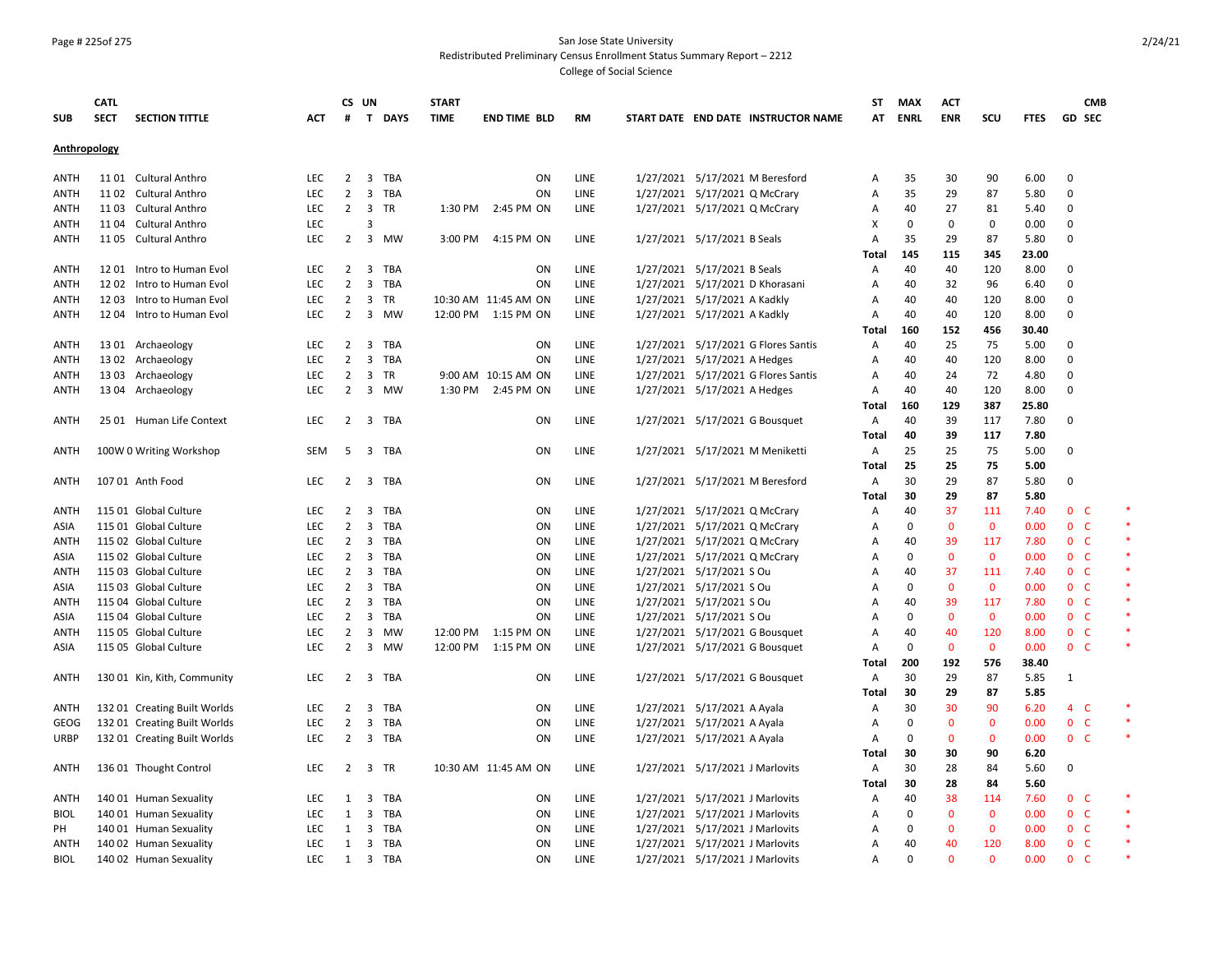### Page # 226of 275 San Jose State University Redistributed Preliminary Census Enrollment Status Summary Report – 2212

|             | <b>CATL</b> |                               |            | CS UN          |                                | <b>START</b> |                     |             |                                 |                                        | ST           | <b>MAX</b>   | <b>ACT</b>   |              |             |                | <b>CMB</b> |        |
|-------------|-------------|-------------------------------|------------|----------------|--------------------------------|--------------|---------------------|-------------|---------------------------------|----------------------------------------|--------------|--------------|--------------|--------------|-------------|----------------|------------|--------|
| <b>SUB</b>  | <b>SECT</b> | <b>SECTION TITTLE</b>         | ACT        | #              | T DAYS                         | <b>TIME</b>  | <b>END TIME BLD</b> | <b>RM</b>   |                                 | START DATE END DATE INSTRUCTOR NAME    | ΑТ           | <b>ENRL</b>  | <b>ENR</b>   | scu          | <b>FTES</b> | GD SEC         |            |        |
| PH          |             | 140 02 Human Sexuality        | <b>LEC</b> | $\mathbf{1}$   | $\overline{3}$<br><b>TBA</b>   |              | ON                  | LINE        | 1/27/2021 5/17/2021 J Marlovits |                                        | A            | $\mathbf{0}$ | $\mathbf{0}$ | $\mathbf{0}$ | 0.00        | 0 <sup>o</sup> |            |        |
| <b>ANTH</b> |             | 140 03 Human Sexuality        | <b>LEC</b> | $\mathbf{1}$   | 3<br>TBA                       |              | ON                  | LINE        | 1/27/2021 5/17/2021 J Marlovits |                                        | Α            | 40           | 40           | 120          | 8.00        | 0 <sup>o</sup> |            |        |
| <b>BIOL</b> |             | 140 03 Human Sexuality        | <b>LEC</b> | 1              | 3<br>TBA                       |              | ON                  | LINE        | 1/27/2021 5/17/2021 J Marlovits |                                        | Α            | 0            | $\mathbf{0}$ | $\mathbf{0}$ | 0.00        | 0 <sup>o</sup> |            |        |
| PH          |             | 140 03 Human Sexuality        | LEC        | 1              | 3<br><b>TBA</b>                |              | ON                  | LINE        | 1/27/2021 5/17/2021 J Marlovits |                                        | Α            | $\Omega$     | $\mathbf{0}$ | $\mathbf{0}$ | 0.00        | 0 <sup>o</sup> |            | *      |
| ANTH        |             | 140 04 Human Sexuality        | <b>LEC</b> | 1              | $\overline{\mathbf{3}}$<br>TBA |              | ON                  | LINE        | 1/27/2021 5/17/2021 J Marlovits |                                        | Α            | 40           | 40           | 120          | 8.00        | 0 <sup>o</sup> |            |        |
| <b>BIOL</b> |             | 140 04 Human Sexuality        | LEC        | 1              | 3<br><b>TBA</b>                |              | ON                  | <b>LINE</b> | 1/27/2021 5/17/2021 J Marlovits |                                        | Α            | $\Omega$     | $\mathbf{0}$ | $\Omega$     | 0.00        | 0 <sup>o</sup> |            | *      |
| PH          |             | 140 04 Human Sexuality        | LEC        | $\mathbf{1}$   | 3<br><b>TBA</b>                |              | ON                  | LINE        | 1/27/2021 5/17/2021 J Marlovits |                                        | Α            | $\mathbf 0$  | $\mathbf{0}$ | $\Omega$     | 0.00        | 0 <sub>c</sub> |            |        |
| ANTH        |             | 140 05 Human Sexuality        | <b>LEC</b> | 1              | 3<br>MW                        | 12:00 PM     | 1:15 PM ON          | <b>LINE</b> | 1/27/2021 5/17/2021 J McDaniel  |                                        | A            | 40           | $\mathbf{0}$ | $\Omega$     | 0.00        | 0 <sub>c</sub> |            | *      |
| <b>BIOL</b> |             | 140 05 Human Sexuality        | <b>LEC</b> | 1              | 3<br>MW                        | 12:00 PM     | 1:15 PM ON          | LINE        | 1/27/2021 5/17/2021 J McDaniel  |                                        | Α            | 0            | 38           | 114          | 7.60        | 0 <sub>c</sub> |            |        |
| PH          |             | 140 05 Human Sexuality        | LEC        | 1              | 3<br>MW                        | 12:00 PM     | 1:15 PM ON          | LINE        | 1/27/2021 5/17/2021 J McDaniel  |                                        | А            | 0            | $\mathbf{0}$ | $\mathbf{0}$ | 0.00        | 0 <sub>c</sub> |            | *      |
| <b>ANTH</b> |             | 140 06 Human Sexuality        | <b>LEC</b> | 1              | 3<br><b>MW</b>                 | 4:30 PM      | 5:45 PM ON          | LINE        | 1/27/2021 5/17/2021 J McDaniel  |                                        | Α            | 40           | $\mathbf{0}$ | $\mathbf{0}$ | 0.00        | 0 <sup>o</sup> |            |        |
| <b>BIOL</b> |             | 140 06 Human Sexuality        | <b>LEC</b> | 1              | $\overline{3}$<br>MW           | 4:30 PM      | 5:45 PM ON          | LINE        | 1/27/2021 5/17/2021 J McDaniel  |                                        | Α            | 0            | 40           | 120          | 8.00        | 0 <sub>c</sub> |            | *      |
| PH          |             | 140 06 Human Sexuality        | <b>LEC</b> | 1              | 3<br><b>MW</b>                 | 4:30 PM      | 5:45 PM ON          | LINE        | 1/27/2021 5/17/2021 J McDaniel  |                                        | Α            | $\Omega$     | $\mathbf{0}$ | $\mathbf{0}$ | 0.00        | 0 <sup>o</sup> |            |        |
| ANTH        |             | 140 07 Human Sexuality        | LEC        | $\mathbf{1}$   | $\overline{3}$<br><b>TBA</b>   |              | ON                  | LINE        | 1/27/2021 5/17/2021 A Kadkly    |                                        | Α            | 40           | 40           | 120          | 8.00        | 0 <sub>c</sub> |            |        |
| <b>BIOL</b> |             | 140 07 Human Sexuality        | <b>LEC</b> | 1              | 3<br><b>TBA</b>                |              | ON                  | LINE        | 1/27/2021 5/17/2021 A Kadkly    |                                        | A            | $\Omega$     | $\mathbf{0}$ | $\mathbf{0}$ | 0.00        | 0 <sup>o</sup> |            |        |
| PH          |             | 140 07 Human Sexuality        | LEC        | $\mathbf{1}$   | $\overline{3}$<br><b>TBA</b>   |              | ON                  | LINE        | 1/27/2021 5/17/2021 A Kadkly    |                                        | Α            | $\mathbf 0$  | $\mathbf{0}$ | $\mathbf{0}$ | 0.00        | 0 <sup>o</sup> |            | $\ast$ |
| ANTH        |             | 140 08 Human Sexuality        | <b>LEC</b> | 1              | 3<br>TBA                       |              | ON                  | LINE        | 1/27/2021 5/17/2021 S Ou        |                                        | Α            | 40           | 39           | 117          | 7.80        | 0 <sub>c</sub> |            |        |
| <b>BIOL</b> |             | 140 08 Human Sexuality        | LEC        | 1              | $\overline{3}$<br><b>TBA</b>   |              | ON                  | LINE        | 1/27/2021 5/17/2021 S Ou        |                                        | Α            | $\mathbf{0}$ | $\mathbf{0}$ | $\mathbf{0}$ | 0.00        | 0 <sup>o</sup> |            |        |
| PH          |             | 140 08 Human Sexuality        | <b>LEC</b> | 1              | $\overline{3}$<br><b>TBA</b>   |              | ON                  | LINE        | 1/27/2021 5/17/2021 S Ou        |                                        | Α            | $\mathbf 0$  | $\mathbf 0$  | $\mathbf 0$  | 0.00        | 0 <sub>c</sub> |            |        |
|             |             |                               |            |                |                                |              |                     |             |                                 |                                        | Total        | 320          | 315          | 945          | 63.00       |                |            |        |
| <b>ANTH</b> |             | 143 01 Cult & Adaptation      | LEC        | $\overline{2}$ | $\overline{3}$<br><b>TBA</b>   |              | ON                  | LINE        | 1/27/2021 5/17/2021 M Meniketti |                                        | Α            | 30           | 30           | 90           | 6.10        | $\overline{2}$ |            |        |
|             |             |                               |            |                |                                |              |                     |             |                                 |                                        | <b>Total</b> | 30           | 30           | 90           | 6.10        |                |            |        |
| <b>ANTH</b> |             | 146 01 Culture & Conflict     | <b>LEC</b> | $\overline{2}$ | 3<br>TBA                       |              | ON                  | LINE        | 1/27/2021 5/17/2021 G Bousquet  |                                        | Α            | 40           | 40           | 120          | 8.00        | 0              |            |        |
| ANTH        |             | 146 02 Culture & Conflict     | <b>LEC</b> | 2              | 3<br>TBA                       |              | ON                  | LINE        | 1/27/2021 5/17/2021 G Bousquet  |                                        | Α            | 40           | 39           | 117          | 7.80        | 0              |            |        |
|             |             |                               |            |                |                                |              |                     |             |                                 |                                        | <b>Total</b> | 80           | 79           | 237          | 15.80       |                |            |        |
| ANTH        |             | 152 01 Becoming Human         | LEC        | 2              | 3<br>TBA                       |              | ON                  | LINE        | 1/27/2021 5/17/2021 E Weiss     |                                        | Α            | 25           | 17           | 51           | 3.40        | $\Omega$       |            |        |
|             |             |                               |            |                |                                |              |                     |             |                                 |                                        | <b>Total</b> | 25           | 17           | 51           | 3.40        |                |            |        |
| ANTH        |             | 155 01 Forensic Osteology     | LEC        | 4              | 3 TBA                          |              | ON                  | LINE        | 1/27/2021 5/17/2021 E Weiss     |                                        | Α            | 25           | 25           | 75           | 5.05        | 1              |            |        |
|             |             |                               |            |                |                                |              |                     |             |                                 |                                        | Total        | 25           | 25           | 75           | 5.05        |                |            |        |
| <b>ANTH</b> |             | 160 01 Recon Lost Civs        | LEC.       | 2              | 3<br><b>TBA</b>                |              | ON                  | LINE        |                                 | 1/27/2021 5/17/2021 V Sanchez-Chopitea | Α            | 40           | 40           | 120          | 8.00        | $\Omega$       |            |        |
| ANTH        |             | 160 02 Recon Lost Civs        | <b>LEC</b> | $\overline{2}$ | $\overline{3}$<br>TBA          |              | ON                  | LINE        |                                 | 1/27/2021 5/17/2021 V Sanchez-Chopitea | Α            | 40           | 40           | 120          | 8.00        | 0              |            |        |
| <b>ANTH</b> |             | 160 03 Recon Lost Civs        | <b>LEC</b> | $\overline{2}$ | 3<br>TBA                       |              | ON                  | LINE        |                                 | 1/27/2021 5/17/2021 V Sanchez-Chopitea | A            | 40           | 40           | 120          | 8.00        | $\mathbf 0$    |            |        |
| ANTH        |             | 160 04 Recon Lost Civs        | <b>LEC</b> | $\overline{2}$ | $\overline{3}$<br><b>TBA</b>   |              | ON                  | LINE        |                                 | 1/27/2021 5/17/2021 V Sanchez-Chopitea | Α            | 40           | 40           | 120          | 8.00        | 0              |            |        |
| <b>ANTH</b> |             | 160 05 Recon Lost Civs        | <b>LEC</b> | $\overline{2}$ | 3<br><b>TBA</b>                |              | ON                  | LINE        | 1/27/2021 5/17/2021 M Meniketti |                                        | Α            | 40           | 40           | 120          | 8.00        | $\Omega$       |            |        |
| ANTH        |             | 160 06 Recon Lost Civs        | LEC        | $\overline{2}$ | 3 TBA                          |              | ON                  | LINE        | 1/27/2021 5/17/2021 A Hedges    |                                        | Α            | 40           | 40           | 120          | 8.00        | $\mathbf 0$    |            |        |
|             |             |                               |            |                |                                |              |                     |             |                                 |                                        | Total        | 240          | 240          | 720          | 48.00       |                |            |        |
| <b>ANTH</b> |             | 164 01 North Am Befr 1492     | LEC        | $\overline{2}$ | 3<br>TBA                       |              | ON                  | LINE        |                                 | 1/27/2021 5/17/2021 V Sanchez-Chopitea | Α            | 30           | 27           | 81           | 5.40        | $\mathbf 0$    |            |        |
|             |             |                               |            |                |                                |              |                     |             |                                 |                                        | Total        | 30           | 27           | 81           | 5.40        |                |            |        |
| <b>ANTH</b> |             | 165 01 Historical Archaeology | <b>LEC</b> | 2              | 3 TBA                          |              | ON                  | LINE        | 1/27/2021 5/17/2021 C Sunseri   |                                        | Α            | 35           | 33           | 99           | 6.60        | $\Omega$       |            |        |
|             |             |                               |            |                |                                |              |                     |             |                                 |                                        | <b>Total</b> | 35           | 33           | 99           | 6.60        |                |            |        |
| ANTH        |             | 180 01 Individual Studies     | SUP        |                | 3                              |              |                     |             |                                 |                                        | X            | $\Omega$     | 0            | 0            | 0.00        | $\Omega$       |            |        |
| <b>ANTH</b> |             | 180 02 Individual Studies     | <b>SUP</b> |                | 36 1 TBA                       |              | ON                  | LINE        | 1/27/2021 5/17/2021 R Gonzalez  |                                        | А            | 3            | $\mathbf{1}$ | $\mathbf{1}$ | 0.07        | 0              |            |        |
|             |             |                               |            |                |                                |              |                     |             |                                 |                                        | Total        | 3            | 1            | 1            | 0.07        |                |            |        |
| <b>ANTH</b> |             | 184 01 Directed Reading       | <b>SUP</b> |                | 3                              |              |                     |             |                                 |                                        | х            | $\Omega$     | $\Omega$     | 0            | 0.00        | 0              |            |        |
| ANTH        |             | 184 02 Directed Reading       | <b>SUP</b> |                | $\mathbf{1}$                   |              |                     |             |                                 |                                        | х            | $\Omega$     | 0            | $\Omega$     | 0.00        | 0              |            |        |
|             |             |                               |            |                |                                |              |                     |             |                                 |                                        | <b>Total</b> | $\Omega$     | 0            | $\Omega$     | 0.00        |                |            |        |
| ANTH        |             | 191 01 Frontiers Anthro       | <b>SEM</b> | -5             | 3 TBA                          |              | ON                  | LINE        | 1/27/2021 5/17/2021 C Sunseri   |                                        | A            | 30           | 32           | 96           | 6.40        | $\Omega$       |            |        |
|             |             |                               |            |                |                                |              |                     |             |                                 |                                        | Total        | 30           | 32           | 96           | 6.40        |                |            |        |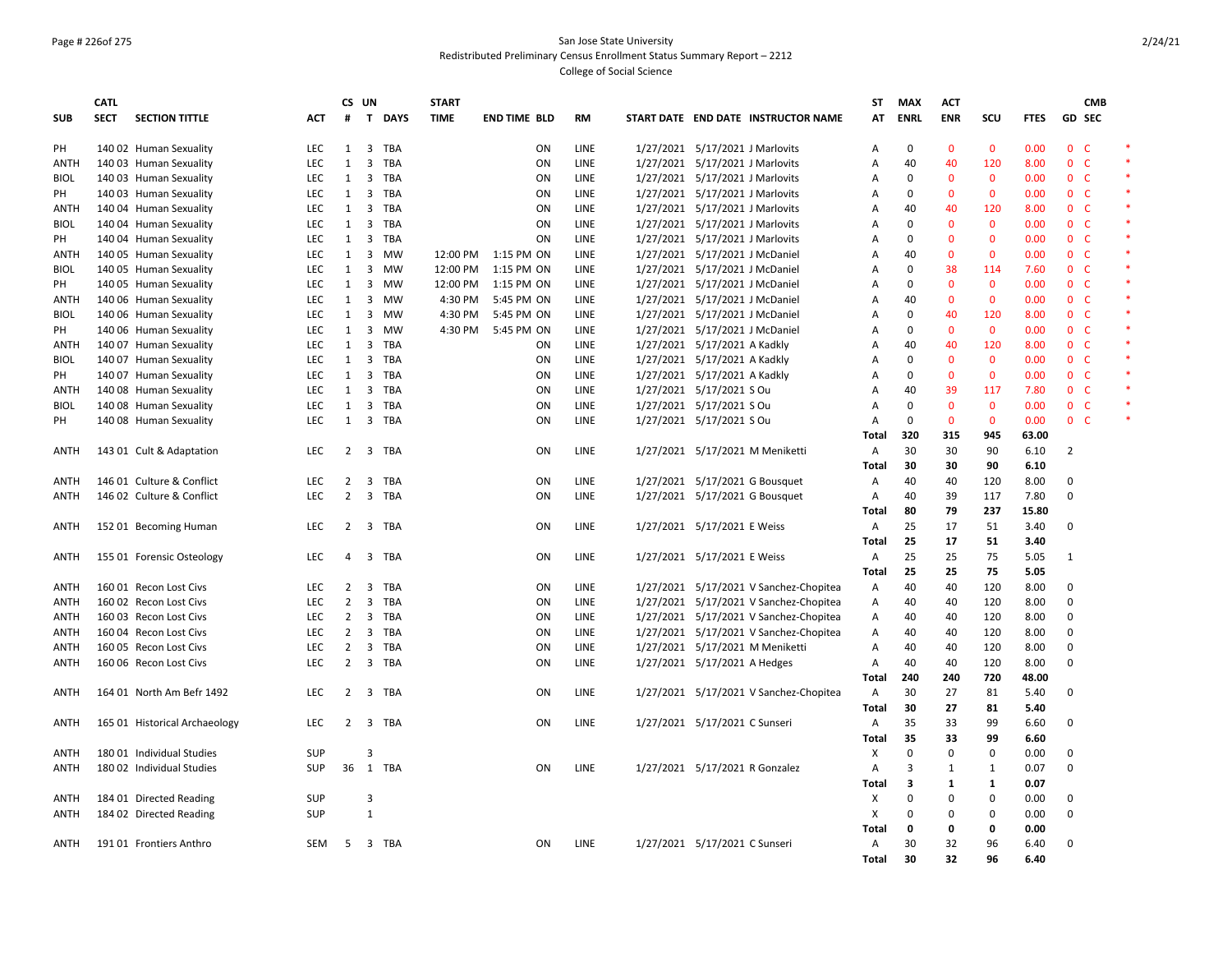## Page # 227of 275 San Jose State University Redistributed Preliminary Census Enrollment Status Summary Report – 2212

| <b>SUB</b>  | <b>CATL</b><br><b>SECT</b> | <b>SECTION TITTLE</b>          | <b>ACT</b> | CS UN<br>#     | <b>DAYS</b><br>т             | <b>START</b><br><b>TIME</b> | <b>END TIME BLD</b> | <b>RM</b>   |           |                                | START DATE END DATE INSTRUCTOR NAME | SΤ<br>AT | <b>MAX</b><br><b>ENRL</b> | <b>ACT</b><br><b>ENR</b> | SCU          | <b>FTES</b> |                | <b>CMB</b><br>GD SEC |        |
|-------------|----------------------------|--------------------------------|------------|----------------|------------------------------|-----------------------------|---------------------|-------------|-----------|--------------------------------|-------------------------------------|----------|---------------------------|--------------------------|--------------|-------------|----------------|----------------------|--------|
|             |                            |                                |            |                |                              |                             |                     |             |           |                                |                                     |          |                           |                          |              |             |                |                      |        |
| <b>ANTH</b> |                            | 193 01 Beh Science in Practice | <b>LEC</b> | 2              | 3<br>MW                      | 4:30 PM                     | 5:45 PM ON          | LINE        | 1/27/2021 |                                | 5/17/2021 M Cerda Aguilar           | Α        | 35                        | 27                       | 81           | 5.40        | $\mathbf{0}$   | -C                   |        |
| <b>PSYC</b> |                            | 193 01 Beh Science in Practice | <b>LEC</b> | $\mathcal{P}$  | 3<br>MW                      | 4:30 PM                     | 5:45 PM ON          | LINE        |           |                                | 1/27/2021 5/17/2021 M Cerda Aguilar | А        | $\mathbf 0$               | $\mathbf{0}$             | $\mathbf{0}$ | 0.00        | 0 <sup>o</sup> |                      | $\ast$ |
| SOCI        |                            | 193 01 Beh Science in Practice | <b>LEC</b> | $\overline{2}$ | $\overline{3}$<br><b>MW</b>  | 4:30 PM                     | 5:45 PM ON          | LINE        |           |                                | 1/27/2021 5/17/2021 M Cerda Aguilar | A        | $\Omega$                  | $\mathbf{0}$             | $\mathbf 0$  | 0.00        | 0 <sup>o</sup> |                      | *      |
|             |                            |                                |            |                |                              |                             |                     |             |           |                                |                                     | Total    | 35                        | 27                       | 81           | 5.40        |                |                      |        |
| ANTH        |                            | 195 01 Anthro Practicum        | SUP        | 36             | 3<br><b>TBA</b>              |                             | ON                  | LINE        |           |                                | 1/27/2021 5/17/2021 M Beresford     | А        | 5                         | 3                        | 9            | 0.65        | 1              |                      |        |
| <b>ANTH</b> |                            | 195 02 Anthro Practicum        | <b>SUP</b> | 36             | <b>TBA</b><br>$\overline{3}$ |                             | ON                  | LINE        | 1/27/2021 |                                | 5/17/2021 J English-Lueck           | Α        | 3                         | 2                        | 6            | 0.40        | $\mathbf 0$    |                      |        |
|             |                            |                                |            |                |                              |                             |                     |             |           |                                |                                     | Total    | 8                         | 5                        | 15           | 1.05        |                |                      |        |
| <b>ANTH</b> |                            | 232 01 Applications Core       | <b>SEM</b> | $\overline{a}$ | 3<br>$\top$                  | 6:00 PM                     | 8:45 PM ON          | LINE        |           |                                | 1/27/2021 5/17/2021 J English-Lueck | A        | 10                        | 9                        | 27           | 2.25        | 9              |                      |        |
|             |                            |                                |            |                |                              |                             |                     |             |           |                                |                                     | Total    | 10                        | 9                        | 27           | 2.25        |                |                      |        |
| <b>ANTH</b> |                            | 234 01 Adv Research Methd      | <b>SEM</b> | $\overline{a}$ | 3<br>TBA                     |                             | ON                  | LINE        |           |                                | 1/27/2021 5/17/2021 M Beresford     | Α        | 10                        | 12                       | 36           | 2.90        | 10             |                      |        |
|             |                            |                                |            |                |                              |                             |                     |             |           |                                |                                     | Total    | 10                        | 12                       | 36           | 2.90        |                |                      |        |
| <b>ANTH</b> |                            | 235 01 Quantitative Meths      | <b>SEM</b> | $\overline{4}$ | <b>TBA</b><br>3              |                             | ON                  | LINE        | 1/27/2021 | 5/17/2021 C Sunseri            |                                     | Α        | 10                        | 12                       | 36           | 3.00        | 12             |                      |        |
|             |                            |                                |            |                |                              |                             |                     |             |           |                                |                                     | Total    | 10                        | 12                       | 36           | 3.00        |                |                      |        |
| <b>ANTH</b> |                            | 280 01 Individual Studies      | SUP        | 25             | <b>TBA</b><br>3              |                             | ON                  | LINE        | 1/27/2021 | 5/17/2021 R Gonzalez           |                                     | А        | $\overline{3}$            | $\overline{2}$           | 6            | 0.50        | $\overline{2}$ |                      |        |
| <b>ANTH</b> |                            | 280 02 Individual Studies      | <b>SUP</b> | 25             | 3 TBA                        |                             | ON                  | LINE        |           |                                | 1/27/2021 5/17/2021 J English-Lueck | Α        | З                         | 1                        | 3            | 0.25        | $\mathbf{1}$   |                      |        |
|             |                            |                                |            |                |                              |                             |                     |             |           |                                |                                     | Total    | 6                         | 3                        | 9            | 0.75        |                |                      |        |
| <b>ANTH</b> |                            | 298 01 Anth Project            | <b>SUP</b> | 25             | $\overline{3}$<br><b>TBA</b> |                             | ON                  | <b>LINE</b> |           | 1/27/2021 5/17/2021 R Gonzalez |                                     | А        |                           | $\mathbf{1}$             | 3            | 0.25        | 1              |                      |        |
| ANTH        |                            | 298 02 Anth Project            | SUP        |                | 3                            |                             |                     |             |           |                                |                                     | х        | $\Omega$                  | 0                        | 0            | 0.00        | $\Omega$       |                      |        |
|             |                            |                                |            |                |                              |                             |                     |             |           |                                |                                     | Total    |                           | 1                        | 3            | 0.25        |                |                      |        |
| <b>ANTH</b> |                            | 299 01 Master's Thesis         | SUP        | 25             | <b>TBA</b><br>3              |                             | ON                  | <b>LINE</b> |           | 1/27/2021 5/17/2021 R Gonzalez |                                     | А        | 3                         | 1                        | 3            | 0.25        | 1              |                      |        |
| <b>ANTH</b> |                            | 299 02 Master's Thesis         | <b>SUP</b> | 25             | 3 TBA                        |                             | ON                  | LINE        |           |                                | 1/27/2021 5/17/2021 M Beresford     | Α        | 3                         | 1                        | 3            | 0.25        | $\mathbf{1}$   |                      |        |
|             |                            |                                |            |                |                              |                             |                     |             |           |                                |                                     | Total    | 6                         | 2                        | 6            | 0.50        |                |                      |        |
| ORGS        |                            | 102 01 Org Inquiry/Analys      | LEC        | з              | <b>TBA</b><br>$\Lambda$      |                             | ON                  | LINE        | 1/27/2021 | 5/17/2021 K Keller             |                                     | А        | 25                        | 15                       | 45           | 4.00        | 0              |                      |        |
| ORGS        |                            | 102 02 Org Inquiry/Analys      | <b>ACT</b> | $\overline{7}$ | $\mathbf 0$<br>W             |                             | 9:00 AM 10:45 AM ON | LINE        |           | 1/27/2021 5/17/2021 K Keller   |                                     | A        | 25                        | 15                       | 15           | 0.00        | $\mathbf 0$    |                      |        |
|             |                            |                                |            |                |                              |                             |                     |             |           |                                |                                     | Total    | 50                        | 30                       | 60           | 4.00        |                |                      |        |
| ORGS        |                            | 103 01 Capstone                | <b>LEC</b> |                | <b>TBA</b><br>Δ              |                             | ON                  | LINE        | 1/27/2021 |                                | 5/17/2021 J English-Lueck           | A        | 20                        | 10                       | 30           | 2.67        | 0              |                      |        |
| ORGS        |                            | 103 02 Capstone                | <b>ACT</b> | 7              | $\mathsf{R}$<br>0            |                             | 9:00 AM 10:45 AM ON | LINE        | 1/27/2021 |                                | 5/17/2021 J English-Lueck           | A        | 20                        | 10                       | 10           | 0.00        | 0              |                      |        |
|             |                            |                                |            |                |                              |                             |                     |             |           |                                |                                     | Total    | 40                        | 20                       | 40           | 2.67        |                |                      |        |
|             |                            |                                |            |                |                              |                             |                     |             |           |                                | <b>Anthropology Total</b>           |          | 1847                      | 1688                     | 5012         | 336.43      |                |                      |        |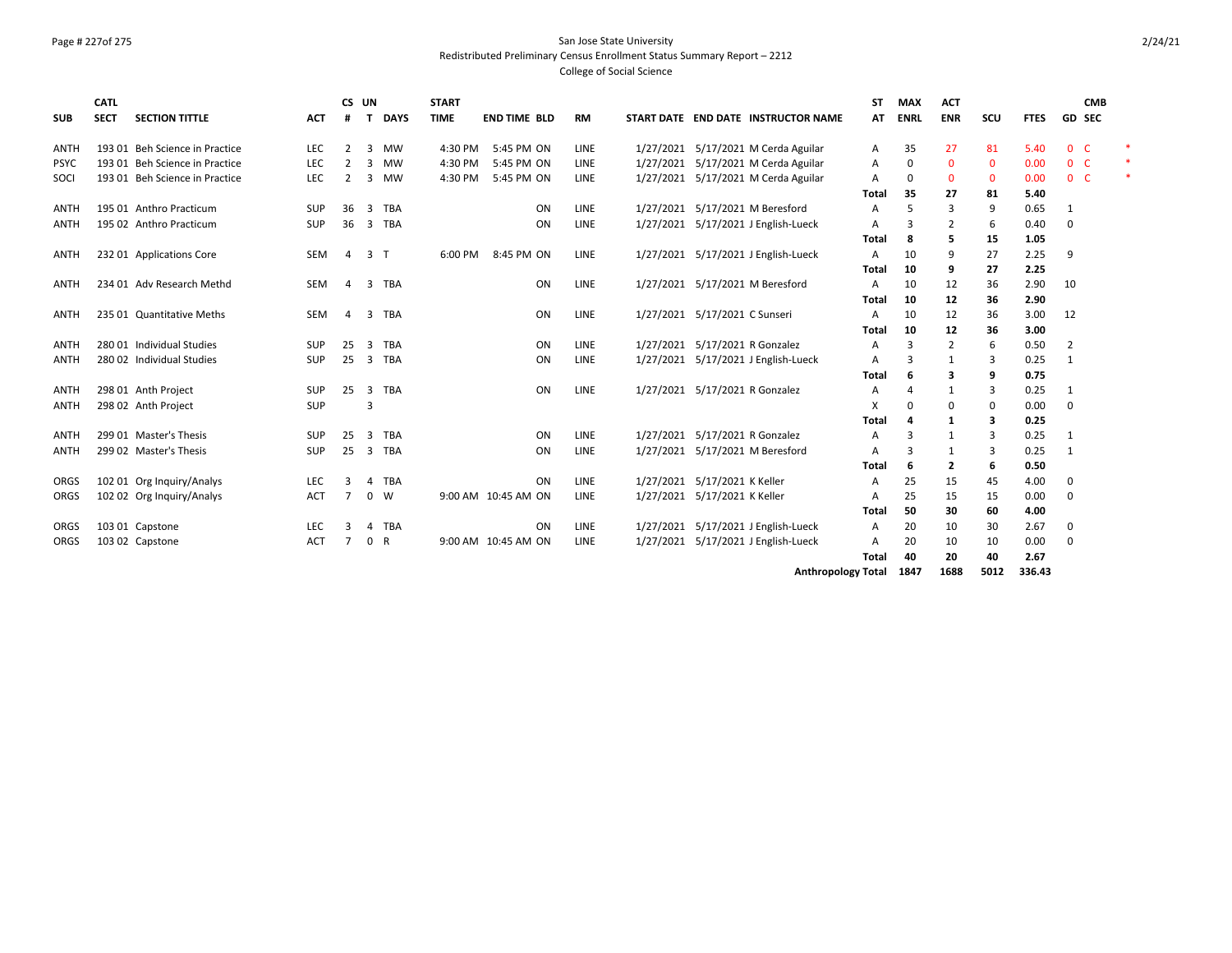#### Page # 228of 275 San Jose State University Redistributed Preliminary Census Enrollment Status Summary Report – 2212

|            | <b>CATL</b> |                                    |            |                | CS UN                   |              | <b>START</b> |                      |             |                     |                                |                                       | ST                | <b>MAX</b>        | ACT                |                    |              |                        | <b>CMB</b>    |  |
|------------|-------------|------------------------------------|------------|----------------|-------------------------|--------------|--------------|----------------------|-------------|---------------------|--------------------------------|---------------------------------------|-------------------|-------------------|--------------------|--------------------|--------------|------------------------|---------------|--|
| <b>SUB</b> | <b>SECT</b> | <b>SECTION TITTLE</b>              | ACT        | #              | $\mathbf{T}$            | <b>DAYS</b>  | <b>TIME</b>  | <b>END TIME BLD</b>  | RM          |                     |                                | START DATE END DATE INSTRUCTOR NAME   | AT                | <b>ENRL</b>       | <b>ENR</b>         | scu                | <b>FTES</b>  |                        | <b>GD SEC</b> |  |
|            |             | <b>Chicana and Chicano Studies</b> |            |                |                         |              |              |                      |             |                     |                                |                                       |                   |                   |                    |                    |              |                        |               |  |
|            |             |                                    |            |                |                         |              |              |                      |             |                     |                                |                                       |                   |                   |                    |                    |              |                        |               |  |
| <b>CCS</b> |             | 701 Folklorico Dance               | <b>ACT</b> | 11<br>11       |                         | 1 MW<br>1 MW | 6:00 PM      | 7:00 PM ON           | LINE        |                     |                                | 1/27/2021 5/17/2021 M Colmenarez      | Α                 | 30<br>$\mathbf 0$ | 25<br>$\mathbf{0}$ | 25<br>$\mathbf{0}$ | 1.67         | 0 <sub>c</sub><br>$0-$ |               |  |
| KIN        |             | 701 Folklorico Dance               | <b>ACT</b> |                |                         |              | 6:00 PM      | 7:00 PM ON           | LINE        |                     |                                | 1/27/2021 5/17/2021 M Colmenarez      | Α<br><b>Total</b> | 30                | 25                 | 25                 | 0.00         |                        |               |  |
| CCS        |             | 10B 01 Mex Am US Hist/Gov          | <b>LEC</b> | $\overline{2}$ | $\overline{3}$          | TBA          |              | ON                   | LINE        |                     | 1/27/2021 5/17/2021 J Gamboa   |                                       | Α                 | 40                | 40                 | 120                | 1.67<br>8.00 | 0                      |               |  |
| CCS        |             | 10B 02 Mex Am US Hist/Gov          | <b>LEC</b> | $\overline{2}$ | $\overline{3}$          | <b>TBA</b>   |              | ON                   | LINE        |                     |                                | 1/27/2021 5/17/2021 J Covarrubias     | Α                 | 40                | 40                 | 120                | 8.00         | 0                      |               |  |
| CCS        |             | 10B 03 Mex Am US Hist/Gov          | <b>LEC</b> | $\overline{2}$ |                         | 3 TBA        |              | ON                   | LINE        |                     |                                | 1/27/2021 5/17/2021 J Covarrubias     | Α                 | 37                | 37                 | 111                | 7.40         | 0                      |               |  |
| <b>CCS</b> |             | 10B 04 Mex Am US Hist/Gov          | <b>LEC</b> | $\overline{2}$ | 3                       | TBA          |              | ON                   | LINE        |                     | 1/27/2021 5/17/2021 J Gamboa   |                                       | Α                 | 37                | 36                 | 108                | 7.20         | 0                      |               |  |
| CCS        |             | 10B 05 Mex Am US Hist/Gov          | <b>LEC</b> | $\overline{2}$ | $\mathbf{3}$            | <b>TBA</b>   |              | ON                   | LINE        |                     |                                | 1/27/2021 5/17/2021 A Rodriguez       | Α                 | 37                | 32                 | 96                 | 6.40         | 0                      |               |  |
| CCS        |             | 10B 06 Mex Am US Hist/Gov          | <b>LEC</b> | $\overline{2}$ | $\overline{3}$          | <b>TBA</b>   |              | ON                   | LINE        |                     |                                | 1/27/2021 5/17/2021 J Covarrubias     | Α                 | 37                | $\overline{7}$     | 21                 | 1.40         | 0                      |               |  |
| CCS        |             | 10B 07 Mex Am US Hist/Gov          | <b>LEC</b> | $\overline{2}$ |                         | 3 TBA        |              | ON                   | LINE        |                     |                                | 1/27/2021 5/17/2021 J Covarrubias     | Α                 | 40                | 18                 | 54                 | 3.60         | 0                      |               |  |
| CCS        |             | 10B 08 Mex Am US Hist/Gov          | <b>LEC</b> | $\overline{2}$ | $\overline{3}$          | T            |              | 9:00 AM 10:15 AM ON  | LINE        |                     | 1/27/2021 5/17/2021 J Mercado  |                                       | Α                 | 37                | 27                 | 81                 | 5.40         | 0                      |               |  |
| <b>CCS</b> |             | 10B 09 Mex Am US Hist/Gov          | <b>LEC</b> | $\overline{2}$ | 3 <sub>1</sub>          |              |              | 9:00 AM 10:15 AM ON  | LINE        |                     |                                | 1/27/2021 5/17/2021 U Meraz-Cerna     | A                 | 37                | $\overline{4}$     | 12                 | 0.80         | 0                      |               |  |
| <b>CCS</b> |             | 10B 10 Mex Am US Hist/Gov          | <b>LEC</b> | $\overline{2}$ | 3 <sub>1</sub>          |              |              | 10:30 AM 11:45 AM ON | LINE        |                     | 1/27/2021 5/17/2021 J Mercado  |                                       | A                 | 37                | 17                 | 51                 | 3.40         | 0                      |               |  |
| CCS        |             | 10B 11 Mex Am US Hist/Gov          | LEC        | $\overline{2}$ | 3 <sub>1</sub>          |              |              | 10:30 AM 11:45 AM ON | LINE        |                     |                                | 1/27/2021 5/17/2021 U Meraz-Cerna     | Α                 | 37                | 5                  | 15                 | 1.00         | 0                      |               |  |
| CCS        |             | 10B 12 Mex Am US Hist/Gov          | <b>LEC</b> | $\overline{2}$ | 3 <sub>T</sub>          |              | 12:00 PM     | 1:15 PM ON           | LINE        |                     | 1/27/2021 5/17/2021 F Ponce    |                                       | Α                 | 80                | 73                 | 219                | 14.60        | 0                      |               |  |
| CCS        |             | 10B 13 Mex Am US Hist/Gov          | LEC        | $\overline{2}$ | 3 <sub>1</sub>          |              |              | 1:30 PM 2:45 PM ON   | LINE        |                     | 1/27/2021 5/17/2021 F Ponce    |                                       | Α                 | 40                | 38                 | 114                | 7.60         | 0                      |               |  |
|            |             |                                    |            |                |                         |              |              |                      |             |                     |                                |                                       | Total             | 536               | 374                | 1122               | 74.80        |                        |               |  |
| <b>CCS</b> |             | 25 01 Changing Majority            | <b>LEC</b> | $\overline{2}$ | $\overline{3}$          | <b>TBA</b>   |              | ON                   | <b>LINE</b> |                     |                                | 1/27/2021 5/17/2021 F Ortega Gonzales | Α                 | 40                | $\mathbf{0}$       | $\mathbf{0}$       | 0.00         | 0 <sup>o</sup>         |               |  |
| AAS        |             | 25 01 Changing Majority            | <b>LEC</b> | $\overline{2}$ | $\overline{3}$          | <b>TBA</b>   |              | ON                   | LINE        |                     |                                | 1/27/2021 5/17/2021 F Ortega Gonzales | Α                 | $\mathbf 0$       | $\overline{0}$     | $\mathbf 0$        | 0.00         | 0 <sup>o</sup>         |               |  |
| <b>CCS</b> |             | 25 02 Changing Majority            | <b>LEC</b> | $\overline{2}$ | 3                       | <b>TBA</b>   |              | ON                   | LINE        |                     |                                | 1/27/2021 5/17/2021 F Ortega Gonzales | Α                 | 40                | $\Omega$           | $\mathbf{0}$       | 0.00         | 0 <sup>o</sup>         |               |  |
| AAS        |             | 25 02 Changing Majority            | <b>LEC</b> | $\overline{2}$ | $\overline{3}$          | TBA          |              | ON                   | LINE        |                     |                                | 1/27/2021 5/17/2021 F Ortega Gonzales | Α                 | $\Omega$          | $\Omega$           | $\mathbf 0$        | 0.00         | 0 <sup>o</sup>         |               |  |
|            |             |                                    |            |                |                         |              |              |                      |             |                     |                                |                                       | Total             | 80                | 0                  | 0                  | 0.00         |                        |               |  |
| CCS        |             | 74 01 Public Address               | <b>SEM</b> | 4              | $\overline{3}$          | <b>MW</b>    |              | 9:00 AM 10:15 AM ON  | LINE        |                     | 1/27/2021 5/17/2021 E Martinez |                                       | Α                 | 25                | 24                 | 72                 | 4.80         | 0                      |               |  |
| CCS        |             | 74 02 Public Address               | SEM        | $\overline{4}$ | $\overline{\mathbf{3}}$ | <b>MW</b>    |              | 10:30 AM 11:45 AM ON | LINE        |                     | 1/27/2021 5/17/2021 E Martinez |                                       | Α                 | 25                | 24                 | 72                 | 4.80         | 0                      |               |  |
| CCS        |             | 74 03 Public Address               | <b>SEM</b> |                | $\overline{3}$          |              |              |                      |             |                     |                                |                                       | X                 | $\Omega$          | 0                  | $\mathbf 0$        | 0.00         | 0                      |               |  |
| CCS        |             | 74 04 Public Address               | SEM        | 4              |                         | 3 TR         |              | 9:00 AM 10:15 AM ON  | LINE        |                     | 1/27/2021 5/17/2021 E Martinez |                                       | Α                 | 25                | 23                 | 69                 | 4.60         | 0                      |               |  |
| CCS        |             | 74 05 Public Address               | SEM        | 4              | $\overline{3}$          | $\top$       |              | 10:30 AM 11:45 AM ON | LINE        |                     | 1/27/2021 5/17/2021 F Ponce    |                                       | Α                 | 25                | 25                 | 75                 | 5.00         | 0                      |               |  |
| CCS        |             | 74 06 Public Address               | <b>SEM</b> | 4              | 3                       | <b>TBA</b>   |              | ON                   | LINE        |                     | 1/27/2021 5/17/2021 R Alvarez  |                                       | A                 | 25                | 25                 | 75                 | 5.00         | 0                      |               |  |
| CCS        |             | 74 07 Public Address               | SEM        | 4              | $\overline{\mathbf{3}}$ | TBA          |              | ON                   | LINE        |                     | 1/27/2021 5/17/2021 R Alvarez  |                                       | Α                 | 25                | 25                 | 75                 | 5.00         | 0                      |               |  |
| <b>CCS</b> |             | 74 08 Public Address               | SEM        | $\overline{4}$ | $\mathbf{3}$            | TBA          |              | ON                   | LINE        |                     | 1/27/2021 5/17/2021 R Alvarez  |                                       | Α                 | 25                | 24                 | 72                 | 4.80         | 0                      |               |  |
|            |             |                                    |            |                |                         |              |              |                      |             |                     |                                |                                       | <b>Total</b>      | 175               | 170                | 510                | 34.00        |                        |               |  |
| <b>CCS</b> |             | 120 01 Pol Econ & Chic Comm        | <b>LEC</b> |                | $\overline{3}$          |              |              |                      |             |                     |                                |                                       | Х                 | $\mathbf 0$       | 0                  | $\mathbf 0$        | 0.00         | 0                      |               |  |
|            |             |                                    |            |                |                         |              |              |                      |             |                     |                                |                                       | Total             | $\mathbf{o}$      | 0                  | $\mathbf 0$        | 0.00         |                        |               |  |
| CCS        |             | 125 01 Chicana/o Comm Stu          | <b>LEC</b> | $\overline{2}$ |                         | 3 M          |              | 1:30 PM 2:45 PM ON   | LINE        |                     | 1/27/2021 5/17/2021 C West     |                                       | Α                 | 20                | 14                 | 42                 | 2.80         | 0                      |               |  |
|            |             |                                    |            |                |                         |              |              |                      |             |                     |                                |                                       | Total             | 20                | 14                 | 42                 | 2.80         |                        |               |  |
| <b>CCS</b> |             | 127 01 Chic Crim Just Syst         | <b>LEC</b> |                | $\overline{3}$          |              |              |                      |             |                     |                                |                                       | х                 | $\Omega$          | 0                  | $\mathbf 0$        | 0.00         | 0                      |               |  |
| <b>CCS</b> |             | 127 02 Chic Crim Just Syst         | <b>LEC</b> | $\overline{2}$ |                         | 3 TR         |              | 1:30 PM 2:45 PM ON   | LINE        |                     | 1/27/2021 5/17/2021 J Troncoso |                                       | Α                 | 30                | 25                 | 75                 | 5.00         | 0                      |               |  |
|            |             |                                    |            |                |                         |              |              |                      |             |                     |                                |                                       | <b>Total</b>      | 30                | 25                 | 75                 | 5.00         |                        |               |  |
| CCS        |             | 130 01 Chicna/o Amer Soc           | LEC        | $\overline{2}$ | 3                       | <b>TR</b>    |              | 9:00 AM 10:15 AM ON  | LINE        |                     | 1/27/2021 5/17/2021 J Troncoso |                                       | Α                 | 30                | 30                 | 90                 | 6.00         | 0                      |               |  |
| <b>CCS</b> |             | 130 02 Chicna/o Amer Soc           | <b>LEC</b> | $\overline{2}$ |                         | 3 TR         |              | 10:30 AM 11:45 AM ON | LINE        |                     | 1/27/2021 5/17/2021 J Troncoso |                                       | Α                 | 30                | 27                 | 81                 | 5.40         | 0                      |               |  |
| <b>CCS</b> |             | 130 03 Chicna/o Amer Soc           | <b>LEC</b> | 2              | 3 W                     |              |              | 10:30 AM 11:45 AM ON | LINE        |                     | 1/27/2021 5/17/2021 S Azcona   |                                       | Α                 | 30                | 30                 | 90                 | 6.00         | 0                      |               |  |
|            |             |                                    | <b>LEC</b> |                | $\overline{3}$          |              |              |                      |             |                     |                                |                                       | <b>Total</b>      | 90<br>30          | 87<br>20           | 261<br>60          | 17.40        |                        |               |  |
| <b>CCS</b> |             | 144 01 Chicana/o Lit               |            | 1              |                         | $\top$       |              | 10:30 AM 11:45 AM ON | LINE        |                     | 1/27/2021 5/17/2021 M Cruz     |                                       | Α                 | 30                | 20                 | 60                 | 4.00<br>4.00 | 0                      |               |  |
| <b>CCS</b> |             | 147 01 Music Mexican Amer          | <b>LEC</b> | 2              | 3 R                     |              |              | 12:00 PM 1:15 PM ON  | LINE        | 1/27/2021 5/17/2021 |                                |                                       | Total<br>A        | 25                | 25                 | 75                 | 5.00         | 0                      |               |  |
|            |             |                                    |            |                |                         |              |              |                      |             |                     |                                |                                       | <b>Total</b>      | 25                | 25                 | 75                 | 5.00         |                        |               |  |
|            |             |                                    |            |                |                         |              |              |                      |             |                     |                                |                                       |                   |                   |                    |                    |              |                        |               |  |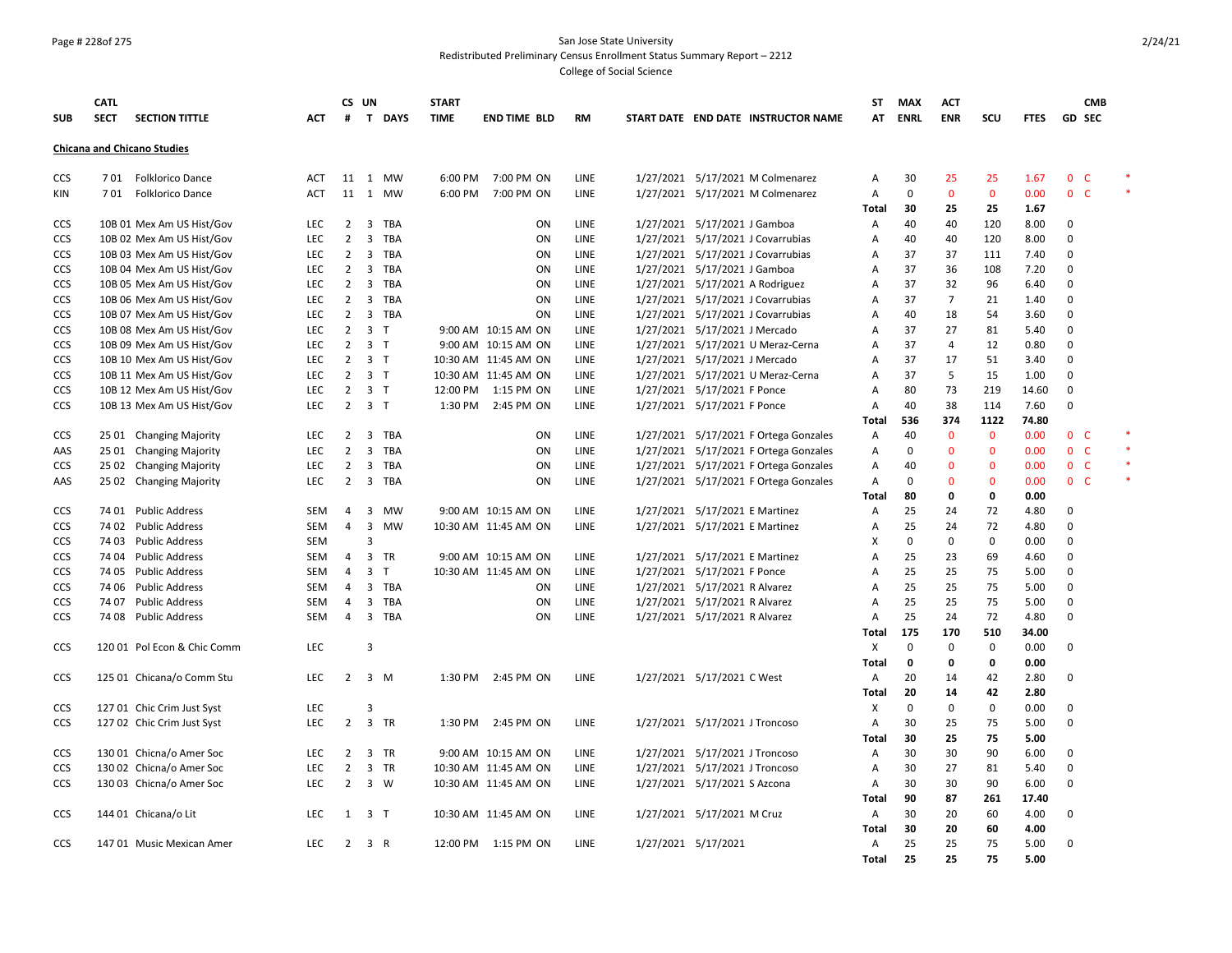#### Page # 229of 275 San Jose State University Redistributed Preliminary Census Enrollment Status Summary Report – 2212

| <b>SUB</b> | <b>CATL</b><br><b>SECT</b> | <b>SECTION TITTLE</b>              | <b>ACT</b> | <b>CS</b><br># | UN<br><b>DAYS</b><br>т     | <b>START</b><br><b>TIME</b> | <b>END TIME BLD</b> | <b>RM</b>   |                     | START DATE END DATE INSTRUCTOR NAME      | <b>ST</b><br>AT   | <b>MAX</b><br><b>ENRL</b> | <b>ACT</b><br><b>ENR</b> | scu          | <b>FTES</b>  | <b>CMB</b><br>GD SEC |  |
|------------|----------------------------|------------------------------------|------------|----------------|----------------------------|-----------------------------|---------------------|-------------|---------------------|------------------------------------------|-------------------|---------------------------|--------------------------|--------------|--------------|----------------------|--|
| <b>CCS</b> |                            | 150 01 Survey Res Methods          | SEM        | 4              | $\overline{3}$<br>$\top$   | 1:30 PM                     | 2:45 PM ON          | <b>LINE</b> |                     | 1/27/2021 5/17/2021 M Callahan           | Α                 | 30                        | 18                       | 54           | 3.60         | 0                    |  |
|            |                            |                                    |            |                |                            |                             |                     |             |                     |                                          | Total             | 30                        | 18                       | 54           | 3.60         |                      |  |
| <b>CCS</b> |                            | 152 01 Chicano Spanish             | LEC        | $\overline{2}$ | $\overline{3}$<br><b>W</b> |                             | 9:00 AM 10:15 AM ON | <b>LINE</b> | 1/27/2021 5/17/2021 |                                          | A<br>Total        | 25<br>25                  | 17<br>17                 | 51<br>51     | 3.40<br>3.40 | $\mathbf 0$          |  |
| <b>CCS</b> |                            | 160 01 Gender and Sexuality        | <b>LEC</b> | $\overline{2}$ | 3<br>W                     | 6:00 PM                     | 8:45 PM ON          | <b>LINE</b> |                     | 1/27/2021 5/17/2021 M Martinez           | A                 | 35                        | 36                       | 108          | 7.25         | $\mathbf{1}$         |  |
| <b>CCS</b> |                            | 160 02 Gender and Sexuality        | <b>LEC</b> | 2              | 3<br><b>TBA</b>            |                             | ON                  | <b>LINE</b> | 1/27/2021           | 5/17/2021 R Alvarez                      | A                 | 80                        | 80                       | 240          | 16.00        | 0                    |  |
|            |                            |                                    |            |                |                            |                             |                     |             |                     |                                          | Total             | 115                       | 116                      | 348          | 23.25        |                      |  |
| <b>CCS</b> |                            | 175 01 Human Migrations            | <b>LEC</b> |                | $\overline{3}$             |                             |                     |             |                     |                                          | х                 | 0                         | 0                        | 0            | 0.00         | 0                    |  |
| <b>CCS</b> |                            | 175 02 Human Migrations            | <b>LEC</b> | $\overline{2}$ | $\overline{3}$<br>$\top$   |                             | 12:00 PM 1:15 PM ON | <b>LINE</b> |                     | 1/27/2021 5/17/2021 M Callahan           | A                 | 25                        | 12                       | 36           | 2.45         | 1                    |  |
|            |                            |                                    |            |                |                            |                             |                     |             |                     |                                          | <b>Total</b>      | 25                        | 12                       | 36           | 2.45         |                      |  |
| <b>CCS</b> |                            | 180 01 Indiv Studies               | SUP        | 36             | 3<br><b>TBA</b>            |                             | ON                  | <b>LINE</b> |                     | 1/27/2021 5/17/2021 J Gomez              | A                 | 30                        | 0                        | $\mathbf{0}$ | 0.00         | $\mathbf 0$          |  |
| <b>CCS</b> |                            | 180 02 Indiv Studies               | <b>SUP</b> | 36             | <b>MW</b><br>1             | 7:00 PM                     | 8:00 PM ON          | <b>LINE</b> | 1/27/2021           | 5/17/2021 M Colmenarez                   | Α                 | 30                        | 1                        | 1            | 0.07         | $\mathbf 0$          |  |
|            |                            |                                    |            |                |                            |                             |                     |             |                     |                                          | Total             | 60                        | 1                        | 1            | 0.07         |                      |  |
| <b>CCS</b> |                            | 185 01 Teaching in Diverse Society | <b>LEC</b> | 2              | 3<br>M                     | 12:00 PM                    | 1:15 PM ON          | <b>LINE</b> |                     | 1/27/2021 5/17/2021 J Gamboa             | A                 | 30                        | 30                       | 90           | 6.00         | 0 <sub>c</sub>       |  |
| SOCS       |                            | 185 01 Teaching in Diverse Society | <b>LEC</b> | 2              | 3<br>M                     | 12:00 PM                    | 1:15 PM ON          | LINE        |                     | 1/27/2021 5/17/2021 J Gamboa             | A                 | 0                         | $\mathbf{0}$             | $\mathbf{0}$ | 0.00         | 0 <sub>c</sub>       |  |
|            |                            |                                    |            |                |                            |                             |                     |             |                     |                                          | Total             | 30                        | 30                       | 90           | 6.00         |                      |  |
| <b>CCS</b> |                            | 215 01 Chicanas/os & Educ          | <b>SEM</b> | 5              | $\overline{3}$<br>$\top$   | 6:00 PM                     | 8:45 PM ON          | <b>LINE</b> |                     | 1/27/2021 5/17/2021 M Burciaga           | Α                 | 10                        | 11                       | 33           | 2.75         | 11                   |  |
|            |                            |                                    |            |                |                            |                             |                     |             |                     |                                          | Total             | 10                        | 11                       | 33           | 2.75         |                      |  |
| <b>CCS</b> |                            | 225 01 Am Inst & Ch Comm           | <b>SEM</b> | 6              | 3 R                        | 6:00 PM                     | 8:45 PM ON          | <b>LINE</b> |                     | 1/27/2021 5/17/2021 J Troncoso           | A                 | 10                        | 12                       | 36           | 3.00         | 12                   |  |
|            |                            |                                    |            |                |                            |                             |                     |             |                     |                                          | Total             | 10                        | 12                       | 36           | 3.00         |                      |  |
| <b>CCS</b> |                            | 252 01 Comp Ethnic Studies         | SEM        | -5             | 3<br><b>W</b>              | 6:00 PM                     | 8:45 PM ON          | <b>LINE</b> |                     | 1/27/2021 5/17/2021 J Gomez              | Α<br><b>Total</b> | 10<br>10                  | 11<br>11                 | 33<br>33     | 2.75<br>2.75 | 11                   |  |
| <b>CCS</b> |                            | 275 01 Research Methods            | <b>SEM</b> | .5             | 3<br>S                     | 10:30 AM                    | 3:00 PM ON          | LINE        |                     | 1/27/2021 5/17/2021 J Curry-Rodriguez    | Α                 | 10                        | 11                       | 33           | 2.75         | 11                   |  |
|            |                            |                                    |            |                |                            |                             |                     |             |                     |                                          | Total             | 10                        | 11                       | 33           | 2.75         |                      |  |
| <b>CCS</b> |                            | 298 01 Special Studies             | <b>SUP</b> | 25             | 3 TBA                      |                             | ON                  | <b>LINE</b> |                     | 1/27/2021 5/17/2021 S Azcona             | A                 | 25                        | 4                        | 12           | 1.00         | $\overline{4}$       |  |
|            |                            |                                    |            |                |                            |                             |                     |             |                     |                                          | Total             | 25                        | 4                        | 12           | 1.00         |                      |  |
| <b>CCS</b> |                            | 299 01 MA Thesis                   | <b>SUP</b> | 25             | $\overline{3}$<br>TBA      |                             | ON                  | LINE        |                     | 1/27/2021 5/17/2021 S Azcona             | A                 | 5                         | 0                        | $\mathbf{0}$ | 0.00         | 0                    |  |
|            |                            |                                    |            |                |                            |                             |                     |             |                     |                                          | Total             | 5                         | 0                        | $\mathbf{0}$ | 0.00         |                      |  |
|            |                            |                                    |            |                |                            |                             |                     |             |                     | <b>Chicana and Chicano Studies Total</b> |                   | 1371                      | 983                      | 2897         | 195.68       |                      |  |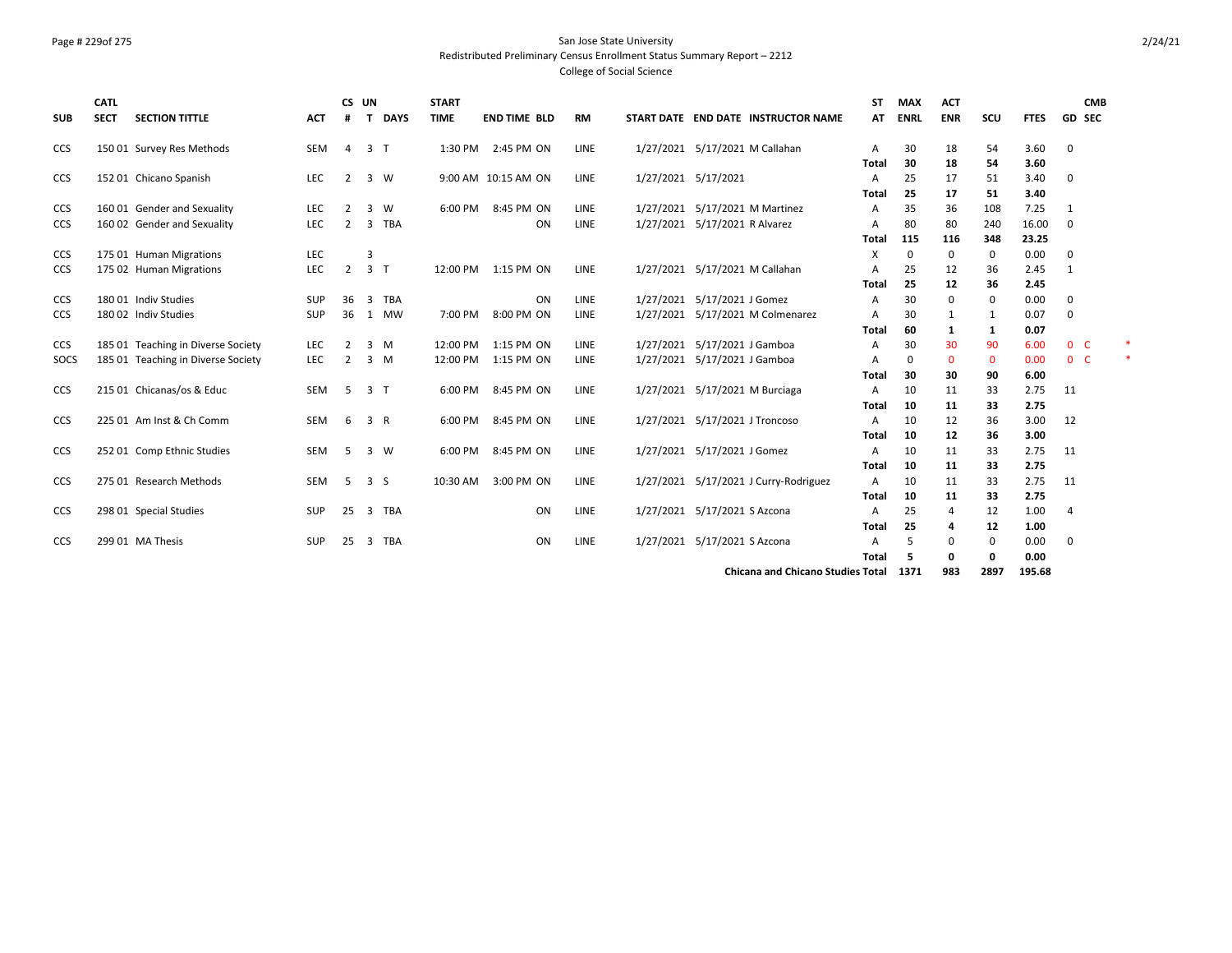#### Page # 230of 275 San Jose State University Redistributed Preliminary Census Enrollment Status Summary Report – 2212

|                              | <b>CATL</b> |                           |            |                | CS UN          |              | <b>START</b> |                      |           |                                     | ST    | <b>MAX</b> | <b>ACT</b>  |             |             | <b>CMB</b>    |
|------------------------------|-------------|---------------------------|------------|----------------|----------------|--------------|--------------|----------------------|-----------|-------------------------------------|-------|------------|-------------|-------------|-------------|---------------|
| <b>SUB</b>                   | <b>SECT</b> | <b>SECTION TITTLE</b>     | ACT        | #              |                | T DAYS       | <b>TIME</b>  | <b>END TIME BLD</b>  | <b>RM</b> | START DATE END DATE INSTRUCTOR NAME |       | AT ENRL    | <b>ENR</b>  | scu         | <b>FTES</b> | <b>GD SEC</b> |
|                              |             |                           |            |                |                |              |              |                      |           |                                     |       |            |             |             |             |               |
| <b>Communication Studies</b> |             |                           |            |                |                |              |              |                      |           |                                     |       |            |             |             |             |               |
| COMM                         |             | 1001 Comm and Relations   | LEC        | $\mathbf{1}$   | 3              | TR           | 1:30 PM      | 2:45 PM ON           | LINE      | 1/27/2021 5/17/2021 K Raiff         | Α     | 27         | 28          | 84          | 5.60        | 0             |
| COMM                         | 1080        | <b>Comm and Relations</b> | LEC        | $\mathbf{1}$   | $\overline{3}$ | TBA          |              | ON                   | LINE      | 1/27/2021 5/17/2021 A Iyengar       | A     | 27         | 26          | 78          | 5.20        | $\pmb{0}$     |
| COMM                         | 1082        | Comm and Relations        | <b>LEC</b> | $\mathbf{1}$   |                | 3 TBA        |              | ON                   | LINE      | 1/27/2021 5/17/2021 D Pozzi         | Α     | 27         | 25          | 75          | 5.00        | $\Omega$      |
| COMM                         | 1099        | <b>Comm and Relations</b> | <b>LEC</b> | 1              | $\mathbf{3}$   | TBA          |              | ON                   | LINE      | 1/27/2021 5/17/2021 K Johnson       | Α     | 27         | 24          | 72          | 4.80        | 0             |
|                              |             |                           |            |                |                |              |              |                      |           |                                     | Total | 108        | 103         | 309         | 20.60       |               |
| COMM                         |             | 2001 Public Speaking      | LEC        | 4              | 3              | M            | 7:30 AM      | 8:45 AM ON           | LINE      | 1/27/2021 5/17/2021 E Harris        | Α     | 27         | 26          | 78          | 5.20        | 0             |
| COMM                         | 20 02       | <b>Public Speaking</b>    | <b>LEC</b> | $\overline{4}$ | $\overline{3}$ | W            |              | 9:00 AM 10:15 AM ON  | LINE      | 1/27/2021 5/17/2021 A Iyengar       | Α     | 27         | 27          | 81          | 5.40        | $\Omega$      |
| COMM                         |             | 2003 Public Speaking      | LEC        | 4              | 3 <sub>T</sub> |              |              | 10:30 AM 11:45 AM ON | LINE      | 1/27/2021 5/17/2021 S Sequeira      | Α     | 27         | 27          | 81          | 5.40        | $\Omega$      |
| COMM                         |             | 20 04 Public Speaking     | <b>LEC</b> | $\overline{4}$ |                | $3 \quad W$  | 7:30 AM      | 8:45 AM ON           | LINE      | 1/27/2021 5/17/2021 E Harris        | Α     | 27         | 26          | 78          | 5.20        | $\Omega$      |
| COMM                         |             | 2005 Public Speaking      | <b>LEC</b> | $\overline{4}$ | 3 R            |              |              | 10:30 AM 11:45 AM ON | LINE      | 1/27/2021 5/17/2021 S Sequeira      | A     | 27         | 26          | 78          | 5.20        | $\mathbf 0$   |
| COMM                         | 2006        | <b>Public Speaking</b>    | LEC        | $\overline{4}$ |                | $3 \, M$     |              | 9:00 AM 10:15 AM ON  | LINE      | 1/27/2021 5/17/2021 E Harris        | Α     | 27         | 26          | 78          | 5.20        | 0             |
| COMM                         |             | 20 07 Public Speaking     | <b>LEC</b> | $\overline{4}$ |                | $3 \quad W$  |              | 9:00 AM 10:15 AM ON  | LINE      | 1/27/2021 5/17/2021 E Harris        | Α     | 27         | 27          | 81          | 5.40        | $\Omega$      |
| COMM                         | 2008        | <b>Public Speaking</b>    | <b>LEC</b> | 4              |                | 3 TR         | 7:30 AM      | 8:45 AM ON           | LINE      | 1/27/2021 5/17/2021 K Yee           | A     | 27         | 27          | 81          | 5.40        | $\Omega$      |
| COMM                         | 2009        | <b>Public Speaking</b>    | <b>LEC</b> | $\overline{4}$ | $\overline{3}$ | W            | 7:30 AM      | 8:45 AM ON           | LINE      | 1/27/2021 5/17/2021 P Antonellis    | A     | 27         | 27          | 81          | 5.40        | $\Omega$      |
| COMM                         | 20 10       | <b>Public Speaking</b>    | <b>LEC</b> | 4              | 3              | W            |              | 9:00 AM 10:15 AM ON  | LINE      | 1/27/2021 5/17/2021 P Antonellis    | Α     | 27         | 27          | 81          | 5.40        | $\Omega$      |
| COMM                         |             | 2011 Public Speaking      | <b>LEC</b> | 4              |                | 3 MW         | 7:30 AM      | 8:45 AM ON           | LINE      | 1/27/2021 5/17/2021 Z Hasan         | A     | 27         | 24          | 72          | 4.80        | 0             |
| COMM                         |             | 2012 Public Speaking      | LEC        | $\overline{4}$ |                | 3 TR         | 4:30 PM      | 5:45 PM ON           | LINE      | 1/27/2021 5/17/2021 A Mendoza       | Α     | 27         | 27          | 81          | 5.40        | 0             |
| COMM                         |             | 2013 Public Speaking      | <b>LEC</b> | 4              |                | $3 \quad W$  | 4:30 PM      | 5:45 PM ON           | LINE      | 1/27/2021 5/17/2021 A Mathews       | Α     | 27         | 27          | 81          | 5.40        | 0             |
| COMM                         |             | 2014 Public Speaking      | <b>LEC</b> | $\overline{4}$ | $\overline{3}$ | W            | 7:30 AM      | 8:45 AM ON           | LINE      | 1/27/2021 5/17/2021 A Iyengar       | Α     | 27         | 27          | 81          | 5.40        | 0             |
| COMM                         |             | 2015 Public Speaking      | <b>LEC</b> | 4              |                | $3 \, M$     |              | 9:00 AM 10:15 AM ON  | LINE      | 1/27/2021 5/17/2021 S Eckstone      | Α     | 27         | 27          | 81          | 5.40        | $\Omega$      |
| COMM                         |             | 2016 Public Speaking      | LEC        | 4              |                | $3 \, M$     |              | 10:30 AM 11:45 AM ON | LINE      | 1/27/2021 5/17/2021 S Eckstone      | Α     | 27         | 27          | 81          | 5.40        | $\Omega$      |
| COMM                         |             | 2017 Public Speaking      | LEC        | 4              |                | $3 \, M$     | 12:00 PM     | 1:15 PM ON           | LINE      | 1/27/2021 5/17/2021 A Buxi          | Α     | 27         | 27          | 81          | 5.40        | $\Omega$      |
| COMM                         |             | 2018 Public Speaking      | <b>LEC</b> | 4              |                | $3 \, M$     | 1:30 PM      | 2:45 PM ON           | LINE      | 1/27/2021 5/17/2021 A Buxi          | A     | 27         | 27          | 81          | 5.40        | $\Omega$      |
| COMM                         |             | 2019 Public Speaking      | <b>LEC</b> | 4              |                | $3 \, M$     | 12:00 PM     | 1:15 PM ON           | LINE      | 1/27/2021 5/17/2021 A Mathews       | A     | 27         | 26          | 78          | 5.20        | $\Omega$      |
| COMM                         |             | 20 20 Public Speaking     | LEC        | $\overline{4}$ |                | 3 TR         |              | 9:00 AM 10:15 AM ON  | LINE      | 1/27/2021 5/17/2021 K Raiff         | A     | 27         | 27          | 81          | 5.40        | 0             |
| COMM                         |             | 20 21 Public Speaking     | LEC        | 4              |                | 3 TR         |              | 10:30 AM 11:45 AM ON | LINE      | 1/27/2021 5/17/2021 K Raiff         | Α     | 27         | 27          | 81          | 5.40        | $\Omega$      |
| COMM                         |             | 2022 Public Speaking      | LEC        | $\overline{4}$ | 3 <sub>T</sub> |              |              | 10:30 AM 11:45 AM ON | LINE      | 1/27/2021 5/17/2021 K Ward          | A     | 27         | 27          | 81          | 5.40        | $\Omega$      |
| COMM                         | 20 23       | <b>Public Speaking</b>    | <b>LEC</b> | 4              | 3 <sub>1</sub> |              |              | 12:00 PM 1:15 PM ON  | LINE      | 1/27/2021 5/17/2021 K Ward          | A     | 27         | 26          | 78          | 5.20        | $\Omega$      |
| COMM                         |             | 20 24 Public Speaking     | <b>LEC</b> | 4              | 3 <sup>1</sup> | R            |              | 10:30 AM 11:45 AM ON | LINE      | 1/27/2021 5/17/2021 L Bell          | A     | 27         | 27          | 81          | 5.40        | $\Omega$      |
| COMM                         | 20 25       | <b>Public Speaking</b>    | <b>LEC</b> | 4              | 3              | <b>TBA</b>   |              | ON                   | LINE      | 1/27/2021 5/17/2021 J Capurso       | A     | 27         | 27          | 81          | 5.40        | $\Omega$      |
| COMM                         | 20 26       | <b>Public Speaking</b>    | LEC        | 4              |                | 3 TBA        |              | ON                   | LINE      | 1/27/2021 5/17/2021 J Capurso       | A     | 27         | 27          | 81          | 5.40        | 0             |
| COMM                         | 20 27       | <b>Public Speaking</b>    | LEC        | $\overline{4}$ | 3              | W            | 4:30 PM      | 5:45 PM ON           | LINE      | 1/27/2021 5/17/2021 A Elabed        | A     | 27         | 27          | 81          | 5.40        | 0             |
| COMM                         | 20 28       | <b>Public Speaking</b>    | LEC        | 4              |                | 3 TR         |              | 9:00 AM 10:15 AM ON  | LINE      | 1/27/2021 5/17/2021 K Yee           | Α     | 27         | 28          | 84          | 5.60        | 0             |
| COMM                         | 20 29       | <b>Public Speaking</b>    | <b>LEC</b> | $\overline{4}$ | 3              | TBA          |              | ON                   | LINE      | 1/27/2021 5/17/2021 R Cnudde        | A     | 27         | 27          | 81          | 5.40        | $\Omega$      |
| COMM                         |             | 20 30 Public Speaking     | LEC        | 4              | $\overline{3}$ | TR           |              | 9:00 AM 10:15 AM ON  | LINE      | 1/27/2021 5/17/2021 S McGaffey      | Α     | 27         | 27          | 81          | 5.40        | 0             |
| COMM                         |             | 20 31 Public Speaking     | <b>LEC</b> | $\overline{4}$ | 3              | TR           | 3:00 PM      | 4:15 PM ON           | LINE      | 1/27/2021 5/17/2021 S McGaffey      | A     | 27         | 27          | 81          | 5.40        | $\Omega$      |
| COMM                         |             | 20 32 Public Speaking     | LEC        | $\overline{4}$ |                | 3 TR         | 3:00 PM      | 4:15 PM ON           | LINE      | 1/27/2021 5/17/2021 A Ahmed         | Α     | 27         | 27          | 81          | 5.40        | $\Omega$      |
| COMM                         |             | 20 33 Public Speaking     | <b>LEC</b> | $\overline{4}$ | 3 <sub>1</sub> |              | 3:00 PM      | 4:15 PM ON           | LINE      | 1/27/2021 5/17/2021 P Daley- Harms  | A     | 27         | 27          | 81          | 5.40        | $\Omega$      |
| COMM                         |             | 20 34 Public Speaking     | LEC        | $\overline{4}$ | 3 <sup>1</sup> | $\mathsf{R}$ | 3:00 PM      | 4:15 PM ON           | LINE      | 1/27/2021 5/17/2021 P Daley- Harms  | А     | 27         | 27          | 81          | 5.40        | $\Omega$      |
| COMM                         |             | 20 35 Public Speaking     | <b>LEC</b> | $\overline{4}$ | $\overline{3}$ | M            | 1:30 PM      | 2:45 PM ON           | LINE      | 1/27/2021 5/17/2021 A Mathews       | Α     | 27         | 27          | 81          | 5.40        | $\Omega$      |
| COMM                         |             | 20 36 Public Speaking     | <b>LEC</b> | $\overline{4}$ | 3              | <b>MW</b>    |              | 10:30 AM 11:45 AM ON | LINE      | 1/27/2021 5/17/2021 M Conti         | A     | 27         | 28          | 84          | 5.60        | $\Omega$      |
| COMM                         |             | 20 37 Public Speaking     | <b>LEC</b> |                | $\overline{3}$ |              |              |                      |           |                                     | x     | 0          | $\mathbf 0$ | $\mathbf 0$ | 0.00        | $\Omega$      |
| COMM                         | 20 38       | <b>Public Speaking</b>    | LEC        |                | $\overline{3}$ |              |              |                      |           |                                     | X     | $\Omega$   | 0           | $\mathbf 0$ | 0.00        | 0             |
| COMM                         | 20 39       | <b>Public Speaking</b>    | LEC        |                | 3              |              |              |                      |           |                                     | x     | $\Omega$   | $\mathbf 0$ | 0           | 0.00        | $\Omega$      |
| COMM                         | 20 40       | <b>Public Speaking</b>    | LEC        |                | 3              |              |              |                      |           |                                     | X     | $\Omega$   | $\mathbf 0$ | $\mathbf 0$ | 0.00        | $\pmb{0}$     |
| COMM                         | 2041        | <b>Public Speaking</b>    | LEC        |                | 3              |              |              |                      |           |                                     | X     | $\Omega$   | $\Omega$    | $\Omega$    | 0.00        | $\Omega$      |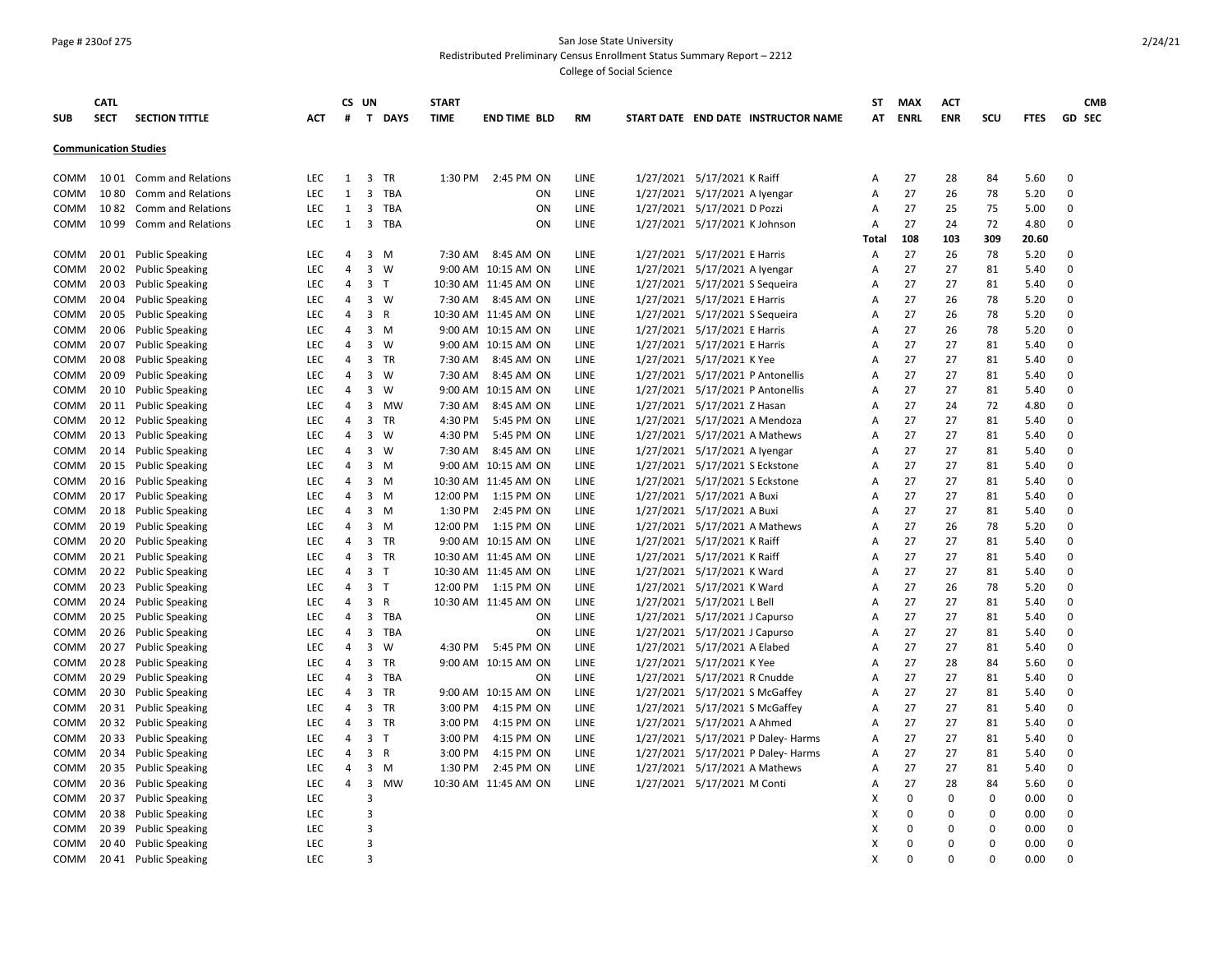#### Page # 231of 275 San Jose State University Redistributed Preliminary Census Enrollment Status Summary Report – 2212

|             | <b>CATL</b> |                                     |            |                | CS UN          |              | <b>START</b> |                       |           |                                     | ST         | <b>MAX</b>  | <b>ACT</b>  |             |               | <b>CMB</b>   |
|-------------|-------------|-------------------------------------|------------|----------------|----------------|--------------|--------------|-----------------------|-----------|-------------------------------------|------------|-------------|-------------|-------------|---------------|--------------|
| <b>SUB</b>  | <b>SECT</b> | <b>SECTION TITTLE</b>               | <b>ACT</b> | #              |                | T DAYS       | <b>TIME</b>  | <b>END TIME BLD</b>   | <b>RM</b> | START DATE END DATE INSTRUCTOR NAME | AT         | <b>ENRL</b> | <b>ENR</b>  | scu         | <b>FTES</b>   | GD SEC       |
| COMM        |             | 2042 Public Speaking                | <b>LEC</b> |                | 3              |              |              |                       |           |                                     | х          | 0           | 0           | 0           | 0.00          | $\Omega$     |
| COMM        |             | 2043 Public Speaking                | LEC        |                | $\overline{3}$ |              |              |                       |           |                                     | X          | $\Omega$    | $\Omega$    | $\Omega$    | 0.00          | $\Omega$     |
| COMM        |             | 2044 Public Speaking                | <b>LEC</b> |                | $\overline{3}$ |              |              |                       |           |                                     | х          | $\Omega$    | 0           | 0           | 0.00          | $\Omega$     |
| COMM        |             | 2045 Public Speaking                | LEC        |                | 3              |              |              |                       |           |                                     | х          | 0           | 0           | $\Omega$    | 0.00          | $\Omega$     |
| COMM        |             | 20 46 Public Speaking               | LEC        |                | $\overline{3}$ |              |              |                       |           |                                     | X          | 0           | $\Omega$    | $\mathbf 0$ | 0.00          | $\Omega$     |
| COMM        |             | 20 47 Public Speaking               | LEC        | 4              | 3              | TBA          |              | ON                    | LINE      | 1/27/2021 5/17/2021 S Sequeira      | А          | 27          | 27          | 81          | 5.40          | $\Omega$     |
| COMM        |             | 20 48 Public Speaking               | LEC        | $\overline{4}$ | $\overline{3}$ | $\mathsf{R}$ | 4:30 PM      | 5:45 PM ON            | LINE      | 1/27/2021 5/17/2021 N Park          | А          | 27          | 27          | 81          | 5.40          | $\Omega$     |
| COMM        |             | 2049 Public Speaking                | <b>LEC</b> |                | $\overline{3}$ |              |              |                       |           |                                     | x          | 0           | $\mathbf 0$ | $\Omega$    | 0.00          | $\Omega$     |
| COMM        |             | 20 50 Public Speaking               | <b>LEC</b> | 4              | 3              | $\top$       | 1:30 PM      | 2:45 PM ON            | LINE      | 1/27/2021 5/17/2021 L Oliver        | A          | 27          | 27          | 81          | 5.40          | $\Omega$     |
| COMM        |             | 2051 Public Speaking                | <b>LEC</b> | 4              |                | 3 TR         |              | 10:30 AM 11:45 AM ON  | LINE      | 1/27/2021 5/17/2021 S McGaffey      | A          | 27          | 27          | 81          | 5.40          | $\Omega$     |
| COMM        |             | 20 52 Public Speaking               | <b>LEC</b> | 4              |                | 3 TR         | 4:30 PM      | 5:45 PM ON            | LINE      | 1/27/2021 5/17/2021 Z Nisa          | A          | 27          | 27          | 81          | 5.40          | $\Omega$     |
| COMM        |             | 2053 Public Speaking                | <b>LEC</b> | 4              |                | $3 \quad W$  | 12:00 PM     | 1:15 PM ON            | LINE      | 1/27/2021 5/17/2021 A Mathews       | A          | 27          | 26          | 78          | 5.20          | $\mathbf 0$  |
| COMM        |             | 2054 Public Speaking                | LEC        | 4              | $\overline{3}$ | W            | 1:30 PM      | 2:45 PM ON            | LINE      | 1/27/2021 5/17/2021 A Mathews       | Α          | 27          | 27          | 81          | 5.40          | $\Omega$     |
|             |             |                                     |            |                |                |              |              |                       |           |                                     | Total      | 1161        | 1153        | 3459        | 230.60        |              |
| COMM        |             | 20N 01 Pub Sp Nonn Spks             | <b>LEC</b> | 2              |                | $3 \quad W$  |              | 10:30 AM 11:45 AM ON  | LINE      | 1/27/2021 5/17/2021 X Tan           | Α          | 25          | 25          | 75          | 5.00          | $\Omega$     |
| COMM        |             | 20N 02 Pub Sp Nonn Spks             | LEC        | $\overline{2}$ |                | $3 \quad W$  | 12:00 PM     | 1:15 PM ON            | LINE      | 1/27/2021 5/17/2021 X Tan           | Α          | 25          | 24          | 72          | 4.80          | $\Omega$     |
|             |             |                                     |            |                |                |              |              |                       |           |                                     | Total      | 50          | 49          | 147         | 9.80          |              |
| COMM        |             | 2101 Performing Culture and Society | <b>LEC</b> |                | $\overline{3}$ |              |              |                       |           |                                     | x          | $\Omega$    | $\mathbf 0$ | $\mathbf 0$ | 0.00          | $\Omega$     |
|             |             |                                     |            |                |                |              |              |                       |           |                                     | Total      | 0           | 0           | 0           | 0.00          |              |
| COMM        |             | 40 01 Argmnt/Advocacy               | <b>SEM</b> | 4              |                | $3 \, M$     |              | 12:00 PM 1:15 PM ON   | LINE      | 1/27/2021 5/17/2021 E Harris        | A          | 27          | 26          | 78          | 5.20          | $\Omega$     |
| COMM        |             | 40 02 Argmnt/Advocacy               | <b>SEM</b> | $\overline{4}$ |                | 3 TR         |              | 9:00 AM 10:15 AM ON   | LINE      | 1/27/2021 5/17/2021 K Johnson       | А          | 27          | 27          | 81          | 5.40          | $\Omega$     |
| COMM        |             | 40 03 Argmnt/Advocacy               | <b>SEM</b> |                | $\overline{3}$ |              |              |                       |           |                                     | x          | $\Omega$    | $\mathbf 0$ | 0           | 0.00          | $\Omega$     |
| COMM        |             | 40 04 Argmnt/Advocacy               | SEM        | $\overline{4}$ |                | 3 TR         |              | 12:00 PM   1:15 PM ON | LINE      | 1/27/2021 5/17/2021 K Johnson       | A          | 27          | 27          | 81          | 5.40          | $\Omega$     |
| COMM        |             | 40 05 Argmnt/Advocacy               | <b>SEM</b> | 4              | 3              | $\top$       |              | 10:30 AM 11:45 AM ON  | LINE      | 1/27/2021 5/17/2021 S Laczko        | A          | 27          | 27          | 81          | 5.40          | $\Omega$     |
| COMM        |             | 40 06 Argmnt/Advocacy               | SEM        | 4              | 3 <sub>1</sub> |              | 6:00 PM      | 8:45 PM ON            | LINE      | 1/27/2021 5/17/2021 P Daley- Harms  | A          | 27          | 27          | 81          | 5.40          | $\Omega$     |
| COMM        | 40 07       | Argmnt/Advocacy                     | <b>SEM</b> |                | 3              |              |              |                       |           |                                     | X          | 0           | 0           | $\Omega$    | 0.00          | $\Omega$     |
| COMM        | 40 08       | Argmnt/Advocacy                     | <b>SEM</b> |                | $\overline{3}$ |              |              |                       |           |                                     | X          | 0           | 0           | $\Omega$    | 0.00          | $\Omega$     |
| COMM        | 40 09       | Argmnt/Advocacy                     | SEM        | 4              | 3 R            |              | 12:00 PM     | 1:15 PM ON            | LINE      | 1/27/2021 5/17/2021 T Lim           | A<br>Total | 27<br>162   | 27<br>161   | 81<br>483   | 5.40<br>32.20 | $\Omega$     |
| COMM        |             | 41 01 Crit Dec Making               | SEM        | $\overline{4}$ | 3 <sub>1</sub> |              | 1:30 PM      | 2:45 PM ON            | LINE      | 1/27/2021 5/17/2021 D Mejia Salinas | Α          | 25          | 25          | 75          | 5.00          | $\Omega$     |
| COMM        |             | 41 02 Crit Dec Making               | <b>SEM</b> | 4              | 3 R            |              | 1:30 PM      | 2:45 PM ON            | LINE      | 1/27/2021 5/17/2021 D Mejia Salinas | Α          | 25          | 24          | 72          | 4.80          | $\Omega$     |
| COMM        |             | 4181 Crit Dec Making                | SEM        | 4              |                | 3 TBA        |              | ON                    | LINE      | 1/27/2021 5/17/2021 K Werking       | Α          | 25          | 24          | 72          | 4.80          | $\Omega$     |
| COMM        |             | 4182 Crit Dec Making                | <b>SEM</b> | 4              |                | 3 TBA        |              | ON                    | LINE      | 1/27/2021 5/17/2021 F Gidney        | Α          | 25          | 25          | 75          | 5.00          | $\Omega$     |
| COMM        |             | 4183 Crit Dec Making                | <b>SEM</b> | 4              |                | 3 TBA        |              | ON                    | LINE      | 1/27/2021 5/17/2021 D Mejia Salinas | A          | 25          | 25          | 75          | 5.00          | $\Omega$     |
| COMM        |             | 41 99 Crit Dec Making               | <b>SEM</b> | 4              |                | 3 TBA        |              | ON                    | LINE      | 1/27/2021 5/17/2021 E McMurray      | Α          | 25          | 25          | 75          | 5.00          | $\Omega$     |
|             |             |                                     |            |                |                |              |              |                       |           |                                     | Total      | 150         | 148         | 444         | 29.60         |              |
| COMM        | 45 80       | Media and Culture                   | <b>LEC</b> | $\overline{4}$ | 3              | TBA          |              | ON                    | LINE      | 1/27/2021 5/17/2021 G Firenzi       | Α          | 25          | 25          | 75          | 5.00          | $\Omega$     |
| <b>COMM</b> |             | 45 81 Media and Culture             | <b>LEC</b> | 4              | $\mathbf{3}$   | TBA          |              | ON                    | LINE      | 1/27/2021 5/17/2021 S Sequeira      | Α          | 25          | 24          | 72          | 4.80          | $\Omega$     |
| COMM        |             | 45 82 Media and Culture             | <b>LEC</b> | 4              |                | 3 TBA        |              | <b>ON</b>             | LINE      | 1/27/2021 5/17/2021 D Pozzi         | Α          | 25          | 25          | 75          | 5.00          | $\Omega$     |
|             |             |                                     |            |                |                |              |              |                       |           |                                     | Total      | 75          | 74          | 222         | 14.80         |              |
| COMM        | 74 01       | <b>Fund Intrcult Comm</b>           | LEC        |                | 3              |              |              |                       |           |                                     | X          | $\mathbf 0$ | 0           | $\mathsf 0$ | 0.00          | 0            |
| COMM        |             | 74 02 Fund Intrcult Comm            | LEC        | $\overline{4}$ | 3 R            |              |              | 12:00 PM 1:15 PM ON   | LINE      | 1/27/2021 5/17/2021 K Ward          | Α          | 27          | 24          | 72          | 4.80          | $\Omega$     |
|             |             |                                     |            |                |                |              |              |                       |           |                                     | Total      | 27          | 24          | 72          | 4.80          |              |
| COMM        |             | 80 01 Communication Workshop        | ACT        | 12             | 1              | TBA          |              | ON                    | LINE      | 1/27/2021 5/17/2021 S McGaffey      | Α          | 25          | 25          | 25          | 1.67          | 0            |
| COMM        | 8002        | <b>Communication Workshop</b>       | <b>ACT</b> | 12             | 1              | TBA          |              | ON                    | LINE      | 1/27/2021 5/17/2021 S McGaffey      | A          | 25          | 25          | 25          | 1.67          | $\Omega$     |
| COMM        | 8003        | <b>Communication Workshop</b>       | <b>ACT</b> | 12             |                | 1 TBA        |              | ON                    | LINE      | 1/27/2021 5/17/2021 S McGaffey      | Α          | 25          | 25          | 25          | 1.68          | $\mathbf{1}$ |
| <b>COMM</b> | 80 04       | <b>Communication Workshop</b>       | <b>ACT</b> | 12             |                | 1 TBA        |              | ON                    | LINE      | 1/27/2021 5/17/2021 S McGaffey      | A          | 25          | 25          | 25          | 1.67          | $\Omega$     |
| COMM        | 8005        | <b>Communication Workshop</b>       | <b>ACT</b> | 12             |                | 1 TBA        |              | ON                    | LINE      | 1/27/2021 5/17/2021 S McGaffey      | Α          | 25          | 24          | 24          | 1.60          | $\Omega$     |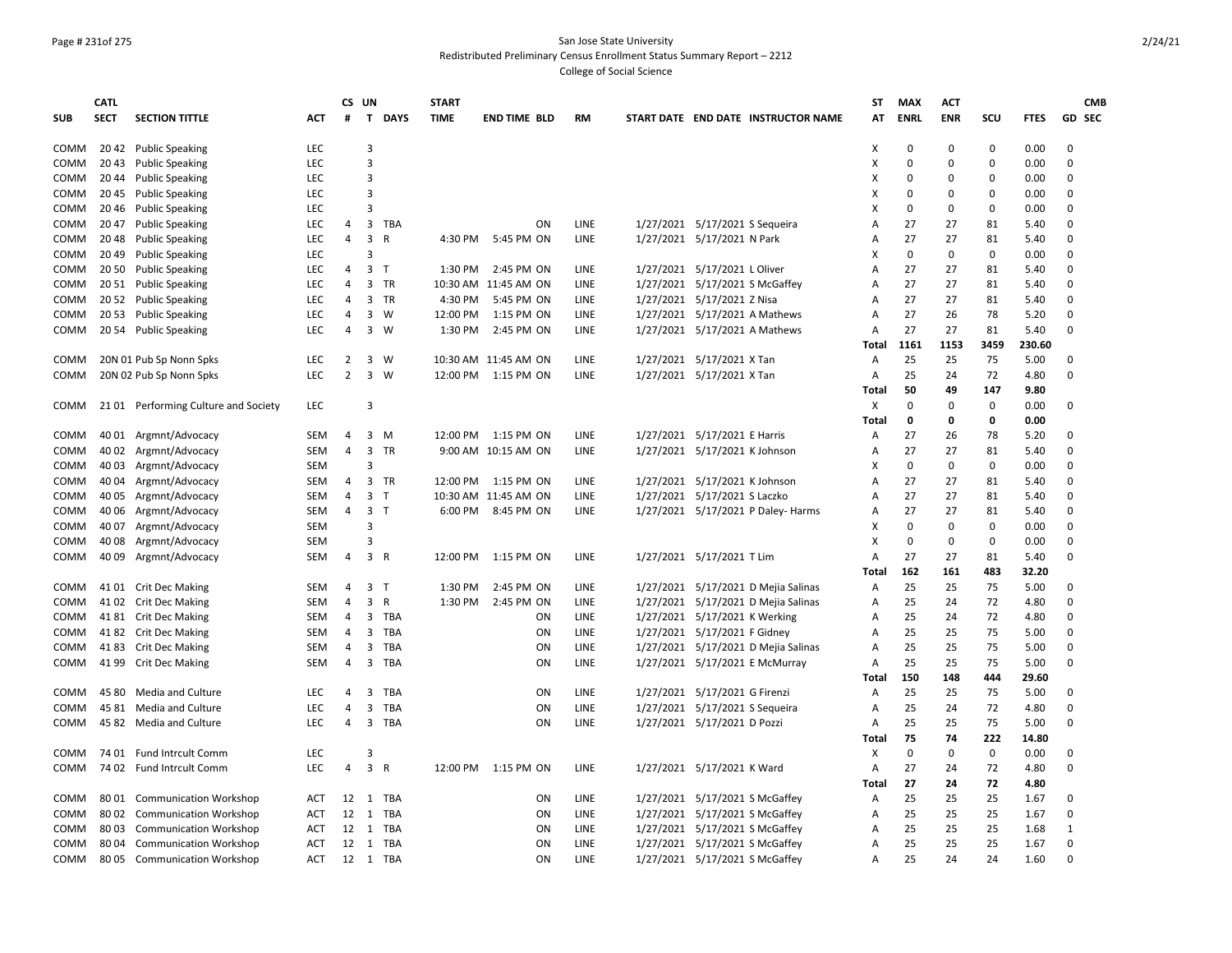## Page # 232of 275 San Jose State University Redistributed Preliminary Census Enrollment Status Summary Report – 2212

|            | <b>CATL</b> |                              |            | CS UN          |                         |             | <b>START</b> |                      |             |                                |                                     | ST             | <b>MAX</b>  | <b>ACT</b>              |                         |             | <b>CMB</b>    |
|------------|-------------|------------------------------|------------|----------------|-------------------------|-------------|--------------|----------------------|-------------|--------------------------------|-------------------------------------|----------------|-------------|-------------------------|-------------------------|-------------|---------------|
| <b>SUB</b> | <b>SECT</b> | <b>SECTION TITTLE</b>        | <b>ACT</b> | #              |                         | T DAYS      | <b>TIME</b>  | <b>END TIME BLD</b>  | RM          |                                | START DATE END DATE INSTRUCTOR NAME | AT             | <b>ENRL</b> | <b>ENR</b>              | scu                     | <b>FTES</b> | <b>GD SEC</b> |
| COMM       |             | 80 06 Communication Workshop | <b>ACT</b> | 12             |                         | 1 TBA       |              | ON                   | LINE        |                                | 1/27/2021 5/17/2021 S McGaffey      | Α              | 25          | 25                      | 25                      | 1.67        | 0             |
| COMM       |             | 8007 Communication Workshop  | ACT        | 12             | 1                       | TBA         |              | ON                   | LINE        | 1/27/2021 5/17/2021 R Cnudde   |                                     | Α              | 25          | 24                      | 24                      | 1.60        | $\mathbf 0$   |
|            |             |                              |            |                |                         |             |              |                      |             |                                |                                     | Total          | 175         | 173                     | 173                     | 11.55       |               |
| COMM       |             | 80A 80 Success Online        | <b>LEC</b> | $\overline{2}$ | 1                       | <b>TBA</b>  |              | ON                   | LINE        | 1/27/2021 5/17/2021 R Cnudde   |                                     | A              | 25          | 23                      | 23                      | 1.53        | 0             |
| COMM       |             | 80A 81 Success Online        | LEC        | $\overline{2}$ | $\mathbf{1}$            | TBA         |              | ON                   | LINE        | 1/27/2021 5/17/2021 R Cnudde   |                                     | A              | 25          | 19                      | 19                      | 1.27        | $\mathbf 0$   |
| COMM       |             | 80A 82 Success Online        | <b>LEC</b> |                | $\mathbf{1}$            |             |              |                      |             |                                |                                     | X              | $\Omega$    | $\mathbf 0$             | $\mathbf 0$             | 0.00        | $\mathbf 0$   |
|            |             |                              |            |                |                         |             |              |                      |             |                                |                                     | Total          | 50          | 42                      | 42                      | 2.80        |               |
| COMM       |             | 91A 01 Foren Act Debate      | SUP        | 36             |                         | 1 TBA       |              | ON                   | LINE        | 1/27/2021 5/17/2021 T Lim      |                                     | A              | 15          | 7                       | $\overline{7}$          | 0.47        | 0             |
|            |             |                              |            |                |                         |             |              |                      |             |                                |                                     | Total          | 15          | $\overline{\mathbf{z}}$ | $\overline{\mathbf{z}}$ | 0.47        |               |
| COMM       |             | 91J 01 Judge Training        | <b>ACT</b> |                |                         | 12 1 TBA    |              | ON                   | LINE        | 1/27/2021 5/17/2021 T Lim      |                                     | Α              | 60          | 45                      | 45                      | 3.00        | $\Omega$      |
|            |             |                              |            |                |                         |             |              |                      |             |                                |                                     | Total          | 60          | 45                      | 45                      | 3.00        |               |
| COMM       |             | 100W 0 Writing Workshop      | SEM        | 4              |                         | 3 M         |              | 10:30 AM 11:45 AM ON | LINE        |                                | 1/27/2021 5/17/2021 M McKnight      | Α              | 25          | 25                      | 75                      | 5.00        | $\mathbf 0$   |
| COMM       |             | 100W 0 Writing Workshop      | <b>SEM</b> | 4              | 3                       | MW          | 1:30 PM      | 2:45 PM ON           | <b>LINE</b> | 1/27/2021 5/17/2021 M Peck     |                                     | $\overline{A}$ | 25          | 26                      | 78                      | 5.20        | $\mathbf 0$   |
| COMM       |             | 100W 0 Writing Workshop      | SEM        | 4              | 3 R                     |             | 12:00 PM     | 1:15 PM ON           | LINE        | 1/27/2021 5/17/2021 L Rogers   |                                     | Α              | 25          | 23                      | 69                      | 4.60        | 0             |
| COMM       |             | 100W 0 Writing Workshop      | <b>SEM</b> | 4              | $\overline{3}$          | W           | 3:00 PM      | 4:15 PM ON           | LINE        |                                | 1/27/2021 5/17/2021 R Pashtunyar    | $\overline{A}$ | 25          | 26                      | 78                      | 5.20        | $\mathbf 0$   |
| COMM       |             | 100W 0 Writing Workshop      | <b>SEM</b> | 4              |                         | $3 \quad W$ | 12:00 PM     | 1:15 PM ON           | LINE        |                                | 1/27/2021 5/17/2021 R Pashtunyar    | Α              | 25          | 25                      | 75                      | 5.00        | 0             |
| COMM       |             | 100W 0 Writing Workshop      | <b>SEM</b> | 4              |                         | $3 \, M$    | 6:00 PM      | 7:15 PM ON           | LINE        | 1/27/2021 5/17/2021 D Galan    |                                     | $\overline{A}$ | 25          | 23                      | 69                      | 4.60        | $\mathbf 0$   |
| COMM       |             | 100W 0 Writing Workshop      | <b>SEM</b> | 4              | 3 R                     |             | 12:00 PM     | 1:15 PM ON           | LINE        | 1/27/2021 5/17/2021 K Yee      |                                     | $\overline{A}$ | 25          | 24                      | 72                      | 4.80        | 0             |
| COMM       |             | 100W 0 Writing Workshop      | <b>SEM</b> | 4              |                         | 3 W         |              | 10:30 AM 11:45 AM ON | LINE        |                                | 1/27/2021 5/17/2021 M McKnight      | A              | 25          | 25                      | 75                      | 5.00        | 0             |
| COMM       |             | 100W 0 Writing Workshop      | <b>SEM</b> | 4              | 3 R                     |             | 1:30 PM      | 2:45 PM ON           | LINE        | 1/27/2021 5/17/2021 K Yee      |                                     | Α              | 25          | 27                      | 81                      | 5.40        | $\mathbf 0$   |
| COMM       |             | 100W 1 Writing Workshop      | <b>SEM</b> | 4              | 3 R                     |             | 1:30 PM      | 2:45 PM ON           | LINE        | 1/27/2021 5/17/2021 L Rogers   |                                     | A              | 25          | 25                      | 75                      | 5.00        | 0             |
| COMM       |             | 100W 1 Writing Workshop      | <b>SEM</b> | 4              | 3 <sub>1</sub>          |             | 12:00 PM     | 1:15 PM ON           | LINE        | 1/27/2021 5/17/2021 L Rogers   |                                     | A              | 25          | 25                      | 75                      | 5.00        | $\mathbf 0$   |
| COMM       |             | 100W 1 Writing Workshop      | <b>SEM</b> | 4              | 3 <sub>7</sub>          |             |              | 10:30 AM 11:45 AM ON | LINE        | 1/27/2021 5/17/2021 J Biagini  |                                     | Α              | 25          | 25                      | 75                      | 5.00        | $\mathbf 0$   |
| COMM       |             | 100W 1 Writing Workshop      | <b>SEM</b> | 4              | 3 <sub>1</sub>          |             | 12:00 PM     | 1:15 PM ON           | LINE        | 1/27/2021 5/17/2021 J Biagini  |                                     | $\overline{A}$ | 25          | 25                      | 75                      | 5.00        | $\mathbf 0$   |
| COMM       |             | 100W 1 Writing Workshop      | SEM        | 4              |                         | 3 MW        | 3:00 PM      | 4:15 PM ON           | LINE        | 1/27/2021 5/17/2021 M Peck     |                                     | A              | 25          | 24                      | 72                      | 4.80        | 0             |
| COMM       |             | 100W 8 Writing Workshop      | <b>SEM</b> | 4              | 3                       | TBA         |              | ON                   | LINE        | 1/27/2021 5/17/2021 J Lacrampe |                                     | A              | 25          | 25                      | 75                      | 5.00        | 0             |
| COMM       |             | 100W 8 Writing Workshop      | <b>SEM</b> | 4              | 3                       | TBA         |              | ON                   | LINE        | 1/27/2021 5/17/2021 J Lacrampe |                                     | A              | 25          | 26                      | 78                      | 5.20        | $\mathbf 0$   |
| COMM       |             | 100W 8 Writing Workshop      | <b>SEM</b> | 4              | 3                       | TBA         |              | ON                   | LINE        |                                | 1/27/2021 5/17/2021 J Lacrampe      | A              | 25          | 25                      | 75                      | 5.00        | 0             |
| COMM       |             | 100W 8 Writing Workshop      | SEM        | 4              | 3                       | TBA         |              | ON                   | LINE        |                                | 1/27/2021 5/17/2021 B Lawhorne      | Α              | 25          | 25                      | 75                      | 5.00        | 0             |
| COMM       |             | 100W 8 Writing Workshop      | SEM        | 4              | 3                       | TBA         |              | ON                   | LINE        |                                | 1/27/2021 5/17/2021 B Lawhorne      | A              | 25          | 25                      | 75                      | 5.00        | 0             |
| COMM       |             | 100W 8 Writing Workshop      | <b>SEM</b> | 4              | 3                       | TBA         |              | ON                   | LINE        |                                | 1/27/2021 5/17/2021 E McMurray      | $\overline{A}$ | 25          | 25                      | 75                      | 5.00        | $\mathbf 0$   |
| COMM       |             | 100W 8 Writing Workshop      | <b>SEM</b> | 4              | $\mathbf{3}$            | TBA         |              | ON                   | LINE        |                                | 1/27/2021 5/17/2021 E McMurray      | A              | 25          | 26                      | 78                      | 5.20        | 0             |
| COMM       |             | 100W 8 Writing Workshop      | <b>SEM</b> | 4              | $\overline{3}$          | <b>TBA</b>  |              | ON                   | LINE        | 1/27/2021 5/17/2021 K Cannava  |                                     | $\overline{A}$ | 25          | 25                      | 75                      | 5.00        | $\mathbf 0$   |
| COMM       |             | 100W 8 Writing Workshop      | <b>SEM</b> | 4              | $\overline{\mathbf{3}}$ | <b>TBA</b>  |              | ON                   | LINE        |                                | 1/27/2021 5/17/2021 K McConnell     | A              | 25          | 24                      | 72                      | 4.80        | $\mathbf 0$   |
| COMM       |             | 100W 8 Writing Workshop      | <b>SEM</b> | 4              |                         | 3 TBA       |              | ON                   | LINE        | 1/27/2021 5/17/2021 K Cannava  |                                     | A              | 25          | 22                      | 66                      | 4.40        | $\Omega$      |
|            |             |                              |            |                |                         |             |              |                      |             |                                |                                     | Total          | 600         | 596                     | 1788                    | 119.20      |               |
| COMM       |             | 101C 01 Theorizing Comm      | LEC        | 3              | 4                       | M           | 12:00 PM     | 1:15 PM ON           | LINE        | 1/27/2021 5/17/2021 K Williams |                                     | Α              | 25          | 25                      | 100                     | 6.67        | $\Omega$      |
| COMM       |             | 101C 02 Theorizing Comm      | LEC        | 3              | $\overline{4}$          | TR          | 1:30 PM      | 2:45 PM ON           | LINE        | 1/27/2021 5/17/2021 K Cannava  |                                     | $\overline{A}$ | 25          | 24                      | 96                      | 6.40        | $\mathbf 0$   |
| COMM       |             | 101C 8C Theorizing Comm      | LEC        | 3              | 4                       | <b>TBA</b>  |              | ON                   | LINE        | 1/27/2021 5/17/2021 M Sunseri  |                                     | A              | 25          | 25                      | 100                     | 6.67        | 0             |
| COMM       |             | 101C 81 Theorizing Comm      | LEC        | 3              | $\overline{4}$          | <b>TBA</b>  |              | ON                   | LINE        | 1/27/2021 5/17/2021 J Morrison |                                     | $\overline{A}$ | 25          | 25                      | 100                     | 6.67        | $\mathbf 0$   |
| COMM       |             | 101C 82 Theorizing Comm      | LEC        | 3              | $\overline{4}$          | <b>TBA</b>  |              | ON                   | LINE        | 1/27/2021 5/17/2021 K Cannava  |                                     | A              | 25          | 27                      | 108                     | 7.20        | 0             |
| COMM       |             | 101C 83 Theorizing Comm      | <b>LEC</b> | 3              |                         | 4 TBA       |              | ON                   | LINE        |                                | 1/27/2021 5/17/2021 B Brockmann     | Α              | 25          | 25                      | 100                     | 6.67        | 0             |
|            |             |                              |            |                |                         |             |              |                      |             |                                |                                     | Total          | 150         | 151                     | 604                     | 40.27       |               |
| COMM       |             | 110F 01 Interpersonal Comm   | <b>SEM</b> | 3              | 4                       | M           |              | 12:00 PM 1:15 PM ON  | LINE        | 1/27/2021 5/17/2021 X Tan      |                                     | $\overline{A}$ | 25          | 25                      | 100                     | 6.67        | 0             |
| COMM       |             | 110F 02 Interpersonal Comm   | <b>SEM</b> | 3              | 4                       | M           |              | 10:30 AM 11:45 AM ON | LINE        | 1/27/2021 5/17/2021 X Tan      |                                     | Α              | 25          | 24                      | 96                      | 6.40        | $\mathbf 0$   |
| COMM       |             | 110F 80 Interpersonal Comm   | <b>SEM</b> | 3              | $\overline{4}$          | <b>TBA</b>  |              | ΟN                   | LINE        | 1/27/2021 5/17/2021 K Werking  |                                     | $\overline{A}$ | 25          | 24                      | 96                      | 6.40        | $\mathbf 0$   |
|            |             |                              |            |                |                         |             |              |                      |             |                                |                                     | Total          | 75          | 73                      | 292                     | 19.47       |               |
|            |             | COMM 111P 8C Interviewing    | LEC        | 3              |                         | 4 TBA       |              | ON                   | LINE        | 1/27/2021 5/17/2021 G Firenzi  |                                     | A              | 25          | 25                      | 100                     | 6.67        | $\Omega$      |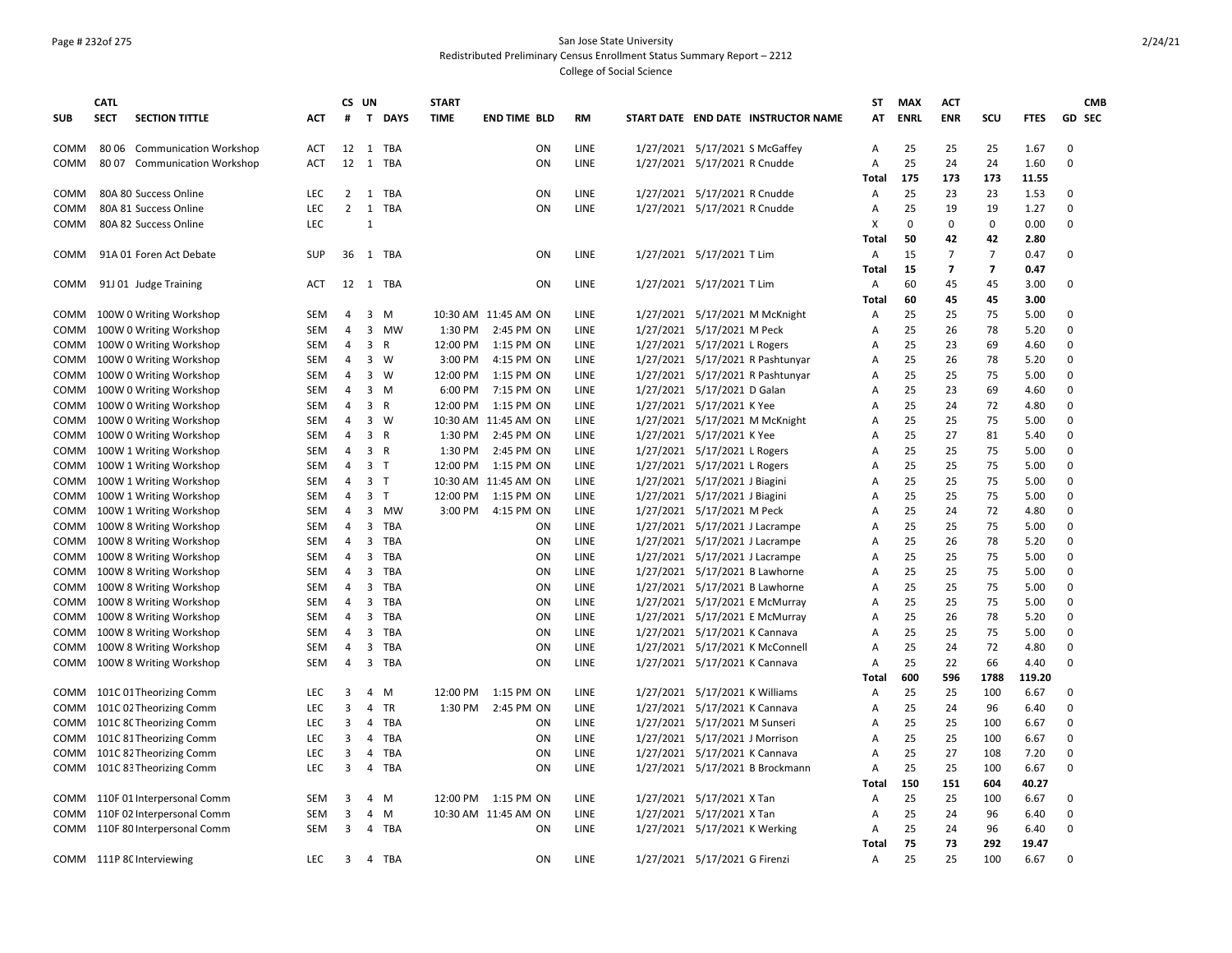### Page # 233of 275 San Jose State University Redistributed Preliminary Census Enrollment Status Summary Report – 2212

|             | <b>CATL</b>                          |            |   | CS UN          |            | <b>START</b> |                      |             |                                     | ST           | <b>MAX</b>  | <b>ACT</b> |             |             | <b>CMB</b>    |
|-------------|--------------------------------------|------------|---|----------------|------------|--------------|----------------------|-------------|-------------------------------------|--------------|-------------|------------|-------------|-------------|---------------|
| <b>SUB</b>  | <b>SECT</b><br><b>SECTION TITTLE</b> | <b>ACT</b> | # |                | T DAYS     | <b>TIME</b>  | <b>END TIME BLD</b>  | <b>RM</b>   | START DATE END DATE INSTRUCTOR NAME | AT           | <b>ENRL</b> | <b>ENR</b> | SCU         | <b>FTES</b> | <b>GD SEC</b> |
|             |                                      |            |   |                |            |              |                      |             |                                     |              |             |            |             |             |               |
|             |                                      |            |   |                |            |              |                      |             |                                     | <b>Total</b> | 25          | 25         | 100         | 6.67        |               |
| COMM        | 113P 8C Games Everyday Life          | <b>LEC</b> | 3 | 4              | TBA        |              | <b>ON</b>            | LINE        | 1/27/2021 5/17/2021 S Coopman       | Α            | 25          | 25         | 100         | 6.67        | $\Omega$      |
|             |                                      |            |   |                |            |              |                      |             |                                     | Total        | 25          | 25         | 100         | 6.67        |               |
| COMM        | 114P 01 Bus & Prof Spking            | LEC        | 3 | 4              | M          | 7:30 AM      | 8:45 AM ON           | LINE        | 1/27/2021 5/17/2021 K Williams      | Α            | 25          | 25         | 100         | 6.67        | 0             |
|             |                                      |            |   |                |            |              |                      |             |                                     | Total        | 25          | 25         | 100         | 6.67        |               |
|             | COMM 115P 8C Comm and Conflict       | LEC        | 3 | 4              | TBA        |              | ON                   | LINE        | 1/27/2021 5/17/2021 C Perez         | Α            | 25          | 23         | 92          | 6.13        | 0             |
|             |                                      |            |   |                |            |              |                      |             |                                     | Total        | 25          | 23         | 92          | 6.13        |               |
|             | COMM 116P 01 Mediation               | LEC        | 3 | 4 <sub>1</sub> |            | 4:30 PM      | 5:45 PM ON           | LINE        | 1/27/2021 5/17/2021 B Lawhorne      | Α            | 25          | 24         | 96          | 6.47        | 1             |
|             |                                      |            |   |                |            |              |                      |             |                                     | Total        | 25          | 24         | 96          | 6.47        |               |
| COMM        | 120P 8C Pers & Pres Skills           | <b>LEC</b> | 3 | 4              | TBA        |              | ON                   | LINE        | 1/27/2021 5/17/2021 N Coburn-Palo   | A            | 25          | 26         | 104         | 6.93        | 0             |
|             |                                      |            |   |                |            |              |                      |             |                                     | Total        | 25          | 26         | 104         | 6.93        |               |
| COMM        | 121P 01 Perf as Practice             | <b>LEC</b> | 3 |                | 4 TR       | 1:30 PM      | 2:45 PM ON           | LINE        | 1/27/2021 5/17/2021 N Yeboah        | A            | 25          | 23         | 92          | 6.13        | 0             |
|             |                                      |            |   |                |            |              |                      |             |                                     | Total        | 25          | 23         | 92          | 6.13        |               |
| COMM        | 122F 01 Perform Studies              | <b>LEC</b> | 3 | 4              | TBA        |              | ON                   | LINE        | 1/27/2021 5/17/2021 M Spangler      | Α            | 25          | 25         | 100         | 6.67        | $\mathbf 0$   |
|             |                                      |            |   |                |            |              |                      |             |                                     | Total        | 25          | 25         | 100         | 6.67        |               |
| COMM        | 123101 Performance Ethno             | <b>SEM</b> | 3 | 4              | TR         |              | 10:30 AM 11:45 AM ON | LINE        | 1/27/2021 5/17/2021 O Hatton        | A            | 25          | 25         | 100         | 6.67        | 0             |
| COMM        | 1231 02 Performance Ethno            | <b>SEM</b> | 3 | 4              | TR         |              | 12:00 PM 1:15 PM ON  | LINE        | 1/27/2021 5/17/2021 N Yeboah        | Α            | 25          | 25         | 100         | 6.67        | 0             |
|             |                                      |            |   |                |            |              |                      |             |                                     | <b>Total</b> | 50          | 50         | 200         | 13.33       |               |
| COMM        | 124P 01 Comm Training & Dev          | <b>LEC</b> | 3 | 4 M            |            |              | 9:00 AM 10:15 AM ON  | <b>LINE</b> | 1/27/2021 5/17/2021 K Williams      | Α            | 25          | 25         | 100         | 6.67        | 0             |
|             |                                      |            |   |                |            |              |                      |             |                                     | Total        | 25          | 25         | 100         | 6.67        |               |
| COMM        | 125P 01 Ensemble Perf                | <b>LEC</b> | 2 | 4              | MW         |              | 10:30 AM 11:45 AM ON | <b>LINE</b> | 1/27/2021 5/17/2021 L Hatton        | Α            | 25          | 24         | 96          | 6.40        | $\Omega$      |
|             |                                      |            |   |                |            |              |                      |             |                                     | Total        | 25          | 24         | 96          | 6.40        |               |
| COMM        | 130F 80 Activism/Action              | <b>LEC</b> |   | 4              |            |              |                      |             |                                     | X            | $\mathbf 0$ | 0          | $\mathbf 0$ | 0.00        | 0             |
|             |                                      |            |   |                |            |              |                      |             |                                     | Total        | $\mathbf 0$ | 0          | $\mathbf 0$ | 0.00        |               |
| COMM        | 131P 8C New/You Media                | LEC        | 4 | 4              | TBA        |              | ON                   | LINE        | 1/27/2021 5/17/2021 C Perez         | Α            | 25          | 25         | 100         | 6.67        | 0             |
|             |                                      |            |   |                |            |              |                      |             |                                     | Total        | 25          | 25         | 100         | 6.67        |               |
|             | COMM 133F 80 Ethical Prob Comm       | <b>LEC</b> | 3 | 4              | <b>TBA</b> |              | ON                   | LINE        | 1/27/2021 5/17/2021 S Hinerman      | Α            | 25          | 25         | 100         | 6.67        | 0             |
|             |                                      |            |   |                |            |              |                      |             |                                     | Total        | 25          | 25         | 100         | 6.67        |               |
| COMM        | 140P 01 Argument & Debate            | LEC        | 3 | $\overline{4}$ | R          |              | 9:00 AM 10:15 AM ON  | LINE        | 1/27/2021 5/17/2021 S Laczko        | Α            | 25          | 23         | 92          | 6.13        | $\Omega$      |
| COMM        | 140P 02 Argument & Debate            | LEC        | 3 | 4              | $\top$     | 12:00 PM     | 1:15 PM ON           | LINE        | 1/27/2021 5/17/2021 T Lim           | А            | 25          | 24         | 96          | 6.40        | 0             |
|             |                                      |            |   |                |            |              |                      |             |                                     | Total        | 50          | 47         | 188         | 12.53       |               |
| <b>COMM</b> | 141P 01 Small Group Comm             | <b>LEC</b> | 3 | 4              | W          | 6:00 PM      | 8:45 PM ON           | LINE        | 1/27/2021 5/17/2021 D Galan         | Α            | 25          | 24         | 96          | 6.40        | $\mathbf 0$   |
| <b>COMM</b> | 141P 8C Small Group Comm             | LEC        | 3 | 4              | TBA        |              | ON                   | LINE        | 1/27/2021 5/17/2021 C Perez         | Α            | 25          | 25         | 100         | 6.67        | $\mathbf 0$   |
|             |                                      |            |   |                |            |              |                      |             |                                     | Total        | 50          | 49         | 196         | 13.07       |               |
| COMM        | 144F 80 Org Comm                     | LEC        | 3 | 4              | TBA        |              | ON                   | LINE        | 1/27/2021 5/17/2021 L Gomez         | Α            | 25          | 25         | 100         | 6.67        | $\mathbf 0$   |
|             |                                      |            |   |                |            |              |                      |             |                                     | Total        | 25          | 25         | 100         | 6.67        |               |
| COMM        | 1451 01 Rhet Criticism               | <b>LEC</b> | 3 | 4              | MW         |              | 12:00 PM 1:15 PM ON  | <b>LINE</b> | 1/27/2021 5/17/2021 K Cole          | Α            | 25          | 24         | 96          | 6.40        | $\Omega$      |
| COMM        | 1451 80 Rhet Criticism               | LEC        | 3 | 4              | <b>TBA</b> |              | ON                   | LINE        | 1/27/2021 5/17/2021 G Firenzi       | А            | 25          | 24         | 96          | 6.40        | 0             |
| COMM        | 1451 81 Rhet Criticism               | <b>LEC</b> | 3 | 4              | TBA        |              | ON                   | LINE        | 1/27/2021 5/17/2021 G Firenzi       | Α            | 25          | 25         | 100         | 6.67        | $\Omega$      |
|             |                                      |            |   |                |            |              |                      |             |                                     | <b>Total</b> | 75          | 73         | 292         | 19.47       |               |
| <b>COMM</b> | 149F 80 Rhet Public Life             | LEC        | 3 | 4              | <b>TBA</b> |              | ON                   | LINE        | 1/27/2021 5/17/2021 A Wood          | Α            | 25          | 25         | 100         | 6.67        | 0             |
| COMM        | 149F 81 Rhet Public Life             | LEC        | 3 | 4              | TBA        |              | ON                   | LINE        | 1/27/2021 5/17/2021 A Wood          | Α            | 25          | 25         | 100         | 6.67        | 0             |
|             |                                      |            |   |                |            |              |                      |             |                                     | Total        | 50          | 50         | 200         | 13.33       |               |
| COMM        | 151101 New Media/Methods             | LEC        | 4 | 4              | M          |              | 6:00 PM 7:15 PM ON   | LINE        | 1/27/2021 5/17/2021 M Holopainen    | Α            | 25          | 25         | 100         | 6.67        | 0             |
| COMM        | 151180 New Media/Methods             | <b>LEC</b> |   | $\overline{4}$ |            |              |                      |             |                                     | Χ            | 0           | $\Omega$   | $\mathbf 0$ | 0.00        | $\mathbf 0$   |
|             |                                      |            |   |                |            |              |                      |             |                                     | Total        | 25          | 25         | 100         | 6.67        |               |
|             | COMM 152180 Comm in Wrld Cultr       | <b>LEC</b> | 3 |                | 4 TBA      |              | <b>ON</b>            | LINE        | 1/27/2021 5/17/2021 R Halualani     | A            | 25          | 25         | 100         | 6.67        | $\Omega$      |
|             |                                      |            |   |                |            |              |                      |             |                                     | Total        | 25          | 25         | 100         | 6.67        |               |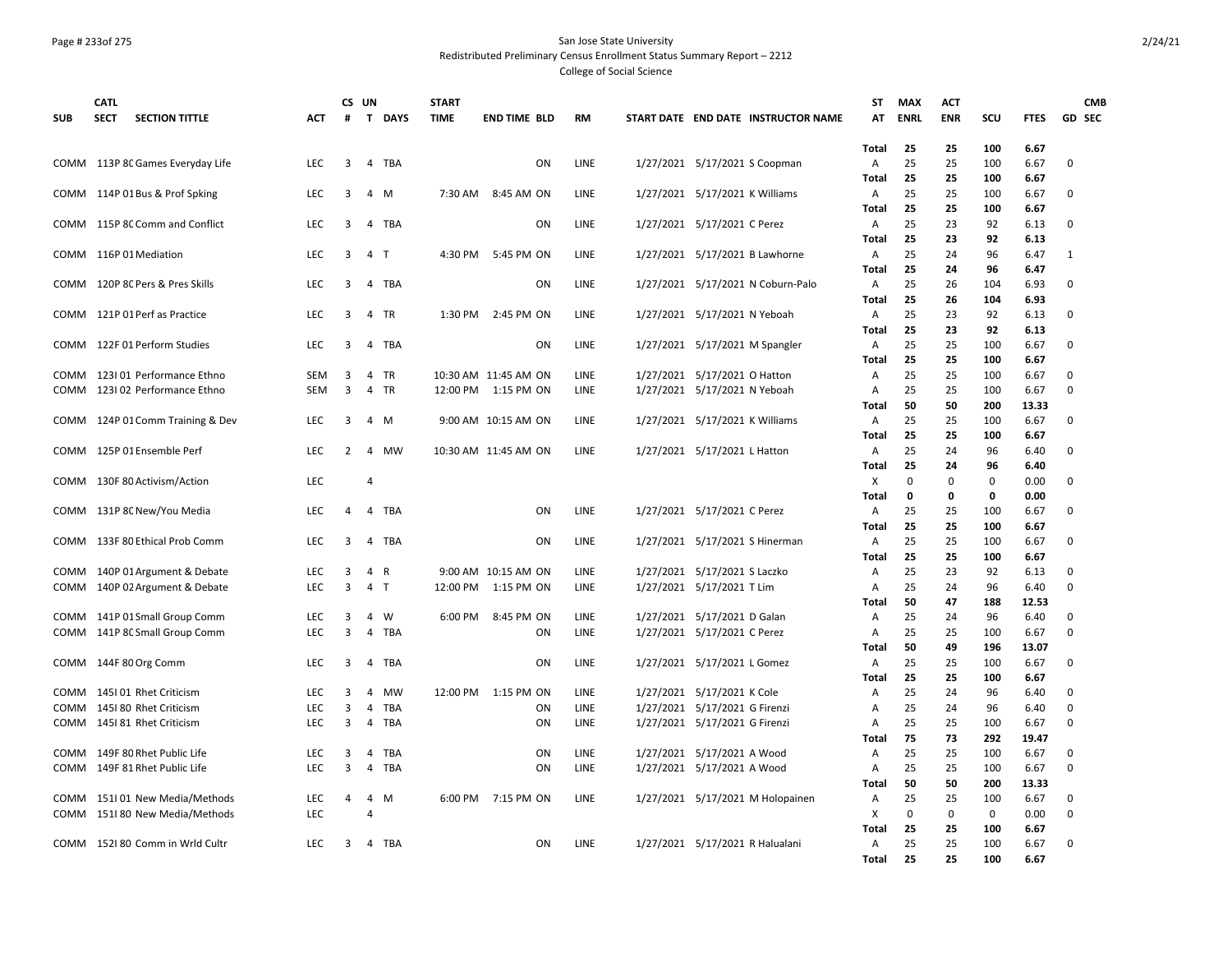### Page # 234of 275 San Jose State University Redistributed Preliminary Census Enrollment Status Summary Report – 2212

|             | <b>CATL</b> |                                  |            | CS UN          |                         |              | <b>START</b> |                      |           |                                |                                     | <b>ST</b>                    | <b>MAX</b>  | <b>ACT</b>   |              |              |                | <b>CMB</b>   |         |
|-------------|-------------|----------------------------------|------------|----------------|-------------------------|--------------|--------------|----------------------|-----------|--------------------------------|-------------------------------------|------------------------------|-------------|--------------|--------------|--------------|----------------|--------------|---------|
| <b>SUB</b>  | <b>SECT</b> | <b>SECTION TITTLE</b>            | <b>ACT</b> | #              |                         | T DAYS       | <b>TIME</b>  | <b>END TIME BLD</b>  | <b>RM</b> |                                | START DATE END DATE INSTRUCTOR NAME | AT                           | <b>ENRL</b> | <b>ENR</b>   | SCU          | <b>FTES</b>  |                | GD SEC       |         |
|             |             | COMM 155180 Quantitative Comm    | <b>LEC</b> | 3              | $\overline{4}$          | <b>TBA</b>   |              | ON                   | LINE      | 1/27/2021 5/17/2021 G Gao      |                                     | Α                            | 25          | 24           | 96           | 6.40         | $\mathbf 0$    |              |         |
| COMM        |             | 1551 81 Quantitative Comm        | <b>LEC</b> | 3              | $\overline{4}$          | <b>TBA</b>   |              | <b>ON</b>            | LINE      | 1/27/2021 5/17/2021 L Gomez    |                                     | $\overline{A}$               | 25          | 26           | 104          | 6.93         | $\mathbf 0$    |              |         |
|             |             |                                  |            |                |                         |              |              |                      |           |                                |                                     | Total                        | 50          | 50           | 200          | 13.33        |                |              |         |
| COMM        |             | 156I 01 Observe/Interview        | LEC        | 3              | 4                       | $\mathsf{T}$ | 1:30 PM      | 2:45 PM ON           | LINE      |                                | 1/27/2021 5/17/2021 M Haverfield    | $\mathsf{A}$                 | 25          | 26           | 104          | 7.00         | 1              |              |         |
| COMM        |             | 156180 Observe/Interview         | LEC        | 3              | 4                       | <b>TBA</b>   |              | ON                   | LINE      | 1/27/2021 5/17/2021 K Werking  |                                     | Α                            | 25          | 25           | 100          | 6.67         | 0              |              |         |
| COMM        |             | 156I 81 Observe/Interview        | <b>LEC</b> | 3              | $\overline{4}$          | TBA          |              | ON                   | LINE      | 1/27/2021 5/17/2021 K Werking  |                                     | $\mathsf{A}$                 | 25          | 25           | 100          | 6.67         | 0              |              |         |
|             |             |                                  |            |                |                         |              |              |                      |           |                                |                                     | Total                        | 75          | 76           | 304          | 20.33        |                |              |         |
|             |             | COMM 157SL 0 Comm Action & Serv  | <b>LEC</b> | 2              |                         | 3 M          | 3:00 PM      | 5:45 PM ON           | LINE      | 1/27/2021 5/17/2021 K Cole     |                                     | A                            | 25          | 24           | 72           | 4.80         | 0 <sup>o</sup> |              | $\ast$  |
| EDUC        |             | 157SL 0 Comm Action & Serv       | LEC        | $\overline{2}$ | $\overline{\mathbf{3}}$ | M            | 3:00 PM      | 5:45 PM ON           | LINE      | 1/27/2021 5/17/2021 K Cole     |                                     | Α                            | 0           | $\mathbf 0$  | $\mathbf 0$  | 0.00         | $\mathbf{0}$   | $\mathsf{C}$ |         |
| ENGR        |             | 157SL 0 Comm Action & Serv       | LEC        | $\overline{2}$ |                         | $3 \, M$     | 3:00 PM      | 5:45 PM ON           | LINE      | 1/27/2021 5/17/2021 K Cole     |                                     | Α                            | $\Omega$    | $\mathbf{0}$ | $\mathbf{0}$ | 0.00         | 0 <sup>o</sup> |              |         |
| НA          |             | 157SL 0 Comm Action & Serv       | <b>LEC</b> | $\overline{2}$ |                         | $3 \, M$     | 3:00 PM      | 5:45 PM ON           | LINE      | 1/27/2021 5/17/2021 K Cole     |                                     | Α                            | $\Omega$    | $\mathbf 0$  | $\mathbf 0$  | 0.00         | 0 <sup>o</sup> |              |         |
| SCI         |             | 157SL 0 Comm Action & Serv       | <b>LEC</b> | $\overline{2}$ |                         | 3 M          | 3:00 PM      | 5:45 PM ON           | LINE      | 1/27/2021 5/17/2021 K Cole     |                                     | Α                            | $\Omega$    | $\mathbf{0}$ | $\mathbf{0}$ | 0.00         | 0 <sub>c</sub> |              |         |
| COMM        |             | 157SL 0 Comm Action & Serv       | <b>LEC</b> | 2              | $\overline{\mathbf{3}}$ | M            | 3:00 PM      | 5:45 PM ON           | LINE      | 1/27/2021 5/17/2021 L Hatton   |                                     | Α                            | 25          | 25           | 75           | 5.00         | 0 <sup>o</sup> |              |         |
| <b>EDUC</b> |             | 157SL 0 Comm Action & Serv       | <b>LEC</b> | $\overline{2}$ |                         | 3 M          | 3:00 PM      | 5:45 PM ON           | LINE      | 1/27/2021 5/17/2021 L Hatton   |                                     | A                            | $\Omega$    | $\mathbf{0}$ | $\mathbf{0}$ | 0.00         | 0 <sup>o</sup> |              |         |
| ENGR        |             | 157SL 0 Comm Action & Serv       | <b>LEC</b> | $\overline{2}$ | $\overline{3}$          | M            | 3:00 PM      | 5:45 PM ON           | LINE      | 1/27/2021 5/17/2021 L Hatton   |                                     | A                            | $\Omega$    | $\mathbf 0$  | $\mathbf{0}$ | 0.00         | 0 <sup>o</sup> |              |         |
| HA          |             | 157SL 0 Comm Action & Serv       | <b>LEC</b> | $\overline{2}$ |                         | 3 M          | 3:00 PM      | 5:45 PM ON           | LINE      | 1/27/2021 5/17/2021 L Hatton   |                                     | A                            | 0           | $\mathbf{0}$ | $\mathbf{0}$ | 0.00         | 0 <sub>c</sub> |              |         |
| SCI         |             | 157SL 0 Comm Action & Serv       | LEC        | $\overline{2}$ |                         | 3 M          | 3:00 PM      | 5:45 PM ON           | LINE      | 1/27/2021 5/17/2021 L Hatton   |                                     | Α                            | 0           | $\mathbf 0$  | $\mathbf 0$  | 0.00         | 0 <sup>o</sup> |              |         |
| COMM        |             | 157SL 0 Comm Action & Serv       | <b>LEC</b> | $\overline{2}$ | $\mathbf{3}$            | w            | 3:00 PM      | 5:45 PM ON           | LINE      | 1/27/2021 5/17/2021 L Hatton   |                                     | Α                            | 25          | 24           | 72           | 4.80         | 0 <sub>c</sub> |              |         |
| EDUC        |             | 157SL 0 Comm Action & Serv       | <b>LEC</b> | $\overline{2}$ |                         | $3 \quad W$  | 3:00 PM      | 5:45 PM ON           | LINE      | 1/27/2021 5/17/2021 L Hatton   |                                     | Α                            | $\Omega$    | $\mathbf 0$  | $\mathbf{0}$ | 0.00         | 0 <sup>o</sup> |              | $\star$ |
| ENGR        |             | 157SL 0 Comm Action & Serv       | <b>LEC</b> | $\overline{2}$ |                         | $3 \quad W$  | 3:00 PM      | 5:45 PM ON           | LINE      | 1/27/2021 5/17/2021 L Hatton   |                                     | A                            | $\Omega$    | $\mathbf{0}$ | $\mathbf{0}$ | 0.00         | 0 <sup>o</sup> |              |         |
| HA          |             | 157SL 0 Comm Action & Serv       | LEC        | $\overline{2}$ |                         | $3 \quad W$  | 3:00 PM      | 5:45 PM ON           | LINE      | 1/27/2021 5/17/2021 L Hatton   |                                     | Α                            | $\Omega$    | $\mathbf{0}$ | $\mathbf 0$  | 0.00         | 0 <sub>c</sub> |              |         |
| SCI         |             | 157SL 0 Comm Action & Serv       | <b>LEC</b> | $\overline{2}$ | 3                       | W            | 3:00 PM      | 5:45 PM ON           | LINE      | 1/27/2021 5/17/2021 L Hatton   |                                     | A                            | $\Omega$    | $\mathbf{0}$ | $\mathbf{0}$ | 0.00         | $\mathbf{0}$   | <sub>c</sub> |         |
|             |             |                                  |            |                |                         |              |              |                      |           |                                |                                     | Total                        | 75          | 73           | 219          | 14.60        |                |              |         |
|             |             | COMM 161F 80 Comm & Culture      | LEC        | 3              | 4                       | TBA          |              | ON                   | LINE      |                                | 1/27/2021 5/17/2021 S Hinerman      | A                            | 25          | 25           | 100          | 6.73         | 1              |              |         |
| COMM        |             | 161F 81 Comm & Culture           | <b>LEC</b> | 3              | $\overline{4}$          | TBA          |              | ON                   | LINE      | 1/27/2021 5/17/2021 A Wood     |                                     | A                            | 25          | 23           | 92           | 6.13         | $\mathbf 0$    |              |         |
|             |             |                                  |            |                |                         |              |              |                      |           |                                |                                     | <b>Total</b>                 | 50          | 48           | 192          | 12.87        |                |              |         |
|             |             |                                  | <b>LEC</b> |                | $\overline{4}$          |              |              |                      |           |                                |                                     |                              | $\Omega$    | $\mathbf 0$  | 0            | 0.00         | 0              |              |         |
|             |             | COMM 165P 01 Comm&Philanthropy   |            |                |                         |              |              |                      |           |                                |                                     | х                            | 0           | $\mathbf 0$  |              |              |                |              |         |
| COMM        |             | 168B 01 Global Climate Change II | LEC        | 1              | $\overline{\mathbf{3}}$ | TR           |              | 10:30 AM 11:45 AM ON | LINE      |                                | 1/27/2021 5/17/2021 P Daley- Harms  | <b>Total</b><br>$\mathsf{A}$ | 40          | 40           | 0<br>120     | 0.00<br>8.00 | 0 <sub>c</sub> |              |         |
| ENVS        |             | 168B 01 Global Climate Change II | LEC        | $\mathbf{1}$   | 3                       | TR           |              | 10:30 AM 11:45 AM ON | LINE      |                                | 1/27/2021 5/17/2021 P Daley- Harms  | Α                            | $\Omega$    | $\mathbf 0$  | $\mathbf 0$  | 0.00         | 0 <sup>o</sup> |              | $\ast$  |
| <b>GEOL</b> |             | 168B 01 Global Climate Change II | LEC        | 1              |                         | 3 TR         |              | 10:30 AM 11:45 AM ON | LINE      |                                | 1/27/2021 5/17/2021 P Daley- Harms  | Α                            | 0           | $\mathbf 0$  | $\mathbf{0}$ | 0.00         | 0 <sub>c</sub> |              |         |
| <b>HUM</b>  |             | 168B 01 Global Climate Change II | LEC        | $\mathbf{1}$   |                         | 3 TR         |              | 10:30 AM 11:45 AM ON | LINE      |                                | 1/27/2021 5/17/2021 P Daley- Harms  | Α                            | $\Omega$    | $\mathbf 0$  | $\mathbf 0$  | 0.00         | 0 <sup>o</sup> |              |         |
| METR        |             | 168B 01 Global Climate Change II | <b>LEC</b> | 1              |                         | 3 TR         |              | 10:30 AM 11:45 AM ON | LINE      |                                | 1/27/2021 5/17/2021 P Daley- Harms  | Α                            | $\Omega$    | $\mathbf 0$  | $\mathbf{0}$ | 0.00         | 0 <sub>c</sub> |              |         |
| COMM        |             |                                  | LEC        | $\mathbf{1}$   |                         | 3 TR         |              | 10:30 AM 11:45 AM ON | LINE      |                                |                                     | Α                            | 40          | 38           | 114          | 7.60         | 0 <sup>o</sup> |              | $\ast$  |
|             |             | 168B 02 Global Climate Change II |            |                |                         |              |              |                      |           | 1/27/2021 5/17/2021 C Rampini  |                                     |                              | $\Omega$    | $\mathbf{0}$ | $\mathbf{0}$ |              |                | - C          |         |
| <b>ENVS</b> |             | 168B 02 Global Climate Change II | <b>LEC</b> | $\mathbf{1}$   |                         | 3 TR         |              | 10:30 AM 11:45 AM ON | LINE      | 1/27/2021 5/17/2021 C Rampini  |                                     | $\mathsf{A}$                 |             |              |              | 0.00         | $\mathbf{0}$   |              |         |
| <b>GEOL</b> |             | 168B 02 Global Climate Change II | LEC        | $\mathbf{1}$   |                         | 3 TR         |              | 10:30 AM 11:45 AM ON | LINE      | 1/27/2021 5/17/2021 C Rampini  |                                     | Α                            | $\Omega$    | $\mathbf 0$  | $\mathbf 0$  | 0.00         | 0 <sup>o</sup> |              |         |
| HUM         |             | 168B 02 Global Climate Change II | <b>LEC</b> | $\mathbf{1}$   |                         | 3 TR         |              | 10:30 AM 11:45 AM ON | LINE      | 1/27/2021 5/17/2021 C Rampini  |                                     | Α                            | $\Omega$    | $\mathbf{0}$ | $\mathbf{0}$ | 0.00         | 0 <sub>c</sub> |              |         |
| METR        |             | 168B 02 Global Climate Change II | LEC        | $\mathbf{1}$   |                         | 3 TR         |              | 10:30 AM 11:45 AM ON | LINE      | 1/27/2021 5/17/2021 C Rampini  |                                     | Α                            | 0           | $\mathbf 0$  | $\mathbf 0$  | 0.00         | 0 <sup>o</sup> |              |         |
| COMM        |             | 168B 03 Global Climate Change II | <b>LEC</b> | $\mathbf{1}$   |                         | 3 TR         |              | 10:30 AM 11:45 AM ON | LINE      | 1/27/2021 5/17/2021 P Brown    |                                     | Α                            | 40          | 21           | 63           | 4.20         | 0 <sub>c</sub> |              |         |
| <b>ENVS</b> |             | 168B 03 Global Climate Change II | <b>LEC</b> | 1              |                         | 3 TR         |              | 10:30 AM 11:45 AM ON | LINE      | 1/27/2021 5/17/2021 P Brown    |                                     | Α                            | $\Omega$    | $\mathbf 0$  | $\mathbf{0}$ | 0.00         | 0 <sup>o</sup> |              |         |
| <b>GEOL</b> |             | 168B 03 Global Climate Change II | <b>LEC</b> | $\mathbf{1}$   | 3                       | <b>TR</b>    |              | 10:30 AM 11:45 AM ON | LINE      | 1/27/2021 5/17/2021 P Brown    |                                     | $\mathsf{A}$                 | $\Omega$    | $\mathbf{0}$ | $\mathbf{0}$ | 0.00         | 0 <sub>c</sub> |              |         |
| HUM         |             | 168B 03 Global Climate Change II | LEC        | $\mathbf{1}$   |                         | 3 TR         |              | 10:30 AM 11:45 AM ON | LINE      | 1/27/2021 5/17/2021 P Brown    |                                     | Α                            | 0           | $\mathbf 0$  | $\mathbf 0$  | 0.00         | 0 <sup>o</sup> |              |         |
| METR        |             | 168B 03 Global Climate Change II | <b>LEC</b> | $\mathbf{1}$   | $\overline{3}$          | TR           |              | 10:30 AM 11:45 AM ON | LINE      | 1/27/2021 5/17/2021 P Brown    |                                     | A                            | 0           | $\mathbf{0}$ | $\mathbf{0}$ | 0.00         | 0 <sup>o</sup> |              |         |
|             |             |                                  |            |                |                         |              |              |                      |           |                                |                                     | Total                        | 120         | 99           | 297          | 19.80        |                |              |         |
| COMM        |             | 1691 80 Media Respns Crit        | LEC        | 3              | $\overline{4}$          | TBA          |              | ON                   | LINE      |                                | 1/27/2021 5/17/2021 S Hinerman      | A                            | 25          | 25           | 100          | 6.67         | 0              |              |         |
|             |             | COMM 169181 Media Respns Crit    | <b>LEC</b> | 3              | 4                       | TBA          |              | <b>ON</b>            | LINE      | 1/27/2021 5/17/2021 J Morrison |                                     | $\mathsf{A}$                 | 25          | 25           | 100          | 6.67         | 0              |              |         |
|             |             |                                  |            |                |                         |              |              |                      |           |                                |                                     | Total                        | 50          | 50           | 200          | 13.33        |                |              |         |
|             |             | COMM 170F 80 Persuasion          | <b>LEC</b> |                |                         | 3 4 TBA      |              | ON                   | LINE      |                                | 1/27/2021 5/17/2021 N Coburn-Palo   | $\overline{A}$               | 25          | 28           | 112          | 7.47         | 0              |              |         |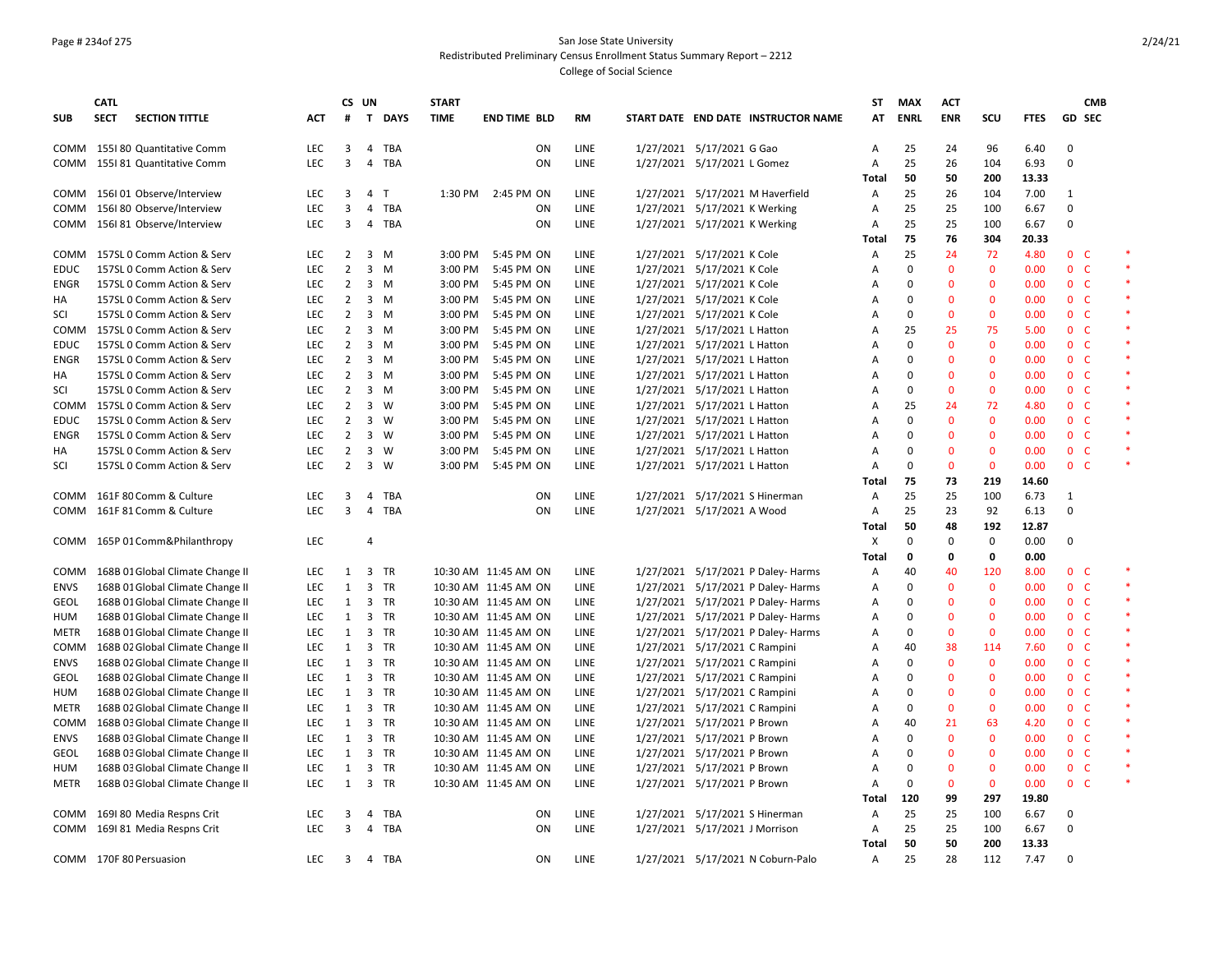#### Page # 235of 275 San Jose State University Redistributed Preliminary Census Enrollment Status Summary Report – 2212

|            | <b>CATL</b> |                                          |            | CS UN          |                |               | <b>START</b> |                     |      |                     |                                     | ST           | <b>MAX</b>  | <b>ACT</b>     |                |             | <b>CMB</b>    |
|------------|-------------|------------------------------------------|------------|----------------|----------------|---------------|--------------|---------------------|------|---------------------|-------------------------------------|--------------|-------------|----------------|----------------|-------------|---------------|
| <b>SUB</b> | <b>SECT</b> | <b>SECTION TITTLE</b>                    | ACT        | #              |                | <b>T DAYS</b> | <b>TIME</b>  | <b>END TIME BLD</b> | RM   |                     | START DATE END DATE INSTRUCTOR NAME | AT           | ENRL        | <b>ENR</b>     | scu            | <b>FTES</b> | <b>GD SEC</b> |
|            |             |                                          |            |                |                |               |              |                     |      |                     |                                     |              |             |                |                |             |               |
|            |             |                                          |            |                |                |               |              |                     |      |                     |                                     | Total        | 25          | 28             | 112            | 7.47        | $\mathbf 0$   |
|            |             | COMM 173F 80 Comm & Global Understanding | LEC        | 3              | 4              | <b>TBA</b>    |              | ON                  | LINE |                     | 1/27/2021 5/17/2021 G Gao           | Α            | 25          | 26             | 104            | 6.93        |               |
|            |             |                                          |            |                |                |               |              |                     |      |                     |                                     | Total        | 25          | 26             | 104            | 6.93        |               |
|            |             | COMM 174 80 Intercult & Inequal          | LEC        | 4              | 3              | TBA           |              | ON                  | LINE |                     | 1/27/2021 5/17/2021 F Gidney        | Α            | 25          | 25             | 75             | 5.00        | $\Omega$      |
|            |             | COMM 174 81 Intercult & Inequal          | <b>LEC</b> | $\overline{4}$ | 3              | TBA           |              | ON                  | LINE |                     | 1/27/2021 5/17/2021 K Ward          | Α            | 25          | 25             | 75             | 5.00        | $\Omega$      |
|            |             | COMM 174 82 Intercult & Inequal          | <b>LEC</b> | 4              |                | 3 TBA         |              | ON                  | LINE |                     | 1/27/2021 5/17/2021 K Ward          | A            | 25          | 24             | 72             | 4.85        | $\mathbf{1}$  |
|            |             |                                          |            |                |                |               |              |                     |      |                     |                                     | Total        | 75          | 74             | 222            | 14.85       |               |
|            |             | COMM 175F 80 Nonverbal Comm              | <b>LEC</b> | 3              |                | 4 TBA         |              | ON                  | LINE |                     | 1/27/2021 5/17/2021 G Gao           | Α            | 25          | 24             | 96             | 6.40        | $\Omega$      |
|            |             |                                          |            |                |                |               |              |                     |      |                     |                                     | Total        | 25          | 24             | 96             | 6.40        |               |
|            |             | COMM 176P 01 Comm & Gender               | <b>LEC</b> | 3              |                | 4 MW          | 4:30 PM      | 5:45 PM ON          | LINE |                     | 1/27/2021 5/17/2021 M Peck          | Α            | 25          | 24             | 96             | 6.40        | $\Omega$      |
|            |             |                                          |            |                |                |               |              |                     |      |                     |                                     | <b>Total</b> | 25          | 24             | 96             | 6.40        |               |
|            |             | COMM 178F 80 Crit IC Comm                | <b>LEC</b> | $\overline{4}$ |                | 4 TBA         |              | ON                  | LINE |                     | 1/27/2021 5/17/2021 R Halualani     | Α            | 25          | 25             | 100            | 6.67        | $\Omega$      |
|            |             |                                          |            |                |                |               |              |                     |      |                     |                                     | Total        | 25          | 25             | 100            | 6.67        |               |
| COMM       |             | 179 80 Media & Resistance                | LEC        |                | 3              |               |              |                     |      |                     |                                     | х            | $\mathbf 0$ | 0              | $\mathbf 0$    | 0.00        | $\Omega$      |
| COMM       |             | 179 81 Media & Resistance                | LEC        | 4              | 3              | TBA           |              | ON                  | LINE |                     | 1/27/2021 5/17/2021 S Hinerman      | A            | 25          | 25             | 75             | 5.00        | $\mathbf 0$   |
|            |             | COMM 179 82 Media & Resistance           | <b>LEC</b> | 4              |                | 3 TBA         |              | ON                  | LINE |                     | 1/27/2021 5/17/2021 C Perez         | A            | 25          | 23             | 69             | 4.60        | $\Omega$      |
|            |             |                                          |            |                |                |               |              |                     |      |                     |                                     | Total        | 50          | 48             | 144            | 9.60        |               |
|            |             | COMM 180 01 Individual Study             | <b>SUP</b> | 36             | 1              | TBA           |              | ON                  | LINE |                     | 1/27/2021 5/17/2021                 | Α            | 5           | $\Omega$       | 0              | 0.00        | $\Omega$      |
| COMM       |             | 180 02 Individual Study                  | <b>SUP</b> | 36             | $\overline{2}$ | TBA           |              | ON                  | LINE | 1/27/2021 5/17/2021 |                                     | A            | 3           | $\Omega$       | $\Omega$       | 0.00        | $\Omega$      |
|            |             |                                          | SUP        |                |                | 36 3 TBA      |              | ON                  | LINE |                     |                                     |              | 3           | 0              | 0              | 0.00        | $\Omega$      |
| COMM       |             | 180 03 Individual Study                  |            |                |                |               |              |                     |      |                     | 1/27/2021 5/17/2021                 | Α            |             | $\mathbf 0$    | $\mathbf 0$    |             |               |
|            |             |                                          |            |                |                |               |              |                     |      |                     |                                     | <b>Total</b> | 11          |                |                | 0.00        |               |
| COMM       |             | 181F 80 New Media/World                  | LEC        |                | $\overline{a}$ |               |              |                     |      |                     |                                     | х            | $\mathbf 0$ | $\Omega$       | 0              | 0.00        | $\Omega$      |
|            |             |                                          |            |                |                |               |              |                     |      |                     |                                     | Total        | 0           | $\Omega$       | $\mathbf 0$    | 0.00        |               |
|            |             | COMM 184 01 Directed Reading             | <b>SUP</b> |                |                | 36 1 TBA      |              | ON                  | LINE | 1/27/2021 5/17/2021 |                                     | Α            | 5           | $\Omega$       | $\Omega$       | 0.00        | $\Omega$      |
|            |             | COMM 184 02 Directed Reading             | SUP        |                |                | 36 2 TBA      |              | ON                  | LINE | 1/27/2021 5/17/2021 |                                     | A            | 5           | $\Omega$       | $\Omega$       | 0.00        | $\Omega$      |
|            |             |                                          |            |                |                |               |              |                     |      |                     |                                     | Total        | 10          | 0              | $\mathbf 0$    | 0.00        |               |
|            |             | COMM 190 01 Act Proj in Speech           | SUP        |                |                | 36 1 TBA      |              | <b>ON</b>           | LINE |                     | 1/27/2021 5/17/2021 J Morrison      | A            | 5           | 3              | 3              | 0.20        | $\Omega$      |
| COMM       |             | 190 02 Act Proj in Speech                | <b>SUP</b> | 36             |                | 2 TBA         |              | ON                  | LINE |                     | 1/27/2021 5/17/2021 J Morrison      | Α            | 5           | $\mathbf 0$    | $\mathbf 0$    | 0.00        | $\Omega$      |
| COMM       |             | 190 03 Act Proj in Speech                | SUP        | 36             |                | 3 TBA         |              | ON                  | LINE |                     | 1/27/2021 5/17/2021 J Morrison      | A            | 5           | $\overline{4}$ | 12             | 0.80        | $\Omega$      |
| COMM       |             | 190 04 Act Proj in Speech                | SUP        | 36             |                | 4 TBA         |              | ON                  | LINE |                     | 1/27/2021 5/17/2021 J Morrison      | A            | 5           | 1              | $\overline{4}$ | 0.27        | $\Omega$      |
| COMM       |             | 190 05 Act Proj in Speech                | SUP        | 36             |                | 5 TBA         |              | ON                  | LINE |                     | 1/27/2021 5/17/2021 J Morrison      | Α            | 5           | 0              | $\Omega$       | 0.00        | $\Omega$      |
| COMM       |             | 190 06 Act Proj in Speech                | SUP        | 36             |                | 6 TBA         |              | ON                  | LINE |                     | 1/27/2021 5/17/2021 J Morrison      | A            | 5           | $\mathbf{1}$   | 6              | 0.40        | $\Omega$      |
|            |             |                                          |            |                |                |               |              |                     |      |                     |                                     | Total        | 30          | 9              | 25             | 1.67        |               |
| COMM       |             | 191A 01 Foren Act Debate                 | <b>SUP</b> | 36             |                | 1 TBA         |              | ON                  | LINE |                     | 1/27/2021 5/17/2021 K Yee           | Α            | 45          | 41             | 41             | 2.73        | $\Omega$      |
|            |             |                                          |            |                |                |               |              |                     |      |                     |                                     | Total        | 45          | 41             | 41             | 2.73        |               |
|            |             | COMM 191B 01 Ind Evnts Plat Spk          | SUP        | 36             |                | 1 TBA         |              | ON                  | LINE |                     | 1/27/2021 5/17/2021 T Lim           | Α            | 45          | 31             | 31             | 2.07        | $\Omega$      |
|            |             |                                          |            |                |                |               |              |                     |      |                     |                                     | Total        | 45          | 31             | 31             | 2.07        |               |
|            |             | COMM 191C 01 Ind Evnts Oral Int          | SUP        |                |                | 36 1 TBA      |              | <b>ON</b>           | LINE |                     | 1/27/2021 5/17/2021 T Lim           | Α            | 30          | 13             | 13             | 0.87        | $\Omega$      |
|            |             |                                          |            |                |                |               |              |                     |      |                     |                                     |              |             |                |                |             |               |
|            |             |                                          |            |                |                |               |              |                     |      |                     |                                     | Total        | 30          | 13             | 13             | 0.87        |               |
|            |             | COMM 191J 01 Speech Judging              | SUP        |                |                | 36 1 TBA      |              | <b>ON</b>           | LINE |                     | 1/27/2021 5/17/2021 S Laczko        | Α            | 45          | 31             | 31             | 2.07        | $\Omega$      |
|            |             |                                          |            |                |                |               |              |                     |      |                     |                                     | <b>Total</b> | 45          | 31             | 31             | 2.07        |               |
| COMM       |             | 198 01 Comm Applied Activity             | SUP        | 36             |                | 1 TBA         |              | ON                  | LINE |                     | 1/27/2021 5/17/2021 R Cnudde        | Α            | 45          | 21             | 21             | 1.40        | $\Omega$      |
| COMM       |             | 198 02 Comm Applied Activity             | SUP        | 36             |                | 2 TBA         |              | ON                  | LINE |                     | 1/27/2021 5/17/2021 R Cnudde        | Α            | 5           | 6              | 12             | 0.80        | $\Omega$      |
| COMM       |             | 198 03 Comm Applied Activity             | SUP        |                |                | 36 1 TBA      |              | ON                  | LINE |                     | 1/27/2021 5/17/2021 J Morrison      | Α            | 30          | 9              | 9              | 0.60        | $\Omega$      |
| COMM       |             | 198 04 Comm Applied Activity             | SUP        | 36             |                | 2 TBA         |              | ON                  | LINE |                     | 1/27/2021 5/17/2021 J Morrison      | Α            | 10          | 8              | 16             | 1.07        | $\Omega$      |
| COMM       |             | 198 05 Comm Applied Activity             | SUP        |                |                | 36 1 TBA      |              | ON                  | LINE |                     | 1/27/2021 5/17/2021 M Holopainen    | Α            | 45          | 44             | 44             | 2.93        | $\mathbf 0$   |
| COMM       |             | 198 06 Comm Applied Activity             | <b>SUP</b> | 36             |                | 2 TBA         |              | ON                  | LINE |                     | 1/27/2021 5/17/2021 M Holopainen    | A            | 5           | 17             | 34             | 2.27        | $\Omega$      |
|            |             | COMM 198 07 Comm Applied Activity        | <b>SUP</b> | 36             |                | 1 TBA         |              | ON                  | LINE |                     | 1/27/2021 5/17/2021 S Laczko        | A            | 10          | 16             | 16             | 1.07        | $\Omega$      |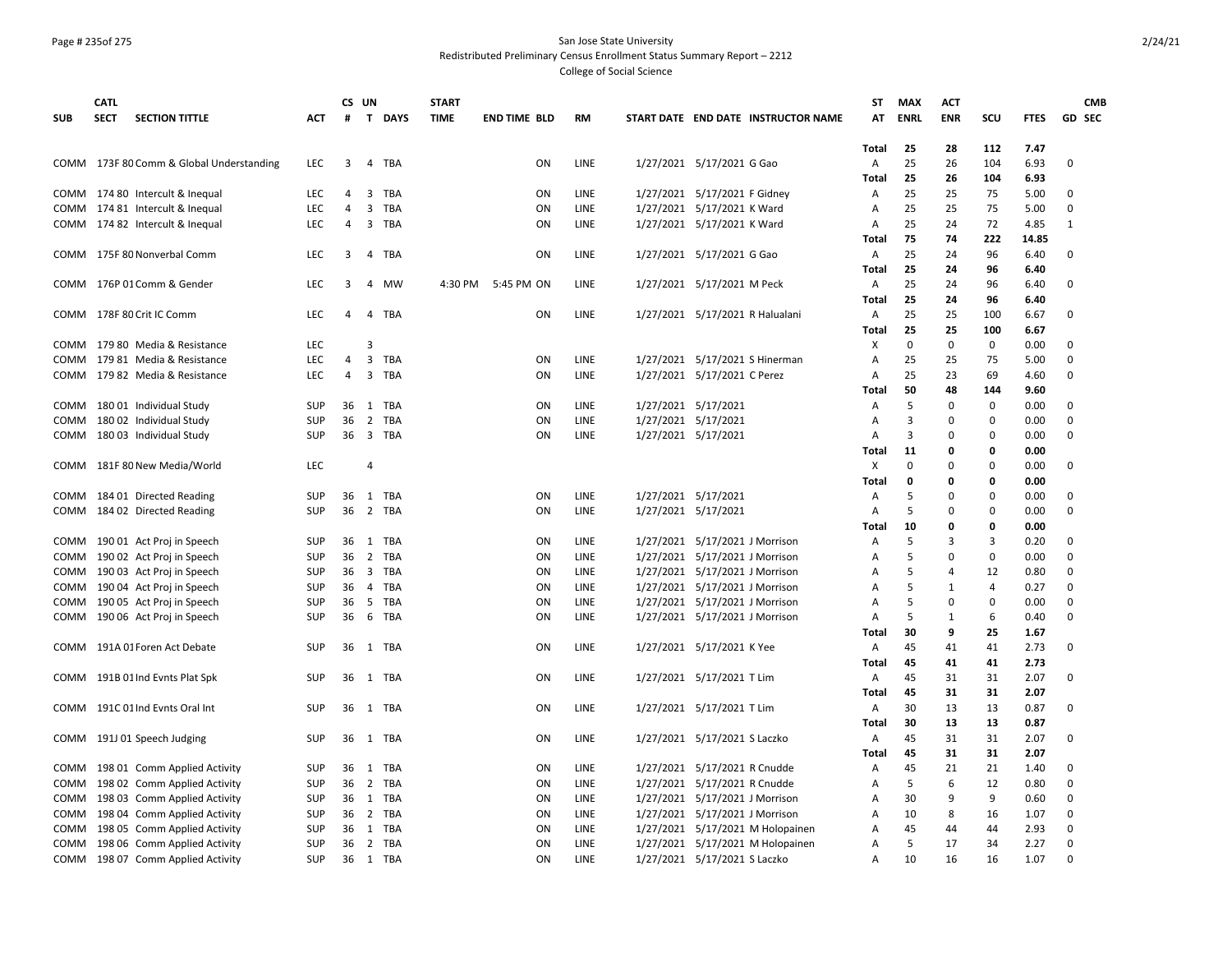### Page # 236of 275 San Jose State University Redistributed Preliminary Census Enrollment Status Summary Report – 2212

College of Social Science

|             | <b>CATL</b> |                              |            | CS UN          |                         |             | <b>START</b> |                     |             |                                 |                              |                                     | ST             | <b>MAX</b> | <b>ACT</b>               |                |             |                | <b>CMB</b>    |
|-------------|-------------|------------------------------|------------|----------------|-------------------------|-------------|--------------|---------------------|-------------|---------------------------------|------------------------------|-------------------------------------|----------------|------------|--------------------------|----------------|-------------|----------------|---------------|
| <b>SUB</b>  | <b>SECT</b> | <b>SECTION TITTLE</b>        | ACT        | #              | $\mathbf{T}$            | <b>DAYS</b> | <b>TIME</b>  | <b>END TIME BLD</b> | <b>RM</b>   |                                 |                              | START DATE END DATE INSTRUCTOR NAME | AT             | ENRL       | <b>ENR</b>               | scu            | <b>FTES</b> |                | <b>GD SEC</b> |
| COMM        |             | 198 08 Comm Applied Activity | <b>SUP</b> | 36             | 2                       | TBA         |              | <b>ON</b>           | LINE        | 1/27/2021 5/17/2021 S Laczko    |                              |                                     | A              | 15         | 16                       | 32             | 2.13        | 0              |               |
|             |             |                              |            |                |                         |             |              |                     |             |                                 |                              |                                     | Total          | 165        | 137                      | 184            | 12.27       |                |               |
| COMM        |             | 199C 8C Senior Seminar       | <b>LEC</b> | 3              | 4                       | <b>TBA</b>  |              | ON                  | LINE        |                                 |                              | 1/27/2021 5/17/2021 B Brockmann     | A              | 25         | 25                       | 100            | 6.67        | $\Omega$       |               |
| COMM        |             | 199C 81 Senior Seminar       | <b>LEC</b> | 3              | 4                       | <b>TBA</b>  |              | <b>ON</b>           | LINE        |                                 |                              | 1/27/2021 5/17/2021 S Coopman       | Α              | 25         | 26                       | 104            | 6.93        | 0              |               |
| <b>COMM</b> |             | 199C 82 Senior Seminar       | <b>LEC</b> | 3              | 4                       | <b>TBA</b>  |              | ON                  | <b>LINE</b> |                                 |                              | 1/27/2021 5/17/2021 B Brockmann     | $\overline{A}$ | 25         | 25                       | 100            | 6.67        | $\Omega$       |               |
| <b>COMM</b> |             | 199C 83 Senior Seminar       | <b>LEC</b> | 3              | 4                       | <b>TBA</b>  |              | <b>ON</b>           | <b>LINE</b> |                                 |                              | 1/27/2021 5/17/2021 S Coopman       | $\overline{A}$ | 25         | 25                       | 100            | 6.67        | $\Omega$       |               |
| COMM        |             | 199C 84 Senior Seminar       | <b>LEC</b> | 3              | 4                       | <b>TBA</b>  |              | ON                  | LINE        | 1/27/2021 5/17/2021 M Sunseri   |                              |                                     | $\overline{A}$ | 25         | 26                       | 104            | 6.93        | $\mathbf 0$    |               |
| COMM        |             | 199C 85 Senior Seminar       | <b>LEC</b> | $\overline{3}$ | 4                       | TBA         |              | ON                  | LINE        | 1/27/2021 5/17/2021 M Sunseri   |                              |                                     | $\overline{A}$ | 25         | 27                       | 108            | 7.20        | $\Omega$       |               |
|             |             |                              |            |                |                         |             |              |                     |             |                                 |                              |                                     | Total          | 150        | 154                      | 616            | 41.07       |                |               |
| COMM        |             | 201 01 Comm Methodologies    | SEM        | 5              | 3 T                     |             | 6:00 PM      | 8:45 PM ON          | LINE        |                                 |                              | 1/27/2021 5/17/2021 M Haverfield    | Α              | 15         | 15                       | 45             | 3.70        | 14             |               |
|             |             |                              |            |                |                         |             |              |                     |             |                                 |                              |                                     | Total          | 15         | 15                       | 45             | 3.70        |                |               |
| COMM        |             | 210R 01Sem Interpers Comm    | <b>SEM</b> | 5              |                         | 4 W         | 3:00 PM      | 4:15 PM ON          | LINE        | 1/27/2021 5/17/2021 S Spano     |                              |                                     | Α              | 15         | 16                       | 64             | 5.13        | 13             |               |
|             |             |                              |            |                |                         |             |              |                     |             |                                 |                              |                                     | Total          | 15         | 16                       | 64             | 5.13        |                |               |
| COMM        |             | 240R 01 Sem Argmnt/Debate    | <b>SEM</b> | 5              |                         | 4 R         | 6:00 PM      | 8:45 PM ON          | LINE        |                                 |                              | 1/27/2021 5/17/2021 K McConnell     | $\overline{A}$ | 15         | 10                       | 40             | 3.33        | 10             |               |
|             |             |                              |            |                |                         |             |              |                     |             |                                 |                              |                                     | Total          | 15         | 10                       | 40             | 3.33        |                |               |
| <b>COMM</b> |             | 280 01 Independent Study     | <b>SUP</b> | 25             | 1                       | <b>TBA</b>  |              | <b>ON</b>           | LINE        | 1/27/2021 5/17/2021             |                              |                                     | A              | 5          | 0                        | 0              | 0.00        | $\mathbf 0$    |               |
| COMM        |             | 280 02 Independent Study     | <b>SUP</b> | 25             | 2                       | TBA         |              | ON                  | <b>LINE</b> |                                 |                              | 1/27/2021 5/17/2021 M Holopainen    | A              | 5          | $\mathbf{1}$             | $\overline{2}$ | 0.17        | 1              |               |
| COMM        |             | 280 03 Independent Study     | <b>SUP</b> | 25             | $\overline{\mathbf{3}}$ | TBA         |              | ON                  | LINE        | 1/27/2021 5/17/2021 S Spano     |                              |                                     | A              | 5          | $\mathbf{1}$             | 3              | 0.25        | $\mathbf{1}$   |               |
| <b>COMM</b> |             | 280 04 Independent Study     | <b>SUP</b> | 25             | $\overline{4}$          | <b>TBA</b>  |              | <b>ON</b>           | LINE        | 1/27/2021 5/17/2021 K Cole      |                              |                                     | A              | 5          | $\mathbf{1}$             | $\overline{a}$ | 0.33        | $\mathbf{1}$   |               |
| COMM        |             | 280 05 Independent Study     | SUP        | 25             |                         | 4 TBA       |              | ON                  | <b>LINE</b> |                                 |                              | 1/27/2021 5/17/2021 M Holopainen    | $\overline{A}$ | 5          | 1                        | $\overline{4}$ | 0.33        | $\mathbf{1}$   |               |
| COMM        |             | 280 06 Independent Study     | <b>SUP</b> | 25             |                         | 3 TBA       |              | ΟN                  | LINE        | 1/27/2021 5/17/2021 R Halualani |                              |                                     | Α              | 5          | 1                        | 0              | 0.25        | $\mathbf{1}$   |               |
|             |             |                              |            |                |                         |             |              |                     |             |                                 |                              |                                     | Total          | 30         | 5                        | 13             | 1.33        |                |               |
| <b>COMM</b> |             | 285B 01TA Practicum II       | <b>SUP</b> | 25             |                         | 1 TBA       |              | ON                  | LINE        | 1/27/2021 5/17/2021 T Hart      |                              |                                     | Α              | 5          | $\Omega$                 | $\mathbf 0$    | 0.00        | $\Omega$       |               |
| <b>COMM</b> |             | 285B 02 TA Practicum II      | <b>SUP</b> | 25             |                         | 2 TBA       |              | ON                  | LINE        | 1/27/2021 5/17/2021 T Hart      |                              |                                     | Α              | 10         | 7                        | 14             | 1.17        | $\overline{7}$ |               |
|             |             |                              |            |                |                         |             |              |                     |             |                                 |                              |                                     | Total          | 15         | $\overline{\phantom{a}}$ | 14             | 1.17        |                |               |
| COMM        |             | 291 01 Grad Internship       | <b>SUP</b> | 25             | 1                       | TBA         |              | ON                  | LINE        | 1/27/2021 5/17/2021 J Morrison  |                              |                                     | Α              | 5          | 1                        | 1              | 0.08        | $\mathbf{1}$   |               |
| <b>COMM</b> |             | 291 02 Grad Internship       | <b>SUP</b> | 25             | $\overline{2}$          | TBA         |              | ON                  | <b>LINE</b> | 1/27/2021 5/17/2021 J Morrison  |                              |                                     | A              | 5          | $\mathbf{1}$             | $\overline{2}$ | 0.17        | 1              |               |
| COMM        |             | 291 03 Grad Internship       | <b>SUP</b> | 25             |                         | 3 TBA       |              | ON                  | LINE        | 1/27/2021 5/17/2021 J Morrison  |                              |                                     | $\overline{A}$ | 5          | 1                        | 3              | 0.25        | $\mathbf{1}$   |               |
| COMM        |             | 291 04 Grad Internship       | <b>SUP</b> | 25             |                         | 4 TBA       |              | ON                  | LINE        | 1/27/2021 5/17/2021 J Morrison  |                              |                                     | $\overline{A}$ | 5          | 0                        | $\mathbf 0$    | 0.00        | $\mathbf 0$    |               |
|             |             |                              |            |                |                         |             |              |                     |             |                                 |                              |                                     | Total          | 20         | 3                        | 6              | 0.50        |                |               |
| COMM        |             | 295R 01Top in Comm Studie    | <b>LEC</b> | 3              |                         | 4 M         | 6:00 PM      | 8:45 PM ON          | LINE        | 1/27/2021 5/17/2021 L Gomez     |                              |                                     | Α              | 15         | 12                       | 48             | 3.93        | 11             |               |
|             |             |                              |            |                |                         |             |              |                     |             |                                 |                              |                                     | <b>Total</b>   | 15         | 12                       | 48             | 3.93        |                |               |
| COMM        |             | 298 01 Master's Project      | <b>SUP</b> | 25             |                         | 1 TBA       |              | ON                  | LINE        | 1/27/2021 5/17/2021             |                              |                                     | Α              | 5          | 0                        | 0              | 0.00        | 0              |               |
| COMM        |             | 298 02 Master's Project      | <b>SUP</b> | 25             | $\overline{2}$          | TBA         |              | ON                  | LINE        | 1/27/2021 5/17/2021             |                              |                                     | A              | 5          | 0                        | 0              | 0.00        | $\mathbf 0$    |               |
| COMM        |             | 298 03 Master's Project      | <b>SUP</b> | 25             | $\overline{\mathbf{3}}$ | <b>TBA</b>  |              | ON                  | LINE        | 1/27/2021 5/17/2021             |                              |                                     | Α              | 5          | 0                        | 0              | 0.00        | 0              |               |
| COMM        |             | 298 04 Master's Project      | <b>SUP</b> | 25             |                         | 4 TBA       |              | <b>ON</b>           | LINE        | 1/27/2021 5/17/2021 O Hatton    |                              |                                     | $\overline{A}$ | 5          | 1                        | 4              | 0.33        | 1              |               |
|             |             |                              |            |                |                         |             |              |                     |             |                                 |                              |                                     | Total          | 20         | 1                        | 4              | 0.33        |                |               |
| <b>COMM</b> |             | 299 01 Master's Thesis       | <b>SUP</b> | 25             |                         | 1 TBA       |              | <b>ON</b>           | LINE        | 1/27/2021 5/17/2021             |                              |                                     | A              | 5          | 0                        | $\mathbf 0$    | 0.00        | $\mathbf 0$    |               |
| COMM        |             | 299 02 Master's Thesis       | <b>SUP</b> | 25             | 2                       | <b>TBA</b>  |              | ON                  | LINE        | 1/27/2021 5/17/2021             |                              |                                     | A              | 5          | 0                        | $\mathbf 0$    | 0.00        | $\mathbf 0$    |               |
| <b>COMM</b> |             | 299 03 Master's Thesis       | <b>SUP</b> | 25             | $\overline{3}$          | TBA         |              | <b>ON</b>           | <b>LINE</b> | 1/27/2021 5/17/2021 O Hatton    |                              |                                     | A              | 5          | $\overline{2}$           | 6              | 0.50        | 2              |               |
| COMM        |             | 299 04 Master's Thesis       | SUP        | 25             | $\overline{4}$          | <b>TBA</b>  |              | ON                  | LINE        | 1/27/2021 5/17/2021             |                              |                                     | $\overline{A}$ | 5          | $\Omega$                 | $\mathbf 0$    | 0.00        | $\Omega$       |               |
| COMM        |             | 299 05 Master's Thesis       | <b>SUP</b> | 25             | 6                       | <b>TBA</b>  |              | ON                  | LINE        |                                 | 1/27/2021 5/17/2021 O Hatton |                                     | $\overline{A}$ | 5          | 3                        | 18             | 1.50        | 3              |               |
|             |             |                              |            |                |                         |             |              |                     |             |                                 |                              |                                     | Total          | 25         | 5.                       | 24             | 2.00        |                |               |
|             |             |                              |            |                |                         |             |              |                     |             |                                 |                              |                                     |                |            |                          |                |             |                |               |

**Communication Studies Total 4879 4573 14128 946.37**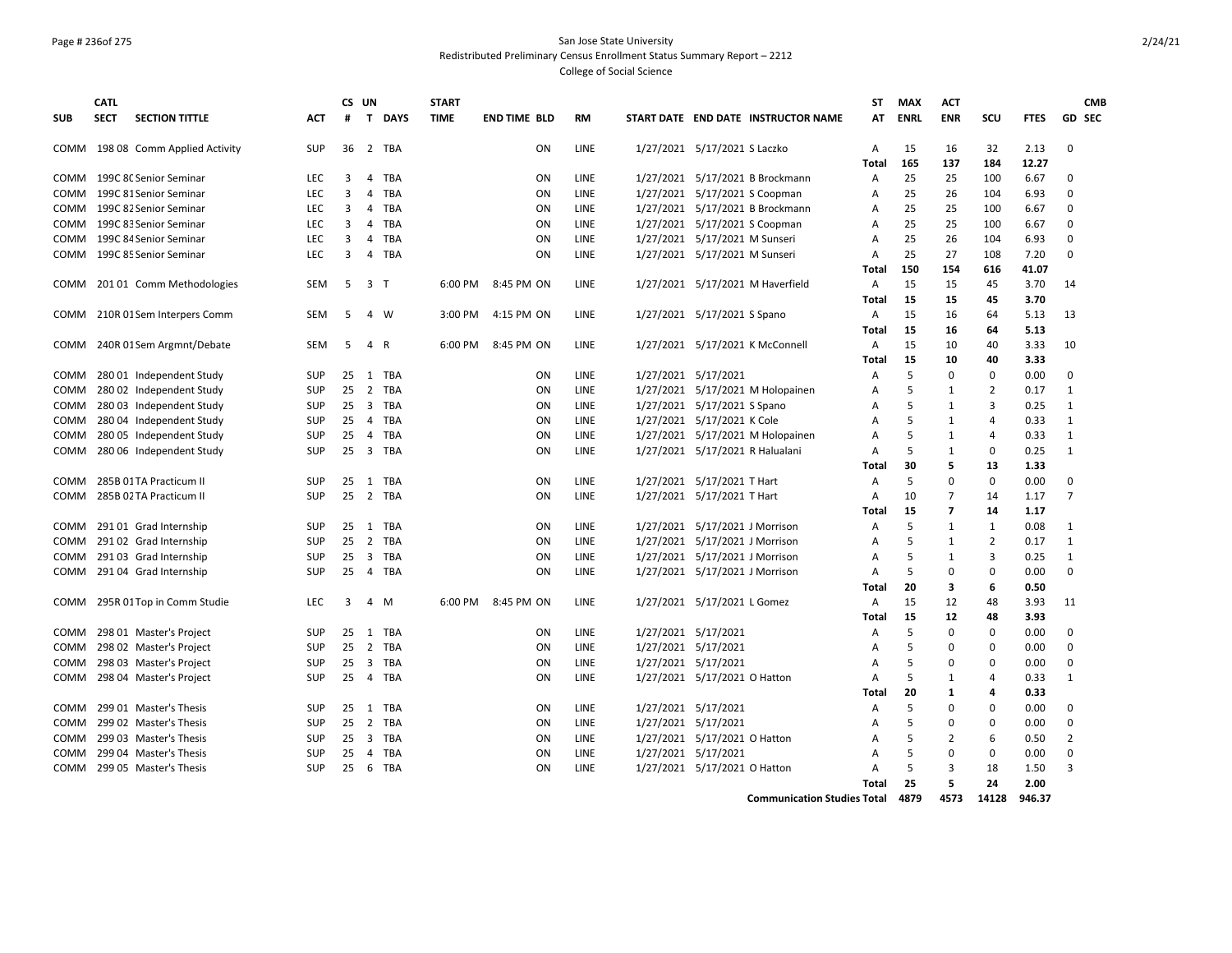#### Page # 237of 275 San Jose State University Redistributed Preliminary Census Enrollment Status Summary Report – 2212

|                            | <b>CATL</b>                                            |                          |                | CS UN          |              | <b>START</b> |                      |              |                                     | ST           | <b>MAX</b> | <b>ACT</b> |            |               | <b>CMB</b>    |
|----------------------------|--------------------------------------------------------|--------------------------|----------------|----------------|--------------|--------------|----------------------|--------------|-------------------------------------|--------------|------------|------------|------------|---------------|---------------|
| <b>SUB</b>                 | <b>SECT</b><br><b>SECTION TITTLE</b>                   | <b>ACT</b>               | #              |                | T DAYS       | <b>TIME</b>  | <b>END TIME BLD</b>  | <b>RM</b>    | START DATE END DATE INSTRUCTOR NAME |              | AT ENRL    | <b>ENR</b> | SCU        | <b>FTES</b>   | <b>GD SEC</b> |
| <b>Economics</b>           |                                                        |                          |                |                |              |              |                      |              |                                     |              |            |            |            |               |               |
|                            |                                                        |                          |                |                |              |              |                      |              |                                     |              |            |            |            |               |               |
| <b>ECON</b>                | 1A 01 Prin of Econ                                     | <b>LEC</b>               | 2              | 4              | MW           |              | 12:00 PM 1:15 PM ON  | LINE         | 1/27/2021 5/17/2021 M Adeel         | Α            | 40         | 38         | 152        | 10.13         | 0             |
| <b>ECON</b>                | 1A 02 Prin of Econ                                     | <b>LEC</b>               | 2              | 4              | MW           |              | 9:00 AM 10:15 AM ON  | LINE         | 1/27/2021 5/17/2021 M Brady         | A            | 40         | 40         | 160        | 10.67         | 0             |
| <b>ECON</b>                | 1A 03 Prin of Econ                                     | <b>LEC</b>               | 2              |                | 4 MW         |              | 10:30 AM 11:45 AM ON | LINE         | 1/27/2021 5/17/2021 B Hurst         | Α            | 40         | 36         | 144        | 9.60          | $\Omega$      |
| <b>ECON</b>                | 1A 04 Prin of Econ                                     | <b>LEC</b>               | 2              |                | 4 TR         |              | 4:30 PM 5:45 PM ON   | LINE         | 1/27/2021 5/17/2021 D Crooks        | Α            | 40         | 40         | 160        | 10.67         | 0             |
| <b>ECON</b>                | 1A 40 Prin of Econ                                     | <b>LEC</b>               | $\overline{2}$ |                | 4 TBA        |              | ON                   | LINE         | 1/27/2021 5/17/2021 M Holian        | Α            | 250        | 0          | 0          | 0.00          | $\Omega$      |
| <b>ECON</b>                | 1A 60 Prin of Econ                                     | <b>LEC</b>               | 2              | 4              | TBA          |              | <b>ON</b>            | LINE         | 1/27/2021 5/17/2021 N Malek         | A            | 125        | 113        | 452        | 30.13         | 0             |
| <b>ECON</b>                | 1A 61 Prin of Econ                                     | LEC                      | $\overline{2}$ | 4              | TBA          |              | ON                   | LINE         | 1/27/2021 5/17/2021 G Hanle         | Α            | 40         | 36         | 144        | 9.60          | $\Omega$      |
| ECON                       | 1A 62 Prin of Econ                                     | <b>LEC</b>               | $\overline{2}$ | 4              | TBA          |              | ON                   | LINE         | 1/27/2021 5/17/2021 J O'Brien       | Α            | 40         | 41         | 164        | 10.93         | $\mathbf 0$   |
| <b>ECON</b>                | 1A 63 Prin of Econ                                     | <b>LEC</b>               | $\overline{2}$ |                | 4 TBA        |              | ON                   | LINE         | 1/27/2021 5/17/2021 J O'Brien       | Α            | 40         | 40         | 160        | 10.67         | $\mathbf 0$   |
| <b>ECON</b>                | 1A 64 Prin of Econ                                     | <b>LEC</b>               | $\overline{2}$ |                | 4 W          |              | 6:30 PM 9:15 PM ON   | LINE         | 1/27/2021 5/17/2021 D Crooks        | Α            | 40         | 39         | 156        | 10.40         | $\mathbf 0$   |
| <b>ECON</b>                | 1A 65 Prin of Econ                                     | <b>LEC</b>               | $\overline{2}$ |                | 4 MW         |              | 10:30 AM 11:45 AM ON | LINE         | 1/27/2021 5/17/2021 M Adeel         | Α            | 40         | 39         | 156        | 10.40         | 0             |
| <b>ECON</b>                | 1B 01 Prin of Econ                                     | <b>LEC</b>               | $\overline{2}$ |                | 4 TR         |              | 9:00 AM 10:15 AM ON  | LINE         | 1/27/2021 5/17/2021 M Brady         | Α            | 40         | 40         | 160        | 10.67         | $\mathbf 0$   |
| <b>ECON</b>                | 1B 02 Prin of Econ                                     | <b>LEC</b>               | $\overline{2}$ |                | 4 TR         |              | 9:00 AM 10:15 AM ON  | LINE         | 1/27/2021 5/17/2021 D Clarke        | Α            | 40         | 40         | 160        | 10.67         | $\Omega$      |
| <b>ECON</b>                | 1B 03 Prin of Econ                                     | <b>LEC</b>               | 2              |                | 4 TR         |              | 10:30 AM 11:45 AM ON | LINE         | 1/27/2021 5/17/2021 D Clarke        | A            | 40         | 40         | 160        | 10.67         | $\Omega$      |
| <b>ECON</b>                | 1B 04 Prin of Econ                                     | <b>LEC</b>               | $\overline{2}$ | 4              | TR           |              | 10:30 AM 11:45 AM ON | LINE         | 1/27/2021 5/17/2021 F Fakhruddin    | Α            | 40         | 38         | 152        | 10.13         | 0             |
| <b>ECON</b>                | 1B 05 Prin of Econ                                     | <b>LEC</b>               | 2              |                | 4 TBA        |              | ON                   | LINE         | 1/27/2021 5/17/2021 G Lang          | A            | 40         | 40         | 160        | 10.73         | 1             |
| <b>ECON</b>                | 1B 06 Prin of Econ                                     | <b>LEC</b>               | $\overline{2}$ | 4              | TBA          |              | ON                   | LINE         | 1/27/2021 5/17/2021 G Lang          | Α            | 40         | 37         | 148        | 9.87          | 0             |
| <b>ECON</b>                | 1B 60 Prin of Econ                                     | <b>LEC</b>               | 2              |                | 4 TBA        |              | ON                   | LINE         | 1/27/2021 5/17/2021 G Hanle         | Α            | 125        | 125        | 500        | 33.33         | 0             |
| <b>ECON</b>                | 1B 61 Prin of Econ                                     | <b>LEC</b>               | $\overline{2}$ |                | 4 MW         |              | 10:30 AM 11:45 AM ON | LINE         | 1/27/2021 5/17/2021 S Mukherjee     | A            | 40         | 38         | 152        | 10.13         | 0             |
| <b>ECON</b>                | 1B 62 Prin of Econ                                     | <b>LEC</b>               | 2              |                | 4 TBA        |              | ON                   | LINE         | 1/27/2021 5/17/2021 N Nguyen        | Α            | 40         | 37         | 148        | 9.87          | $\Omega$      |
| <b>ECON</b>                | 1B 63 Prin of Econ                                     | <b>LEC</b>               | $\overline{2}$ | $\overline{4}$ | TBA          |              | ON                   | LINE         | 1/27/2021 5/17/2021 N Norton        | Α            | 40         | 37         | 148        | 9.87          | $\Omega$      |
| <b>ECON</b>                | 1B 64 Prin of Econ                                     | LEC                      | $\overline{2}$ | 4              | TBA          |              | ON                   | LINE         | 1/27/2021 5/17/2021 N Norton        | Α            | 40         | 39         | 156        | 10.40         | $\mathbf 0$   |
| <b>ECON</b>                | 1B 99 Prin of Econ                                     | LEC                      | $\overline{2}$ |                | 4 TBA        |              | ON                   | LINE         | 1/27/2021 5/17/2021 N Norton        | Α            | 40         | 32         | 128        | 8.53          | $\Omega$      |
|                            |                                                        |                          |                |                |              |              |                      |              |                                     | Total        | 1300       | 1005       | 4020       | 268.07        |               |
| <b>ECON</b>                | 2A 01 Macro Online Lab                                 | <b>ACT</b>               | 8              |                | 1 TBA        |              | ON                   | LINE         | 1/27/2021 5/17/2021 A Hajikhameneh  | Α            | 40         | 41         | 41         | 2.73          | $\Omega$      |
|                            |                                                        |                          |                |                |              |              |                      |              |                                     | Total        | 40         | 41         | 41         | 2.73          |               |
| <b>ECON</b>                | 2B 01 Micro Online Lab                                 | <b>ACT</b>               | 8              |                | 1 TBA        |              | ON                   | LINE         | 1/27/2021 5/17/2021 P Lombardi      | Α            | 40         | 40         | 40         | 2.67          | $\Omega$      |
|                            |                                                        |                          |                |                |              |              |                      |              |                                     | Total        | 40         | 40         | 40         | 2.67          |               |
| <b>ECON</b>                | 2C 01 Stats Lab                                        | LAB                      |                |                | 15 1 TBA     |              | ON                   | LINE         | 1/27/2021 5/17/2021 J Rietz         | Α            | 40         | 31         | 31         | 2.07          | $\Omega$      |
|                            |                                                        |                          |                |                |              |              |                      |              |                                     | Total        | 40         | 31         | 31         | 2.07          | $\Omega$      |
| <b>ECON</b>                | 100W 0 Wrtg Wsh/Econ Reps                              | SEM                      |                | $\overline{4}$ |              |              |                      |              |                                     | Χ            | 0          | 0          | 0          | 0.00          |               |
| <b>ECON</b>                | 100W 0 Wrtg Wsh/Econ Reps                              | SEM                      | $\overline{4}$ |                | 4 MW         | 12:00 PM     | 1:15 PM ON           | LINE         | 1/27/2021 5/17/2021 T Seshadri      | A            | 25         | 23         | 92         | 6.13          | 0<br>$\Omega$ |
| <b>ECON</b>                | 100W 0 Wrtg Wsh/Econ Reps                              | SEM                      | $\overline{4}$ |                | 4 MW         | 1:30 PM      | 2:45 PM ON           | LINE         | 1/27/2021 5/17/2021 T Seshadri      | Α            | 25         | 22         | 88         | 5.87          | $\Omega$      |
| <b>ECON</b>                | 100W 0 Wrtg Wsh/Econ Reps                              | <b>SEM</b>               | $\overline{4}$ |                | 4 TR         | 1:30 PM      | 2:45 PM ON           | LINE         | 1/27/2021 5/17/2021 D Clarke        | Α            | 25<br>75   | 24<br>69   | 96<br>276  | 6.40<br>18.40 |               |
|                            |                                                        |                          |                |                |              |              | ON                   |              |                                     | Total        | 40         | 36         |            |               | $\Omega$      |
| <b>ECON</b>                | 101 01 Micr-Econ Analysis                              | <b>SEM</b><br><b>SEM</b> | 5<br>5         | 4              | TBA<br>4 TBA |              | ON                   | LINE<br>LINE | 1/27/2021 5/17/2021 P Ukil          | Α            | 40         | 39         | 144<br>156 | 9.60<br>10.40 | $\Omega$      |
| <b>ECON</b>                | 101 02 Micr-Econ Analysis                              |                          |                |                |              |              |                      |              | 1/27/2021 5/17/2021 N Malek         | Α            | 80         | 75         | 300        | 20.00         |               |
|                            |                                                        | <b>SEM</b>               |                | 4              |              |              |                      |              |                                     | Total<br>X   | $\Omega$   | $\Omega$   | 0          | 0.00          | $\Omega$      |
| <b>ECON</b><br><b>ECON</b> | 102 01 Macr-Econ Analysis<br>102 02 Macr-Econ Analysis | SEM                      | 5              | 4              | TR           |              | 1:30 PM 2:45 PM ON   | LINE         | 1/27/2021 5/17/2021 J Rietz         | Α            | 40         | 42         | 168        | 11.20         | $\Omega$      |
| <b>ECON</b>                | 102 03 Macr-Econ Analysis                              | <b>SEM</b>               | 5              | $\overline{4}$ | MW           |              | 10:30 AM 11:45 AM ON | LINE         | 1/27/2021 5/17/2021 M Brady         |              | 40         | 30         | 120        | 8.00          | $\Omega$      |
|                            |                                                        |                          |                |                |              |              |                      |              |                                     | Α<br>Total   | 80         | 72         | 288        | 19.20         |               |
| <b>ECON</b>                | 103A 01 Intro to Econometrics & RM                     | LEC                      | 2              | 4              | W            | 12:00 PM     | 1:15 PM ON           | LINE         | 1/27/2021 5/17/2021 T Means         | Α            | 40         | 38         | 152        | 10.13         | $\Omega$      |
| <b>ECON</b>                | 103A 02 Intro to Econometrics & RM                     | <b>LEC</b>               | 2              |                | 4 W          | 3:00 PM      | 4:15 PM ON           | LINE         | 1/27/2021 5/17/2021 T Means         | Α            | 40         | 33         | 132        | 8.80          | $\Omega$      |
|                            |                                                        |                          |                |                |              |              |                      |              |                                     | <b>Total</b> | 80         | 71         | 284        | 18.93         |               |
| <b>ECON</b>                | 103B 01 Econometric Methods                            | LEC.                     | $\overline{2}$ |                | 4 T          | 1:30 PM      | 2:45 PM ON           | LINE         | 1/27/2021 5/17/2021 P Lombardi      | A            | 40         | 18         | 72         | 4.80          | $\Omega$      |
|                            |                                                        |                          |                |                |              |              |                      |              |                                     |              |            |            |            |               |               |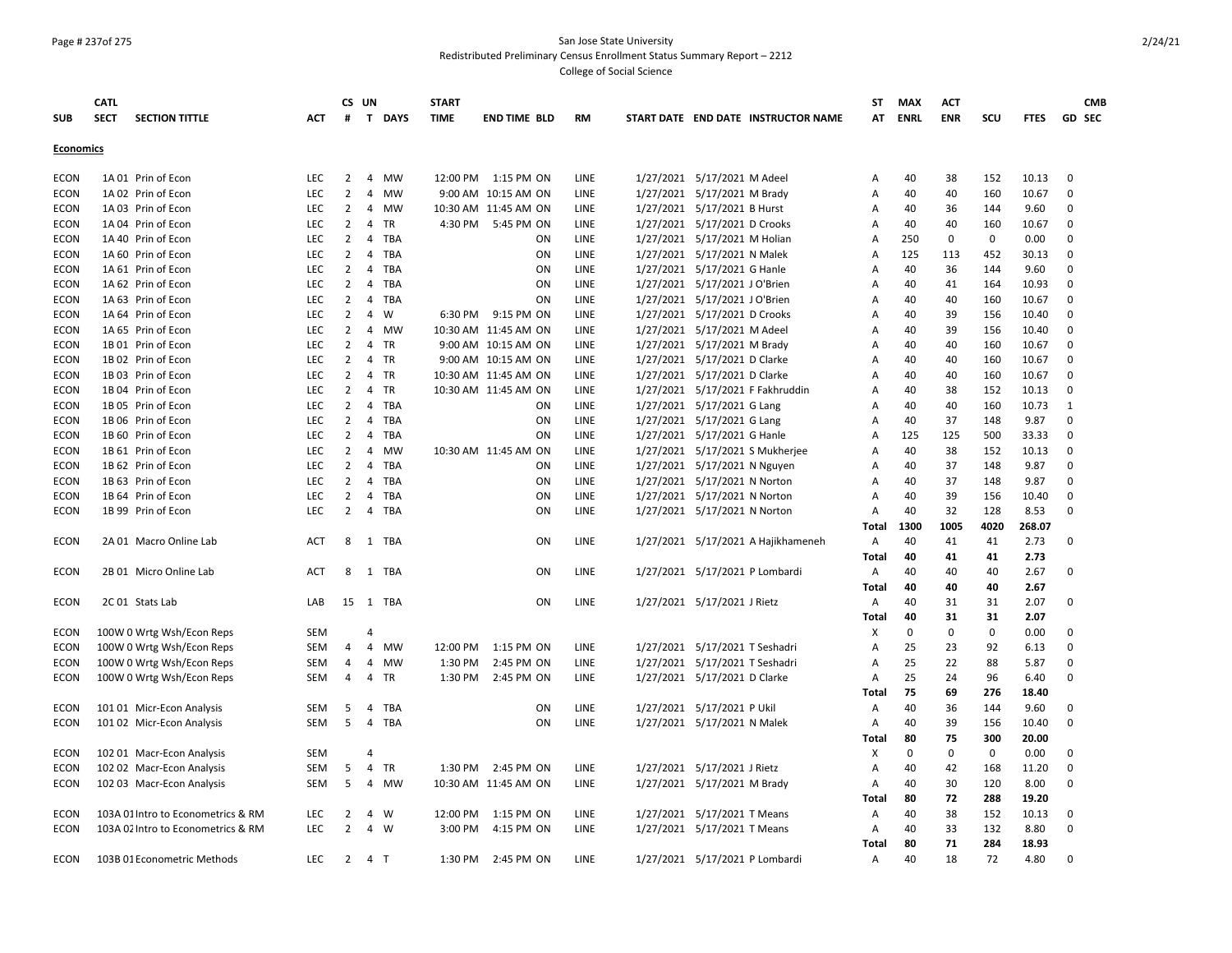#### Page # 238of 275 San Jose State University Redistributed Preliminary Census Enrollment Status Summary Report – 2212

|             | CATL        |                            |            | CS UN          |                                | <b>START</b> |                      |      |                                     | ST           | <b>MAX</b>  | <b>ACT</b>   |                |             | <b>CMB</b>     |        |
|-------------|-------------|----------------------------|------------|----------------|--------------------------------|--------------|----------------------|------|-------------------------------------|--------------|-------------|--------------|----------------|-------------|----------------|--------|
| <b>SUB</b>  | <b>SECT</b> | <b>SECTION TITTLE</b>      | <b>ACT</b> | #              | <b>T DAYS</b>                  | <b>TIME</b>  | <b>END TIME BLD</b>  | RM   | START DATE END DATE INSTRUCTOR NAME | AT           | <b>ENRL</b> | <b>ENR</b>   | SCU            | <b>FTES</b> | <b>GD SEC</b>  |        |
|             |             |                            |            |                |                                |              |                      |      |                                     |              |             |              |                |             |                |        |
|             |             |                            |            |                |                                |              |                      |      |                                     | Total        | 40          | 18           | 72             | 4.80        |                |        |
| <b>ECON</b> |             | 104 01 Math Meth for Econ  | <b>SEM</b> | 5              | $\overline{4}$<br><b>TBA</b>   |              | ON                   | LINE | 1/27/2021 5/17/2021 A Hajikhameneh  | Α            | 40          | 29           | 116            | 7.87        | $\overline{2}$ |        |
| ECON        |             | 104 02 Math Meth for Econ  | <b>SEM</b> | -5             | TBA<br>4                       |              | ON                   | LINE | 1/27/2021 5/17/2021 M Orang         | Α            | 40          | 21           | 84             | 5.73        | 2              |        |
|             |             |                            |            |                |                                |              |                      |      |                                     | Total        | 80          | 50           | 200            | 13.60       |                |        |
| ECON        |             | 109 01 Econ for Teachers   | <b>LEC</b> | 2              | 3 TBA                          |              | ON                   | LINE | 1/27/2021 5/17/2021 J O'Brien       | Α            | 40          | 13           | 39             | 2.60        | $\mathbf 0$    |        |
|             |             |                            |            |                |                                |              |                      |      |                                     | Total        | 40          | 13           | 39             | 2.60        |                |        |
| <b>ECON</b> |             | 112 01 Econ Development    | SEM        | 5              | <b>TR</b><br>$\overline{4}$    | 12:00 PM     | 1:15 PM ON           | LINE | 1/27/2021 5/17/2021 C Haight        | Α            | 40          | 39           | 156            | 10.40       | $\mathbf 0$    |        |
|             |             |                            |            |                |                                |              |                      |      |                                     | <b>Total</b> | 40          | 39           | 156            | 10.40       |                |        |
| <b>ECON</b> |             | 113A 01Econ Hist of US     | <b>SEM</b> | -5             | $\overline{4}$<br>$\top$       | 3:00 PM      | 4:15 PM ON           | LINE | 1/27/2021 5/17/2021 P Lombardi      | Α            | 40          | 43           | 172            | 11.60       | 2 <sub>c</sub> | $\ast$ |
| HIST        |             | 113A 01Econ Hist of US     | <b>SEM</b> | 5              | 4 <sub>1</sub>                 | 3:00 PM      | 4:15 PM ON           | LINE | 1/27/2021 5/17/2021 P Lombardi      | Α            | 0           | $\mathbf{0}$ | $\mathbf 0$    | 0.00        | 0 <sup>o</sup> |        |
|             |             |                            |            |                |                                |              |                      |      |                                     | <b>Total</b> | 40          | 43           | 172            | 11.60       |                |        |
| ECON        |             | 133 01 Public Choice       | <b>SEM</b> | 5              | 4 W                            |              | 10:30 AM 11:45 AM ON | LINE | 1/27/2021 5/17/2021 T Means         | Α            | 40          | 41           | 164            | 10.93       | $\mathbf 0$    |        |
|             |             |                            |            |                |                                |              |                      |      |                                     | Total        | 40          | 41           | 164            | 10.93       |                |        |
| ECON        |             | 135 01 Money & Banking     | SEM        | 5              | 4 TR                           | 3:00 PM      | 4:15 PM ON           | LINE | 1/27/2021 5/17/2021 J Rietz         | Α            | 40          | 50           | 200            | 13.47       | $\overline{2}$ |        |
|             |             |                            |            |                |                                |              |                      |      |                                     | Total        | 40          | 50           | 200            | 13.47       |                |        |
| <b>ECON</b> |             | 136 01 Internatl Econ      | SEM        | 5              | 4 TR                           | 1:30 PM      | 2:45 PM ON           | LINE | 1/27/2021 5/17/2021 C Haight        | Α            | 40          | 38           | 152            | 10.13       | $\mathbf 0$    |        |
|             |             |                            |            |                |                                |              |                      |      |                                     | <b>Total</b> | 40          | 38           | 152            | 10.13       |                |        |
| <b>ECON</b> |             | 137B 01 Topic Corp Finance | SEM        | 5              | $\overline{4}$<br><b>TBA</b>   |              | ON                   | LINE | 1/27/2021 5/17/2021 N Nguyen        | Α            | 40          | 40           | 160            | 10.80       | $\overline{2}$ |        |
|             |             |                            |            |                |                                |              |                      |      |                                     | Total        | 40          | 40           | 160            | 10.80       |                |        |
| ECON        |             | 138 01 Bus Econ Forecastg  | SEM        | -5             | <b>MW</b><br>4                 |              | 12:00 PM 1:15 PM ON  | LINE | 1/27/2021 5/17/2021 S Mukherjee     | Α            | 40          | 44           | 176            | 12.00       | 4              |        |
|             |             |                            |            |                |                                |              |                      |      |                                     | Total        | 40          | 44           | 176            | 12.00       |                |        |
| ECON        |             | 139 01 Prin of Invest      | <b>SEM</b> | 5              | $\overline{4}$<br><b>TBA</b>   |              | ON                   | LINE | 1/27/2021 5/17/2021 N Nguyen        | Α            | 40          | 40           | 160            | 10.67       | $\mathbf 0$    |        |
|             |             |                            |            |                |                                |              |                      |      |                                     | Total        | 40          | 40           | 160            | 10.67       |                |        |
| ECON        |             | 170 01 Health Economics    | <b>LEC</b> | -5             | 4 TR                           | 12:00 PM     | 1:15 PM ON           | LINE | 1/27/2021 5/17/2021 F Fakhruddin    | A            | 40          | 38           | 152            | 10.13       | 0              |        |
|             |             |                            |            |                |                                |              |                      |      |                                     | Total        | 40          | 38           | 152            | 10.13       |                |        |
| ECON        |             | 18001 Indiv Studies        | <b>SUP</b> | 36             | TBA<br>1                       |              | ON                   | LINE | 1/27/2021 5/17/2021 D Deyo          | Α            | 5           | 5            | 5              | 0.33        | 0              |        |
| ECON        |             | 180 02 Indiv Studies       | <b>SUP</b> | 36             | 4 TBA                          |              | ON                   | LINE | 1/27/2021 5/17/2021 D Deyo          | Α            | 5           | 1            | $\overline{4}$ | 0.27        | $\mathbf 0$    |        |
| ECON        |             | 180 03 Indiv Studies       | <b>SUP</b> | 36             | 1 TBA                          |              | ON                   | LINE | 1/27/2021 5/17/2021 A Hajikhameneh  | Α            | 5           | 2            | $\overline{2}$ | 0.13        | 0              |        |
| ECON        |             | 180 04 Indiv Studies       | SUP        | 36             | 1 TBA                          |              | ON                   | LINE | 1/27/2021 5/17/2021 P Ukil          | Α            | 5           | 2            | $\overline{2}$ | 0.13        | $\mathbf 0$    |        |
| <b>ECON</b> |             | 180 05 Indiv Studies       | <b>SUP</b> | 36             | 1<br>TBA                       |              | ON                   | LINE | 1/27/2021 5/17/2021 C Haight        | Α            | 6           | 1            | $\mathbf{1}$   | 0.07        | 0              |        |
| <b>ECON</b> |             | 180 06 Indiv Studies       | <b>SUP</b> | 36             | 2 TBA                          |              | ON                   | LINE | 1/27/2021 5/17/2021 P Ukil          | A            | 5           | 0            | $\mathbf 0$    | 0.00        | $\mathbf 0$    |        |
| ECON        |             | 180 07 Indiv Studies       | <b>SUP</b> | 36             | 1 TBA                          |              | ON                   | LINE | 1/27/2021 5/17/2021 P Lombardi      | A            | 5           | 1            | $\mathbf{1}$   | 0.07        | 0              |        |
| ECON        |             | 18008 Indiv Studies        | <b>SUP</b> | 36             | TBA<br>4                       |              | ON                   | LINE | 1/27/2021 5/17/2021 P Lombardi      | Α            | 5           | 1            | $\mathbf 0$    | 0.27        | $\mathbf 0$    |        |
| ECON        |             | 180 09 Indiv Studies       | <b>SUP</b> | 36             | 3 TBA                          |              | ON                   | LINE | 1/27/2021 5/17/2021                 | A            | 5           | $\mathbf 0$  | $\mathsf 0$    | 0.00        | $\mathsf 0$    |        |
|             |             |                            |            |                |                                |              |                      |      |                                     | Total        | 46          | 13           | 15             | 1.27        |                |        |
| <b>ECON</b> |             | 185 01 Appld Econ Intrn    | <b>SUP</b> | 36             | 3 TBA                          |              | ON                   | LINE | 1/27/2021 5/17/2021 P Ukil          | Α            | 36          | 1            | 3              | 0.25        | $\mathbf{1}$   |        |
|             |             |                            |            |                |                                |              |                      |      |                                     | <b>Total</b> | 36          | 1            | 3              | 0.25        |                |        |
| ECON        |             | 191 01 Nobel Prize Econ    | <b>LEC</b> | $\overline{2}$ | 4 R                            | 3:00 PM      | 4:15 PM ON           | LINE | 1/27/2021 5/17/2021 D Deyo          | Α            | 40          | 28           | 112            | 7.47        | $\mathbf 0$    |        |
|             |             |                            |            |                |                                |              |                      |      |                                     | <b>Total</b> | 40          | 28           | 112            | 7.47        |                |        |
| ECON        |             | 203B 01 Sem Econometr Meth | <b>SEM</b> | 5              | 3 M                            | 6:30 PM      | 9:15 PM ON           | LINE | 1/27/2021 5/17/2021 R Liu           | Α            | 15          | 11           | 33             | 2.75        | 11             |        |
|             |             |                            |            |                |                                |              |                      |      |                                     | Total        | 15          | 11           | 33             | 2.75        |                |        |
| ECON        |             | 205 01 Workshop in Policy  | SEM        | 5              | 3 R                            | 4:30 PM      | 5:45 PM ON           | LINE | 1/27/2021 5/17/2021 D Deyo          | Α            | 15          | 12           | 36             | 3.00        | 12             |        |
|             |             |                            |            |                |                                |              |                      |      |                                     | Total        | 15          | 12           | 36             | 3.00        |                |        |
| ECON        |             | 232 01 Sem Pub Finance     | SEM        | 5              | $\overline{\mathbf{3}}$<br>TBA |              | ON                   | LINE | 1/27/2021 5/17/2021 P Ukil          | Α            | 10          | 14           | 42             | 3.45        | 13             |        |
|             |             |                            |            |                |                                |              |                      |      |                                     | <b>Total</b> | 10          | 14           | 42             | 3.45        |                |        |
| <b>ECON</b> |             | 235 01 Monet Theor & Pol   | SEM        | 5              | 3 <sub>T</sub>                 | 6:30 PM      | 9:15 PM ON           | LINE | 1/27/2021 5/17/2021 J Hummel        | Α            | 15          | 13           | 39             | 3.25        | 13             |        |
|             |             |                            |            |                |                                |              |                      |      |                                     | Total        | 15          | 13           | 39             | 3.25        |                |        |
| <b>ECON</b> |             | 281 01 Adv Econ Topics     | SEM        | 5              | 3 W                            | 6:30 PM      | 9:15 PM ON           | LINE | 1/27/2021 5/17/2021 A Hajikhameneh  | А            | 30          | 8            | 24             | 1.85        | 5              |        |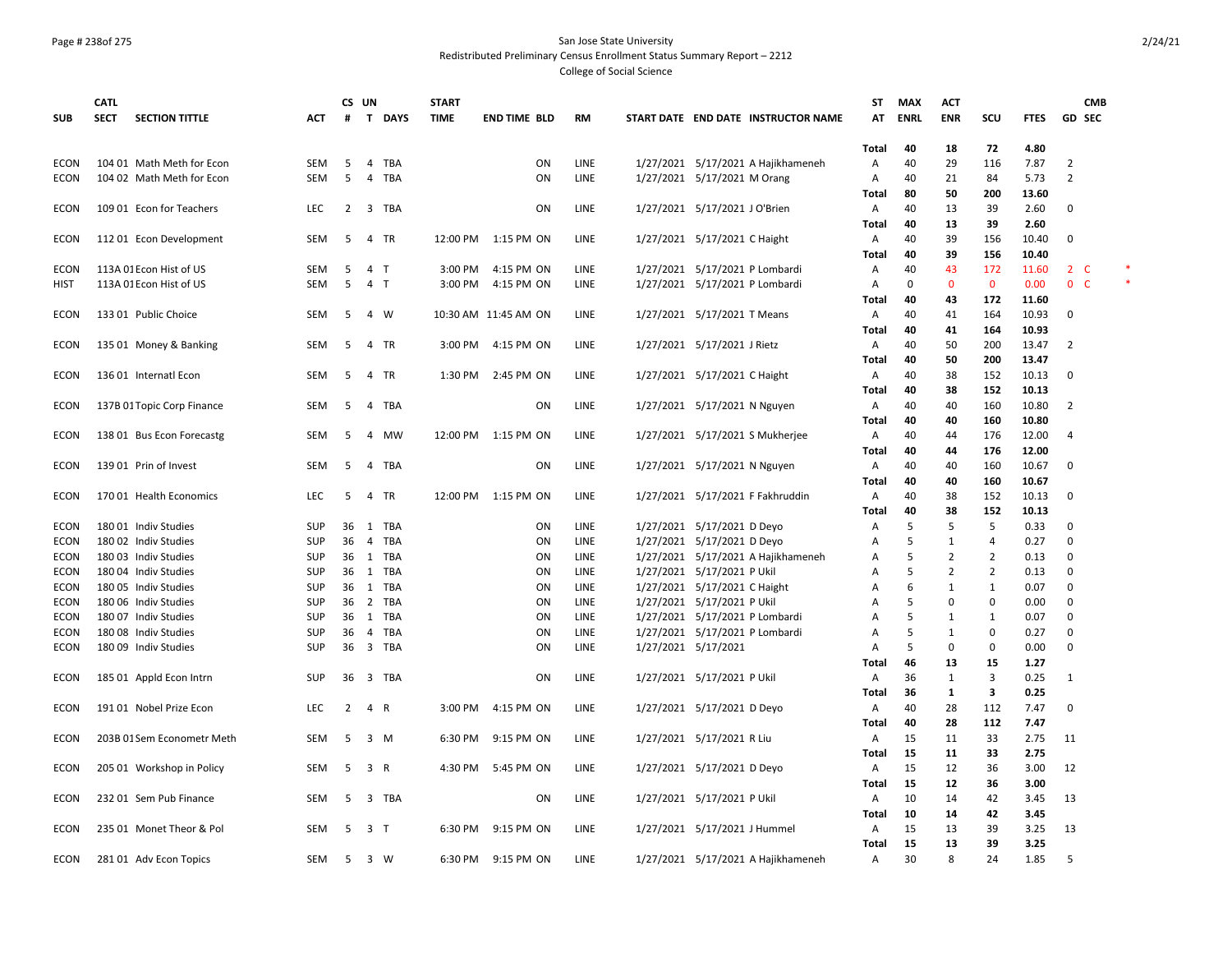#### Page # 239of 275 San Jose State University Redistributed Preliminary Census Enrollment Status Summary Report – 2212

| <b>SUB</b> | <b>CATL</b><br><b>SECT</b> | <b>SECTION TITTLE</b> | ACT        | CS UN    | <b>DAYS</b> | <b>START</b><br>TIME | <b>END TIME BLD</b> | <b>RM</b> | START DATE END DATE INSTRUCTOR NAME | SΤ<br>AT               | MAX<br><b>ENRL</b> | ACT<br><b>ENR</b> | scu      | <b>FTES</b> | <b>CMB</b><br><b>GD SEC</b> |
|------------|----------------------------|-----------------------|------------|----------|-------------|----------------------|---------------------|-----------|-------------------------------------|------------------------|--------------------|-------------------|----------|-------------|-----------------------------|
|            |                            |                       |            |          |             |                      |                     |           |                                     | Total                  | - 30               | 8                 | 24       | 1.85        |                             |
| ECON       |                            | 298E 01 Comp Exam     | <b>SUP</b> | 25 1 TBA |             |                      | ON.                 | LINE      | 1/27/2021 5/17/2021 M Holian        | А                      | 4                  |                   |          | 0.08        |                             |
| ECON       |                            | 298E 02 Comp Exam     | <b>SUP</b> | 25       | TBA         |                      | ON                  | LINE      | 1/27/2021 5/17/2021 P Ukil          | А                      | 4                  | 0                 | $\Omega$ | 0.00        | - 0                         |
|            |                            |                       |            |          |             |                      |                     |           |                                     | Total                  | - 8                |                   |          | 0.08        |                             |
|            |                            |                       |            |          |             |                      |                     |           |                                     | <b>Economics Total</b> | 2470               | 1959              | 7388     | 496.57      |                             |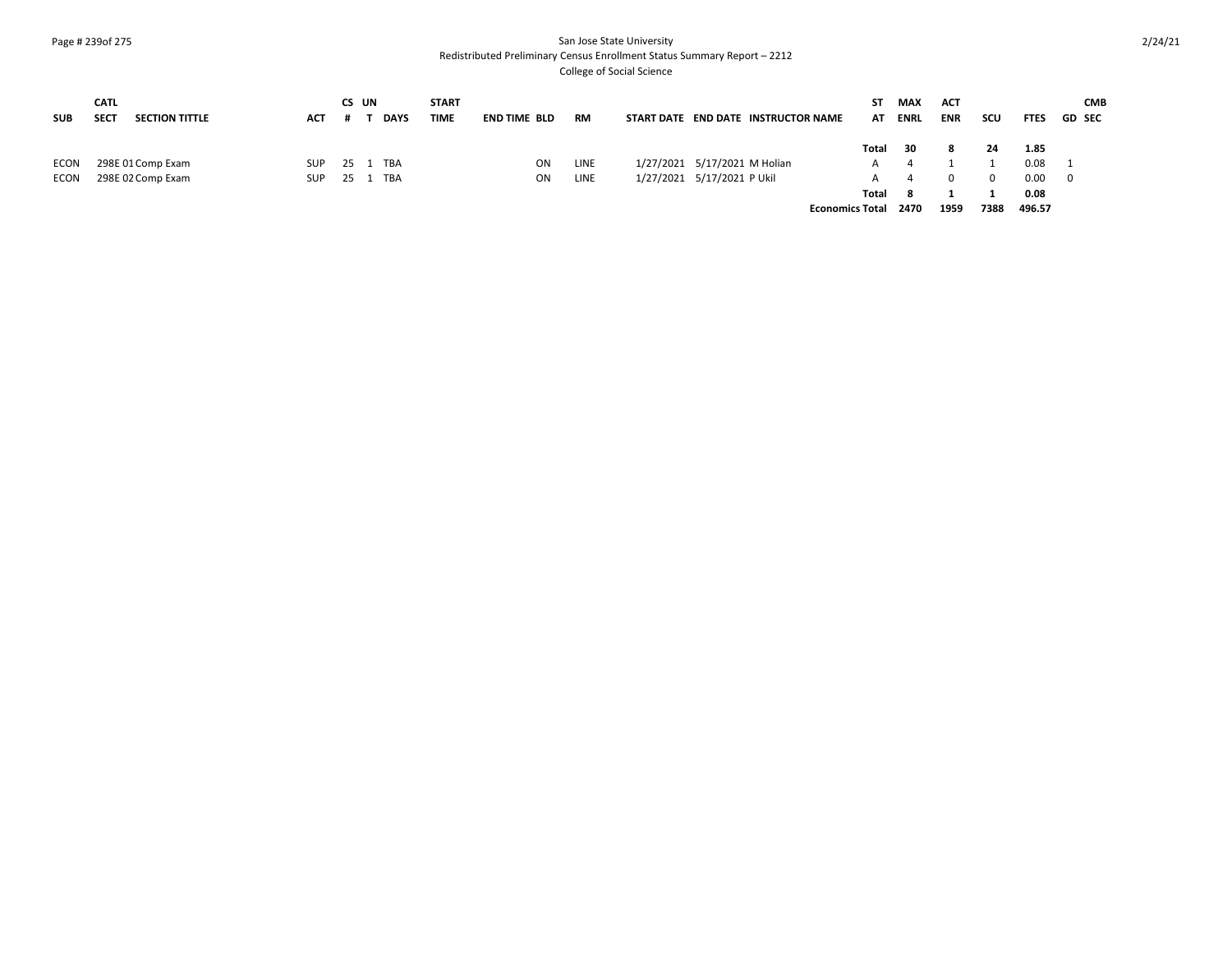#### Page # 240of 275 San Jose State University Redistributed Preliminary Census Enrollment Status Summary Report – 2212

|                            | <b>CATL</b>                  |                                                    |            |                     | CS UN                   |           | <b>START</b> |                                            |              |                                     | <b>ST</b>    | <b>MAX</b>  | <b>ACT</b>   |              |              |                              | <b>CMB</b> |        |
|----------------------------|------------------------------|----------------------------------------------------|------------|---------------------|-------------------------|-----------|--------------|--------------------------------------------|--------------|-------------------------------------|--------------|-------------|--------------|--------------|--------------|------------------------------|------------|--------|
| <b>SUB</b>                 | <b>SECT</b>                  | <b>SECTION TITTLE</b>                              | ACT        | #                   |                         | T DAYS    | <b>TIME</b>  | <b>END TIME BLD</b>                        | <b>RM</b>    | START DATE END DATE INSTRUCTOR NAME | AT           | <b>ENRL</b> | <b>ENR</b>   | scu          | <b>FTES</b>  | <b>GD SEC</b>                |            |        |
|                            | <b>Environmental Studies</b> |                                                    |            |                     |                         |           |              |                                            |              |                                     |              |             |              |              |              |                              |            |        |
|                            |                              |                                                    |            |                     |                         |           |              |                                            |              |                                     |              |             |              |              |              |                              |            |        |
| <b>ENVS</b>                | 1 0 1                        | Intro Envir Issues                                 | <b>LEC</b> | 1                   | $\overline{\mathbf{3}}$ | MW        |              | 9:00 AM 10:15 AM ON                        | LINE         | 1/27/2021 5/17/2021 P lyer          | Α            | 35          | 32           | 96           | 6.40         | 0                            |            |        |
| <b>ENVS</b>                | 1 0 2                        | Intro Envir Issues                                 | LEC        | 1                   | 3                       | <b>MW</b> |              | 10:30 AM 11:45 AM ON                       | LINE         | 1/27/2021 5/17/2021 P lyer          | Α            | 35          | 31           | 93           | 6.20         | $\mathsf 0$                  |            |        |
| <b>ENVS</b>                | 1 0 3                        | Intro Envir Issues                                 | LEC        | 1                   | $\overline{3}$          | TBA       |              | <b>ON</b>                                  | LINE         | 1/27/2021 5/17/2021 C Prado         | Α            | 35          | 35           | 105          | 7.00         | $\mathbf 0$                  |            |        |
| <b>ENVS</b>                | 150                          | Intro Envir Issues                                 | LEC        | 1                   | $\overline{3}$          | TBA       |              | ON                                         | LINE         | 1/27/2021 5/17/2021 C Rampini       | Α            | 50          | 0            | $\mathsf 0$  | 0.00         | $\mathbf 0$                  |            |        |
|                            |                              |                                                    |            |                     |                         |           |              |                                            |              |                                     | Total        | 155         | 98           | 294          | 19.60        |                              |            |        |
| <b>ENVS</b>                |                              | 1001 Life Chang Planet                             | <b>LEC</b> | 1                   |                         | 3 MW      | 1:30 PM      | 2:45 PM ON                                 | LINE         | 1/27/2021 5/17/2021 A Kerr          | Α            | 35          | 23           | 69           | 4.60         | 0                            |            |        |
| <b>ENVS</b>                |                              | 1002 Life Chang Planet                             | <b>LEC</b> | $\mathbf{1}$        | 3                       | <b>MW</b> | 3:00 PM      | 4:15 PM ON                                 | LINE         | 1/27/2021 5/17/2021 A Kerr          | Α            | 35          | 10           | 30           | 2.00         | $\mathbf 0$                  |            |        |
| <b>ENVS</b>                |                              | 1003 Life Chang Planet                             | LEC        | $\mathbf{1}$        | $\mathbf{3}$            | TR        |              | 10:30 AM 11:45 AM ON                       | LINE         | 1/27/2021 5/17/2021 C Siegel        | Α            | 35          | 17           | 51           | 3.40         | 0                            |            |        |
| <b>ENVS</b>                |                              | 10 04 Life Chang Planet                            | LEC        | $\mathbf{1}$        | 3                       | TR        | 12:00 PM     | 1:15 PM ON                                 | LINE         | 1/27/2021 5/17/2021 C Siegel        | A            | 35          | 22           | 66           | 4.40         | $\mathbf 0$                  |            |        |
|                            |                              |                                                    |            |                     |                         |           |              |                                            |              |                                     | Total        | 140         | 72           | 216          | 14.40        |                              |            |        |
| <b>ENVS</b>                |                              | 100W 0 Env Res and Writ                            | SEM        | 4                   | 3                       | MW        |              | 10:30 AM 11:45 AM ON                       | LINE         | 1/27/2021 5/17/2021 A Wynes         | Α            | 20          | 22           | 66           | 4.40         | $\mathbf 0$                  |            |        |
| <b>ENVS</b>                |                              | 100W 0 Env Res and Writ                            | <b>SEM</b> | $\overline{a}$      | 3                       | MW        | 12:00 PM     | 1:15 PM ON                                 | LINE         | 1/27/2021 5/17/2021 A Wynes         | Α            | 20          | 22           | 66           | 4.40         | $\mathsf 0$                  |            |        |
|                            |                              |                                                    |            |                     |                         |           |              |                                            |              |                                     | Total        | 40          | 44           | 132          | 8.80         |                              |            |        |
| <b>ENVS</b>                |                              | 107 01 Env Econ & Policy                           | LEC        | $\mathbf{1}$        |                         | 3 TR      | 12:00 PM     | 1:15 PM ON                                 | LINE         | 1/27/2021 5/17/2021 C Su            | Α            | 30          | 29           | 87           | 5.80         | 0 <sub>c</sub>               |            |        |
| ECON                       |                              | 107 01 Env Econ & Policy                           | <b>LEC</b> | 1                   | 3                       | <b>TR</b> | 12:00 PM     | 1:15 PM ON                                 | LINE         | 1/27/2021 5/17/2021 C Su            | A            | $\mathbf 0$ | 0            | $\mathbf{0}$ | 0.00         | 0 <sup>o</sup>               |            | $\ast$ |
| <b>ENVS</b>                |                              | 107 02 Env Econ & Policy                           | <b>LEC</b> | 1                   |                         | 3 TR      | 1:30 PM      | 2:45 PM ON                                 | <b>LINE</b>  | 1/27/2021 5/17/2021 C Su            | A            | 30          | 22           | 66           | 4.40         | 0 <sup>o</sup>               |            | $\ast$ |
| ECON                       |                              | 107 02 Env Econ & Policy                           | <b>LEC</b> | 1                   | $\mathbf{3}$            | TR        | 1:30 PM      | 2:45 PM ON                                 | LINE         | 1/27/2021 5/17/2021 C Su            | Α            | $\mathbf 0$ | $\mathbf 0$  | $\mathbf 0$  | 0.00         | 0 <sub>c</sub>               |            | $\ast$ |
|                            |                              |                                                    |            |                     |                         |           |              |                                            |              |                                     | Total        | 60          | 51           | 153          | 10.20        |                              |            |        |
| <b>ENVS</b>                |                              | 110 01 Resource Analysis                           | LEC        | $\overline{2}$      | $\overline{4}$          | <b>MW</b> |              | 9:00 AM 10:15 AM ON                        | LINE         | 1/27/2021 5/17/2021 R Lazzeri-Aerts | А            | 40          | 42           | 126          | 11.20        | 0                            |            |        |
| <b>ENVS</b>                |                              | 110 10 Resource Analysis                           | LAB        | 16                  | $\mathbf 0$             | <b>TR</b> |              | 9:00 AM 10:15 AM ON                        | LINE         | 1/27/2021 5/17/2021 R Lazzeri-Aerts | Α            | 20          | 21           | 21           | 0.00         | $\mathbf 0$                  |            |        |
| <b>ENVS</b>                |                              | 110 11 Resource Analysis                           | LAB        | 16                  | $\mathsf{O}$            | TR        |              | 12:00 PM 1:15 PM ON                        | LINE         | 1/27/2021 5/17/2021 R Lazzeri-Aerts | Α            | 20          | 21           | 21           | 0.00         | $\mathbf 0$                  |            |        |
|                            |                              |                                                    |            |                     |                         |           |              |                                            |              |                                     | Total        | 80          | 84           | 168          | 11.20        |                              |            |        |
| <b>ENVS</b>                |                              | 11701 Human Ecology                                | SEM        | 5                   | 3                       | TBA       |              | ON                                         | LINE         | 1/27/2021 5/17/2021 M Davis         | Α            | 20          | 22           | 66           | 4.40         | 0                            |            |        |
| <b>ENVS</b>                |                              | 117 02 Human Ecology                               | <b>SEM</b> | 5                   | 3                       | TBA       |              | ON                                         | LINE         | 1/27/2021 5/17/2021 M Davis         | Α            | 20<br>40    | 22           | 66           | 4.45         | $\mathbf{1}$                 |            |        |
|                            |                              |                                                    | <b>LEC</b> |                     |                         | TR        |              |                                            |              | 1/27/2021 5/17/2021 B Delaveau      | Total        | 30          | 44<br>24     | 132<br>72    | 8.85<br>4.85 |                              |            |        |
| <b>ENVS</b><br><b>ENGR</b> |                              | 119 01 Energy & Environ<br>119 01 Energy & Environ | <b>LEC</b> | 2<br>$\overline{2}$ | 3                       | 3 TR      |              | 9:00 AM 10:15 AM ON<br>9:00 AM 10:15 AM ON | LINE<br>LINE | 1/27/2021 5/17/2021 B Delaveau      | Α<br>Α       | $\Omega$    | $\mathbf{0}$ | $\mathbf{0}$ | 0.00         | $1\quad C$<br>0 <sup>o</sup> |            | $\ast$ |
| <b>ENVS</b>                |                              | 119 02 Energy & Environ                            | <b>LEC</b> | 2                   |                         | 3 TR      |              | 12:00 PM 1:15 PM ON                        | LINE         | 1/27/2021 5/17/2021 B Delaveau      | Α            | 30          | 25           | 75           | 5.00         | 0 <sub>c</sub>               |            | $\ast$ |
| ENGR                       |                              | 119 02 Energy & Environ                            | <b>LEC</b> | $\overline{2}$      |                         | 3 TR      | 12:00 PM     | 1:15 PM ON                                 | LINE         | 1/27/2021 5/17/2021 B Delaveau      | Α            | $\Omega$    | $\mathbf{0}$ | $\mathbf{0}$ | 0.00         | 0 <sup>o</sup>               |            | $\ast$ |
| <b>ENVS</b>                |                              | 119 03 Energy & Environ                            | <b>LEC</b> | 2                   | 3                       | MW        | 12:00 PM     | 1:15 PM ON                                 | LINE         | 1/27/2021 5/17/2021 D Mulvaney      | A            | 30          | 31           | 93           | 6.20         | 0 <sub>c</sub>               |            | $\ast$ |
| <b>ENGR</b>                |                              | 119 03 Energy & Environ                            | <b>LEC</b> | $\overline{2}$      |                         | 3 MW      | 12:00 PM     | 1:15 PM ON                                 | LINE         | 1/27/2021 5/17/2021 D Mulvaney      | A            | $\mathbf 0$ | $\mathbf{0}$ | $\mathbf{0}$ | 0.00         | 0 <sup>o</sup>               |            | $\ast$ |
|                            |                              |                                                    |            |                     |                         |           |              |                                            |              |                                     | Total        | 90          | 80           | 240          | 16.05        |                              |            |        |
| <b>ENVS</b>                |                              | 122 01 Borderlands & Environment                   | <b>LEC</b> |                     | 2 3 TR                  |           | 3:00 PM      | 4:15 PM ON                                 | LINE         | 1/27/2021 5/17/2021 C Prado         | Α            | 30          | 23           | 69           | 4.65         | 1                            |            |        |
|                            |                              |                                                    |            |                     |                         |           |              |                                            |              |                                     | Total        | 30          | 23           | 69           | 4.65         |                              |            |        |
| <b>ENVS</b>                |                              | 124 01 Intro Env Law                               | <b>LEC</b> | 1                   | 3                       | <b>TR</b> |              | 10:30 AM 11:45 AM ON                       | LINE         | 1/27/2021 5/17/2021 A Stasiewicz    | Α            | 30          | 31           | 93           | 6.35         | $3-$                         |            |        |
| <b>POLS</b>                |                              | 124 01 Intro Env Law                               | LEC        | $\mathbf{1}$        |                         | 3 TR      |              | 10:30 AM 11:45 AM ON                       | LINE         | 1/27/2021 5/17/2021 A Stasiewicz    | Α            | $\mathbf 0$ | 0            | $\mathbf 0$  | 0.00         | 0 <sub>c</sub>               |            | $\ast$ |
| <b>ENVS</b>                |                              | 124 02 Intro Env Law                               | LEC        | 1                   |                         | 3 TR      | 1:30 PM      | 2:45 PM ON                                 | LINE         | 1/27/2021 5/17/2021 A Stasiewicz    | Α            | 30          | 30           | 90           | 6.00         | 0 <sub>c</sub>               |            | $\ast$ |
| <b>POLS</b>                |                              | 124 02 Intro Env Law                               | <b>LEC</b> | $\mathbf{1}$        |                         | 3 TR      | 1:30 PM      | 2:45 PM ON                                 | LINE         | 1/27/2021 5/17/2021 A Stasiewicz    | Α            | $\mathbf 0$ | 0            | $\mathbf 0$  | 0.00         | 0 <sup>o</sup>               |            | $\ast$ |
|                            |                              |                                                    |            |                     |                         |           |              |                                            |              |                                     | <b>Total</b> | 60          | 61           | 183          | 12.35        |                              |            |        |
| <b>ENVS</b>                |                              | 128 01 Water Res Mgt                               | <b>LEC</b> | 2                   |                         | 3 MW      | 1:30 PM      | 2:45 PM ON                                 | LINE         | 1/27/2021 5/17/2021 P Ferraro       | A            | 25          | 13           | 39           | 2.60         | $\mathbf 0$                  |            |        |
|                            |                              |                                                    |            |                     |                         |           |              |                                            |              |                                     | Total        | 25          | 13           | 39           | 2.60         |                              |            |        |
| <b>ENVS</b>                |                              | 132 01 Solar Home Design                           | LEC        | $\overline{2}$      | 3 R                     |           | 3:00 PM      | 5:45 PM ON                                 | LINE         | 1/27/2021 5/17/2021 B Delaveau      | Α            | 30          | 20           | 60           | 4.00         | 0 <sup>o</sup>               |            |        |
| <b>DSIT</b>                |                              | 132 01 Solar Home Design                           | <b>LEC</b> | $\overline{2}$      | 3 R                     |           | 3:00 PM      | 5:45 PM ON                                 | LINE         | 1/27/2021 5/17/2021 B Delaveau      | Α            | $\mathbf 0$ | 0            | $\mathbf{0}$ | 0.00         | 0 <sub>c</sub>               |            | $\ast$ |
|                            |                              |                                                    |            |                     |                         |           |              |                                            |              |                                     | <b>Total</b> | 30          | 20           | 60           | 4.00         |                              |            |        |
| <b>ENVS</b>                |                              | 133 01 Sustainable Energy                          | <b>LEC</b> | 2                   | 3 W                     |           | 3:00 PM      | 5:45 PM ON                                 | LINE         | 1/27/2021 5/17/2021 D Mulvaney      | A            | 25          | 18           | 54           | 3.65         | 1                            |            |        |
|                            |                              |                                                    |            |                     |                         |           |              |                                            |              |                                     | <b>Total</b> | 25          | 18           | 54           | 3.65         |                              |            |        |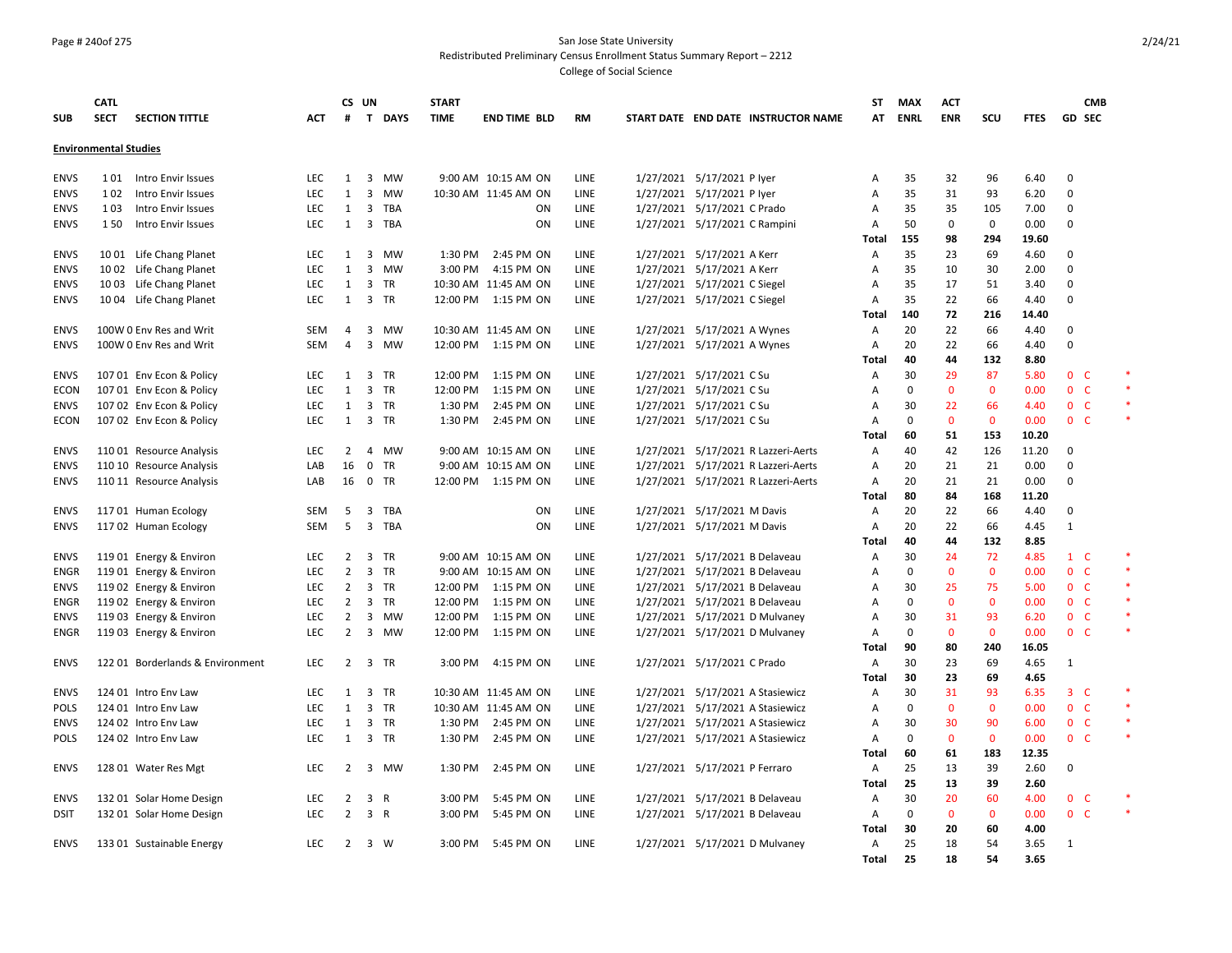## Page # 241of 275 San Jose State University Redistributed Preliminary Census Enrollment Status Summary Report – 2212

|                     | <b>CATL</b> |                                                      |                          | CS UN          |                         |              | <b>START</b> |                      |               |                                                                |                                     | <b>ST</b>               | <b>MAX</b>   | <b>ACT</b>          |                |              |                              | <b>CMB</b>   |        |
|---------------------|-------------|------------------------------------------------------|--------------------------|----------------|-------------------------|--------------|--------------|----------------------|---------------|----------------------------------------------------------------|-------------------------------------|-------------------------|--------------|---------------------|----------------|--------------|------------------------------|--------------|--------|
| <b>SUB</b>          | <b>SECT</b> | <b>SECTION TITTLE</b>                                | <b>ACT</b>               | #              |                         | T DAYS       | <b>TIME</b>  | <b>END TIME BLD</b>  | <b>RM</b>     |                                                                | START DATE END DATE INSTRUCTOR NAME | AT                      | <b>ENRL</b>  | <b>ENR</b>          | SCU            | <b>FTES</b>  | GD SEC                       |              |        |
| <b>ENVS</b>         |             | 144 01 Calif Wetland Controv                         | <b>LEC</b>               | $\overline{2}$ | $\overline{4}$          | $\mathsf{R}$ |              | 11:00 AM  1:45 PM ON | LINE          | 1/27/2021 5/17/2021 G Klee                                     |                                     | A                       | 20           | 19                  | 38             | 5.07         | 0                            |              |        |
| <b>ENVS</b>         |             | 144 10 Calif Wetland Controv                         | ACT                      | 13             | 0                       | TBA          |              | ΟN                   | LINE          | 1/27/2021 5/17/2021 G Klee                                     |                                     | Α                       | 20           | 19                  | 38             | 0.00         | 0                            |              |        |
|                     |             |                                                      |                          |                |                         |              |              |                      |               |                                                                |                                     | Total                   | 40           | 38                  | 76             | 5.07         |                              |              |        |
| <b>ENVS</b>         |             | 148 01 Sustain Mat Manage                            | <b>LEC</b>               | 3              | 4                       | TR           | 1:30 PM      | 2:45 PM ON           | LINE          |                                                                | 1/27/2021 5/17/2021 B Olszewski     | Α                       | 25           | 25                  | 75             | 6.67         | $\Omega$                     |              |        |
| <b>ENVS</b>         |             | 148 10 Sustain Mat Manage                            | <b>ACT</b>               | 8              | 0                       | <b>TBA</b>   |              | ON                   | LINE          |                                                                | 1/27/2021 5/17/2021 B Olszewski     | Α                       | 25           | 25                  | 25             | 0.00         | $\Omega$                     |              |        |
|                     |             |                                                      |                          |                |                         |              |              |                      |               |                                                                |                                     | <b>Total</b>            | 50           | 50                  | 100            | 6.67         |                              |              |        |
| <b>ENVS</b>         |             | 150 80 Intro Env Thought                             | SEM                      | 5              | 3                       | TBA          |              | ON                   | LINE          | 1/27/2021 5/17/2021 W Russell                                  |                                     | Α                       | 20           | 21                  | 63             | 4.20         | $\Omega$                     |              |        |
| <b>ENVS</b>         |             | 150 81 Intro Env Thought                             | SEM                      | 5              | $\overline{\mathbf{3}}$ | TBA          |              | ON                   | LINE          | 1/27/2021 5/17/2021 W Russell                                  |                                     | Α                       | 20           | 21                  | 63             | 4.20         | 0                            |              |        |
|                     |             |                                                      |                          |                |                         |              |              |                      |               |                                                                |                                     | Total                   | 40           | 42                  | 126            | 8.40         |                              |              |        |
| <b>ENVS</b>         |             | 152 80 Global Environment                            | <b>LEC</b>               | 2              | 3                       | <b>TBA</b>   |              | ON                   | LINE          |                                                                | 1/27/2021 5/17/2021 B Olszewski     | Α                       | 30           | 30                  | 90             | 6.00         | $\mathbf{0}$                 | - C          |        |
| <b>PKG</b>          |             | 152 80 Global Environment                            | <b>LEC</b>               | 2              | $\overline{3}$          | TBA          |              | ON                   | LINE          |                                                                | 1/27/2021 5/17/2021 B Olszewski     | A                       | $\mathbf 0$  | $\mathbf{0}$        | $\mathbf{0}$   | 0.00         | $\mathbf{0}$                 | - C          | $\ast$ |
| <b>ENVS</b>         |             | 152 81 Global Environment                            | <b>LEC</b>               | $\overline{2}$ | $\overline{\mathbf{3}}$ | <b>TBA</b>   |              | ON                   | LINE          |                                                                | 1/27/2021 5/17/2021 B Olszewski     | A                       | 30           | 30                  | 90             | 6.00         | 0 <sup>o</sup>               |              |        |
| PKG                 |             | 152 81 Global Environment                            | <b>LEC</b>               | $\overline{2}$ | 3                       | TBA          |              | ΟN                   | LINE          |                                                                | 1/27/2021 5/17/2021 B Olszewski     | Α                       | $\mathbf 0$  | $\mathbf{0}$        | $\mathbf{0}$   | 0.00         | $\mathbf{0}$                 | <sub>c</sub> |        |
|                     |             |                                                      |                          |                |                         |              |              |                      |               |                                                                |                                     | Total                   | 60           | 60                  | 180            | 12.00        |                              |              |        |
| <b>ENVS</b>         |             | 154 01 Sustainable Agriculture                       | LEC                      | 3              | $\overline{4}$          | <b>TBA</b>   |              | ON                   | LINE          | 1/27/2021 5/17/2021 R O'Malley                                 |                                     | A                       | 25           | 19                  | 57             | 5.07         | $\Omega$                     |              |        |
| <b>ENVS</b>         |             | 154 11 Sustainable Agriculture                       | ACT                      | $\overline{7}$ | 0                       | TBA          |              | OFF                  | <b>CAMPUS</b> | 1/27/2021 5/17/2021 R O'Malley                                 |                                     | Α                       | 25           | 19                  | 19             | 0.00         | $\Omega$                     |              |        |
|                     |             |                                                      |                          |                |                         |              |              |                      |               |                                                                |                                     | Total                   | 50           | 38                  | 76             | 5.07         |                              |              |        |
| <b>ENVS</b>         |             | 158 01 Environmental Education                       | <b>LEC</b>               | 2              | 3                       | MW           | 1:30 PM      | 2:45 PM ON           | LINE          | 1/27/2021 5/17/2021 R Foran                                    |                                     | Α                       | 25           | 27                  | 81             | 5.45         | 1                            |              |        |
| <b>ENVS</b>         |             | 158 02 Environmental Education                       | <b>LEC</b>               | $\overline{2}$ | 3                       | MW           | 3:00 PM      | 4:15 PM ON           | LINE          | 1/27/2021 5/17/2021 R Foran                                    |                                     | Α                       | 25           | 25                  | 75             | 5.00         | 0                            |              |        |
| <b>ENVS</b>         |             | 158 03 Environmental Education                       | LEC                      | $\overline{2}$ |                         | 3 TR         |              | 10:30 AM 11:45 AM ON | LINE          |                                                                | 1/27/2021 5/17/2021 R Lazzeri-Aerts | Α                       | 25           | 26                  | 78             | 5.20         | 0                            |              |        |
|                     |             |                                                      |                          |                |                         |              |              |                      |               |                                                                |                                     | Total                   | 75           | 78                  | 234            | 15.65        |                              |              |        |
| <b>ENVS</b>         |             | 166 01 Nature Photography                            | <b>LEC</b>               |                | 4                       |              |              |                      |               |                                                                |                                     | X                       | 0            | 0                   | 0              | 0.00         | $\Omega$                     |              |        |
| <b>ENVS</b>         |             | 166 02 Nature Photography                            | <b>LEC</b>               | $\overline{2}$ | $\overline{4}$          | $\mathsf{R}$ |              | 8:45 AM 10:30 AM ON  | LINE          | 1/27/2021 5/17/2021 G Klee                                     |                                     | Α                       | 20           | 18                  | 36             | 4.80         | 0                            |              |        |
| <b>ENVS</b>         |             | 166 10 Nature Photography                            | ACT                      |                | $\Omega$                |              |              |                      |               |                                                                |                                     | X                       | $\mathbf 0$  | $\mathbf 0$         | $\mathbf 0$    | 0.00         | $\Omega$                     |              |        |
| <b>ENVS</b>         |             | 166 22 Nature Photography                            | ACT                      | 13             | $\mathbf 0$             | TBA          |              | ΟN                   | LINE          | 1/27/2021 5/17/2021 G Klee                                     |                                     | Α                       | 20           | 18                  | 36             | 0.00         | 0                            |              |        |
|                     |             |                                                      |                          |                |                         |              |              |                      |               |                                                                |                                     | Total                   | 40           | 36                  | 72             | 4.80         |                              |              |        |
| <b>ENVS</b>         |             | 181 01 Envir Res Center                              | <b>SUP</b>               | 25             | 1 TR                    |              | 12:00 PM     | 1:15 PM ON           | LINE          | 1/27/2021 5/17/2021 L Trulio                                   |                                     | A                       | 10           | 2                   | $\overline{2}$ | 0.13         | $\Omega$                     |              |        |
| <b>ENVS</b>         |             | 181 02 Envir Res Center                              | <b>SUP</b>               | 25             |                         | 2 TR         | 12:00 PM     | 1:15 PM ON           | LINE          | 1/27/2021 5/17/2021 L Trulio                                   |                                     | Α                       | 10           | $\overline{2}$<br>9 | 4<br>27        | 0.30         | 1<br>$\Omega$                |              |        |
| <b>ENVS</b>         |             | 18103 Envir Res Center                               | SUP                      | 25             | 3 TR                    |              | 12:00 PM     | 1:15 PM ON           | LINE          | 1/27/2021 5/17/2021 L Trulio                                   |                                     | Α                       | 10<br>30     |                     | 33             | 1.80         |                              |              |        |
|                     |             |                                                      | LEC                      | $\overline{2}$ | $\overline{4}$          | $\mathsf{T}$ | 4:30 PM      | 7:15 PM ON           | LINE          |                                                                |                                     | Total<br>$\overline{A}$ | 22           | 13<br>19            | 57             | 2.23<br>5.07 | $\mathbf{0}$                 | - C          |        |
| <b>ENVS</b>         |             | 185 01 Envir Impact Anal                             |                          | $\overline{2}$ | $\overline{4}$          | T            | 4:30 PM      | 7:15 PM ON           |               |                                                                | 1/27/2021 5/17/2021 A Marquez       |                         | $\Omega$     | $\mathbf 0$         | $\mathbf 0$    |              | 0 <sub>c</sub>               |              | $\ast$ |
| <b>URBP</b>         |             | 185 01 Envir Impact Anal                             | <b>LEC</b><br><b>LEC</b> | $\overline{2}$ | 4                       | W            | 4:30 PM      | 7:15 PM ON           | LINE<br>LINE  | 1/27/2021 5/17/2021 A Marquez                                  |                                     | Α<br>A                  | 22           | 15                  | 45             | 0.00<br>4.13 | $2\quad C$                   |              | $\ast$ |
| <b>ENVS</b><br>URBP |             | 185 02 Envir Impact Anal<br>185 02 Envir Impact Anal | <b>LEC</b>               | $\overline{2}$ | 4                       | W            | 4:30 PM      | 7:15 PM ON           | LINE          | 1/27/2021 5/17/2021 A Marquez<br>1/27/2021 5/17/2021 A Marquez |                                     | Α                       | $\mathbf 0$  | $\mathbf{0}$        | $\mathbf 0$    | 0.00         | 0 <sup>o</sup>               |              |        |
| <b>ENVS</b>         |             | 185 10 Envir Impact Anal                             | <b>ACT</b>               | 13             | 0                       | TBA          |              | ON                   | LINE          | 1/27/2021 5/17/2021 A Marquez                                  |                                     | Α                       | 22           | 19                  | 19             | 0.00         | 0 <sub>c</sub>               |              |        |
| URBP                |             | 185 10 Envir Impact Anal                             | ACT                      | 13             | $\mathbf 0$             | TBA          |              | ON                   | LINE          | 1/27/2021 5/17/2021 A Marquez                                  |                                     | Α                       | $\mathbf{0}$ | $\mathbf 0$         | $\mathbf 0$    | 0.00         | 0 <sub>c</sub>               |              |        |
| <b>ENVS</b>         |             | 185 11 Envir Impact Anal                             | <b>ACT</b>               | 13             | 0                       | TBA          |              | ΟN                   | LINE          | 1/27/2021 5/17/2021 A Marquez                                  |                                     | Α                       | 22           | 15                  | 15             | 0.00         | $2\degree$ C                 |              |        |
| URBP                |             | 185 11 Envir Impact Anal                             | <b>ACT</b>               | 13             |                         | 0 TBA        |              | ON                   | LINE          | 1/27/2021 5/17/2021 A Marquez                                  |                                     | Α                       | $\Omega$     | $\mathbf 0$         | $\mathbf 0$    | 0.00         | 0 <sub>c</sub>               |              |        |
|                     |             |                                                      |                          |                |                         |              |              |                      |               |                                                                |                                     | <b>Total</b>            | 88           | 68                  | 136            | 9.20         |                              |              |        |
| <b>ENVS</b>         |             | 189 01 Field Studies                                 | LEC                      | 3              | 4                       | F.           |              | 9:30 AM 12:15 PM ON  | LINE          |                                                                | 1/27/2021 5/17/2021 R Lazzeri-Aerts | Α                       | 22           | 22                  | 66             | 5.93         | 1                            |              |        |
| <b>ENVS</b>         |             | 189 10 Field Studies                                 | <b>ACT</b>               | $\overline{7}$ | 0 F                     |              | 12:30 PM     | 3:15 PM OFF          | <b>CAMPUS</b> |                                                                | 1/27/2021 5/17/2021 R Lazzeri-Aerts | Α                       | 22           | 22                  | 22             | 0.00         | $\mathbf{1}$                 |              |        |
|                     |             |                                                      |                          |                |                         |              |              |                      |               |                                                                |                                     | <b>Total</b>            | 44           | 44                  | 88             | 5.93         |                              |              |        |
| <b>ENVS</b>         |             | 190 01 Adv EIA                                       | LEC                      | $\overline{2}$ | $\overline{4}$          | $\mathsf{R}$ | 4:30 PM      | 7:15 PM ON           | LINE          |                                                                | 1/27/2021 5/17/2021 A Marquez       | Α                       | 22           | 12                  | 36             | 3.20         | 0 <sub>c</sub>               |              | $\ast$ |
| <b>URBP</b>         |             | 190 01 Adv EIA                                       | <b>LEC</b>               | $\overline{2}$ | $\overline{4}$          | $\mathsf{R}$ | 4:30 PM      | 7:15 PM ON           | LINE          | 1/27/2021 5/17/2021 A Marquez                                  |                                     | A                       | $\Omega$     | $\mathbf{0}$        | $\mathbf{0}$   | 0.00         | $\mathbf{0}$<br>$\mathsf{C}$ |              | $\ast$ |
| <b>ENVS</b>         |             | 190 10 Adv EIA                                       | <b>ACT</b>               | 13             | $\mathbf 0$             | TBA          |              | ΟN                   | LINE          |                                                                | 1/27/2021 5/17/2021 A Marquez       | Α                       | 22           | 12                  | 12             | 0.00         | 0 <sub>c</sub>               |              |        |
| URBP                |             | 190 10 Adv EIA                                       | <b>ACT</b>               | 13             | $\mathbf 0$             | TBA          |              | ON                   | LINE          |                                                                | 1/27/2021 5/17/2021 A Marquez       | Α                       | $\mathbf 0$  | $\mathbf 0$         | $\mathbf 0$    | 0.00         | 0 <sub>c</sub>               |              | $\ast$ |
|                     |             |                                                      |                          |                |                         |              |              |                      |               |                                                                |                                     | Total                   | 44           | 24                  | 48             | 3.20         |                              |              |        |
| <b>ENVS</b>         |             | 191 01 Adv Environ Restor                            | <b>LEC</b>               | 2              |                         | 4 MW         |              | 3:00 PM 4:15 PM ON   | LINE          | 1/27/2021 5/17/2021 K Ross                                     |                                     | Α                       | 20           | 19                  | 57             | 5.20         | 2                            |              |        |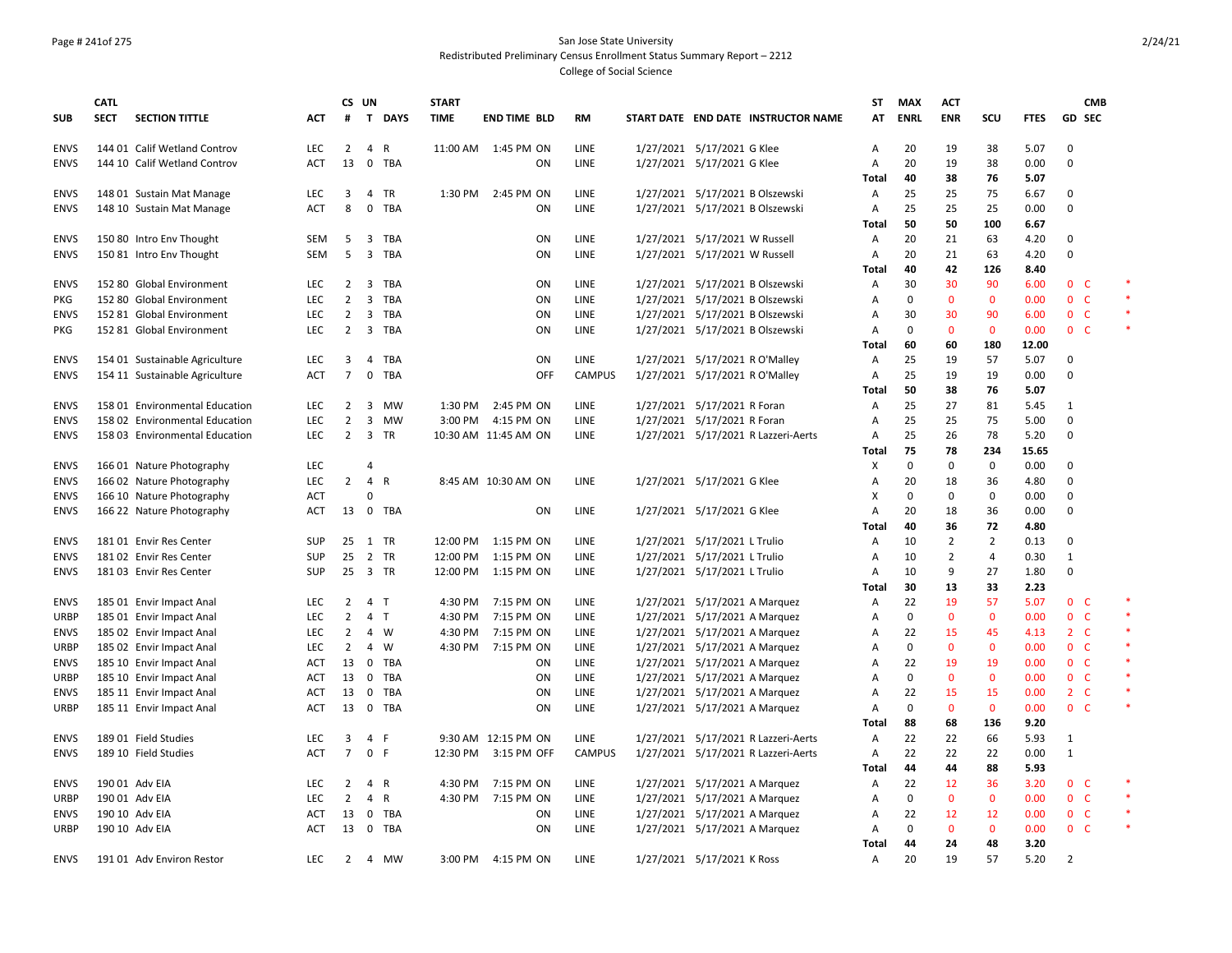## Page # 242of 275 San Jose State University Redistributed Preliminary Census Enrollment Status Summary Report – 2212

|             | <b>CATL</b> |                               |            | CS UN          |                |                     | <b>START</b> |                     |               |                                |                                     | <b>ST</b>      | <b>MAX</b>  | <b>ACT</b>     |                               |              | <b>CMB</b>                  |
|-------------|-------------|-------------------------------|------------|----------------|----------------|---------------------|--------------|---------------------|---------------|--------------------------------|-------------------------------------|----------------|-------------|----------------|-------------------------------|--------------|-----------------------------|
| <b>SUB</b>  | <b>SECT</b> | <b>SECTION TITTLE</b>         | <b>ACT</b> | #              |                | T DAYS              | <b>TIME</b>  | <b>END TIME BLD</b> | <b>RM</b>     |                                | START DATE END DATE INSTRUCTOR NAME | AT             | <b>ENRL</b> | <b>ENR</b>     | SCU                           | <b>FTES</b>  | <b>GD SEC</b>               |
| <b>ENVS</b> |             | 191 10 Adv Environ Restor     | ACT        | 13             |                | 0 TBA               |              | ON                  | LINE          | 1/27/2021 5/17/2021 K Ross     |                                     | Α              | 20          | 19             | 19                            | 0.00         | 2                           |
|             |             |                               |            |                |                |                     |              |                     |               |                                |                                     | Total          | 40          | 38             | 76                            | 5.20         |                             |
| <b>ENVS</b> |             | 193 01 Supr Proj & Res        | <b>SUP</b> | 36             |                | 1 TBA               |              | ON                  | LINE          |                                | 1/27/2021 5/17/2021 B Olszewski     | Α              | 10          | $\overline{7}$ | $\overline{7}$                | 0.47         | 0                           |
| <b>ENVS</b> |             | 193 02 Supr Proj & Res        | <b>SUP</b> | 36             | 2              | TBA                 |              | ON                  | LINE          |                                | 1/27/2021 5/17/2021 B Olszewski     | A              | 10          | 0              | $\mathbf{0}$                  | 0.00         | 0                           |
| <b>ENVS</b> |             | 193 03 Supr Proj & Res        | SUP        | 36             |                | 3 TBA               |              | ON                  | LINE          |                                | 1/27/2021 5/17/2021 B Olszewski     | A              | 10          | 5              | 15                            | 1.00         | 0                           |
| <b>ENVS</b> |             | 193 04 Supr Proj & Res        | <b>SUP</b> | 36             |                | 4 TBA               |              | ON                  | LINE          |                                | 1/27/2021 5/17/2021 B Olszewski     | $\overline{A}$ | 10          | 1              | $\overline{4}$                | 0.27         | 0                           |
| <b>ENVS</b> |             | 193 05 Supr Proj & Res        | SUP        | 36             |                | 5 TBA               |              | ON                  | LINE          |                                | 1/27/2021 5/17/2021 B Olszewski     | A              | 10          | $\mathbf{1}$   | 5                             | 0.33         | $\mathbf 0$                 |
| <b>ENVS</b> |             | 193 06 Supr Proj & Res        | SUP        | 36             | 6              | TBA                 |              | ON                  | LINE          |                                | 1/27/2021 5/17/2021 B Olszewski     | A              | 10          | 0              | $\mathbf{0}$                  | 0.00         | $\mathbf 0$                 |
| <b>ENVS</b> |             | 193 07 Supr Proj & Res        | SUP        | 36             |                | 4 TBA               |              | ON                  | LINE          |                                | 1/27/2021 5/17/2021 R O'Malley      | A              | 15          | 5              | 20                            | 1.33         | $\mathbf 0$                 |
|             |             |                               |            |                |                |                     |              |                     |               |                                |                                     | Total          | 75          | 19             | 51                            | 3.40         |                             |
| <b>ENVS</b> |             | 194 01 Environment Intern     | SUP        | 36             | 1 W            |                     |              | 9:00 AM 10:15 AM ON | LINE          |                                | 1/27/2021 5/17/2021 D Mulvaney      | Α              | 10          | $\overline{2}$ | $\overline{2}$                | 0.13         | $\mathbf 0$                 |
| <b>ENVS</b> |             | 194 02 Environment Intern     | SUP        | 36             |                | 2 W                 |              | 9:00 AM 10:15 AM ON | LINE          |                                | 1/27/2021 5/17/2021 D Mulvaney      | $\overline{A}$ | 10          | 1              | $\overline{2}$                | 0.13         | $\mathbf 0$                 |
| <b>ENVS</b> |             | 194 03 Environment Intern     | SUP        | 36             |                | 3 W                 |              | 9:00 AM 10:15 AM ON | LINE          |                                | 1/27/2021 5/17/2021 D Mulvaney      | $\overline{A}$ | 10          | 6              | 18                            | 1.20         | $\mathbf 0$                 |
| <b>ENVS</b> |             | 194 04 Environment Intern     | SUP        | 36             |                | 4 W                 |              | 9:00 AM 10:15 AM ON | LINE          |                                | 1/27/2021 5/17/2021 D Mulvaney      | $\overline{A}$ | 10          | 3              | 12                            | 0.80         | $\mathbf 0$                 |
| <b>ENVS</b> |             | 194 05 Environment Intern     | SUP        | 36             |                | 5 W                 |              | 9:00 AM 10:15 AM ON | LINE          |                                | 1/27/2021 5/17/2021 D Mulvaney      | A              | 10          | 0              | $\mathsf 0$                   | 0.00         | $\mathbf 0$                 |
| <b>ENVS</b> |             | 194 06 Environment Intern     | SUP        | 36             |                | 6 W                 |              | 9:00 AM 10:15 AM ON | LINE          |                                | 1/27/2021 5/17/2021 D Mulvaney      | $\overline{A}$ | 10          | $\mathbf{1}$   | 6                             | 0.40         | $\mathbf 0$                 |
| <b>ENVS</b> |             | 194 07 Environment Intern     | SUP        | 36             | 7 W            |                     |              | 9:00 AM 10:15 AM ON | LINE          |                                | 1/27/2021 5/17/2021 D Mulvaney      | A              | 10          | $\mathbf{1}$   | $\overline{7}$                | 0.47         | 0                           |
| <b>ENVS</b> |             | 194 08 Environment Intern     | <b>SUP</b> | 36             |                | 8 W                 |              | 9:00 AM 10:15 AM ON | LINE          |                                | 1/27/2021 5/17/2021 D Mulvaney      | A              | 10          | 0              | $\mathbf 0$                   | 0.00         | $\mathbf 0$                 |
| <b>ENVS</b> |             | 194 09 Environment Intern     | SUP        | 36             | 9              | W                   |              | 9:00 AM 10:15 AM ON | LINE          |                                | 1/27/2021 5/17/2021 D Mulvaney      | A              | 10          | 0              | $\mathbf 0$                   | 0.00         | 0                           |
|             |             |                               |            |                |                |                     |              |                     |               |                                |                                     | Total          | 90          | 14             | 47                            | 3.13         |                             |
| <b>ENVS</b> |             | 195 01 Inst Asst Env Stud     | <b>SUP</b> | 36             |                | 3 TBA               |              | ON                  | LINE          |                                | 1/27/2021 5/17/2021 R O'Malley      | A              | 10          | $\overline{2}$ | 6                             | 0.40         | 0                           |
| <b>ENVS</b> |             | 195 02 Inst Asst Env Stud     | SUP        | 36             |                | 1 TBA               |              | ON                  | LINE          |                                | 1/27/2021 5/17/2021 R O'Malley      | $\overline{A}$ | 10          | 0              | $\mathbf{0}$                  | 0.00         | $\mathbf 0$                 |
|             |             |                               |            |                |                |                     |              |                     |               |                                |                                     | Total          | 20          | $\mathbf{z}$   | 6                             | 0.40         |                             |
| <b>ENVS</b> |             | 198 01 Sr Sem                 | <b>SEM</b> | 5              | 4              | <b>MW</b>           |              | 12:00 PM 1:15 PM ON | LINE          | 1/27/2021 5/17/2021 W Russell  |                                     | Α              | 15          | 15             | 60                            | 4.07         | $\mathbf{1}$                |
| <b>ENVS</b> |             | 198 02 Sr Sem                 | SEM        | 5              | 4              | TBA                 |              | OFF                 | <b>CAMPUS</b> | 1/27/2021 5/17/2021 R O'Malley |                                     | A              | 15          | 12             | 48                            | 3.20         | $\mathbf 0$                 |
| <b>ENVS</b> |             | 198 03 Sr Sem                 | <b>SEM</b> | 5              | $\overline{4}$ | <b>TBA</b>          |              | OFF                 | CAMPUS        | 1/27/2021 5/17/2021 R O'Malley |                                     | A              | 15          | 11             | 44                            | 2.93         | $\Omega$                    |
|             |             |                               |            |                |                |                     |              |                     |               |                                |                                     | <b>Total</b>   | 45          | 38             | 152                           | 10.20        |                             |
| <b>ENVS</b> |             | 200 02 Sem Env Methods        | SEM        | 5              | 3              | W                   | 10:30 AM     | 1:15 PM ON          | LINE          | 1/27/2021 5/17/2021 C Rampini  |                                     | Α              | 15          | 17             | 51                            | 4.20         | 16                          |
|             |             |                               |            |                |                |                     |              |                     |               |                                |                                     | Total          | 15          | 17             | 51                            | 4.20         |                             |
| <b>ENVS</b> |             | 210 01 Environ Topics         | SUP        | 25             | 1              | <b>MW</b>           | 1:30 PM      | 2:45 PM ON          | LINE          |                                | 1/27/2021 5/17/2021 R O'Malley      | A              | 10          | 3              | 3                             | 0.25         | 3                           |
| <b>ENVS</b> |             | 210 02 Environ Topics         | <b>SUP</b> | 25             |                | 2 MW                | 1:30 PM      | 2:45 PM ON          | LINE          |                                | 1/27/2021 5/17/2021 R O'Malley      | A              | 10          | 1              | $\overline{2}$                | 0.17         | $\mathbf{1}$                |
| <b>ENVS</b> |             | 210 03 Environ Topics         | SUP        | 25             |                | 3 MW                | 1:30 PM      | 2:45 PM ON          | LINE          |                                | 1/27/2021 5/17/2021 R O'Malley      | A              | 10          | 5              | 15                            | 1.25         | 5                           |
|             |             |                               |            |                |                |                     |              |                     |               |                                |                                     | Total          | 30          | 9              | 20                            | 1.67         |                             |
| <b>ENVS</b> |             | 285 01 Grad Internship        | <b>SUP</b> | 25             |                | 3 TBA               |              | ON                  | LINE          |                                | 1/27/2021 5/17/2021 R O'Malley      | A              | 5           | 0              | $\mathsf 0$                   | 0.00         | 0                           |
|             |             |                               |            | 25             |                |                     |              |                     | LINE          |                                |                                     | Total          | 5<br>5      | 0              | 0                             | 0.00         |                             |
| <b>ENVS</b> |             | 295 01 Grad Teach Asst        | SUP        |                |                | 3 TBA               |              | ON                  |               | 1/27/2021 5/17/2021 R O'Malley |                                     | Α              |             | 6              | 18                            | 1.45         | 5                           |
|             |             |                               |            |                |                |                     |              |                     |               |                                |                                     | Total          | 5           | 6              | 18                            | 1.45         |                             |
| <b>ENVS</b> |             | 297 02 Research & Proposals   | SEM        | -5             |                | 3 M                 |              | 10:30 AM 1:15 PM ON | LINE          | 1/27/2021 5/17/2021 M Klock    |                                     | Α              | 15          | 17             | 51                            | 4.20         | 16                          |
|             |             |                               |            |                |                |                     |              |                     |               |                                |                                     | Total          | 15          | 17             | 51                            | 4.20         |                             |
| <b>ENVS</b> |             | 299 01 MS Thesis/Project      | <b>SUP</b> | 25             |                | 1 TBA               |              | ON                  | LINE          |                                | 1/27/2021 5/17/2021 R O'Malley      | A              | 3           | 0              | $\mathsf 0$                   | 0.00         | $\mathbf 0$                 |
| <b>ENVS</b> |             | 299 02 MS Thesis/Project      | SUP        | 25<br>25       | $\overline{2}$ | <b>TBA</b><br>3 TBA |              | ON                  | <b>LINE</b>   |                                | 1/27/2021 5/17/2021 R O'Malley      | $\overline{A}$ | 3<br>3      | 1<br>0         | $\overline{2}$<br>$\mathsf 0$ | 0.17<br>0.00 | $\mathbf{1}$<br>$\mathbf 0$ |
| <b>ENVS</b> |             | 299 03 MS Thesis/Project      | SUP        |                |                |                     |              | ON                  | LINE          |                                | 1/27/2021 5/17/2021 R O'Malley      | A              |             |                |                               |              |                             |
| <b>ENVS</b> |             | 299 04 MS Thesis/Project      | SUP        | 25             | $\overline{4}$ | TBA                 |              | ON                  | LINE          | 1/27/2021 5/17/2021 R O'Malley |                                     | A              | 3           | 0              | $\mathbf 0$                   | 0.00         | 0                           |
| <b>ENVS</b> |             | 299 05 MS Thesis/Project      | SUP        | 25             |                | 5 TBA               |              | ON                  | LINE          |                                | 1/27/2021 5/17/2021 R O'Malley      | A              | 3<br>3      | $\mathbf{1}$   | 5<br>72                       | 0.42         | $\mathbf{1}$                |
| <b>ENVS</b> |             | 299 06 MS Thesis/Project      | SUP        | 25             | 6              | TBA                 |              | ON                  | LINE          |                                | 1/27/2021 5/17/2021 R O'Malley      | Α<br>Total     |             | 12             | 79                            | 6.00         | 12                          |
|             |             |                               |            |                |                | <b>TBA</b>          |              |                     |               |                                |                                     |                | 18<br>35    | 14<br>34       | 102                           | 6.58         | $\mathbf 0$                 |
| <b>GLST</b> |             | 1B 80 Intro to Global Studies | <b>LEC</b> | 3              | 3              |                     |              | ON                  | LINE          |                                | 1/27/2021 5/17/2021 M Poffenroth    | $\overline{A}$ |             |                |                               | 6.80         |                             |
| <b>GLST</b> |             | 1B 81 Intro to Global Studies | LEC        | $\overline{3}$ |                | 3 TBA               |              | ON                  | LINE          |                                | 1/27/2021 5/17/2021 M Poffenroth    | $\overline{A}$ | 35          | 29             | 87                            | 5.80         | $\mathbf 0$                 |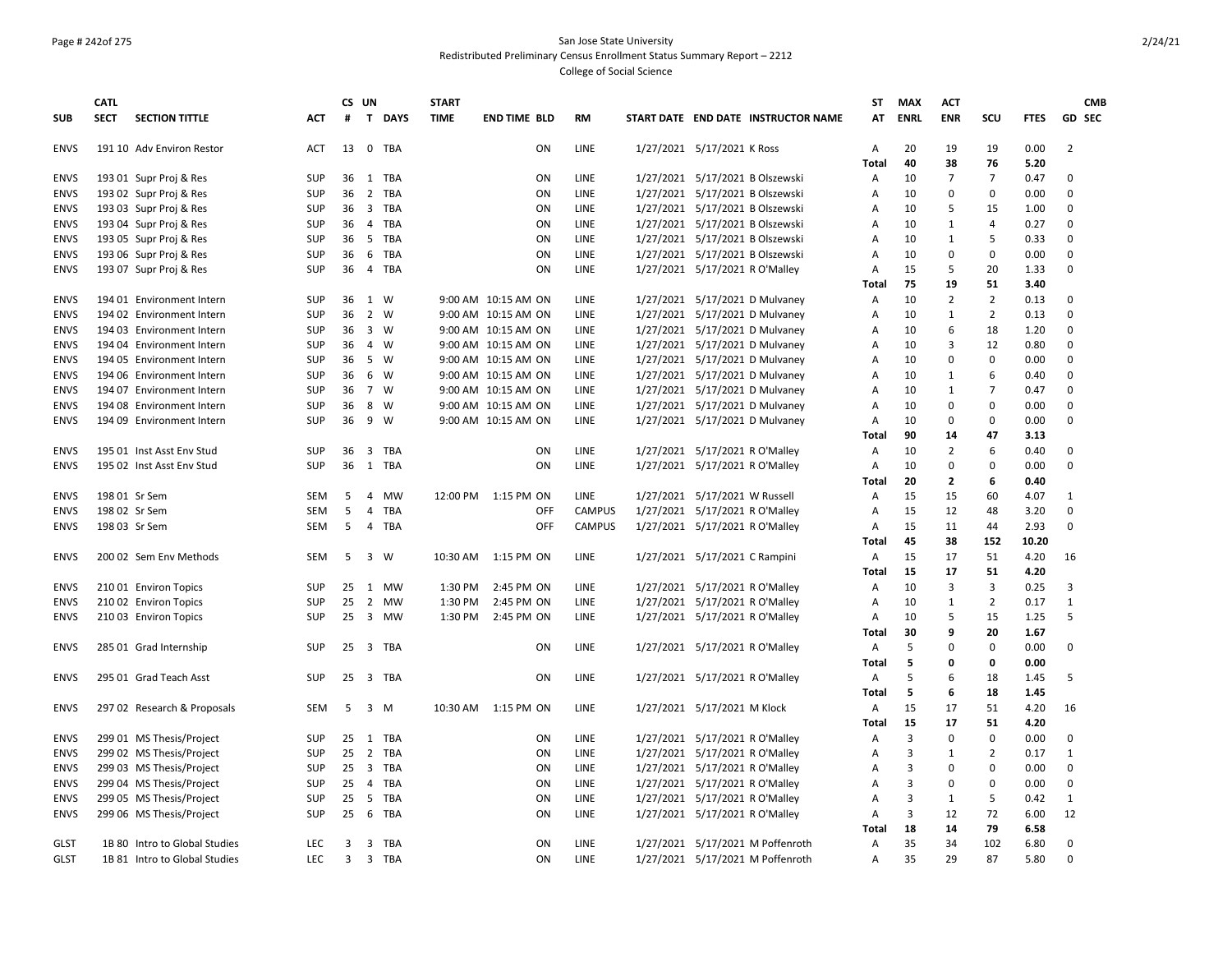#### Page # 243of 275 San Jose State University Redistributed Preliminary Census Enrollment Status Summary Report – 2212

| <b>SUB</b>  | <b>CATL</b><br><b>SECT</b> | <b>SECTION TITTLE</b>         | <b>ACT</b> | CS UN |     | <b>DAYS</b> | <b>START</b><br><b>TIME</b> | <b>END TIME BLD</b> | <b>RM</b>   | <b>START DATE</b> | END DATE<br><b>INSTRUCTOR NAME</b> | SΤ<br>AT | <b>MAX</b><br><b>ENRL</b> | <b>ACT</b><br><b>ENR</b> | scu            | <b>FTES</b> | <b>CMB</b><br><b>GD SEC</b> |
|-------------|----------------------------|-------------------------------|------------|-------|-----|-------------|-----------------------------|---------------------|-------------|-------------------|------------------------------------|----------|---------------------------|--------------------------|----------------|-------------|-----------------------------|
|             |                            |                               |            |       |     |             |                             |                     |             |                   |                                    | Total    | 70                        | 63                       | 189            | 12.60       |                             |
| <b>GLST</b> |                            | 164 01 Global Citizenship     | <b>SEM</b> | 5     | 3 R |             | 3:00 PM                     | 5:45 PM ON          | LINE        | 1/27/2021         | 5/17/2021 N Skinner                | A        | 25                        | 20                       | 60             | 4.00        | 0                           |
|             |                            |                               |            |       |     |             |                             |                     |             |                   |                                    | Total    | 25                        | 20                       | 60             | 4.00        |                             |
| <b>GLST</b> |                            | 167 01 Changing Ecologies     | <b>LEC</b> | 4     | 3   | <b>TBA</b>  |                             | ON                  | LINE        | 1/27/2021         | 5/17/2021 M Davis                  | A        | 30                        | 31                       | 93             | 6.20        | 0                           |
|             |                            |                               |            |       |     |             |                             |                     |             |                   |                                    | Total    | 30                        | 31                       | 93             | 6.20        |                             |
| <b>GLST</b> |                            | 179 01 Seminar Global Studies | LEC.       | з     | 3   | <b>MW</b>   | 3:00 PM                     | 4:15 PM ON          | LINE        | 1/27/2021         | 5/17/2021 S Ou                     | A        | 25                        | 16                       | 48             | 3.20        | 0                           |
|             |                            |                               |            |       |     |             |                             |                     |             |                   |                                    | Total    | 25                        | 16                       | 48             | 3.20        |                             |
| <b>GLST</b> |                            | 189 80 Global Experience      | <b>SUP</b> | 48    |     | <b>TBA</b>  |                             | <b>ON</b>           | <b>LINE</b> | 1/27/2021         | 5/17/2021 M Davis                  | A        | 10                        | $\overline{2}$           |                | 0.13        | 0                           |
| <b>GLST</b> |                            | 189 81 Global Experience      | <b>SUP</b> | 48    |     | <b>TBA</b>  |                             | ON                  | <b>LINE</b> | 1/27/2021         | 5/17/2021 M Davis                  | A        | 10                        | $\Omega$                 | $\Omega$       | 0.00        | $\Omega$                    |
|             |                            |                               |            |       |     |             |                             |                     |             |                   |                                    | Total    | 20                        | $\overline{2}$           | $\overline{2}$ | 0.13        |                             |
|             |                            |                               |            |       |     |             |                             |                     |             |                   | <b>Environmental Studies Total</b> |          | 1864                      | 1405                     | 3852           | 261.13      |                             |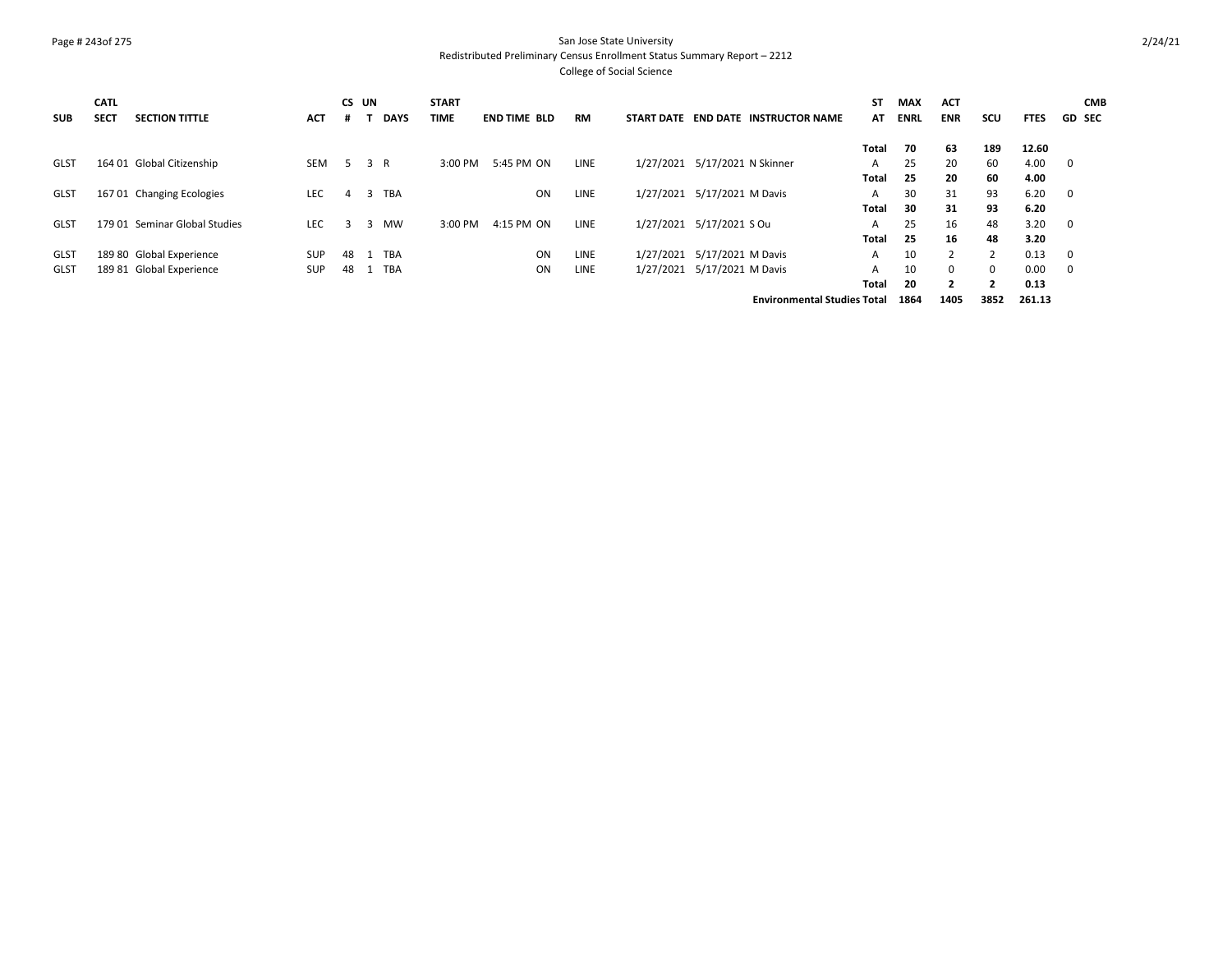#### Page # 244of 275 San Jose State University Redistributed Preliminary Census Enrollment Status Summary Report – 2212

| <b>SUB</b>     | CATL<br><b>SECT</b><br><b>SECTION TITTLE</b> | ACT        | #              | CS UN          | T DAYS     | <b>START</b><br><b>TIME</b> | <b>END TIME BLD</b>  | <b>RM</b>   |                                   | START DATE END DATE INSTRUCTOR NAME | <b>ST</b><br>AT              | <b>MAX</b><br><b>ENRL</b> | <b>ACT</b><br><b>ENR</b> | scu          | <b>FTES</b>  | <b>CMB</b><br>GD SEC |  |
|----------------|----------------------------------------------|------------|----------------|----------------|------------|-----------------------------|----------------------|-------------|-----------------------------------|-------------------------------------|------------------------------|---------------------------|--------------------------|--------------|--------------|----------------------|--|
|                |                                              |            |                |                |            |                             |                      |             |                                   |                                     |                              |                           |                          |              |              |                      |  |
| <b>History</b> |                                              |            |                |                |            |                             |                      |             |                                   |                                     |                              |                           |                          |              |              |                      |  |
| <b>HIST</b>    | 1B 01 World History from 1500                | LEC        | $\overline{2}$ |                | 3 MW       |                             | 12:00 PM 1:15 PM ON  | LINE        | 1/27/2021 5/17/2021 A Katsev      |                                     | Α<br>Total                   | 28<br>28                  | 28<br>28                 | 84<br>84     | 5.60<br>5.60 | $\Omega$             |  |
| <b>HIST</b>    | 10A 01 Western Civilizatn                    | <b>LEC</b> | $\mathbf{2}$   |                | 3 TR       | 1:30 PM                     | 2:45 PM ON           | LINE        | 1/27/2021 5/17/2021 R Cirivilleri |                                     | A                            | 28                        | 28                       | 84           | 5.60         | $\Omega$             |  |
| <b>HIST</b>    | 10B 01 Western Civilizatn                    | LEC        | $\overline{2}$ | 3              | MW         |                             | 10:30 AM 11:45 AM ON | LINE        | 1/27/2021 5/17/2021 R Buyco       |                                     | $\mathsf{A}$                 | 28                        | 25                       | 75           | 5.00         | $\mathbf 0$          |  |
|                |                                              |            |                |                |            |                             |                      |             |                                   |                                     | Total                        | 56                        | 53                       | 159          | 10.60        |                      |  |
| <b>HIST</b>    | 15 01 Esntl US History                       | LEC        | 1              |                | 3 TR       | 3:00 PM                     | 4:15 PM ON           | LINE        | 1/27/2021 5/17/2021 R Cirivilleri |                                     | Α                            | 125                       | 118                      | 354          | 23.60        | $\mathbf 0$          |  |
| <b>HIST</b>    | 15 02 Esntl US History                       | <b>LEC</b> | 1              |                | 3 TR       | 7:30 AM                     | 8:45 AM ON           | LINE        | 1/27/2021 5/17/2021 R Cirivilleri |                                     | A                            | 48                        | 48                       | 144          | 9.60         | $\Omega$             |  |
| <b>HIST</b>    | 15 03 Esntl US History                       | <b>LEC</b> | 1              |                | 3 TR       |                             | 9:00 AM 10:15 AM ON  | LINE        | 1/27/2021 5/17/2021 R Cirivilleri |                                     | A                            | 48                        | 49                       | 147          | 9.80         | $\mathbf 0$          |  |
| <b>HIST</b>    | 15 04 Esntl US History                       | <b>LEC</b> | 1              |                | 3 TR       |                             | 10:30 AM 11:45 AM ON | LINE        | 1/27/2021 5/17/2021 R Buyco       |                                     | $\overline{A}$               | 48                        | 48                       | 144          | 9.60         | $\Omega$             |  |
| <b>HIST</b>    | 15 05 Esntl US History                       | <b>LEC</b> | $\mathbf{1}$   |                | 3 TR       | 12:00 PM                    | 1:15 PM ON           | LINE        | 1/27/2021 5/17/2021 R Buyco       |                                     | A                            | 48                        | 48                       | 144          | 9.60         | $\mathbf 0$          |  |
| <b>HIST</b>    | 15 06 Esntl US History                       | <b>LEC</b> | 1              |                | 3 TR       | 1:30 PM                     | 2:45 PM ON           | LINE        | 1/27/2021 5/17/2021 R Buyco       |                                     | A                            | 48                        | 48                       | 144          | 9.60         | $\Omega$             |  |
| <b>HIST</b>    | 15 07 Esntl US History                       | <b>LEC</b> | $\mathbf{1}$   |                | $3 \, M$   |                             | 10:30 AM 11:45 AM ON | LINE        |                                   | 1/27/2021 5/17/2021 U Meraz-Cerna   | Α                            | 48                        | 50                       | 150          | 10.00        | $\mathbf 0$          |  |
| <b>HIST</b>    | 15 08 Esntl US History                       | <b>LEC</b> | 1              |                | 3 W        |                             | 10:30 AM 11:45 AM ON | LINE        |                                   | 1/27/2021 5/17/2021 U Meraz-Cerna   | A                            | 48                        | 50                       | 150          | 10.00        | $\Omega$             |  |
| <b>HIST</b>    | 15 09 Esntl US History                       | <b>LEC</b> | $\mathbf{1}$   |                | $3 \, M$   | 12:00 PM                    | 1:15 PM ON           | LINE        |                                   | 1/27/2021 5/17/2021 U Meraz-Cerna   | A                            | 48                        | 48                       | 144          | 9.60         | $\Omega$             |  |
| HIST           | 15 10 Esntl US History                       | <b>LEC</b> | 1              | 3              | MW         | 1:30 PM                     | 2:45 PM ON           | LINE        | 1/27/2021 5/17/2021 R Buyco       |                                     | $\mathsf{A}$                 | 48                        | 48                       | 144          | 9.60         | $\Omega$             |  |
| <b>HIST</b>    | 15 80 Esntl US History                       | <b>LEC</b> | 1              | 3              | <b>TBA</b> |                             | ON                   | LINE        | 1/27/2021 5/17/2021 L Guardino    |                                     | $\overline{A}$               | 48                        | 48                       | 144          | 9.60         | $\Omega$             |  |
| HIST           | 15 81 Esntl US History                       | LEC        | 1              | 3              | TBA        |                             | ON                   | LINE        | 1/27/2021 5/17/2021 L Guardino    |                                     | A                            | 48                        | 48                       | 144          | 9.60         | $\mathbf 0$          |  |
| <b>HIST</b>    | 15 82 Esntl US History                       | <b>LEC</b> | 1              | 3              | TBA        |                             | ON                   | LINE        | 1/27/2021 5/17/2021 L Corona      |                                     | A                            | 48                        | 48                       | 144          | 9.60         | $\Omega$             |  |
| <b>HIST</b>    | 15 83 Esntl US History                       | <b>LEC</b> | 1              | 3              | TBA        |                             | ON                   | LINE        | 1/27/2021 5/17/2021 L Corona      |                                     | Α                            | 48                        | 48                       | 144          | 9.60         | $\Omega$             |  |
|                |                                              |            |                |                |            |                             |                      |             |                                   |                                     | <b>Total</b>                 | 749                       | 747                      | 2241         | 149.40       |                      |  |
| <b>HIST</b>    | 20A 01 Hist of Amer Peopl                    | <b>LEC</b> | $\overline{2}$ | 3              | MW         |                             | 10:30 AM 11:45 AM ON | LINE        | 1/27/2021 5/17/2021 M Wilson      |                                     | Α                            | 28                        | 27                       | 81           | 5.40         | $\mathbf 0$          |  |
| <b>HIST</b>    | 20B 80 Hist of Amer Peopl                    | <b>LEC</b> | $\overline{2}$ |                | 3 TBA      |                             | ON                   | LINE        | 1/27/2021 5/17/2021 L Guardino    |                                     | Α                            | 28                        | 28                       | 84           | 5.60         | $\Omega$             |  |
|                |                                              |            |                |                |            |                             |                      |             |                                   |                                     | <b>Total</b>                 | 56                        | 55                       | 165          | 11.00        |                      |  |
| <b>HIST</b>    | 5001 Historical Process                      | <b>SEM</b> | 4              |                | 3 W        | 6:00 PM                     | 8:45 PM ON           | LINE        | 1/27/2021 5/17/2021 E Narveson    |                                     | $\mathsf{A}$                 | 25                        | 24                       | 72           | 4.80         | $\Omega$             |  |
|                |                                              |            |                |                |            |                             |                      |             |                                   |                                     | Total                        | 25                        | 24                       | 72           | 4.80         |                      |  |
| <b>HIST</b>    | 99 01 History Fundamentals                   | SEM        | -5             |                | 3 W        | 12:00 PM                    | 1:15 PM ON           | LINE        | 1/27/2021 5/17/2021 K Chilton     |                                     | $\mathsf{A}$                 | 28                        | 27                       | 81           | 5.40         | $\Omega$             |  |
|                |                                              |            |                |                |            |                             |                      |             |                                   |                                     | <b>Total</b>                 | 28                        | 27                       | 81           | 5.40         |                      |  |
| HIST           | 100W 0 History Writers' Workshop             | <b>SEM</b> | 4              | 3              | MW         | 12:00 PM                    | 1:15 PM ON           | LINE        | 1/27/2021 5/17/2021 M Wilson      |                                     | A                            | 25                        | 26                       | 78           | 5.20         | $\Omega$             |  |
| <b>HIST</b>    | 100W 0 History Writers' Workshop             | <b>SEM</b> | $\overline{4}$ |                | 3 TR       |                             | 10:30 AM 11:45 AM ON | LINE        | 1/27/2021 5/17/2021 M Wilson      |                                     | $\overline{A}$               | 25                        | 28                       | 84           | 5.60         | $\Omega$             |  |
|                |                                              |            |                |                |            |                             |                      |             |                                   |                                     | <b>Total</b>                 | 50                        | 54                       | 162          | 10.80        |                      |  |
| <b>HIST</b>    | 102 01 Historiography                        | LEC        | $\overline{2}$ | $\overline{4}$ | <b>TR</b>  | 3:00 PM                     | 4:15 PM ON           | <b>LINE</b> |                                   | 1/27/2021 5/17/2021 M Pickering     | A                            | 25                        | 10                       | 40           | 2.73         | 1                    |  |
| <b>HIST</b>    | 102 02 Historiography                        | LEC        | $\overline{2}$ | 4              | мw         |                             | 10:30 AM 11:45 AM ON | LINE        | 1/27/2021 5/17/2021 J Roth        |                                     | A                            | 25                        | 11                       | 44           | 2.93         | $\Omega$             |  |
|                |                                              |            |                |                |            |                             |                      |             |                                   |                                     | Total                        | 50                        | 21                       | 84           | 5.67         |                      |  |
| <b>HIST</b>    | 110B 01 Hist Japan Fr 1750                   | <b>LEC</b> | 2              |                | 4 TR       | 1:30 PM                     | 2:45 PM ON           | LINE        | 1/27/2021 5/17/2021 X Hou         |                                     | Α                            | 28                        | 28                       | 112          | 7.60         | 2 <sub>c</sub>       |  |
| <b>ASIA</b>    | 110B 01 Hist Japan Fr 1750                   | <b>LEC</b> | $\overline{2}$ |                | 4 TR       | 1:30 PM                     | 2:45 PM ON           | LINE        | 1/27/2021 5/17/2021 X Hou         |                                     | Α                            | 0                         | $\mathbf{0}$             | $\mathbf{0}$ | 0.00         | 0 <sup>o</sup>       |  |
|                |                                              |            |                |                |            |                             |                      |             |                                   |                                     | <b>Total</b>                 | 28                        | 28                       | 112          | 7.60         |                      |  |
| <b>HIST</b>    | 114 01 Ancient West                          | <b>LEC</b> | $\overline{2}$ |                | 4 TR       |                             | 12:00 PM 1:15 PM ON  | <b>LINE</b> | 1/27/2021 5/17/2021 M Wilson      |                                     | $\mathsf{A}$                 | 28                        | 22                       | 88           | 6.00         | 2                    |  |
|                |                                              |            |                |                |            |                             |                      |             |                                   |                                     | Total                        | 28<br>28                  | 22<br>28                 | 88<br>112    | 6.00         | $\Omega$             |  |
| <b>HIST</b>    | 121A 01 Med. Worlds, 4-11c                   | LEC        | 2              | 4              | TBA        |                             | ON                   | LINE        |                                   | 1/27/2021 5/17/2021 A Trousdale     | $\mathsf{A}$<br>Total        | 28                        | 28                       | 112          | 7.47<br>7.47 |                      |  |
| <b>HIST</b>    |                                              | <b>LEC</b> | 2              | 4              | MW         | 1:30 PM                     | 2:45 PM ON           | LINE        | 1/27/2021 5/17/2021 J Roth        |                                     | $\mathsf{A}$                 | 28                        | 28                       | 112          | 7.47         | $\Omega$             |  |
|                | 132 01 Adv Top World Hist                    |            |                |                |            |                             |                      |             |                                   |                                     |                              |                           | 28                       | 112          |              |                      |  |
|                |                                              | LEC        | 2              | 4              | TR         | 12:00 PM                    | 1:15 PM ON           | LINE        | 1/27/2021 5/17/2021 X Hou         |                                     | <b>Total</b><br>$\mathsf{A}$ | 28<br>28                  | 28                       | 112          | 7.47<br>7.60 | 2                    |  |
| HIST           | 146 01 Adv Topic Euro Hist                   |            |                |                |            |                             |                      |             |                                   |                                     | Total                        | 28                        | 28                       | 112          | 7.60         |                      |  |
| <b>HIST</b>    | 153 01 Hist Women Europe                     | <b>LEC</b> | 2              |                | 3 MW       | 1:30 PM                     | 2:45 PM ON           | LINE        | 1/27/2021 5/17/2021 A Katsev      |                                     | $\overline{A}$               | 28                        | 27                       | 81           | 5.40         | $\Omega$             |  |
|                |                                              |            |                |                |            |                             |                      |             |                                   |                                     | Total                        | 28                        | 27                       | 81           | 5.40         |                      |  |
|                |                                              |            |                |                |            |                             |                      |             |                                   |                                     |                              |                           |                          |              |              |                      |  |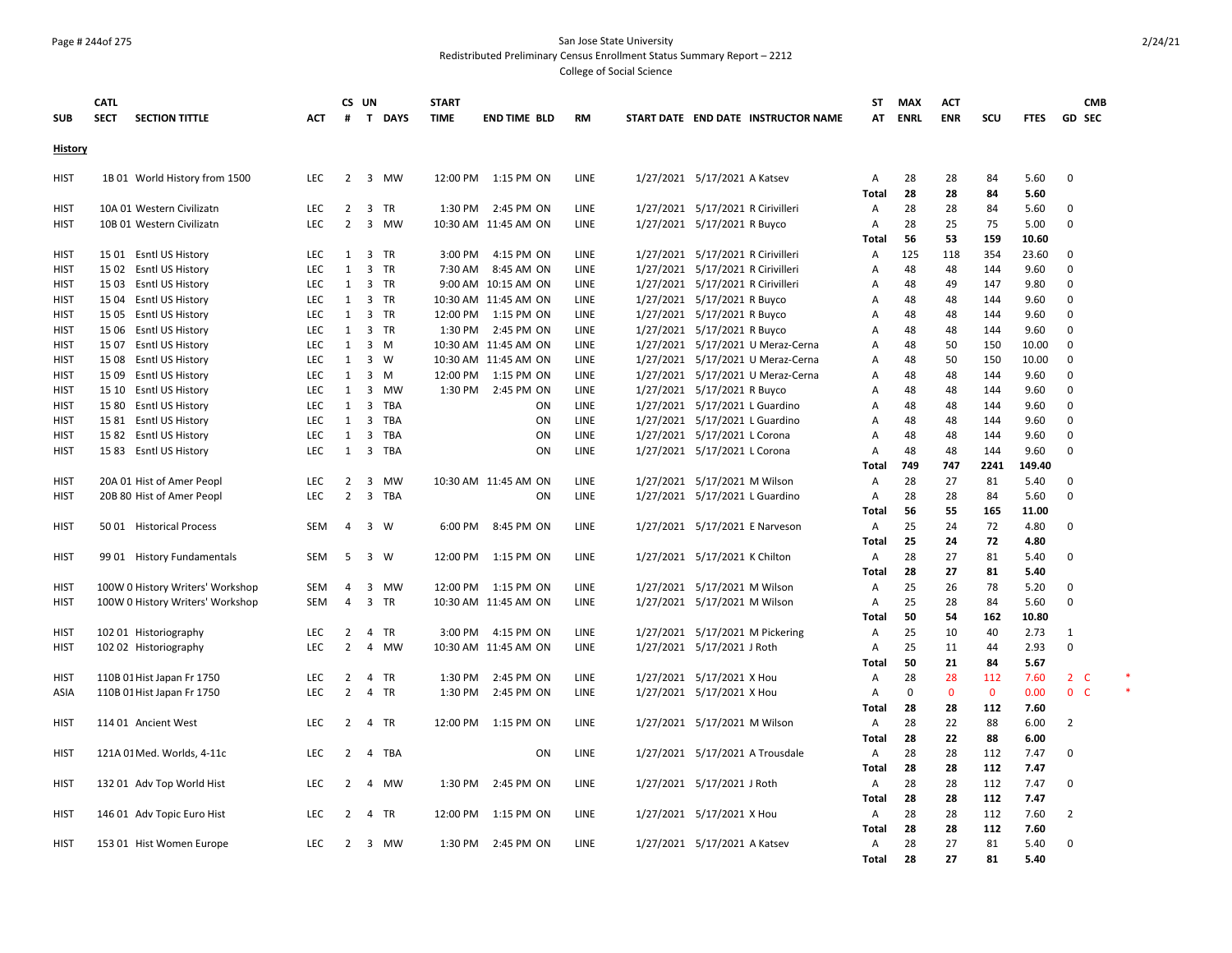## Page # 245of 275 San Jose State University Redistributed Preliminary Census Enrollment Status Summary Report – 2212

|             | <b>CATL</b> |                                   |            | CS UN          |                |             | <b>START</b> |                     |    |             |                               |                                     | <b>ST</b>            | <b>MAX</b>     | <b>ACT</b>               |                |             | <b>CMB</b>     |
|-------------|-------------|-----------------------------------|------------|----------------|----------------|-------------|--------------|---------------------|----|-------------|-------------------------------|-------------------------------------|----------------------|----------------|--------------------------|----------------|-------------|----------------|
| <b>SUB</b>  | <b>SECT</b> | <b>SECTION TITTLE</b>             | ACT        | #              | T.             | <b>DAYS</b> | <b>TIME</b>  | <b>END TIME BLD</b> |    | <b>RM</b>   |                               | START DATE END DATE INSTRUCTOR NAME | AT                   | <b>ENRL</b>    | <b>ENR</b>               | scu            | <b>FTES</b> | <b>GD SEC</b>  |
|             |             |                                   |            |                |                |             |              |                     |    |             |                               |                                     |                      |                |                          |                |             |                |
| <b>HIST</b> |             | 155 01 20th Century World         | <b>LEC</b> | 2              | 3              | <b>MW</b>   |              | 9:00 AM 10:15 AM ON |    | <b>LINE</b> | 1/27/2021 5/17/2021 A Katsev  |                                     | Α                    | 28             | 27                       | 81             | 5.40        | $\mathbf 0$    |
| HIST        |             | 155 02 20th Century World         | LEC        | $\overline{2}$ | 3              | MW          |              | 3:00 PM 4:15 PM ON  |    | LINE        | 1/27/2021 5/17/2021 A Katsev  |                                     | A                    | 28             | 27                       | 81             | 5.40        | 0              |
|             |             |                                   |            |                |                |             |              |                     |    |             |                               |                                     | Total                | 56             | 54                       | 162            | 10.80       |                |
| <b>HIST</b> |             | 170S 80 Topics Am History         | LEC        | 3              | 3              | TBA         |              |                     | ON | LINE        | 1/27/2021 5/17/2021 K Chilton |                                     | Α                    | 28             | 27                       | 81             | 5.40        | 0              |
| HIST        |             | 170S 81 Topics Am History         | <b>LEC</b> | 3              | 3              | <b>TBA</b>  |              |                     | ON | LINE        | 1/27/2021 5/17/2021 K Chilton |                                     | A                    | 28             | 28                       | 84             | 5.60        | $\mathbf 0$    |
| HIST        |             | 170S 82 Topics Am History         | <b>LEC</b> | 3              |                | 3 TBA       |              |                     | ON | <b>LINE</b> | 1/27/2021 5/17/2021 R Chopra  |                                     | A                    | 28             | 27                       | 81             | 5.40        | $\mathbf 0$    |
|             |             |                                   |            |                |                |             |              |                     |    |             |                               |                                     | Total                | 84             | 82                       | 246            | 16.40       |                |
| hist        |             | 176 01 Civil War & Recon          | <b>LEC</b> | 2              | 4              | <b>MW</b>   |              | 12:00 PM 1:15 PM ON |    | LINE        | 1/27/2021 5/17/2021 L Hilde   |                                     | Α                    | 28             | 28                       | 112            | 7.53        | 1              |
|             |             |                                   |            |                |                |             |              |                     |    |             |                               |                                     | <b>Total</b>         | 28             | 28                       | 112            | 7.53        |                |
| HIST        |             | 181 80 Adv Topics Am Hist         | LEC        | $\overline{2}$ | 4              | TBA         |              |                     | ON | LINE        | 1/27/2021 5/17/2021 K Chilton |                                     | A                    | 28             | 28                       | 112            | 7.53        | 1              |
| <b>HIST</b> |             | 181 81 Adv Topics Am Hist         | <b>LEC</b> |                | 4              |             |              |                     |    |             |                               |                                     | X                    | $\Omega$       | $\mathbf 0$              | $\mathbf 0$    | 0.00        | $\mathbf 0$    |
|             |             |                                   |            |                |                |             |              |                     |    |             |                               |                                     | Total                | 28             | 28                       | 112            | 7.53        |                |
| HIST        |             | 189B 8C Ca Hist Since 1900        | LEC        | $\overline{2}$ | 4              | <b>TBA</b>  |              |                     | ON | <b>LINE</b> | 1/27/2021 5/17/2021 G Gendzel |                                     | Α                    | 28             | 30                       | 120            | 8.07        | 1              |
|             |             |                                   |            |                |                |             |              |                     |    |             |                               |                                     | <b>Total</b>         | 28             | 30                       | 120            | 8.07        |                |
| HIST        |             | 210B 01 Collog 19th C Am          | SEM        | 5              |                | 4 W         | 6:00 PM      | 8:45 PM ON          |    | LINE        | 1/27/2021 5/17/2021 L Hilde   |                                     | Α                    | 15             | 14                       | 56             | 4.67        | 14             |
|             |             |                                   |            |                |                |             |              |                     |    |             |                               |                                     | <b>Total</b>         | 15             | 14                       | 56             | 4.67        |                |
| HIST        |             | 221 01 Sem in World Hist          | SEM        | 5              |                | 4 M         | 6:00 PM      | 8:45 PM ON          |    | LINE        | 1/27/2021 5/17/2021 J Roth    |                                     | Α                    | 15             | 14                       | 56             | 4.60        | 13             |
|             |             |                                   |            |                |                |             |              |                     |    |             |                               |                                     | Total                | 15             | 14                       | 56             | 4.60        |                |
| HIST        |             | 241 01 Sem 20th Cent Eur          | <b>SEM</b> | 5              | 4 R            |             | 6:00 PM      | 8:45 PM ON          |    | LINE        |                               | 1/27/2021 5/17/2021 M Pickering     | Α                    | 15             | $\overline{7}$           | 28             | 2.33        | $\overline{7}$ |
|             |             |                                   |            |                |                |             |              |                     |    |             |                               |                                     | Total                | 15             | $\overline{\phantom{a}}$ | 28             | 2.33        |                |
| HIST        |             | 280 01 Recent Amer Hist           | <b>SEM</b> | 5              | 4 T            |             | 6:00 PM      | 8:45 PM ON          |    | LINE        | 1/27/2021 5/17/2021 A Garcia  |                                     | Α                    | 15             | 14                       | 56             | 4.67        | 14             |
|             |             |                                   |            |                |                |             |              |                     |    |             |                               |                                     | <b>Total</b>         | 15             | 14                       | 56             | 4.67        |                |
| HIST        |             | 298 01 Spec Studies               | SUP        | 25             |                | 2 TBA       |              |                     | ON | LINE        | 1/27/2021 5/17/2021 L Hilde   |                                     | Α                    | $\overline{2}$ | 2                        | $\overline{4}$ | 0.33        | 2              |
|             |             |                                   |            |                |                |             |              |                     |    |             |                               |                                     | Total                | $\overline{2}$ | $\overline{2}$           | 4              | 0.33        |                |
| SOCS        |             | 137 01 CA Hist Soc Sci Pers       | <b>LEC</b> | $\overline{2}$ |                | 3 TBA       |              |                     | ON | LINE        | 1/27/2021 5/17/2021 W Rouse   |                                     | A                    | 28             | 29                       | 87             | 5.80        | $\mathbf 0$    |
|             |             |                                   |            |                |                |             |              |                     |    |             |                               |                                     | Total                | 28             | 29                       | 87             | 5.80        |                |
| SOCS        |             | 138 01 US Hist Teachers           | LEC        | $\overline{2}$ | 3 <sub>1</sub> |             |              | 4:30 PM 7:15 PM ON  |    | <b>LINE</b> |                               | 1/27/2021 5/17/2021 W Thowdis       | Α                    | 25             | 30                       | 90             | 6.00        | $\mathbf 0$    |
|             |             |                                   |            |                |                |             |              |                     |    |             |                               |                                     | <b>Total</b>         | 25             | 30                       | 90             | 6.00        |                |
| SOCS        |             | 139 01 World History for Teachers | <b>LEC</b> | 3              | 3 R            |             |              | 4:30 PM 7:15 PM ON  |    | LINE        |                               | 1/27/2021 5/17/2021 J Narveson      | Α                    | 28             | 33                       | 99             | 6.60        | $\mathbf 0$    |
|             |             |                                   |            |                |                |             |              |                     |    |             |                               |                                     | Total                | 28             | 33                       | 99             | 6.60        |                |
| SSED        |             | 184Y 01 Stdt Tchg II              | <b>SUP</b> | 25             |                | 4 TBA       |              |                     | ON | LINE        |                               | 1/27/2021 5/17/2021 W Thowdis       | Α                    | 20             | 4                        | 16             | 1.20        | 2              |
|             |             |                                   |            |                |                |             |              |                     |    |             |                               |                                     | <b>Total</b>         | 20             | 4                        | 16             | 1.20        |                |
| <b>SSED</b> |             | 184Z 01 Stdt Tchg III             | <b>SUP</b> | 25             | 4              | TBA         |              |                     | ON | LINE        |                               | 1/27/2021 5/17/2021 W Thowdis       | A                    | 20             | 4                        | 16             | 1.20        | 2              |
|             |             |                                   |            |                |                |             |              |                     |    |             |                               |                                     | <b>Total</b>         | 20             | 4                        | 16             | 1.20        |                |
|             |             |                                   |            |                |                |             |              |                     |    |             |                               |                                     | <b>History Total</b> | 1617           | 1543                     | 4925           | 332.53      |                |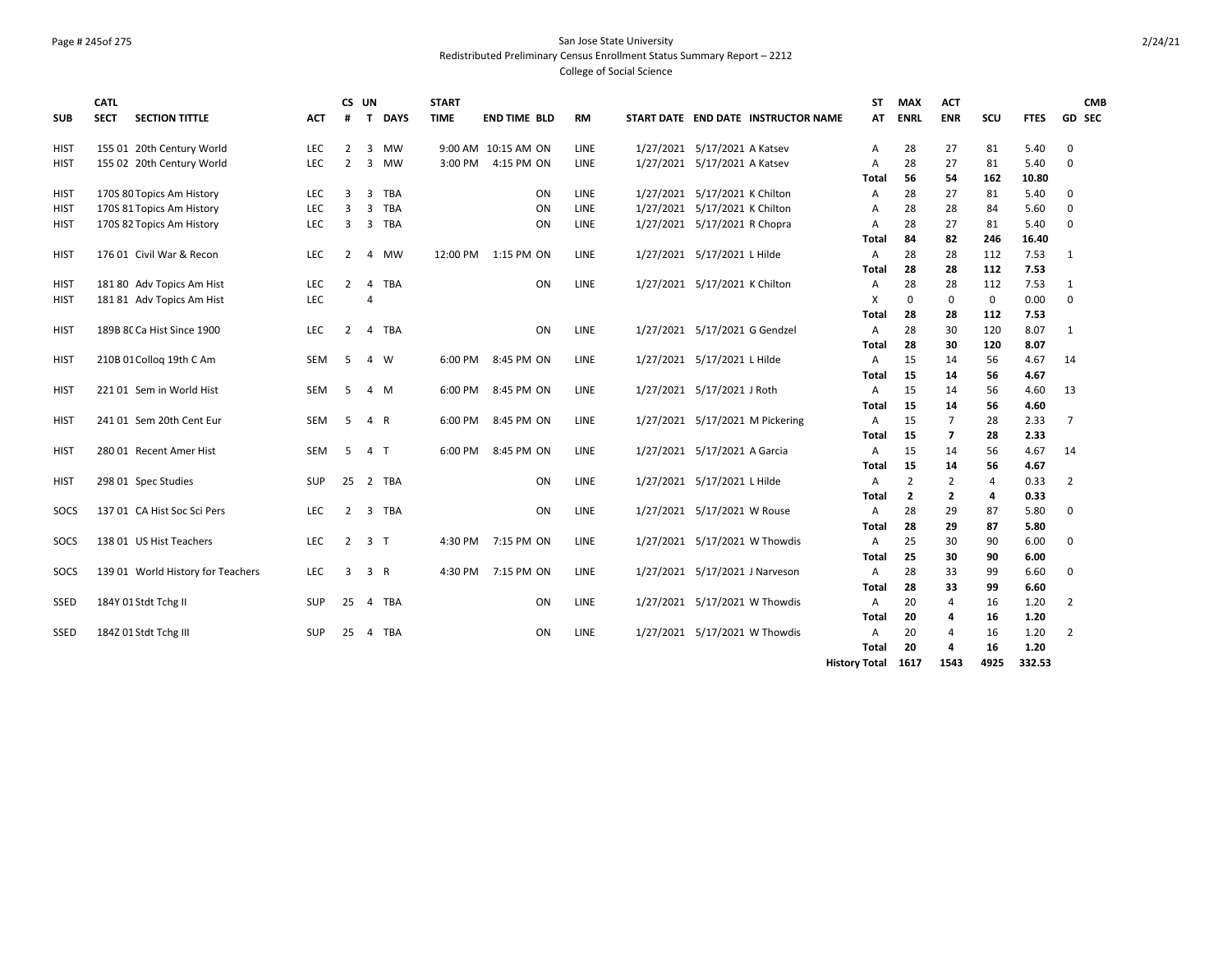#### Page # 246of 275 San Jose State University Redistributed Preliminary Census Enrollment Status Summary Report – 2212

|            | <b>CATL</b>            |                           |            |                | CS UN                   |              | <b>START</b> |                      |           |                                     | ST           | <b>MAX</b>  | <b>ACT</b>  |             |              | <b>CMB</b>  |  |
|------------|------------------------|---------------------------|------------|----------------|-------------------------|--------------|--------------|----------------------|-----------|-------------------------------------|--------------|-------------|-------------|-------------|--------------|-------------|--|
| <b>SUB</b> | <b>SECT</b>            | <b>SECTION TITTLE</b>     | ACT        | #              |                         | T DAYS       | <b>TIME</b>  | <b>END TIME BLD</b>  | <b>RM</b> | START DATE END DATE INSTRUCTOR NAME | AT           | <b>ENRL</b> | <b>ENR</b>  | SCU         | <b>FTES</b>  | GD SEC      |  |
|            |                        |                           |            |                |                         |              |              |                      |           |                                     |              |             |             |             |              |             |  |
|            | <b>Justice Studies</b> |                           |            |                |                         |              |              |                      |           |                                     |              |             |             |             |              |             |  |
| FS         |                        | 1101 Survey For Sci       | <b>LEC</b> |                | 3                       |              |              |                      |           |                                     | Χ            | $\pmb{0}$   | $\mathbf 0$ | $\pmb{0}$   | 0.00         | $\mathbf 0$ |  |
| FS         |                        | 1102 Survey For Sci       | <b>LEC</b> |                | 3                       |              |              |                      |           |                                     | X            | $\mathbf 0$ | $\mathbf 0$ | $\mathbf 0$ | 0.00         | 0           |  |
| FS         |                        | 1103 Survey For Sci       | LEC        | $\overline{2}$ |                         | 3 TBA        |              | ON                   | LINE      | 1/27/2021 5/17/2021 M Barash        | Α            | 36          | 33          | 99          | 6.60         | 0           |  |
| FS         |                        | 1104 Survey For Sci       | <b>LEC</b> | $\overline{2}$ | $\overline{\mathbf{3}}$ | <b>TBA</b>   |              | ON                   | LINE      | 1/27/2021 5/17/2021 M Juno          | A            | 36          | 25          | 75          | 5.00         | 0           |  |
| FS         |                        | 1105 Survey For Sci       | LEC        |                | 3                       |              |              |                      |           |                                     | X            | $\mathbf 0$ | $\mathsf 0$ | $\mathsf 0$ | 0.00         | 0           |  |
|            |                        |                           |            |                |                         |              |              |                      |           |                                     | <b>Total</b> | 72          | 58          | 174         | 11.60        |             |  |
| FS         |                        | 160 02 Spec Topics FS     | <b>SEM</b> | 5              | $\overline{3}$          | TBA          |              | <b>ON</b>            | LINE      | 1/27/2021 5/17/2021 S Lee           | Α            | 36          | 11          | 11          | 2.20         | 0           |  |
| FS         |                        | 160 03 Spec Topics FS     | <b>SEM</b> |                | 3                       |              |              |                      |           |                                     | X            | $\mathbf 0$ | $\mathbf 0$ | $\mathbf 0$ | 0.00         | 0           |  |
| FS         |                        | 160 04 Spec Topics FS     | SEM        | 5              | $\overline{3}$          | $\mathsf{R}$ | 6:00 PM      | 8:45 PM ON           | LINE      | 1/27/2021 5/17/2021 R Vega          | Α            | 36          | 13          | 13          | 2.60         | $\mathbf 0$ |  |
| FS         |                        | 160 05 Spec Topics FS     | <b>SEM</b> |                | 3                       |              |              |                      |           |                                     | X            | $\mathbf 0$ | $\mathbf 0$ | $\mathbf 0$ | 0.00         | 0           |  |
| FS         |                        | 160 06 Spec Topics FS     | SEM        |                | 3                       |              |              |                      |           |                                     | X            | $\mathbf 0$ | $\mathbf 0$ | $\mathbf 0$ | 0.00         | 0           |  |
|            |                        |                           |            |                |                         |              |              |                      |           |                                     | <b>Total</b> | 72          | 24          | 24          | 4.80         |             |  |
| FS         |                        | 161 01 Crime Scene Invest | <b>LEC</b> |                | $\overline{3}$          |              |              |                      |           |                                     | х            | $\mathbf 0$ | $\Omega$    | $\mathbf 0$ | 0.00         | 0           |  |
| FS         |                        | 161 02 Crime Scene Invest | LEC        |                | $\overline{3}$          |              |              |                      |           |                                     | Χ            | $\pmb{0}$   | $\Omega$    | 0           | 0.00         | $\Omega$    |  |
| FS         |                        | 16103 Crime Scene Invest  | LEC        |                | 3                       |              |              |                      |           |                                     | X            | $\mathbf 0$ | 0           | $\mathbf 0$ | 0.00         | 0           |  |
| FS         |                        | 161 04 Crime Scene Invest | <b>LEC</b> | $\overline{2}$ |                         | $3 \, M$     |              | 9:00 AM 11:00 AM ON  | LINE      | 1/27/2021 5/17/2021 S Bolton        | A            | 36          | 20          | 40          | 4.00         | 0           |  |
| FS         |                        | 16105 Crime Scene Invest  | LEC        | $2^{\circ}$    | 3 <sub>1</sub>          |              |              | 9:00 AM 11:00 AM ON  | LINE      | 1/27/2021 5/17/2021 M Juno          | Α            | 36          | 35          | 70          | 7.00         | 0           |  |
| FS         |                        | 161 11 Crime Scene Invest | LAB        |                | 0                       |              |              |                      |           |                                     | х            | 0           | $\mathbf 0$ | $\mathsf 0$ | 0.00         | 0           |  |
| FS         |                        | 161 12 Crime Scene Invest | LAB        |                | $\Omega$                |              |              |                      |           |                                     | X            | $\mathbf 0$ | $\mathbf 0$ | $\mathbf 0$ | 0.00         | $\mathbf 0$ |  |
| FS         |                        | 161 13 Crime Scene Invest | LAB        |                | $\Omega$                |              |              |                      |           |                                     | Χ            | $\Omega$    | $\Omega$    | $\pmb{0}$   | 0.00         | $\Omega$    |  |
| FS         |                        | 161 14 Crime Scene Invest | LAB        | 16             |                         | $0 \quad W$  |              | 9:00 AM 11:00 AM HB  | 207       | 1/27/2021 5/17/2021 S Bolton        | Α            | 36          | 20          | 20          | 0.00         | $\mathbf 0$ |  |
| FS         |                        | 161 15 Crime Scene Invest | LAB        | 16             | 0 R                     |              |              | 9:00 AM 11:00 AM ON  | LINE      | 1/27/2021 5/17/2021 M Juno          | A            | 36          | 35          | 35          | 0.00         | 0           |  |
|            |                        |                           |            |                |                         |              |              |                      |           |                                     | Total        | 144         | 110         | 165         | 11.00        |             |  |
| FS         |                        | 162 01 FS Applications    | <b>SEM</b> | $\overline{4}$ | 3                       | TBA          |              | ON                   | LINE      | 1/27/2021 5/17/2021 E Kwong         | A            | 40          | 41          | 82          | 8.20         | 0           |  |
| FS         |                        | 162 11 FS Applications    | <b>ACT</b> | $7^{\circ}$    |                         | 0 TBA        |              | ON                   | LINE      | 1/27/2021 5/17/2021 E Kwong         | A            | 40          | 41          | 41          | 0.00         | 0           |  |
|            |                        |                           |            |                |                         |              |              |                      |           |                                     | <b>Total</b> | 80          | 82          | 123         | 8.20         |             |  |
| FS         |                        | 164 01 Crim Scene Ev Phot | <b>SEM</b> | 5              | 3                       | TBA          |              | ON                   | LINE      | 1/27/2021 5/17/2021 E Kwong         | Α            | 40          | 19          | 38          | 3.80         | 0           |  |
| FS         |                        | 164 11 Crim Scene Ev Phot | ACT        | $\overline{7}$ | $\mathbf 0$             | TBA          |              | ON                   | LINE      | 1/27/2021 5/17/2021 E Kwong         | A            | 40          | 19          | 19          | 0.00         | 0           |  |
|            |                        |                           |            |                |                         |              |              |                      |           |                                     | <b>Total</b> | 80          | 38          | 57          | 3.80         |             |  |
| FS         |                        | 167 01 Forensic Mol Biol  | LEC        |                | 0                       |              |              |                      |           |                                     | X            | $\pmb{0}$   | $\mathbf 0$ | $\mathsf 0$ | 0.00         | 0           |  |
| FS         |                        | 167 02 Forensic Mol Biol  | <b>LEC</b> |                | 0                       |              |              |                      |           |                                     | X            | $\mathbf 0$ | $\mathbf 0$ | $\mathbf 0$ | 0.00         | 0           |  |
| FS         |                        | 167 03 Forensic Mol Biol  | <b>LEC</b> | $\overline{2}$ |                         | $0$ M        | 6:00 PM      | 8:45 PM ON           | LINE      | 1/27/2021 5/17/2021 J Garrido       | A            | 36          | 29          | 116         | 0.00         | 0           |  |
| FS         |                        | 167 11 Forensic Mol Biol  | LAB        |                | 5                       |              |              |                      |           |                                     | X            | $\mathbf 0$ | $\mathbf 0$ | $\mathbf 0$ | 0.00         | 0           |  |
| FS         |                        | 167 12 Forensic Mol Biol  | LAB        |                | 5                       |              |              |                      |           |                                     | X            | $\mathbf 0$ | 0           | $\mathbf 0$ | 0.00         | 0           |  |
| <b>FS</b>  |                        | 167 13 Forensic Mol Biol  | LAB        | 16             | 5 T                     |              | 6:00 PM      | 8:45 PM ON           | LINE      | 1/27/2021 5/17/2021 J Garrido       | A            | 36          | 29          | 29          | 9.67         | $\Omega$    |  |
|            |                        |                           |            |                |                         |              |              |                      |           |                                     | Total        | 72          | 58          | 145         | 9.67         |             |  |
| FS         |                        | 169 01 FS Senior Seminar  | <b>SEM</b> | 5              | 3 R                     |              | 12:00 PM     | 2:30 PM ON           | LINE      | 1/27/2021 5/17/2021 M Barash        | Α            | 27          | 24          | 72          | 4.80         | 0           |  |
| FS         |                        | 169 02 FS Senior Seminar  | <b>SEM</b> |                | $\overline{3}$          |              |              |                      |           |                                     | X            | $\mathbf 0$ | $\mathbf 0$ | $\mathbf 0$ | 0.00         | 0           |  |
|            |                        |                           |            |                |                         |              |              |                      |           |                                     | <b>Total</b> | 27          | 24          | 72          | 4.80         |             |  |
| FS         |                        | 171 01 Forensic Crimnlogy | <b>LEC</b> |                | $\overline{3}$          |              |              |                      |           |                                     | х            | $\mathbf 0$ | 0           | $\mathbf 0$ | 0.00         | 0           |  |
| <b>FS</b>  |                        |                           | <b>LEC</b> | $\overline{2}$ | 3 <sub>T</sub>          |              | 12:00 PM     | 2:30 PM ON           | LINE      |                                     | A            | 36          | 37          | 111         | 7.40         | 0           |  |
|            |                        | 171 02 Forensic Crimnlogy |            |                |                         |              |              |                      |           | 1/27/2021 5/17/2021 M Juno          |              | 36          | 37          | 111         | 7.40         |             |  |
|            |                        |                           | <b>LEC</b> | 1              |                         | <b>MW</b>    |              |                      | LINE      |                                     | Total        | 60          | 19          |             |              | 0           |  |
| JS<br>JS   |                        | 10 01 Intro Just Stud     | <b>LEC</b> | 1              | 3                       | 3 TBA        |              | 10:30 AM 11:45 AM ON |           | 1/27/2021 5/17/2021 G Woods         | Α            | 60          | 15          | 57<br>45    | 3.80<br>3.00 | 0           |  |
|            |                        | 10 02 Intro Just Stud     |            |                |                         |              |              | ON                   | LINE      | 1/27/2021 5/17/2021 G Zamora        | Α            | 120         | 34          |             |              |             |  |
|            |                        |                           |            |                |                         |              |              |                      |           |                                     | <b>Total</b> |             |             | 102         | 6.80         | $\Omega$    |  |
| JS.        |                        | 1202 Intro to Leg Studies | <b>LEC</b> | 2              |                         | 3 MW         | 3:00 PM      | 4:15 PM ON           | LINE      | 1/27/2021 5/17/2021 G Woods         | A            | 60          | 17          | 51          | 3.40         |             |  |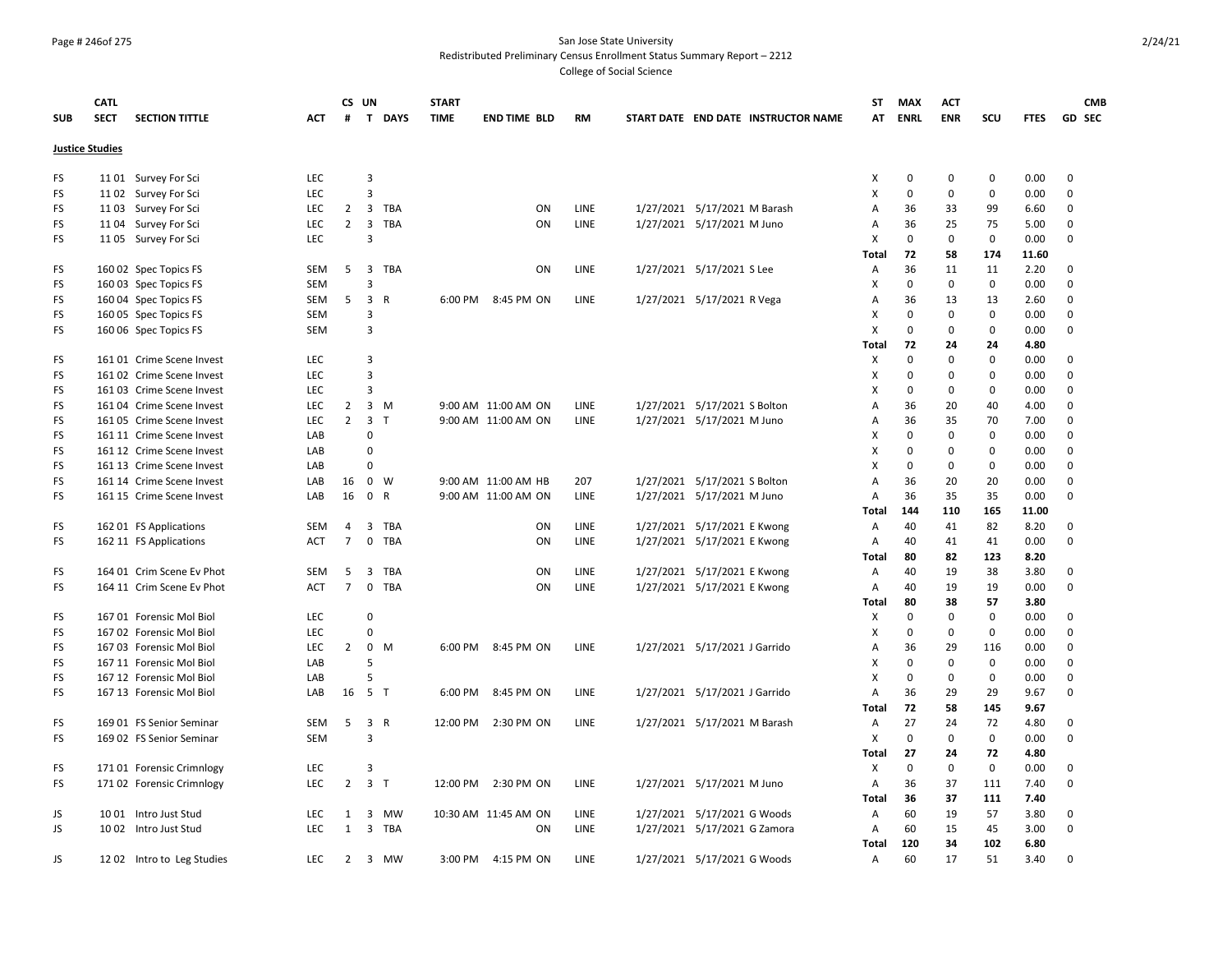#### Page # 247of 275 San Jose State University Redistributed Preliminary Census Enrollment Status Summary Report – 2212

|            | <b>CATL</b> |                             |            |                | CS UN                   |            | <b>START</b> |                     |           |                                     | ST           | <b>MAX</b>  | <b>ACT</b>  |              |             | <b>CMB</b>   |
|------------|-------------|-----------------------------|------------|----------------|-------------------------|------------|--------------|---------------------|-----------|-------------------------------------|--------------|-------------|-------------|--------------|-------------|--------------|
| <b>SUB</b> | <b>SECT</b> | <b>SECTION TITTLE</b>       | <b>ACT</b> | #              |                         | T DAYS     | <b>TIME</b>  | <b>END TIME BLD</b> | <b>RM</b> | START DATE END DATE INSTRUCTOR NAME | AT           | <b>ENRL</b> | <b>ENR</b>  | scu          | <b>FTES</b> | GD SEC       |
|            |             |                             |            |                |                         |            |              |                     |           |                                     | <b>Total</b> | 60          | 17          | 51           | 3.40        |              |
| JS         |             | 15 01 Intro Stat Justice    | LEC        | $\overline{2}$ | 3 <sub>T</sub>          |            | 3:00 PM      | 5:45 PM ON          | LINE      | 1/27/2021 5/17/2021 M Vallerga      | Α            | 25          | 25          | 75           | 5.00        | $\Omega$     |
| JS         |             | 15 02 Intro Stat Justice    | <b>LEC</b> | $\overline{2}$ |                         | 3 TBA      |              | ON                  | LINE      | 1/27/2021 5/17/2021 M Vallerga      | Α            | 35          | 32          | 96           | 6.40        | $\Omega$     |
| JS         |             | 15 03 Intro Stat Justice    | <b>LEC</b> |                | $\overline{3}$          |            |              |                     |           |                                     | x            | $\mathbf 0$ | $\mathbf 0$ | $\mathbf 0$  | 0.00        | $\Omega$     |
|            |             |                             |            |                |                         |            |              |                     |           |                                     | <b>Total</b> | 60          | 57          | 171          | 11.40       |              |
| JS         |             | 25 01 Intro HR & Justice    | <b>LEC</b> | $\overline{2}$ |                         | 3 MW       | 1:30 PM      | 2:45 PM ON          | LINE      | 1/27/2021 5/17/2021 N Birthelmer    | А            | 60          | 36          | 108          | 7.20        | $\Omega$     |
| <b>JS</b>  |             | 25 02 Intro HR & Justice    | <b>LEC</b> | $\overline{2}$ | $\overline{3}$          | <b>TR</b>  |              | 9:00 AM 10:15 AM ON | LINE      | 1/27/2021 5/17/2021 J Tolbert       | A            | 60          | 56          | 168          | 11.20       | $\mathbf 0$  |
| <b>JS</b>  |             | 25 03 Intro HR & Justice    | <b>LEC</b> | $\overline{2}$ |                         | 3 TBA      |              | ON                  | LINE      | 1/27/2021 5/17/2021 R Abusaad       | Α            | 60          | 33          | 99           | 6.60        | $\mathbf 0$  |
|            |             |                             |            |                |                         |            |              |                     |           |                                     | <b>Total</b> | 180         | 125         | 375          | 25.00       |              |
| JS         |             | 100W 0 Writing Workshop     | SEM        | 4              |                         | 3 TR       | 12:00 PM     | 1:15 PM ON          | LINE      | 1/27/2021 5/17/2021 J Randle        | А            | 30          | 30          | 90           | 6.00        | 0            |
| JS         |             | 100W 0 Writing Workshop     | SEM        | $\overline{4}$ |                         | 3 MW       | 6:00 PM      | 7:15 PM ON          | LINE      | 1/27/2021 5/17/2021 S Rivera        | Α            | 30          | 29          | 87           | 5.80        | $\Omega$     |
| JS         |             | 100W 0 Writing Workshop     | SEM        | $\overline{4}$ | 3 F                     |            |              | 9:30 AM 12:15 PM ON | LINE      | 1/27/2021 5/17/2021 K Lynch         | A            | 30          | 16          | 48           | 3.20        | $\mathbf 0$  |
| JS         |             | 100W 0 Writing Workshop     | <b>SEM</b> | $\overline{4}$ |                         | 3 MW       |              | 12:00 PM 1:15 PM ON | LINE      | 1/27/2021 5/17/2021 G Woods         | A            | 30          | 30          | 90           | 6.00        | $\Omega$     |
| JS         |             | 100W 0 Writing Workshop     | SEM        | $\overline{4}$ |                         | 3 TBA      |              | ON                  | LINE      | 1/27/2021 5/17/2021 S Kil           | А            | 30          | 15          | 45           | 3.00        | $\Omega$     |
| JS         |             | 100W 0 Writing Workshop     | <b>SEM</b> | 4              | $\overline{3}$          | TBA        |              | ON                  | LINE      | 1/27/2021 5/17/2021 K Lynch         | A            | 30          | 21          | 63           | 4.20        | $\Omega$     |
|            |             |                             |            |                |                         |            |              |                     |           |                                     | Total        | 180         | 141         | 423          | 28.20       |              |
| JS         |             | 101 01 Critical Issues      | LEC        | $\overline{2}$ | 3                       | TR         | 4:30 PM      | 5:45 PM ON          | LINE      | 1/27/2021 5/17/2021 K Lynch         | Α            | 40          | 38          | 114          | 7.60        | $\mathbf 0$  |
| JS         |             | 101 02 Critical Issues      | <b>LEC</b> | $\overline{2}$ |                         | 3 TBA      |              | ON                  | LINE      | 1/27/2021 5/17/2021 S Kil           | A            | 40          | 12          | 36           | 2.45        | $\mathbf{1}$ |
| JS         |             | 101 03 Critical Issues      | <b>LEC</b> | $\overline{2}$ | $\overline{3}$          | TBA        |              | ON                  | LINE      | 1/27/2021 5/17/2021 L Pedroni       | Α            | 40          | 42          | 126          | 8.40        | $\Omega$     |
|            |             |                             |            |                |                         |            |              |                     |           |                                     | Total        | 120         | 92          | 276          | 18.45       |              |
| JS         |             | 102 01 Police and Society   | <b>LEC</b> | $\overline{2}$ |                         | 3 R        | 5:30 PM      | 8:15 PM ON          | LINE      | 1/27/2021 5/17/2021 M Hartunian     | Α            | 65          | 33          | 99           | 6.60        | 0            |
| JS         |             | 102 02 Police and Society   | <b>LEC</b> | $\overline{2}$ |                         | 3 TBA      |              | ON                  | LINE      | 1/27/2021 5/17/2021 S Rivera        | Α            | 65          | 65          | 195          | 13.00       | $\Omega$     |
|            |             |                             |            |                |                         |            |              |                     |           |                                     | Total        | 130         | 98          | 294          | 19.60       |              |
| JS         |             | 103 01 Courts and Society   | <b>LEC</b> | $\overline{2}$ |                         | 3 TR       | 3:00 PM      | 4:15 PM ON          | LINE      | 1/27/2021 5/17/2021 H Peterson      | A            | 40          | 23          | 69           | 4.60        | $\mathbf 0$  |
| JS         |             | 103 02 Courts and Society   | LEC        |                | 3                       |            |              |                     |           |                                     | X            | $\mathbf 0$ | $\mathbf 0$ | $\mathbf{0}$ | 0.00        | $\mathbf 0$  |
| JS         |             | 103 03 Courts and Society   | LEC        | $\overline{2}$ | $\overline{\mathbf{3}}$ | <b>TR</b>  | 12:00 PM     | 1:15 PM ON          | LINE      | 1/27/2021 5/17/2021 M Stevenson     | A            | 65          | 13          | 39           | 2.60        | $\Omega$     |
| JS         |             | 103 04 Courts and Society   | <b>LEC</b> |                | $\overline{3}$          |            |              |                     |           |                                     | х            | $\Omega$    | $\mathbf 0$ | $\mathbf{0}$ | 0.00        | $\mathbf 0$  |
|            |             |                             |            |                |                         |            |              |                     |           |                                     | <b>Total</b> | 105         | 36          | 108          | 7.20        |              |
| JS         |             | 104 01 Penal Pol & Inst     | LEC        | $\overline{2}$ |                         | 3 TBA      |              | ON                  | LINE      | 1/27/2021 5/17/2021 D Kameda        | А            | 65          | 49          | 147          | 9.80        | $\Omega$     |
|            |             |                             |            |                |                         |            |              |                     |           |                                     | <b>Total</b> | 65          | 49          | 147          | 9.80        |              |
| JS         |             | 107 01 Justice Mgmt         | LEC        | $\overline{2}$ |                         | 3 TR       | 3:00 PM      | 4:15 PM ON          | LINE      | 1/27/2021 5/17/2021 S Morewitz      | Α            | 65          | 18          | 54           | 3.60        | $\mathbf 0$  |
| JS         |             | 107 02 Justice Mgmt         | LEC        |                | $\overline{3}$          |            |              |                     |           |                                     | X            | $\Omega$    | $\mathbf 0$ | $\mathbf 0$  | 0.00        | $\mathbf 0$  |
|            |             |                             |            |                |                         |            |              |                     |           |                                     | <b>Total</b> | 65          | 18          | 54           | 3.60        |              |
| JS         |             | 114 01 Research Method JS   | LEC.       | 2              |                         | 3 MW       | 1:30 PM      | 2:45 PM ON          | LINE      | 1/27/2021 5/17/2021 C Hebert        | Α            | 30          | 22          | 66           | 4.40        | $\mathbf 0$  |
| JS         |             | 114 02 Research Method JS   | <b>LEC</b> | $\overline{2}$ | $\overline{3}$          | <b>MW</b>  | 4:30 PM      | 5:45 PM ON          | LINE      | 1/27/2021 5/17/2021 D Kameda        | А            | 30          | 30          | 90           | 6.00        | $\Omega$     |
| JS         |             | 114 03 Research Method JS   | <b>LEC</b> | $\overline{2}$ | 3                       | TBA        |              | ON                  | LINE      | 1/27/2021 5/17/2021 M Schlegel      | Α            | 45          | 35          | 105          | 7.00        | $\Omega$     |
| JS         |             | 114 04 Research Method JS   | <b>LEC</b> | $\overline{2}$ | $\overline{3}$          | TBA        |              | ON                  | LINE      | 1/27/2021 5/17/2021 J Tolbert       | Α            | 30          | 32          | 96           | 6.40        | $\Omega$     |
|            |             |                             |            |                |                         |            |              |                     |           |                                     | <b>Total</b> | 135         | 119         | 357          | 23.80       |              |
| JS         |             | 117 01 QuaL Resrch Mds      | LEC        | $\overline{2}$ | $\overline{3}$          | MW         | 3:00 PM      | 4:15 PM ON          | LINE      | 1/27/2021 5/17/2021 M Vallerga      | А            | 30          | 30          | 90           | 6.00        | $\mathbf 0$  |
| JS         |             | 117 02 QuaL Resrch Mds      | <b>LEC</b> | $\overline{2}$ | $\overline{3}$          | TBA        |              | ON                  | LINE      | 1/27/2021 5/17/2021 D Sargent       | Α            | 30          | 31          | 93           | 6.20        | $\mathbf 0$  |
| JS         |             | 117 03 QuaL Resrch Mds      | <b>LEC</b> | $\overline{2}$ | $\overline{3}$          | TBA        |              | ON                  | LINE      | 1/27/2021 5/17/2021 S Morewitz      | Α            | 30          | 30          | 90           | 6.00        | $\mathbf 0$  |
|            |             |                             |            |                |                         |            |              |                     |           |                                     | <b>Total</b> | 90          | 91          | 273          | 18.20       |              |
| JS         |             | 12101 Media and Justice     | LEC        | $\overline{2}$ | 3                       | TR         | 3:00 PM      | 4:15 PM ON          | LINE      | 1/27/2021 5/17/2021 G Zamora        | А            | 40          | 23          | 69           | 4.60        | $\Omega$     |
| JS         |             | 121 02 Media and Justice    | <b>LEC</b> | $\overline{2}$ |                         | 3 TBA      |              | ON                  | LINE      | 1/27/2021 5/17/2021 S Kil           | Α            | 40          | 13          | 39           | 2.60        | $\Omega$     |
|            |             |                             |            |                |                         |            |              |                     |           |                                     | <b>Total</b> | 80          | 36          | 108          | 7.20        |              |
| JS         |             | 123 01 Terrorism & Security | <b>LEC</b> | $\overline{2}$ |                         | 3 TBA      |              | ON                  | LINE      | 1/27/2021 5/17/2021 S Ghatak        | Α            | 50          | 50          | 150          | 10.00       | $\Omega$     |
| JS         |             | 123 02 Terrorism & Security | <b>LEC</b> | $\overline{2}$ | $\overline{\mathbf{3}}$ | <b>TBA</b> |              | ON                  | LINE      | 1/27/2021 5/17/2021 D Sargent       | Α            | 50          | 48          | 144          | 9.60        | $\Omega$     |
| JS.        |             | 123 03 Terrorism & Security | <b>LEC</b> |                | 3                       |            |              |                     |           |                                     | X            | $\Omega$    | $\Omega$    | $\Omega$     | 0.00        | $\Omega$     |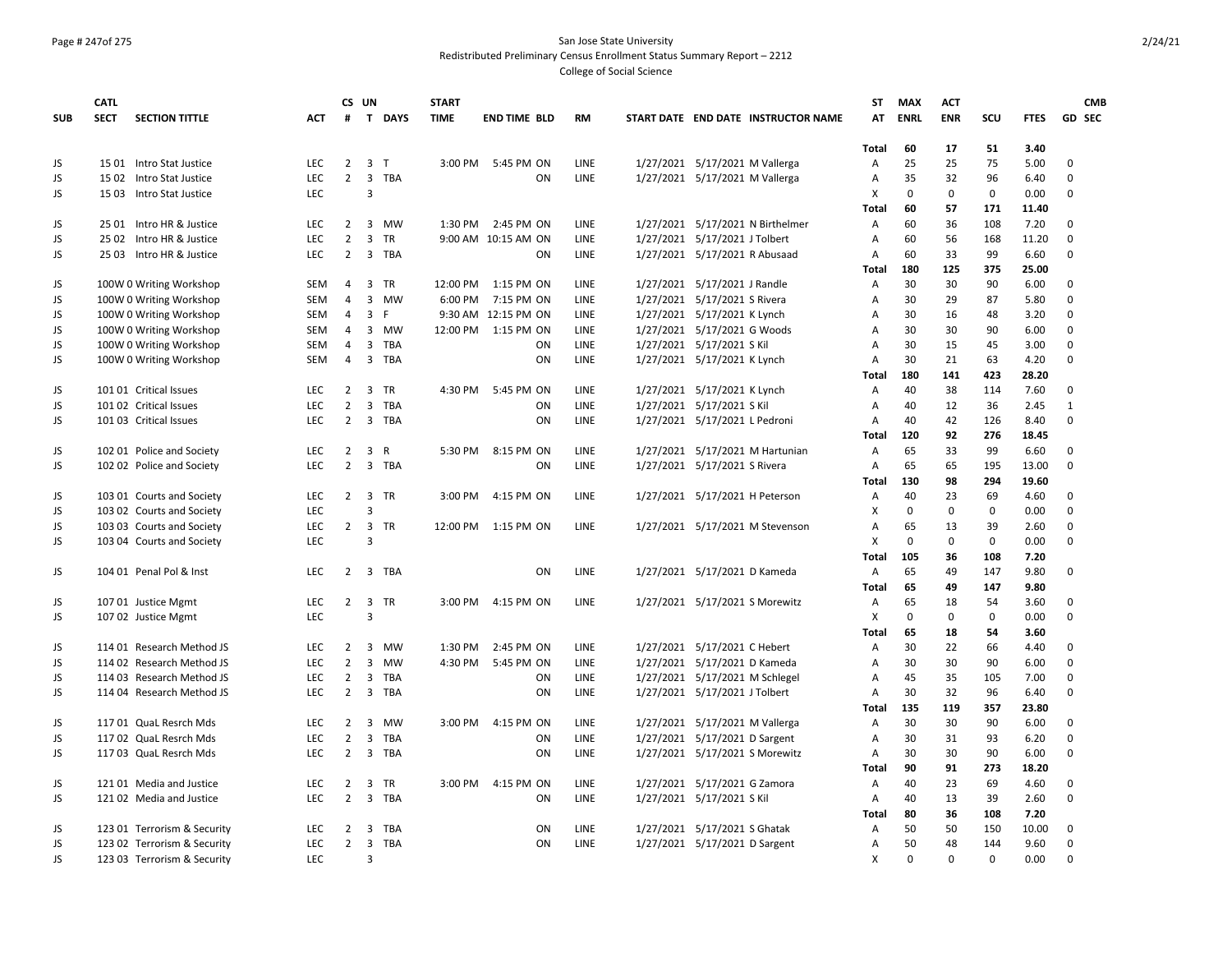#### Page # 248of 275 San Jose State University Redistributed Preliminary Census Enrollment Status Summary Report – 2212

|            | <b>CATL</b> |                                     |            |                                  | CS UN          |           | <b>START</b> |                      |           |                                     | <b>ST</b>    | MAX         | <b>ACT</b>   |             |              | <b>CMB</b>           |
|------------|-------------|-------------------------------------|------------|----------------------------------|----------------|-----------|--------------|----------------------|-----------|-------------------------------------|--------------|-------------|--------------|-------------|--------------|----------------------|
| <b>SUB</b> | <b>SECT</b> | <b>SECTION TITTLE</b>               | <b>ACT</b> | #                                |                | T DAYS    | <b>TIME</b>  | <b>END TIME BLD</b>  | <b>RM</b> | START DATE END DATE INSTRUCTOR NAME | AT           | <b>ENRL</b> | <b>ENR</b>   | scu         | <b>FTES</b>  | <b>GD SEC</b>        |
|            |             |                                     |            |                                  |                |           |              |                      |           |                                     | Total        | 100         | 98           | 294         | 19.60        |                      |
| JS         |             | 127 01 Imm and Justice              | LEC        | $\overline{2}$                   |                | 3 TBA     |              | ON                   | LINE      | 1/27/2021 5/17/2021 R Abusaad       | Α            | 40          | 22           | 66          | 4.40         | 0                    |
|            |             |                                     |            |                                  |                |           |              |                      |           |                                     | <b>Total</b> | 40          | 22           | 66          | 4.40         |                      |
| JS         |             | 128 01 Punishment, Cult and Society | <b>LEC</b> | 2                                |                | 3 MW      |              | 10:30 AM 11:45 AM ON | LINE      | 1/27/2021 5/17/2021 N Birthelmer    | Α            | 60          | 10           | 30          | 2.00         | 0                    |
|            |             |                                     |            |                                  |                |           |              |                      |           |                                     | Total        | 60          | 10           | 30          | 2.00         |                      |
| JS         |             | 130 01 Sex & Justice                | <b>LEC</b> | $\overline{2}$                   |                | 3 TR      | 6:00 PM      | 7:15 PM ON           | LINE      | 1/27/2021 5/17/2021 K Lynch         | Α            | 45          | 41           | 123         | 8.20         | 0                    |
| JS         |             | 130 02 Sex & Justice                | <b>LEC</b> | $\overline{2}$                   |                | 3 TR      | 12:00 PM     | 1:15 PM ON           | LINE      | 1/27/2021 5/17/2021 G Howard        | Α            | 45          | 45           | 135         | 9.00         | 0                    |
|            |             |                                     |            |                                  |                |           |              |                      |           |                                     | Total        | 90          | 86           | 258         | 17.20        |                      |
| JS         |             | 131 01 Intervntn/Mediatn            | <b>LEC</b> |                                  | 3              |           |              |                      |           |                                     | X            | $\mathbf 0$ | $\mathbf 0$  | $\mathsf 0$ | 0.00         | 0                    |
|            |             |                                     |            |                                  |                |           |              |                      |           |                                     | <b>Total</b> | $\mathbf 0$ | $\mathbf{0}$ | 0           | 0.00         |                      |
| JS         |             | 132 01 Race Gender Ineglt           | <b>LEC</b> | 2                                | 3              | <b>TR</b> |              | 1:30 PM 2:45 PM ON   | LINE      | 1/27/2021 5/17/2021 J DiSalvo       | Α            | 40          | 39           | 117         | 7.80         | $\Omega$<br>$\Omega$ |
| JS         |             | 132 02 Race Gender Ineglt           | LEC        | $\overline{2}$                   |                | 3 MW      |              | 10:30 AM 11:45 AM ON | LINE      | 1/27/2021 5/17/2021 J Halushka      | A            | 40          | 40           | 120         | 8.00         |                      |
| JS         |             | 132 03 Race Gender Ineglt           | <b>LEC</b> | $\overline{2}$                   |                | 3 TBA     |              | ON                   | LINE      | 1/27/2021 5/17/2021 D Kameda        | Α            | 30          | 35           | 105         | 7.00         | 0<br>$\Omega$        |
| JS         |             | 132 04 Race Gender Ineglt           | LEC        | $\overline{2}$                   |                | 3 TBA     |              | ON                   | LINE      | 1/27/2021 5/17/2021 M Lowell        | Α            | 40          | 26           | 78          | 5.20         |                      |
|            |             |                                     |            |                                  |                |           |              |                      |           |                                     | Total        | 150         | 140          | 420         | 28.00        |                      |
| JS         |             | 136 02 Fam & Comm Violence          | <b>LEC</b> | $\overline{2}$<br>$\overline{2}$ | 3              | TBA       |              | ON<br>ON             | LINE      | 1/27/2021 5/17/2021 M Lowell        | Α            | 44<br>44    | 39           | 117         | 7.80         | $\Omega$<br>$\Omega$ |
| JS         |             | 136 03 Fam & Comm Violence          | LEC        | $\overline{2}$                   | 3              | TBA       |              |                      | LINE      | 1/27/2021 5/17/2021 S Martinek      | Α            |             | 42           | 126         | 8.40         | $\Omega$             |
| JS         |             | 136 04 Fam & Comm Violence          | LEC        |                                  |                | 3 MW      | 3:00 PM      | 4:15 PM ON           | LINE      | 1/27/2021 5/17/2021 D Kameda        | Α            | 44<br>132   | 43<br>124    | 129         | 8.60         |                      |
|            |             |                                     |            |                                  |                |           |              |                      |           |                                     | Total        | 40          | 9            | 372<br>27   | 24.80        | 0                    |
| JS         |             | 137 01 Collaborative Response       | <b>LEC</b> | $\overline{2}$                   |                | 3 MW      |              | 9:00 AM 10:15 AM ON  | LINE      | 1/27/2021 5/17/2021 M Lowell        | Α            | 40          | 9            | 27          | 1.80<br>1.80 |                      |
| JS         | 140 01 RCP  |                                     | <b>LEC</b> | 2                                |                | 3 TR      | 3:00 PM      | 4:15 PM ON           | LINE      | 1/27/2021 5/17/2021 M Stevenson     | Total<br>Α   | 40          | 16           | 48          | 3.20         | 0                    |
| JS.        | 140 02 RCP  |                                     | <b>LEC</b> | $\overline{2}$                   |                | 3 TR      | 3:00 PM      | 4:15 PM ON           | LINE      | 1/27/2021 5/17/2021 J Randle        | Α            | 40          | 13           | 39          | 2.60         | $\Omega$             |
|            |             |                                     |            |                                  |                |           |              |                      |           |                                     | Total        | 80          | 29           | 87          | 5.80         |                      |
| JS         |             | 141 01 RCP Representation           | <b>SUP</b> |                                  | 3              |           |              |                      |           |                                     | X            | $\mathbf 0$ | $\mathbf 0$  | $\mathbf 0$ | 0.00         | 0                    |
| JS         |             | 141 02 RCP Representation           | SUP        | 36                               |                | 3 TBA     |              | ON                   | LINE      | 1/27/2021 5/17/2021 J Randle        | Α            | 12          | 9            | 27          | 1.80         | $\pmb{0}$            |
|            |             |                                     |            |                                  |                |           |              |                      |           |                                     | <b>Total</b> | 12          | 9            | 27          | 1.80         |                      |
| JS         |             | 142 01 RCP ASCI                     | SUP        |                                  | 3              |           |              |                      |           |                                     | X            | 0           | 0            | 0           | 0.00         | 0                    |
| JS         |             | 142 02 RCP ASCI                     | <b>SUP</b> | 36                               |                | 3 TR      | 4:30 PM      | 5:45 PM ON           | LINE      | 1/27/2021 5/17/2021 M Stevenson     | Α            | 12          | 6            | 18          | 1.20         | $\Omega$             |
|            |             |                                     |            |                                  |                |           |              |                      |           |                                     | <b>Total</b> | 12          | 6            | 18          | 1.20         |                      |
| JS         |             | 143 01 Evidence & Proced            | <b>LEC</b> | $\overline{2}$                   |                | 3 TR      | 1:30 PM      | 2:45 PM ON           | LINE      | 1/27/2021 5/17/2021 H Peterson      | Α            | 65          | 49           | 147         | 9.80         | 0                    |
|            |             |                                     |            |                                  |                |           |              |                      |           |                                     | Total        | 65          | 49           | 147         | 9.80         |                      |
| JS         |             | 144 01 Criminal Law                 | LEC        | $\overline{2}$                   |                | 3 TR      |              | 10:30 AM 11:45 AM ON | LINE      | 1/27/2021 5/17/2021 H Peterson      | Α            | 65          | 51           | 153         | 10.20        | 0                    |
|            |             |                                     |            |                                  |                |           |              |                      |           |                                     | Total        | 65          | 51           | 153         | 10.20        |                      |
| JS         |             | 145 01 White Collar Crime           | <b>LEC</b> | $\overline{2}$                   |                | 3 MW      | 4:30 PM      | 5:45 PM ON           | LINE      | 1/27/2021 5/17/2021 G Woods         | Α            | 40          | 17           | 51          | 3.40         | 0                    |
| JS.        |             | 145 02 White Collar Crime           | LEC.       | $\overline{2}$                   |                | 3 TR      | 1:30 PM      | 2:45 PM ON           | LINE      | 1/27/2021 5/17/2021 C Hebert        | Α            | 40          | 18           | 54          | 3.60         | 0                    |
|            |             |                                     |            |                                  |                |           |              |                      |           |                                     | <b>Total</b> | 80          | 35           | 105         | 7.00         |                      |
| JS         |             | 150 01 Gender and Crime             | <b>LEC</b> | 2                                |                | 3 TR      |              | 9:00 AM 10:15 AM ON  | LINE      | 1/27/2021 5/17/2021 V Montelongo    | Α            | 40          | 14           | 42          | 2.80         | $\Omega$             |
| JS.        |             | 150 02 Gender and Crime             | LEC        | $\overline{2}$                   |                | 3 TBA     |              | ON                   | LINE      | 1/27/2021 5/17/2021 A Martin        | Α            | 34          | 35           | 105         | 7.00         | $\mathbf 0$          |
|            |             |                                     |            |                                  |                |           |              |                      |           |                                     | Total        | 74          | 49           | 147         | 9.80         |                      |
| JS         |             | 15101 Crim Theory                   | <b>LEC</b> | $\overline{2}$                   |                | 3 MW      | 3:00 PM      | 4:15 PM ON           | LINE      | 1/27/2021 5/17/2021 A Martin        | Α            | 60          | 33           | 99          | 6.60         | $\pmb{0}$            |
| JS         |             | 151 02 Crim Theory                  | <b>LEC</b> | $\overline{2}$                   | $\mathbf{3}$   | <b>TR</b> |              | 10:30 AM 11:45 AM ON | LINE      | 1/27/2021 5/17/2021 A Martin        | Α            | 60          | 28           | 84          | 5.60         | 0                    |
| JS         |             | 151 03 Crim Theory                  | <b>LEC</b> | $\overline{2}$                   | 3              | TBA       |              | ON                   | LINE      | 1/27/2021 5/17/2021 Y Baba          | Α            | 60          | 33           | 99          | 6.60         | $\Omega$             |
| JS         |             | 151 04 Crim Theory                  | <b>LEC</b> | $\overline{2}$                   |                | 3 TBA     |              | ON                   | LINE      | 1/27/2021 5/17/2021 C Hebert        | A            | 60          | 60           | 180         | 12.00        | $\mathbf 0$          |
|            |             |                                     |            |                                  |                |           |              |                      |           |                                     | Total        | 240         | 154          | 462         | 30.80        |                      |
| JS         |             | 152 01 Juv Delinquency              | <b>LEC</b> | $\overline{2}$                   |                | 3 TR      |              | 9:00 AM 10:15 AM ON  | LINE      | 1/27/2021 5/17/2021 J Randle        | Α            | 60          | 21           | 63          | 4.20         | 0                    |
| JS         |             | 152 02 Juv Delinguency              | LEC        |                                  | $\overline{3}$ |           |              |                      |           |                                     | х            | $\mathbf 0$ | $\mathbf 0$  | $\mathbf 0$ | 0.00         | 0                    |
| JS         |             | 152 03 Juv Delinguency              | <b>LEC</b> | $\overline{2}$                   |                | 3 MW      |              | 4:30 PM 5:45 PM ON   | LINE      | 1/27/2021 5/17/2021 S Rivera        | Α            | 60          | 28           | 84          | 5.60         | $\mathbf 0$          |
|            |             |                                     |            |                                  |                |           |              |                      |           |                                     |              |             |              |             |              |                      |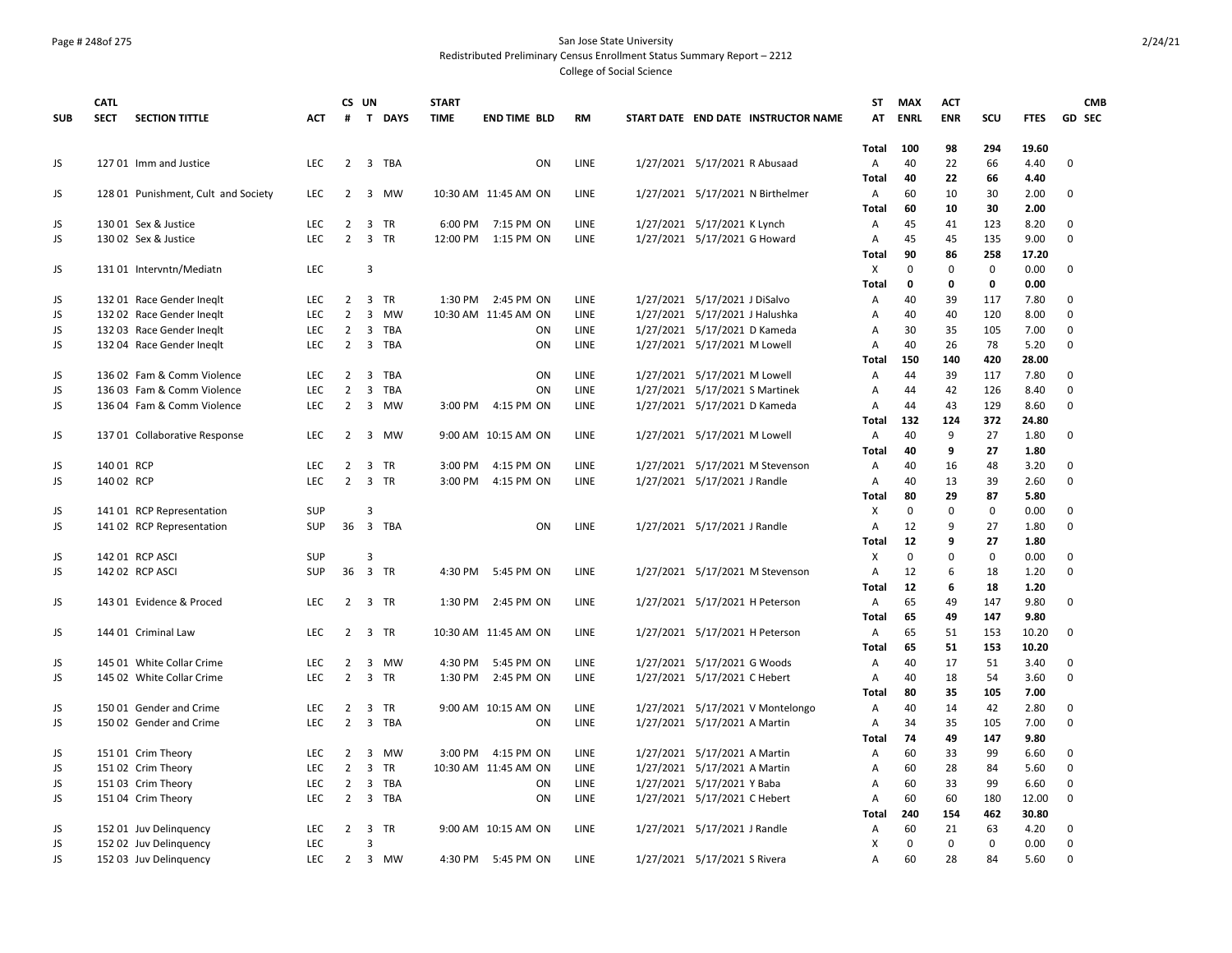#### Page # 249of 275 San Jose State University Redistributed Preliminary Census Enrollment Status Summary Report – 2212

|            | <b>CATL</b> |                          |            |                   | CS UN                   |            | <b>START</b> |                      |             |                     |                                     | ST                | <b>MAX</b>           | <b>ACT</b>  |              |               | <b>CMB</b>       |
|------------|-------------|--------------------------|------------|-------------------|-------------------------|------------|--------------|----------------------|-------------|---------------------|-------------------------------------|-------------------|----------------------|-------------|--------------|---------------|------------------|
| <b>SUB</b> | <b>SECT</b> | <b>SECTION TITTLE</b>    | <b>ACT</b> | #                 |                         | T DAYS     | <b>TIME</b>  | <b>END TIME BLD</b>  | <b>RM</b>   |                     | START DATE END DATE INSTRUCTOR NAME | AT                | <b>ENRL</b>          | <b>ENR</b>  | SCU          | <b>FTES</b>   | GD SEC           |
| JS         |             | 152 04 Juv Delinguency   | <b>LEC</b> | $2^{\circ}$       |                         | 3 TBA      |              | ON                   | LINE        |                     | 1/27/2021 5/17/2021 S Rivera        | А                 | 60                   | 61          | 183          | 12.20         | $\Omega$         |
|            |             |                          |            |                   |                         |            |              |                      |             |                     |                                     | <b>Total</b>      | 180                  | 110         | 330          | 22.00         |                  |
| JS         |             | 153 01 Crime/Life course | <b>LEC</b> |                   | $\overline{3}$          |            |              |                      |             |                     |                                     | X                 | $\Omega$             | $\mathbf 0$ | $\mathbf{0}$ | 0.00          | $\Omega$         |
|            |             |                          |            |                   |                         |            |              |                      |             |                     |                                     | <b>Total</b>      | 0                    | $\mathbf 0$ | 0            | 0.00          |                  |
| JS         |             | 155 01 Victimology       | LEC        | 2                 |                         | 3 W        |              | 3:00 PM 5:45 PM ON   | LINE        |                     | 1/27/2021 5/17/2021 G Howard        | Α                 | 60                   | 52          | 156          | 10.40         | $\Omega$         |
|            |             |                          |            |                   |                         |            |              |                      |             |                     |                                     | <b>Total</b>      | 60                   | 52          | 156          | 10.40         |                  |
| JS         |             | 156 01 Gngs, Crim & Just | <b>LEC</b> | 2                 | $\overline{\mathbf{3}}$ | MW         |              | 12:00 PM 1:15 PM ON  | LINE        |                     | 1/27/2021 5/17/2021 N Birthelmer    | Α                 | 40                   | 21          | 63           | 4.20          | $\Omega$         |
| JS         |             | 156 02 Gngs, Crim & Just | <b>LEC</b> | $\overline{2}$    | $\overline{3}$          | <b>TBA</b> |              | ON                   | <b>LINE</b> |                     | 1/27/2021 5/17/2021 N Birthelmer    | Α                 | 40                   | 30          | 90           | 6.00          | $\Omega$         |
| JS         |             | 156 03 Gngs, Crim & Just | <b>LEC</b> |                   | 3<br>$\overline{3}$     |            |              |                      |             |                     |                                     | X                 | $\Omega$<br>$\Omega$ | $\mathbf 0$ | $\mathbf 0$  | 0.00          | $\Omega$         |
| <b>JS</b>  |             | 156 04 Gngs, Crim & Just | <b>LEC</b> |                   |                         |            |              |                      |             |                     |                                     | X                 |                      | $\mathbf 0$ | $\mathbf 0$  | 0.00          | $\Omega$         |
|            |             |                          |            |                   |                         |            |              |                      |             |                     |                                     | Total             | 80                   | 51<br>52    | 153          | 10.20         |                  |
| JS         |             | 158 01 Prison Community  | <b>LEC</b> | $2^{\circ}$       |                         | 3 TBA      |              | ON                   | LINE        |                     | 1/27/2021 5/17/2021 M Schlegel      | А                 | 65                   |             | 156          | 10.40         | $\mathbf 0$      |
|            |             |                          |            |                   |                         |            |              |                      |             |                     |                                     | Total             | 65                   | 52          | 156          | 10.40         |                  |
| JS         |             | 161 01 Intro Cybercrime  | LEC        | 1<br>$\mathbf{1}$ | $\overline{\mathbf{3}}$ | 3 MW       |              | 1:30 PM 2:45 PM ON   | LINE        |                     | 1/27/2021 5/17/2021 B Westlake      | A                 | 60<br>60             | 13<br>59    | 39           | 2.60<br>11.80 | 0<br>$\mathbf 0$ |
| JS         |             | 161 02 Intro Cybercrime  | LEC        |                   |                         | TBA        |              | ON                   | LINE        |                     | 1/27/2021 5/17/2021 D Sargent       | A                 | 120                  |             | 177<br>216   |               |                  |
| JS         |             | 171 02 HR and Justice    | <b>LEC</b> | $\overline{2}$    | $\overline{3}$          | <b>TBA</b> |              | ON                   | LINE        |                     | 1/27/2021 5/17/2021 S Kil           | <b>Total</b><br>A | 44                   | 72<br>29    | 87           | 14.40<br>5.80 | $\Omega$         |
| <b>JS</b>  |             | 17103 HR and Justice     | <b>LEC</b> | $\overline{2}$    | $\overline{3}$          | TBA        |              | ON                   | LINE        |                     | 1/27/2021 5/17/2021 R Abusaad       | Α                 | 44                   | 44          | 132          | 8.80          | $\Omega$         |
| <b>JS</b>  |             | 171 04 HR and Justice    | <b>LEC</b> | $\overline{2}$    |                         | 3 TR       |              | 10:30 AM 11:45 AM ON | LINE        |                     | 1/27/2021 5/17/2021 E Tejada        | A                 | 44                   | 22          | 66           | 4.40          | $\Omega$         |
|            |             |                          |            |                   |                         |            |              |                      |             |                     |                                     | <b>Total</b>      | 132                  | 95          | 285          | 19.00         |                  |
| JS         |             | 172 01 Human Trafficking | <b>LEC</b> | 2                 |                         | 3 MW       |              | 9:00 AM 10:15 AM ON  | LINE        |                     | 1/27/2021 5/17/2021 N Birthelmer    | Α                 | 65                   | 39          | 117          | 7.80          | $\Omega$         |
|            |             |                          |            |                   |                         |            |              |                      |             |                     |                                     | <b>Total</b>      | 65                   | 39          | 117          | 7.80          |                  |
| JS         |             | 179 01 HR Pract and Sem  | <b>LEC</b> | $\overline{2}$    |                         | $3 \, M$   | 3:00 PM      | 5:45 PM ON           | LINE        |                     | 1/27/2021 5/17/2021 H Kazem         | Α                 | 25                   | 17          | 51           | 3.40          | $\Omega$         |
|            |             |                          |            |                   |                         |            |              |                      |             |                     |                                     | <b>Total</b>      | 25                   | 17          | 51           | 3.40          |                  |
| JS         |             | 18001 Indiv Studies      | <b>SUP</b> | 36                |                         | 1 TBA      |              | <b>ON</b>            | LINE        |                     | 1/27/2021 5/17/2021 C Vera Sanchez  | Α                 | 5                    | $\mathbf 0$ | $\mathbf 0$  | 0.00          | $\Omega$         |
| JS         |             | 180 02 Indiv Studies     | SUP        | 36                |                         | 2 TBA      |              | ON                   | LINE        |                     | 1/27/2021 5/17/2021 C Vera Sanchez  | Α                 | 5                    | 0           | $\pmb{0}$    | 0.00          | $\Omega$         |
| JS         |             | 180 03 Indiv Studies     | <b>SUP</b> | 36                |                         | 3 TBA      |              | ON                   | LINE        |                     | 1/27/2021 5/17/2021 C Vera Sanchez  | Α                 | 10                   | 6           | 18           | 1.20          | $\mathbf 0$      |
| JS         |             | 180 04 Indiv Studies     | <b>SUP</b> |                   |                         | 36 3 TBA   |              | ON                   | <b>LINE</b> |                     | 1/27/2021 5/17/2021 M Juno          | А                 | 10                   | 12          | 36           | 2.40          | $\Omega$         |
|            |             |                          |            |                   |                         |            |              |                      |             |                     |                                     | <b>Total</b>      | 30                   | 18          | 54           | 3.60          |                  |
| JS         |             | 181 01 Internship in JS  | <b>SUP</b> | 36                | $\overline{3}$          | <b>TBA</b> |              | ON                   | LINE        |                     | 1/27/2021 5/17/2021 M Barash        | A                 | 10                   | 16          | 48           | 3.20          | $\Omega$         |
| JS         |             | 181 02 Internship in JS  | SUP        |                   |                         | 36 3 TBA   |              | ON                   | LINE        |                     | 1/27/2021 5/17/2021 A De Giorgi     | A                 | 10                   | 16          | 48           | 3.20          | $\Omega$         |
| <b>JS</b>  |             | 181 03 Internship in JS  | <b>SUP</b> |                   |                         | 36 3 TBA   |              | <b>ON</b>            | LINE        |                     | 1/27/2021 5/17/2021 S Ghatak        | A                 | 10                   | 16          | 48           | 3.20          | $\Omega$         |
| JS         |             | 181 04 Internship in JS  | <b>SUP</b> |                   |                         | 36 3 TBA   |              | ON                   | LINE        |                     | 1/27/2021 5/17/2021 C Hebert        | Α                 | 10                   | 16          | 48           | 3.20          | $\Omega$         |
| <b>JS</b>  |             | 18105 Internship in JS   | <b>SUP</b> | 36                |                         | 3 TBA      |              | ON                   | LINE        |                     | 1/27/2021 5/17/2021 C Vera Sanchez  | Α                 | 10                   | 15          | 45           | 3.00          | $\Omega$         |
| JS         |             | 181 06 Internship in JS  | <b>SUP</b> |                   |                         | 36 3 TBA   |              | ON                   | LINE        |                     | 1/27/2021 5/17/2021 J Halushka      | A                 | 10                   | 16          | 48           | 3.20          | $\Omega$         |
| JS         |             | 18107 Internship in JS   | <b>SUP</b> | 36                |                         | 3 TBA      |              | ON                   | LINE        |                     | 1/27/2021 5/17/2021                 | Α                 | 10                   | $\mathbf 0$ | 0            | 0.00          | $\Omega$         |
| JS         |             | 181 08 Internship in JS  | SUP        |                   |                         | 36 3 TBA   |              | ON                   | LINE        | 1/27/2021 5/17/2021 |                                     | A                 | 10                   | $\mathbf 0$ | $\mathbf 0$  | 0.00          | $\Omega$         |
| JS         |             | 181 09 Internship in JS  | <b>SUP</b> | 36                |                         | 3 TBA      |              | ON                   | LINE        |                     | 1/27/2021 5/17/2021 Y Yuan          | A                 | 10                   | 16          | 48           | 3.20          | $\mathbf 0$      |
| JS         |             | 181 10 Internship in JS  | <b>SUP</b> | 36                |                         | 6 TBA      |              | ON                   | LINE        |                     | 1/27/2021 5/17/2021 M Barash        | A                 | 5                    | $\mathbf 0$ | $\mathbf 0$  | 0.00          | $\Omega$         |
| JS         |             | 181 11 Internship in JS  | SUP        | 36                |                         | 6 TBA      |              | ON                   | LINE        |                     | 1/27/2021 5/17/2021 A De Giorgi     | Α                 | 5                    | $\Omega$    | $\pmb{0}$    | 0.00          | $\Omega$         |
| <b>JS</b>  |             | 181 12 Internship in JS  | <b>SUP</b> | 36                | 6                       | <b>TBA</b> |              | <b>ON</b>            | LINE        |                     | 1/27/2021 5/17/2021 S Ghatak        | A                 | 5                    | $\Omega$    | $\Omega$     | 0.00          | $\Omega$         |
| JS         |             | 181 13 Internship in JS  | SUP        | 36                |                         | 6 TBA      |              | ON                   | LINE        |                     | 1/27/2021 5/17/2021 C Hebert        | A                 | 5                    | $\mathbf 0$ | $\pmb{0}$    | 0.00          | $\mathbf 0$      |
| <b>JS</b>  |             | 181 14 Internship in JS  | SUP        | 36                |                         | 6 TBA      |              | ON                   | LINE        |                     | 1/27/2021 5/17/2021 Y Yuan          | Α                 | 5                    | 0           | 0            | 0.00          | $\mathbf 0$      |
| JS         |             | 181 15 Internship in JS  | SUP        | 36                |                         | 6 TBA      |              | ON                   | LINE        |                     | 1/27/2021 5/17/2021 C Vera Sanchez  | Α                 | 5                    | 0           | 0            | 0.00          | 0                |
| JS         |             | 181 16 Internship in JS  | <b>SUP</b> | 36                |                         | 6 TBA      |              | ON                   | LINE        |                     | 1/27/2021 5/17/2021 J Halushka      | A                 | 5                    | $\mathbf 0$ | $\mathbf 0$  | 0.00          | $\mathbf 0$      |
| JS         |             | 181 17 Internship in JS  | <b>SUP</b> | 36                |                         | 6 TBA      |              | ON                   | LINE        | 1/27/2021 5/17/2021 |                                     | A                 | 5                    | $\Omega$    | $\Omega$     | 0.00          | $\Omega$         |
| <b>JS</b>  |             | 181 18 Internship in JS  | <b>SUP</b> | 36                |                         | 6 TBA      |              | ON                   | LINE        |                     | 1/27/2021 5/17/2021                 | A                 | 5                    | $\mathbf 0$ | $\Omega$     | 0.00          | $\Omega$         |
|            |             |                          |            |                   |                         |            |              |                      |             |                     |                                     | Total             | 135                  | 111         | 333          | 22.20         |                  |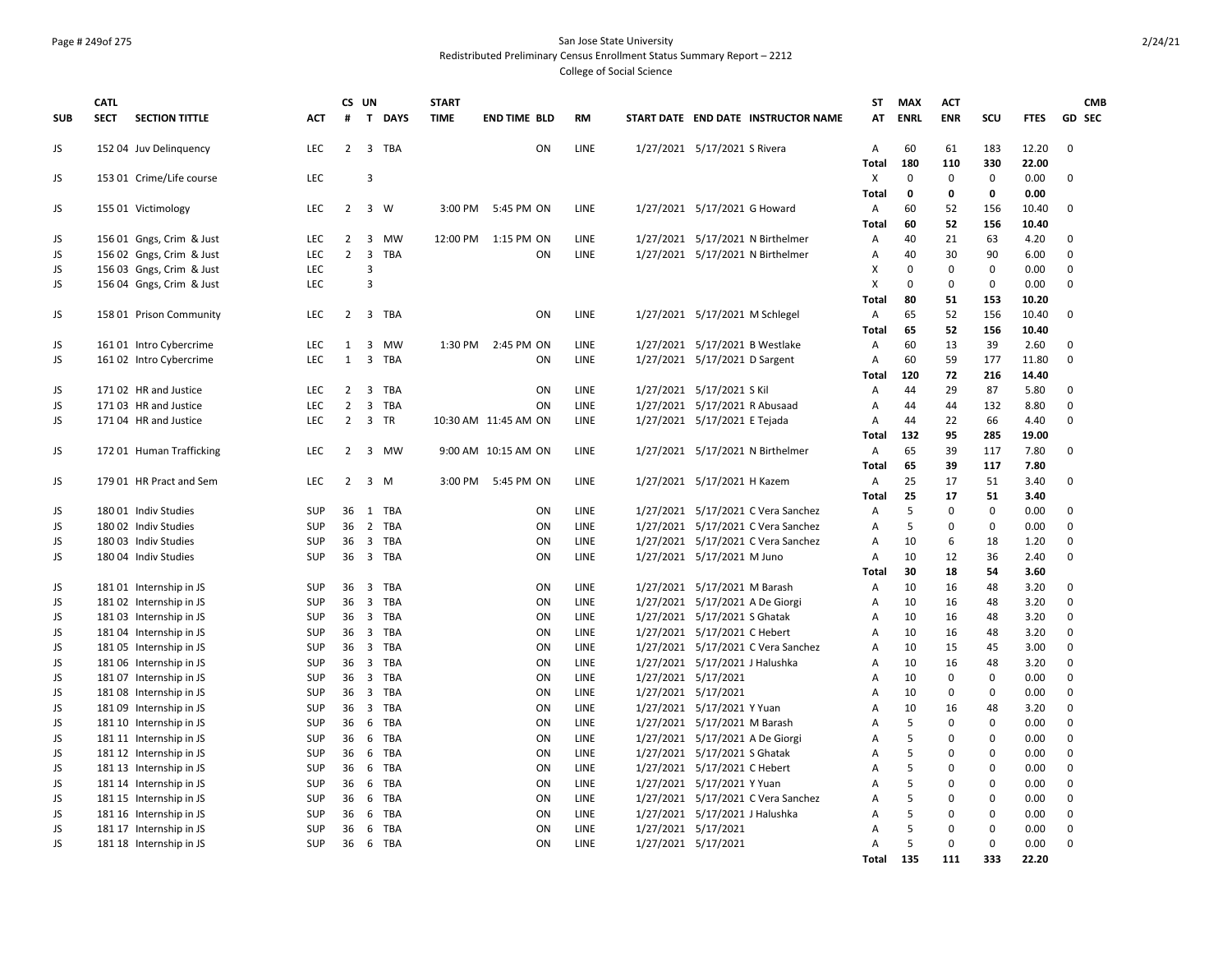## Page # 250of 275 San Jose State University Redistributed Preliminary Census Enrollment Status Summary Report – 2212

|            | <b>CATL</b> |                              |            |                | CS UN          |          | <b>START</b> |                     |             |                                     | <b>ST</b>             | <b>MAX</b>        | <b>ACT</b>               |                   |              | <b>CMB</b>     |
|------------|-------------|------------------------------|------------|----------------|----------------|----------|--------------|---------------------|-------------|-------------------------------------|-----------------------|-------------------|--------------------------|-------------------|--------------|----------------|
| <b>SUB</b> | <b>SECT</b> | <b>SECTION TITTLE</b>        | <b>ACT</b> | #              |                | T DAYS   | <b>TIME</b>  | <b>END TIME BLD</b> | <b>RM</b>   | START DATE END DATE INSTRUCTOR NAME | AT                    | <b>ENRL</b>       | <b>ENR</b>               | scu               | <b>FTES</b>  | GD SEC         |
| JS         |             | 184 02 Directed Reading      | <b>SUP</b> |                |                | 36 3 TBA |              | ON                  | LINE        | 1/27/2021 5/17/2021 C Vera Sanchez  | A                     | 5                 | $\Omega$                 | $\Omega$          | 0.00         | $\Omega$       |
| JS         |             | 184 03 Directed Reading      | SUP        | 36             |                | 3 TBA    |              | ON                  | <b>LINE</b> | 1/27/2021 5/17/2021 C Vera Sanchez  | $\overline{A}$        | 10                | $\Omega$                 | $\mathbf 0$       | 0.00         | $\mathbf 0$    |
| JS         |             | 184 04 Directed Reading      | SUP        |                |                | 36 1 TBA |              | ON                  | LINE        | 1/27/2021 5/17/2021 C Vera Sanchez  | Α                     | 5                 | $\Omega$                 | $\mathbf 0$       | 0.00         | $\Omega$       |
|            |             |                              |            |                |                |          |              |                     |             |                                     | Total                 | 20                | 0                        | 0                 | 0.00         |                |
| JS         |             | 185 01 Special Topics        | <b>LEC</b> |                | 3              |          |              |                     |             |                                     | X                     | $\mathbf{0}$      | 0                        | $\mathbf 0$       | 0.00         | $\mathbf 0$    |
| JS         |             | 185 02 Special Topics        | LEC        | $\overline{3}$ | $\overline{3}$ | W        | 1:30 PM      | 4:15 PM ON          | LINE        | 1/27/2021 5/17/2021 G Zamora        | A                     | 44                | 11                       | 33                | 2.20         | $\mathsf 0$    |
|            |             |                              |            |                |                |          |              |                     |             |                                     | <b>Total</b>          | 44                | 11                       | 33                | 2.20         |                |
| JS         |             | 189 01 Sen Sem Cont Prob     | SEM        |                | 3              |          |              |                     |             |                                     | X                     | $\mathbf 0$       | 0                        | $\mathsf 0$       | 0.00         | $\mathbf 0$    |
| JS         |             | 189 02 Sen Sem Cont Prob     | <b>SEM</b> | 5              | $\overline{3}$ | W        | 3:00 PM      | 5:45 PM ON          | <b>LINE</b> | 1/27/2021 5/17/2021 S Martinek      | $\overline{A}$        | 27                | 25                       | 75                | 5.00         | $\mathbf 0$    |
| <b>JS</b>  |             | 189 04 Sen Sem Cont Prob     | <b>SEM</b> | 5              |                | 3 MW     | 6:00 PM      | 7:15 PM ON          | LINE        | 1/27/2021 5/17/2021 G Woods         | $\overline{A}$        | 27                | 26                       | 78                | 5.20         | $\mathbf 0$    |
| JS         |             | 189 05 Sen Sem Cont Prob     | <b>SEM</b> | 5              |                | 3 TR     |              | 9:00 AM 10:15 AM ON | LINE        | 1/27/2021 5/17/2021 H Peterson      | $\overline{A}$        | 27                | 27                       | 81                | 5.40         | $\mathbf 0$    |
| <b>JS</b>  |             | 189 06 Sen Sem Cont Prob     | <b>SEM</b> | 5              | $\overline{3}$ | W        | 12:00 PM     | 2:45 PM ON          | LINE        | 1/27/2021 5/17/2021 J Warren        | Α                     | 27                | 27                       | 81                | 5.40         | $\mathsf 0$    |
| JS         |             | 189 07 Sen Sem Cont Prob     | <b>SEM</b> | 5              |                | 3 MW     | 12:00 PM     | 1:16 PM ON          | LINE        | 1/27/2021 5/17/2021 J Randle        | Α                     | 27                | 26                       | 78                | 5.20         | 0              |
|            |             |                              |            |                |                |          |              |                     |             |                                     | <b>Total</b>          | 135               | 131                      | 393               | 26.20        |                |
| JS.        |             | 203 01 Sem Stats Just        | <b>SEM</b> | 5              |                | 3 W      | 4:30 PM      | 7:15 PM ON          | <b>LINE</b> | 1/27/2021 5/17/2021 B Westlake      | Α                     | 16                | 17                       | 51                | 4.25         | 17             |
|            |             |                              |            |                | $\overline{3}$ |          |              |                     |             |                                     | Total<br>$\mathsf{X}$ | 16<br>$\mathbf 0$ | 17<br>$\mathbf 0$        | 51<br>$\mathbf 0$ | 4.25<br>0.00 | $\mathbf 0$    |
| JS         |             | 206 01 Sem Juv Justice       | <b>SEM</b> |                |                |          |              |                     |             |                                     | <b>Total</b>          | $\mathbf 0$       | $\mathbf 0$              | $\mathbf 0$       | 0.00         |                |
|            |             |                              | SEM        | 6              | 3 <sub>1</sub> |          |              | 4:30 PM 7:15 PM ON  | LINE        | 1/27/2021 5/17/2021 A De Giorgi     | $\mathsf{A}$          | 16                | 16                       | 48                | 4.00         | 16             |
| JS         |             | 208 01 Sem-Pun-Society       |            |                |                |          |              |                     |             |                                     | Total                 | 16                | 16                       | 48                | 4.00         |                |
| JS         |             | 209 01 Sem Pol & Soc Control | SEM        |                | 3              |          |              |                     |             |                                     | X                     | $\mathbf 0$       | $\pmb{0}$                | $\mathbf 0$       | 0.00         | $\mathsf 0$    |
| JS.        |             | 209 02 Sem Pol & Soc Control | <b>SEM</b> | 6              | 3 <sub>1</sub> |          | 4:30 PM      | 7:15 PM ON          | LINE        | 1/27/2021 5/17/2021 C Vera Sanchez  | Α                     | 10                | $\overline{7}$           | 21                | 1.75         | $\overline{7}$ |
|            |             |                              |            |                |                |          |              |                     |             |                                     | <b>Total</b>          | 10                | $\overline{\phantom{a}}$ | 21                | 1.75         |                |
| JS         |             | 211 01 Hist-Issues-Jus       | <b>SEM</b> | 5              |                | 3 M      |              | 4:30 PM 7:15 PM ON  | <b>LINE</b> | 1/27/2021 5/17/2021 S Ghatak        | Α                     | 16                | 13                       | 39                | 3.25         | 13             |
|            |             |                              |            |                |                |          |              |                     |             |                                     | <b>Total</b>          | 16                | 13                       | 39                | 3.25         |                |
| JS         |             | 212 01 Lcl & Glb Hum Rght    | <b>SEM</b> |                | 3              |          |              |                     |             |                                     | X                     | $\mathbf 0$       | $\mathbf 0$              | $\mathbf 0$       | 0.00         | $\mathbf 0$    |
| JS         |             | 212 02 Lcl & Glb Hum Rght    | SEM        | 5              | 3 R            |          | 4:30 PM      | 7:15 PM ON          | LINE        | 1/27/2021 5/17/2021 G Howard        | A                     | 20                | 6                        | 18                | 1.50         | 6              |
|            |             |                              |            |                |                |          |              |                     |             |                                     | Total                 | 20                | 6                        | 18                | 1.50         |                |
| JS         |             | 218 01 Imm, Law, Just        | <b>SEM</b> |                | 3              |          |              |                     |             |                                     | X                     | $\Omega$          | $\Omega$                 | $\Omega$          | 0.00         | $\Omega$       |
|            |             |                              |            |                |                |          |              |                     |             |                                     | Total                 | $\mathbf 0$       | 0                        | $\mathbf 0$       | 0.00         |                |
| JS         |             | 223 01 Comp-Crim-Justice     | <b>SEM</b> | 5              |                | 3 M      |              | 4:30 PM 7:15 PM ON  | <b>LINE</b> | 1/27/2021 5/17/2021 E Adams         | A                     | 16                | 16                       | 48                | 4.00         | 16             |
|            |             |                              |            |                |                |          |              |                     |             |                                     | Total                 | 16                | 16                       | 48                | 4.00         |                |
| JS.        |             | 267 01 Crime Gender World    | <b>SEM</b> |                | 3              |          |              |                     |             |                                     | $\mathsf{X}$          | $\mathbf 0$       | $\mathbf 0$              | $\mathbf 0$       | 0.00         | $\mathbf 0$    |
|            |             |                              |            |                |                |          |              |                     |             |                                     | <b>Total</b>          | $\mathbf 0$       | 0                        | 0                 | 0.00         |                |
| JS.        |             | 268 01 Immi and Interna law  | <b>SEM</b> |                | $\overline{3}$ |          |              |                     |             |                                     | X                     | $\mathbf{0}$      | $\mathbf 0$              | $\mathsf 0$       | 0.00         | $\mathbf 0$    |
|            |             |                              |            |                |                |          |              |                     |             |                                     | <b>Total</b>          | $\mathbf 0$       | 0                        | 0                 | 0.00         |                |
| JS.        |             | 273 01 Inter Crim Juve Delin | <b>SEM</b> |                | 3              |          |              |                     |             |                                     | Χ                     | $\Omega$          | 0                        | 0                 | 0.00         | $\mathbf 0$    |
|            |             |                              |            |                |                |          |              |                     |             |                                     | <b>Total</b>          | $\mathbf 0$       | 0                        | 0                 | 0.00         |                |
| JS         |             | 274 01 Applied Project       | SUP        |                | 3              |          |              |                     |             |                                     | Χ                     | $\Omega$          | $\Omega$                 | 0                 | 0.00         | $\mathbf 0$    |
|            |             |                              |            |                |                |          |              |                     |             |                                     | <b>Total</b>          | $\mathbf 0$       | $\Omega$                 | $\mathbf 0$       | 0.00         |                |
| JS         |             | 281 01 Justice Practicum     | <b>SUP</b> | 25             | 1              | TBA      |              | <b>ON</b>           | <b>LINE</b> | 1/27/2021 5/17/2021                 | A                     | 6                 | $\mathbf 0$              | 0                 | 0.00         | $\mathbf 0$    |
| JS         |             | 281 02 Justice Practicum     | <b>SUP</b> | 25             |                | 2 TBA    |              | ON                  | LINE        | 1/27/2021 5/17/2021                 | Α                     | 10                | $\mathbf 0$              | $\mathbf 0$       | 0.00         | $\mathbf 0$    |
| JS.        |             | 281 03 Justice Practicum     | <b>SUP</b> |                |                | 25 3 TBA |              | ON                  | LINE        | 1/27/2021 5/17/2021 E Adams         | Α                     | 6                 | $\overline{2}$           | 6                 | 0.50         | $\overline{2}$ |
|            |             |                              |            |                |                |          |              |                     |             |                                     | Total                 | 22                | $\overline{2}$           | 6                 | 0.50         |                |
| JS         |             | 288 02 Sem in Spec Topics    | <b>SEM</b> |                | 3              |          |              |                     |             |                                     | х                     | $\mathbf 0$       | $\Omega$                 | $\mathbf 0$       | 0.00         | $\mathbf 0$    |
|            |             |                              |            |                |                |          |              |                     |             |                                     | <b>Total</b>          | $\mathbf{0}$      | $\Omega$                 | 0                 | 0.00         |                |
| JS         |             | 297 01 Prgm Eval Proj        | <b>SUP</b> |                |                | 25 3 TBA |              | <b>ON</b>           | <b>LINE</b> | 1/27/2021 5/17/2021 E Adams         | $\mathsf{A}$          | 6                 | 6                        | 18                | 1.50         | 6              |
|            |             |                              |            |                |                |          |              |                     |             |                                     | Total                 | 6                 | 6                        | 18                | 1.50         |                |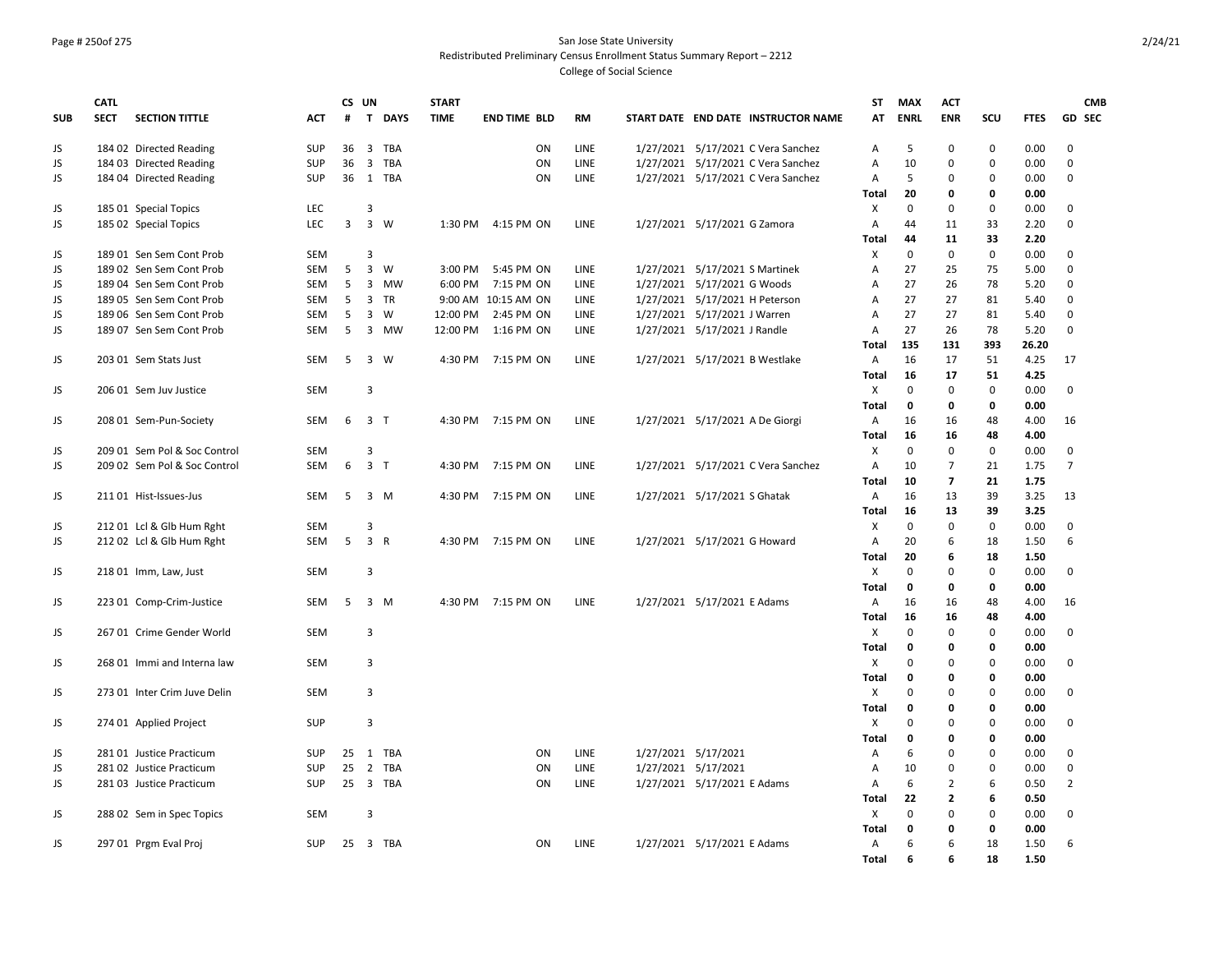# Page # 251of 275 San Jose State University Redistributed Preliminary Census Enrollment Status Summary Report – 2212

|            | <b>CATL</b> |                       |            | CS UN |             | <b>START</b> |                     |           |                                     | SΤ                           | <b>MAX</b>  | <b>ACT</b> |      |             | <b>CMB</b>               |
|------------|-------------|-----------------------|------------|-------|-------------|--------------|---------------------|-----------|-------------------------------------|------------------------------|-------------|------------|------|-------------|--------------------------|
| <b>SUB</b> | <b>SECT</b> | <b>SECTION TITTLE</b> | <b>ACT</b> | Ħ     | <b>DAYS</b> | TIME         | <b>END TIME BLD</b> | <b>RM</b> | START DATE END DATE INSTRUCTOR NAME | ΑT                           | <b>ENRL</b> | <b>ENR</b> | scu  | <b>FTES</b> | <b>GD SEC</b>            |
| JS         |             | 298 01 Special Study  | SUP        |       | 25 3 TBA    |              | <b>ON</b>           | LINE      | 1/27/2021 5/17/2021 E Adams         | A                            | 16          |            |      | 0.25        |                          |
|            |             |                       |            |       |             |              |                     |           |                                     | Total                        | - 16        |            |      | 0.25        |                          |
| JS         |             | 299 01 Masters Thesis | <b>SUP</b> |       | 25 3 TBA    |              | ON.                 | LINE      | 1/27/2021 5/17/2021 E Adams         | A                            | 6           | 4          |      | 1.00        | 4                        |
| JS.        |             | 299 02 Masters Thesis | <b>SUP</b> | 25 6  | TBA         |              | ON.                 | LINE      | 1/27/2021 5/17/2021                 | A                            | 6           | $\Omega$   | 0    | 0.00        | $\overline{\phantom{0}}$ |
|            |             |                       |            |       |             |              |                     |           |                                     | Total                        | 12          |            | 12   | 1.00        |                          |
|            |             |                       |            |       |             |              |                     |           |                                     | <b>Justice Studies Total</b> | 4454        | 3062       | 8764 | 591.92      |                          |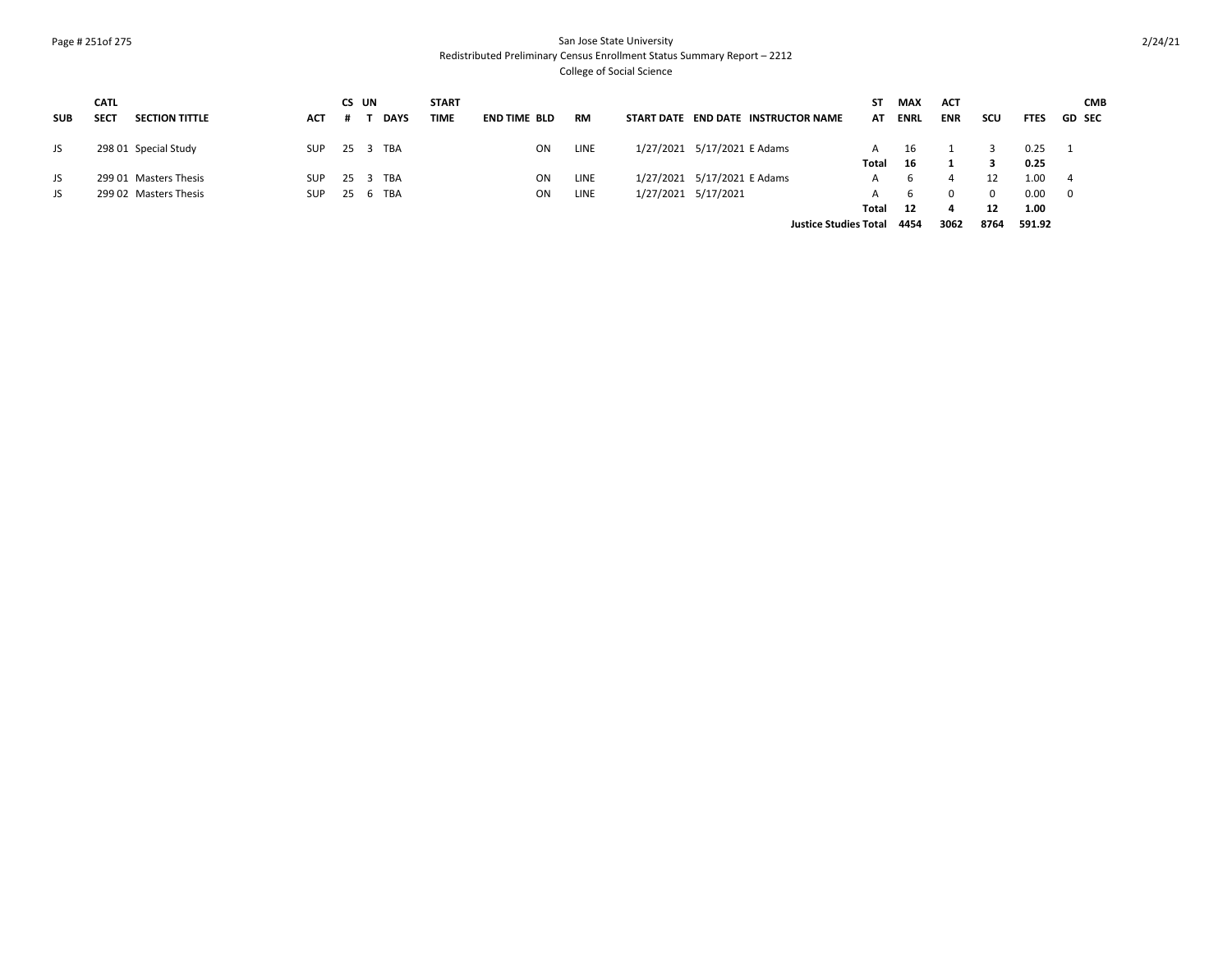#### Page # 252of 275 San Jose State University Redistributed Preliminary Census Enrollment Status Summary Report – 2212

|                            | <b>CATL</b>              |                                                                        |                   | CS UN          |                             | <b>START</b> |                      |              |                                                                  | <b>ST</b>      | <b>MAX</b>  | <b>ACT</b>         |              |              | <b>CMB</b>             |   |
|----------------------------|--------------------------|------------------------------------------------------------------------|-------------------|----------------|-----------------------------|--------------|----------------------|--------------|------------------------------------------------------------------|----------------|-------------|--------------------|--------------|--------------|------------------------|---|
| <b>SUB</b>                 | <b>SECT</b>              | <b>SECTION TITTLE</b>                                                  | <b>ACT</b>        | #              | $\mathbf{T}$<br><b>DAYS</b> | <b>TIME</b>  | <b>END TIME BLD</b>  | <b>RM</b>    | START DATE END DATE INSTRUCTOR NAME                              | AT             | <b>ENRL</b> | <b>ENR</b>         | SCU          | <b>FTES</b>  | <b>GD SEC</b>          |   |
|                            |                          |                                                                        |                   |                |                             |              |                      |              |                                                                  |                |             |                    |              |              |                        |   |
|                            | <b>Political Science</b> |                                                                        |                   |                |                             |              |                      |              |                                                                  |                |             |                    |              |              |                        |   |
| PADM                       |                          | 210 01 Intro Pub Admin                                                 | SEM               | - 5            | 3 T                         | 6:00 PM      | 8:45 PM ON           | LINE         | 1/27/2021 5/17/2021 F Edwards                                    | Α              | 20          | 16                 | 48           | 4.00         | 16                     |   |
|                            |                          |                                                                        |                   |                |                             |              |                      |              |                                                                  | <b>Total</b>   | 20          | 16                 | 48           | 4.00         |                        |   |
| PADM                       |                          | 21201 Admin Research                                                   | <b>SEM</b>        | -5             | 3 M                         | 6:00 PM      | 8:45 PM ON           | LINE         | 1/27/2021 5/17/2021 M Record                                     | Α              | 20          | 13                 | 39           | 3.25         | 13                     |   |
|                            |                          |                                                                        |                   |                |                             |              |                      |              |                                                                  | <b>Total</b>   | 20          | 13                 | 39           | 3.25         |                        |   |
| PADM                       |                          | 213 01 Pol Analysis & Eval                                             | SEM               | 5              | 3 R                         | 6:00 PM      | 8:45 PM ON           | LINE         | 1/27/2021 5/17/2021 M Record                                     | Α              | 20          | 20                 | 60           | 5.00         | 20                     |   |
|                            |                          |                                                                        | SEM               |                | $3 \quad W$                 | 6:00 PM      | 8:45 PM ON           | LINE         |                                                                  | Total          | 20<br>20    | 20                 | 60<br>48     | 5.00<br>4.00 |                        |   |
| PADM<br><b>URBP</b>        |                          | 214 01 Intro to Public Management<br>214 01 Intro to Public Management | SEM               | 5<br>5         | $3 \quad W$                 | 6:00 PM      | 8:45 PM ON           | LINE         | 1/27/2021 5/17/2021 L Lira<br>1/27/2021 5/17/2021 L Lira         | Α<br>Α         | $\mathbf 0$ | 16<br>$\mathbf{0}$ | $\mathbf{0}$ | 0.00         | 16 C<br>0 <sup>o</sup> | * |
|                            |                          |                                                                        |                   |                |                             |              |                      |              |                                                                  | Total          | 20          | 16                 | 48           | 4.00         |                        |   |
| PADM                       |                          | 21701 Org Theory                                                       | SEM               | 5              | 3 T                         | 6:00 PM      | 8:45 PM ON           | LINE         | 1/27/2021 5/17/2021 L Lira                                       | Α              | 20          | 20                 | 60           | 5.00         | 20                     |   |
|                            |                          |                                                                        |                   |                |                             |              |                      |              |                                                                  | Total          | 20          | 20                 | 60           | 5.00         |                        |   |
| PADM                       |                          | 218 01 Public Budgeting                                                | SEM               | -5             | 3 M                         | 6:00 PM      | 8:45 PM ON           | LINE         | 1/27/2021 5/17/2021 F Keeley                                     | Α              | 20          | 13                 | 39           | 3.25         | 13                     |   |
|                            |                          |                                                                        |                   |                |                             |              |                      |              |                                                                  | <b>Total</b>   | 20          | 13                 | 39           | 3.25         |                        |   |
| PADM                       |                          | 223 01 Law & Pub Admin                                                 | SEM               | 5              | 3 R                         | 6:00 PM      | 8:45 PM ON           | LINE         | 1/27/2021 5/17/2021 J Brent                                      | Α              | 20          | 9                  | 27           | 2.25         | 9                      |   |
|                            |                          |                                                                        |                   |                |                             |              |                      |              |                                                                  | Total          | 20          | 9                  | 27           | 2.25         |                        |   |
| PADM                       |                          | 281 01 Pub Adm Internship                                              | SUP               | 25             | 3 R                         | 6:00 PM      | 8:45 PM ON           | LINE         | 1/27/2021 5/17/2021 M Currin-Percival                            | Α              | 10          | 6                  | 18           | 1.50         | 6                      |   |
|                            |                          |                                                                        |                   |                |                             |              |                      |              |                                                                  | Total          | 10          | 6                  | 18           | 1.50         |                        |   |
| PADM                       |                          | 295 01 Topics Public Admn                                              | <b>SEM</b>        | 5              | 3 W                         | 6:00 PM      | 8:45 PM ON           | LINE         | 1/27/2021 5/17/2021 E Ramones                                    | A              | 20          | 18                 | 54           | 4.50         | 18                     |   |
|                            |                          |                                                                        |                   |                |                             |              |                      |              |                                                                  | Total          | 20          | 18                 | 54           | 4.50         |                        |   |
| PADM                       |                          | 298 01 Special Problems                                                | SUP               | 25             | 3<br>M                      | 6:00 PM      | 8:45 PM ON           | LINE         | 1/27/2021 5/17/2021 F Edwards                                    | Α              | 20          | 22                 | 66           | 5.50         | 22                     |   |
| PADM                       |                          | 298 02 Special Problems                                                | SUP               | 25             | 3 TBA                       |              | ON                   | LINE         | 1/27/2021 5/17/2021 M Record                                     | Α              | 5           | 2                  | 6            | 0.50         | $\overline{2}$         |   |
| POLS                       |                          |                                                                        | LEC               | $\overline{2}$ | 3<br>TBA                    |              | ON                   | LINE         | 1/27/2021 5/17/2021 S Bejar Lopez                                | Total<br>Α     | 25<br>40    | 24<br>39           | 72<br>117    | 6.00<br>7.80 | $\mathsf 0$            |   |
| <b>POLS</b>                | 201<br>202               | Intro Comp Pol<br>Intro Comp Pol                                       | <b>LEC</b>        | $\overline{2}$ | 3<br><b>TR</b>              | 3:00 PM      | 4:15 PM ON           | LINE         | 1/27/2021 5/17/2021 J Abrams                                     | Α              | 40          | 40                 | 120          | 8.00         | $\mathbf 0$            |   |
|                            |                          |                                                                        |                   |                |                             |              |                      |              |                                                                  | Total          | 80          | 79                 | 237          | 15.80        |                        |   |
| <b>POLS</b>                | 302                      | Intro Pol Thought                                                      | <b>LEC</b>        | 3              | 3<br>MW                     |              | 10:00 AM 11:15 AM ON | LINE         | 1/27/2021 5/17/2021 A Schendan                                   | Α              | 40          | 38                 | 114          | 7.60         | $\mathbf 0$            |   |
| <b>POLS</b>                | 399                      | Intro Pol Thought                                                      | LEC               | 3              | 3<br>TBA                    |              | ON                   | LINE         | 1/27/2021 5/17/2021 L Quill                                      | Α              | 40          | 40                 | 120          | 8.00         | $\mathsf 0$            |   |
|                            |                          |                                                                        |                   |                |                             |              |                      |              |                                                                  | Total          | 80          | 78                 | 234          | 15.60        |                        |   |
| <b>POLS</b>                | 4 0 1                    | Intro Intl Rel                                                         | LEC               | $\overline{2}$ | 3<br>TBA                    |              | ON                   | LINE         | 1/27/2021 5/17/2021 S Pinnell                                    | Α              | 40          | 39                 | 117          | 7.80         | 0                      |   |
| <b>POLS</b>                | 4 0 2                    | Intro Intl Rel                                                         | LEC               | $\overline{2}$ | 3<br>$\mathsf{R}$           |              | 9:00 AM 10:15 AM ON  | LINE         | 1/27/2021 5/17/2021 D Dudley                                     | Α              | 40          | 28                 | 84           | 5.60         | 0                      |   |
|                            |                          |                                                                        |                   |                |                             |              |                      |              |                                                                  | <b>Total</b>   | 80          | 67                 | 201          | 13.40        |                        |   |
| <b>POLS</b>                |                          | 15 01 US & CA Government                                               | LEC               | 3              | 3<br>TR                     |              | 9:00 AM 10:15 AM ON  | LINE         | 1/27/2021 5/17/2021 D Crane                                      | Α              | 120         | 126                | 378          | 25.20        | 0                      |   |
| <b>POLS</b>                |                          | 15 02 US & CA Government                                               | <b>LEC</b>        | 3              | 3<br>TBA                    |              | ON                   | LINE         | 1/27/2021 5/17/2021 J Abrams                                     | Α              | 120         | 119                | 357          | 23.80        | $\mathbf 0$            |   |
| <b>POLS</b>                |                          | 15 03 US & CA Government                                               | <b>LEC</b>        | 3              | 3<br>TBA                    |              | ON                   | LINE         | 1/27/2021 5/17/2021 A Schendan                                   | Α              | 120         | 120                | 360          | 24.00        | 0                      |   |
| <b>POLS</b>                |                          | 15 04 US & CA Government                                               | <b>LEC</b>        | 3              | 3<br>R                      |              | 10:30 AM 11:45 AM ON | LINE         | 1/27/2021 5/17/2021 R Ovetz                                      | Α              | 120         | 119                | 357          | 23.80        | $\mathbf 0$            |   |
| POLS                       |                          | 15 05 US & CA Government                                               | LEC               | 3              | 3<br>TBA                    |              | ON                   | LINE         | 1/27/2021 5/17/2021 M Record                                     | $\overline{A}$ | 45          | 44                 | 132          | 8.80         | $\mathsf 0$            |   |
| <b>POLS</b>                |                          | 15 06 US & CA Government                                               | <b>LEC</b>        | 3              | 3<br>MW                     | 4:30 PM      | 5:45 PM ON           | LINE         | 1/27/2021 5/17/2021 D Crane                                      | Α              | 45          | 51                 | 153          | 10.20        | $\mathbf 0$            |   |
| <b>POLS</b>                |                          | 15 07 US & CA Government                                               | LEC               | 3              | $\mathbf{3}$<br>MW          | 1:30 PM      | 2:45 PM ON           | LINE         | 1/27/2021 5/17/2021 A Schendan                                   | $\overline{A}$ | 45          | 45                 | 135          | 9.00         | 0                      |   |
| <b>POLS</b><br><b>POLS</b> |                          | 15 08 US & CA Government<br>15 10 US & CA Government                   | LEC<br><b>LEC</b> | 3<br>3         | 3<br><b>TBA</b><br>3<br>TBA |              | ON<br>ON             | LINE<br>LINE | 1/27/2021 5/17/2021 K Mitchell<br>1/27/2021 5/17/2021 K Mitchell | Α<br>Α         | 45<br>45    | 45<br>44           | 135<br>132   | 9.00<br>8.80 | 0<br>$\mathbf 0$       |   |
| <b>POLS</b>                |                          | 15 11 US & CA Government                                               | LEC               | 3              | 3<br><b>TBA</b>             |              | ON                   | LINE         | 1/27/2021 5/17/2021 S Pinnell                                    | Α              | 45          | 46                 | 138          | 9.20         | 0                      |   |
| <b>POLS</b>                |                          | 15 12 US & CA Government                                               | LEC               | 3              | $\overline{3}$<br>TBA       |              | <b>ON</b>            | LINE         | 1/27/2021 5/17/2021 A Schendan                                   | A              | 45          | 45                 | 135          | 9.00         | $\mathbf 0$            |   |
| POLS                       |                          | 15 13 US & CA Government                                               | LEC               | 3              | 3<br>MW                     |              | 10:30 AM 11:45 AM ON | LINE         | 1/27/2021 5/17/2021 M Ordonez Astete                             | Α              | 45          | 44                 | 132          | 8.80         | $\mathsf 0$            |   |
| POLS                       |                          | 15 14 US & CA Government                                               | LEC               | 3              | 3<br>TBA                    |              | ON                   | LINE         | 1/27/2021 5/17/2021 R Ovetz                                      | $\overline{A}$ | 45          | 44                 | 132          | 8.80         | $\mathbf 0$            |   |
| <b>POLS</b>                |                          | 15 15 US & CA Government                                               | <b>LEC</b>        | 3              | 3<br><b>TBA</b>             |              | ON                   | LINE         | 1/27/2021 5/17/2021 K Mitchell                                   | Α              | 45          | 41                 | 123          | 8.20         | $\mathsf 0$            |   |
| <b>POLS</b>                |                          | 15 99 US & CA Government                                               | <b>LEC</b>        | 3              | 3 TBA                       |              | ON                   | LINE         | 1/27/2021 5/17/2021 J Abrams                                     | A              | 45          | 45                 | 135          | 9.00         | $\Omega$               |   |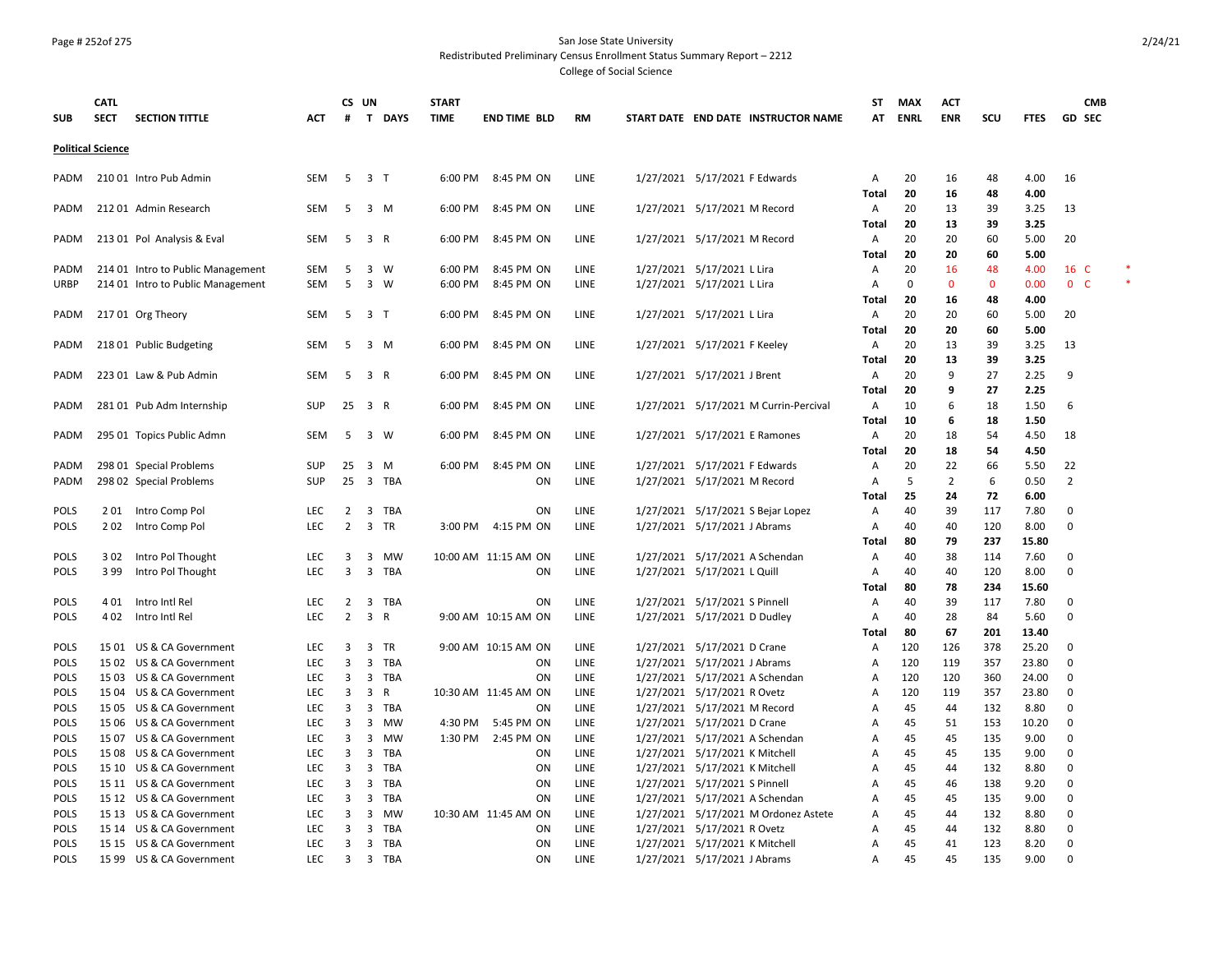#### Page # 253of 275 San Jose State University Redistributed Preliminary Census Enrollment Status Summary Report – 2212

|             | <b>CATL</b>                          |            |                | CS UN          |              | <b>START</b> |                      |             |                                       | ST             | <b>MAX</b>  | <b>ACT</b>              |              |             | <b>CMB</b>     |        |
|-------------|--------------------------------------|------------|----------------|----------------|--------------|--------------|----------------------|-------------|---------------------------------------|----------------|-------------|-------------------------|--------------|-------------|----------------|--------|
| <b>SUB</b>  | <b>SECT</b><br><b>SECTION TITTLE</b> | <b>ACT</b> | #              |                | T DAYS       | <b>TIME</b>  | <b>END TIME BLD</b>  | <b>RM</b>   | START DATE END DATE INSTRUCTOR NAME   | AT             | <b>ENRL</b> | <b>ENR</b>              | scu          | <b>FTES</b> | <b>GD SEC</b>  |        |
|             |                                      |            |                |                |              |              |                      |             |                                       |                |             |                         |              |             |                |        |
|             |                                      |            |                |                |              |              |                      |             |                                       | Total          | 975         | 978                     | 2934         | 195.60      |                |        |
| <b>POLS</b> | 100M 0 Political Inquiry             | LEC        | 2              | 4              | $\mathsf{T}$ | 3:00 PM      | 4:15 PM ON           | LINE        | 1/27/2021 5/17/2021 K Mitchell        | A              | 25          | 25                      | 100          | 6.67        | 0              |        |
| POLS        | 100M 0 Political Inquiry             | LEC        | $\overline{2}$ | $\overline{4}$ | <b>TBA</b>   |              | ON                   | LINE        | 1/27/2021 5/17/2021 S Bejar Lopez     | A              | 25          | 25                      | 100          | 6.67        | 0              |        |
| <b>POLS</b> | 100M 0 Political Inquiry             | <b>LEC</b> | 2              | 4              | <b>MW</b>    |              | 12:00 PM 1:15 PM ON  | <b>LINE</b> | 1/27/2021 5/17/2021 S Pinnell         | Α              | 25          | 24                      | 96           | 6.40        | 0              |        |
|             |                                      |            |                |                |              |              |                      |             |                                       | Total          | 75          | 74                      | 296          | 19.73       |                |        |
| <b>POLS</b> | 100W 0 Writing Workshop              | SEM        | 4              | 3              | TBA          |              | ON                   | <b>LINE</b> | 1/27/2021 5/17/2021 L Quill           | A              | 25          | 25                      | 75           | 5.00        | 0              |        |
| <b>POLS</b> | 100W 0 Writing Workshop              | <b>SEM</b> | 4              | 3              | M            | 12:00 PM     | 1:15 PM ON           | LINE        | 1/27/2021 5/17/2021 S Benson          | $\overline{A}$ | 25          | 24                      | 72           | 4.80        | 0              |        |
|             |                                      |            |                |                |              |              |                      |             |                                       | Total          | 50          | 49                      | 147          | 9.80        |                |        |
| <b>POLS</b> | 103 01 Local Politics                | <b>LEC</b> | $\overline{2}$ | $\overline{4}$ | <b>TBA</b>   |              | ON                   | LINE        | 1/27/2021 5/17/2021 K Yeager          | Α              | 35          | 35                      | 140          | 9.33        | 0 <sup>o</sup> |        |
| <b>URBP</b> | 103 01 Local Politics                | LEC        | $\overline{2}$ | $\overline{4}$ | <b>TBA</b>   |              | ON                   | LINE        | 1/27/2021 5/17/2021 K Yeager          | A              | $\mathbf 0$ | 0                       | $\mathbf 0$  | 0.00        | 0 <sub>c</sub> | $\ast$ |
|             |                                      |            |                |                |              |              |                      |             |                                       | <b>Total</b>   | 35          | 35                      | 140          | 9.33        |                |        |
| <b>POLS</b> | 105 01 Congress                      | <b>LEC</b> | 2              |                | 4 TR         |              | 12:00 PM 1:15 PM ON  | LINE        | 1/27/2021 5/17/2021 D Crane           | A              | 35          | 36                      | 144          | 9.60        | 0              |        |
|             |                                      |            |                |                |              |              |                      |             |                                       | Total          | 35          | 36                      | 144          | 9.60        |                |        |
| <b>POLS</b> | 110 01 Race and Politics             | <b>LEC</b> | 2              | $\overline{4}$ | M            | 1:30 PM      | 2:45 PM ON           | LINE        | 1/27/2021 5/17/2021 S Benson          | Α              | 35          | 31                      | 124          | 8.27        | 0              |        |
|             |                                      |            |                |                |              |              |                      |             |                                       | Total          | 35          | 31                      | 124          | 8.27        |                |        |
| <b>POLS</b> | 120 01 U S Law and Society           | <b>LEC</b> | $\overline{2}$ |                | 3 TBA        |              | ON                   | LINE        | 1/27/2021 5/17/2021 S Benson          | Α              | 40          | 40                      | 120          | 8.00        | 0              |        |
|             |                                      |            |                |                |              |              |                      |             |                                       | <b>Total</b>   | 40          | 40                      | 120          | 8.00        |                |        |
| <b>POLS</b> | 121A 01 Institutional Powers         | <b>LEC</b> | $\overline{2}$ | 4              | MW           |              | 10:30 AM 11:45 AM ON | LINE        | 1/27/2021 5/17/2021 J Brent           | Α              | 35          | 34                      | 136          | 9.07        | 0              |        |
|             |                                      |            |                |                |              |              |                      |             |                                       | <b>Total</b>   | 35          | 34                      | 136          | 9.07        |                |        |
| <b>POLS</b> | 130 01 Public Policy                 | <b>LEC</b> | 2              | $\overline{4}$ | TR           | 7:30 AM      | 8:45 AM ON           | LINE        | 1/27/2021 5/17/2021 L Gerston         | Α              | 35          | 35                      | 140          | 9.33        | 0              |        |
|             |                                      |            |                |                |              |              |                      |             |                                       | <b>Total</b>   | 35          | 35                      | 140          | 9.33        |                |        |
| <b>POLS</b> | 141 01 Post-Com Politics             | LEC        | 2              | 4              | МW           | 3:00 PM      | 4:15 PM ON           | LINE        | 1/27/2021 5/17/2021 S Pinnell         | Α              | 35          | 32                      | 128          | 8.60        | 1              |        |
|             |                                      |            |                |                |              |              |                      |             |                                       | <b>Total</b>   | 35          | 32                      | 128          | 8.60        |                |        |
| <b>POLS</b> | 145 01 Asian Politics                | LEC        | 2              | 4              | TBA          |              | ΟN                   | LINE        | 1/27/2021 5/17/2021 K Sasikumar       | Α              | 35          | 39                      | 156          | 10.40       | 0 <sub>c</sub> |        |
| ASIA        | 145 01 Asian Politics                | <b>LEC</b> | $\overline{2}$ | $\overline{4}$ | <b>TBA</b>   |              | ON                   | LINE        | 1/27/2021 5/17/2021 K Sasikumar       | Α              | $\mathbf 0$ | $\mathbf{0}$            | $\mathbf{0}$ | 0.00        | 0 <sup>o</sup> |        |
|             |                                      |            |                |                |              |              |                      |             |                                       | Total          | 35          | 39                      | 156          | 10.40       |                |        |
| <b>POLS</b> | 150 01 War and Peace                 | <b>LEC</b> | $\overline{2}$ | $\overline{3}$ | <b>TR</b>    |              | 9:00 AM 10:15 AM ON  | <b>LINE</b> | 1/27/2021 5/17/2021 J Abrams          | Α              | 40          | 40                      | 120          | 8.00        | 0              |        |
| <b>POLS</b> | 150 02 War and Peace                 | <b>LEC</b> | 2              | $\overline{3}$ | TR           |              | 1:30 PM 2:45 PM ON   | <b>LINE</b> | 1/27/2021 5/17/2021 H Yenigun         | Α              | 40          | 38                      | 114          | 7.60        | 0              |        |
|             |                                      |            |                |                |              |              |                      |             |                                       | Total          | 80          | 78                      | 234          | 15.60       |                |        |
| <b>POLS</b> | 152B 01 Model UN                     | LEC        |                | 4              |              |              |                      |             |                                       | X              | $\pmb{0}$   | 0                       | $\mathsf 0$  | 0.00        | 0              |        |
|             |                                      |            |                |                |              |              |                      |             |                                       | <b>Total</b>   | $\mathbf 0$ | 0                       | $\mathbf 0$  | 0.00        |                |        |
| <b>POLS</b> | 153 01 European Union                | LEC        | 2              | $\overline{4}$ | TBA          |              | ON                   | LINE        | 1/27/2021 5/17/2021 D Dudley          | Α              | 35          | 35                      | 140          | 9.33        | 0              |        |
|             |                                      |            |                |                |              |              |                      |             |                                       | <b>Total</b>   | 35          | 35                      | 140          | 9.33        |                |        |
| <b>POLS</b> | 155 01 Wealth Of Nations             | <b>LEC</b> | $\overline{2}$ | 4              | TBA          |              | ON                   | LINE        | 1/27/2021 5/17/2021 S Bejar Lopez     | Α              | 35          | 35                      | 140          | 9.33        | 0              |        |
|             |                                      |            |                |                |              |              |                      |             |                                       | <b>Total</b>   | 35          | 35                      | 140          | 9.33        |                |        |
| <b>POLS</b> | 160B 01 Modern Pol Though            | LEC        | 3              |                | 3 TBA        |              | ON                   | LINE        | 1/27/2021 5/17/2021 L Quill           | A              | 35          | 34                      | 102          | 6.80        | 0              |        |
|             |                                      |            |                |                |              |              |                      |             |                                       | <b>Total</b>   | 35          | 34                      | 102          | 6.80        |                |        |
| <b>POLS</b> | 163 01 Amer Pol Thought              | LEC        | 3              |                | 3 MW         |              | 9:00 AM 10:15 AM ON  | LINE        | 1/27/2021 5/17/2021 K Peter           | Α              | 35          | 35                      | 105          | 7.00        | 0              |        |
|             |                                      |            |                |                |              |              |                      |             |                                       | <b>Total</b>   | 35          | 35                      | 105          | 7.00        |                |        |
| <b>POLS</b> | 170V 01 Amer Pol Global              | SEM        | 3              | 3              | M            | 1:30 PM      | 2:45 PM ON           | LINE        | 1/27/2021 5/17/2021 M Ordonez Astete  | Α              | 35          | 35                      | 105          | 7.00        | 0              |        |
| <b>POLS</b> | 170V 02 Amer Pol Global              | <b>SEM</b> | $\overline{3}$ | $\overline{3}$ | M            | 3:00 PM      | 4:15 PM ON           | <b>LINE</b> | 1/27/2021 5/17/2021 M Ordonez Astete  | Α              | 35          | 35                      | 105          | 7.00        | 0              |        |
| <b>POLS</b> | 170V 03 Amer Pol Global              | SEM        | 3              | 3              | TR           |              | 10:30 AM 11:45 AM ON | LINE        | 1/27/2021 5/17/2021 H Yenigun         | A              | 35          | 41                      | 123          | 8.20        | 0              |        |
| <b>POLS</b> | 170V 04 Amer Pol Global              | <b>SEM</b> | $\overline{3}$ | $\overline{3}$ | TBA          |              | ON                   | LINE        | 1/27/2021 5/17/2021 M Ordonez Astete  | Α              | 35          | 34                      | 102          | 6.80        | 0              |        |
|             |                                      |            |                |                |              |              |                      |             |                                       | Total          | 140         | 145                     | 435          | 29.00       |                |        |
| <b>POLS</b> | 18101 Internships                    | SEM        | 5              | $\overline{4}$ | $\mathsf{T}$ | 6:00 PM      | 8:45 PM ON           | LINE        | 1/27/2021 5/17/2021 M Currin-Percival | Α              | 15          | $\overline{7}$          | 28           | 1.87        | 0              |        |
|             |                                      |            |                |                |              |              |                      |             |                                       | Total          | 15          | $\overline{7}$          | 28           | 1.87        |                |        |
| <b>POLS</b> | 181C 01 Internship Capstone          | <b>SEM</b> | -5             | 4 T            |              | 6:00 PM      | 8:45 PM ON           | <b>LINE</b> | 1/27/2021 5/17/2021 M Currin-Percival | A              | 5           | 3                       | 12           | 0.80        | 0              |        |
|             |                                      |            |                |                |              |              |                      |             |                                       | <b>Total</b>   | 5           | $\overline{\mathbf{3}}$ | 12           | 0.80        |                |        |
|             |                                      |            |                |                |              |              |                      |             |                                       |                |             |                         |              |             |                |        |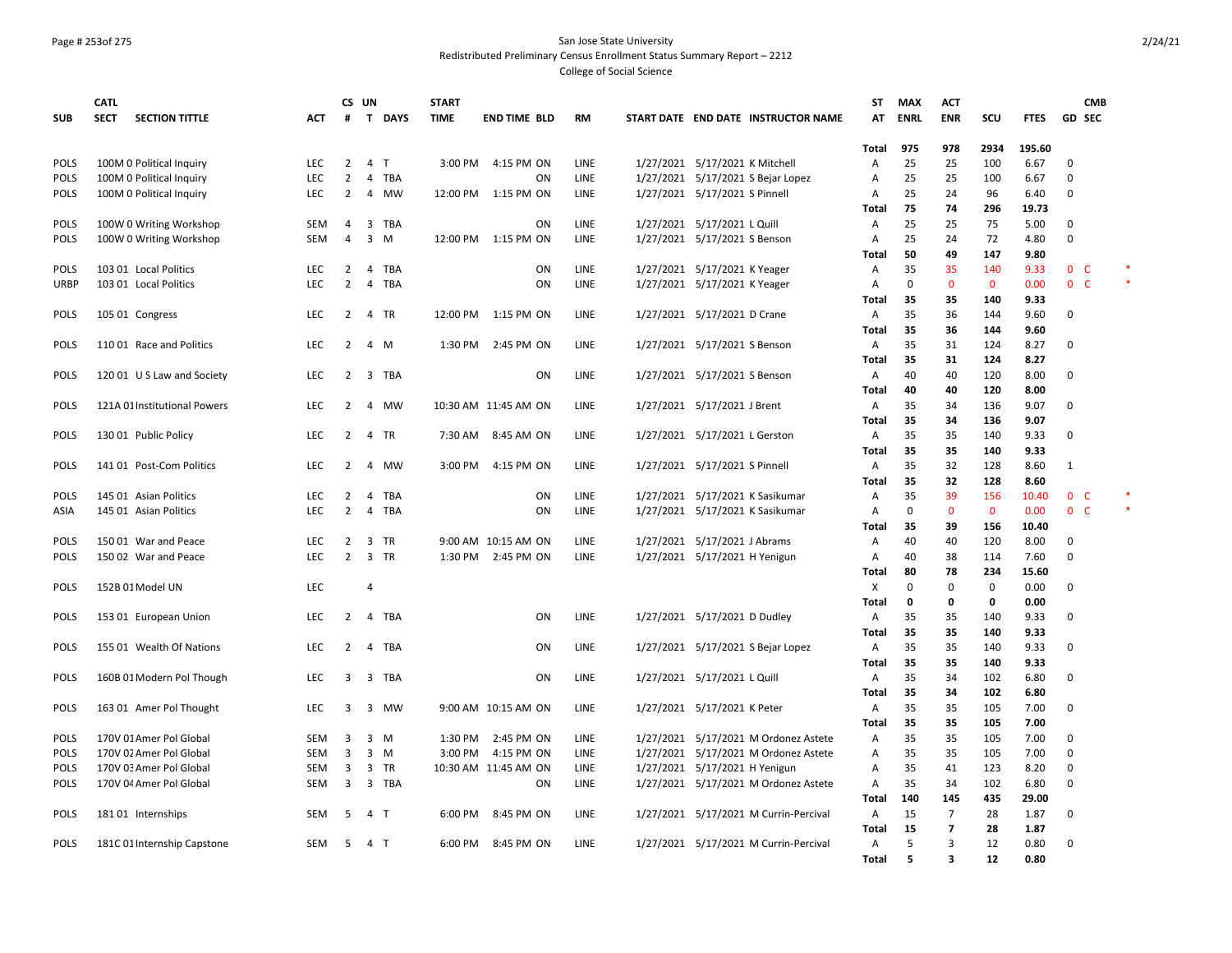#### Page # 254of 275 San Jose State University Redistributed Preliminary Census Enrollment Status Summary Report – 2212

|             | <b>CATL</b> |                         |            | CS UN         |                |             | <b>START</b> |                      |    |             |            |                                 |                                 | ST    | <b>MAX</b>  | <b>ACT</b>   |              |             | <b>CMB</b>    |
|-------------|-------------|-------------------------|------------|---------------|----------------|-------------|--------------|----------------------|----|-------------|------------|---------------------------------|---------------------------------|-------|-------------|--------------|--------------|-------------|---------------|
| <b>SUB</b>  | <b>SECT</b> | <b>SECTION TITTLE</b>   | <b>ACT</b> | #             |                | <b>DAYS</b> | <b>TIME</b>  | <b>END TIME BLD</b>  |    | RM          | START DATE |                                 | <b>END DATE INSTRUCTOR NAME</b> | AT    | <b>ENRL</b> | <b>ENR</b>   | scu          | <b>FTES</b> | <b>GD SEC</b> |
| <b>POLS</b> |             | 184 01 Directed Reading | SUP        |               | $\overline{2}$ |             |              |                      |    |             |            |                                 |                                 | X     | $\mathbf 0$ | $\mathbf 0$  | 0            | 0.00        | 0             |
| <b>POLS</b> |             | 184 02 Directed Reading | SUP        | 36            |                | TBA         |              |                      | ON | LINE        |            | 1/27/2021 5/17/2021 L Lira      |                                 | A     | 5           | $\mathbf{1}$ | $\mathbf{1}$ | 0.07        | 0             |
| <b>POLS</b> |             | 184 03 Directed Reading | <b>SUP</b> | 36            | 3              | <b>TBA</b>  |              |                      | ON | LINE        |            | 1/27/2021 5/17/2021 K Sasikumar |                                 | A     |             |              | 3            | 0.20        | 0             |
|             |             |                         |            |               |                |             |              |                      |    |             |            |                                 |                                 | Total | 10          | $\mathbf{2}$ | 4            | 0.27        |               |
| POLS        |             | 190 01 Senior Seminar   | <b>SEM</b> | .5            | 4              | <b>MW</b>   | 1:30 PM      | 2:45 PM ON           |    | LINE        |            | 1/27/2021 5/17/2021 J Brent     |                                 | A     | 15          | 15           | 60           | 4.00        | 0             |
| <b>POLS</b> |             | 190 02 Senior Seminar   | <b>SEM</b> | 5.            |                | 4 M         |              | 9:00 AM 10:15 AM ON  |    | <b>LINE</b> |            | 1/27/2021 5/17/2021 S Benson    |                                 | A     | 15          | 16           | 64           | 4.27        | 0             |
| <b>POLS</b> |             | 190 03 Senior Seminar   | <b>SEM</b> | 5.            |                | 4 TR        |              | 10:30 AM 11:45 AM ON |    | LINE        |            | 1/27/2021 5/17/2021 L Gerston   |                                 | A     | 15          | 15           | 60           | 4.00        | 0             |
|             |             |                         |            |               |                |             |              |                      |    |             |            |                                 |                                 | Total | 45          | 46           | 184          | 12.27       |               |
| <b>POLS</b> |             | 190H 01 Honors Thesis   | <b>SUP</b> | 25            |                | <b>TBA</b>  |              |                      | ON | LINE        |            | 1/27/2021 5/17/2021 J Brent     |                                 | A     | 5           | 0            | 0            | 0.00        | 0             |
| <b>POLS</b> |             | 190H 02 Honors Thesis   | <b>SUP</b> | 25            |                | 1 M         |              | 9:00 AM 10:15 AM ON  |    | <b>LINE</b> |            | 1/27/2021 5/17/2021 S Benson    |                                 | A     | 5           | 0            | 0            | 0.00        | 0             |
| <b>POLS</b> |             | 190H 0: Honors Thesis   | SUP        | 25            | 1              | <b>TBA</b>  |              |                      | ON | LINE        |            | 1/27/2021 5/17/2021 L Gerston   |                                 | A     | 5           | 0            | 0            | 0.00        | 0             |
|             |             |                         |            |               |                |             |              |                      |    |             |            |                                 |                                 | Total | 15          | 0            | 0            | 0.00        |               |
| POLS        |             | 199 01 Cur Pol Issues   | <b>LEC</b> | $\mathcal{P}$ |                | 3 TR        | 1:30 PM      | 2:45 PM ON           |    | LINE        |            | 1/27/2021 5/17/2021 R Ovetz     |                                 | A     | 35          | 12           | 12           | 2.40        | 0             |
| <b>POLS</b> |             | 199 02 Cur Pol Issues   | LEC        |               | 3              |             |              |                      |    |             |            |                                 |                                 | X     | 0           | $\mathbf 0$  | 0            | 0.00        | 0             |
|             |             |                         |            |               |                |             |              |                      |    |             |            |                                 |                                 | Total | 35          | 12           | 12           | 2.40        |               |
|             |             |                         |            |               |                |             |              |                      |    |             |            |                                 | <b>Political Science Total</b>  |       | 2305        | 2194         | 6998         | 475.95      |               |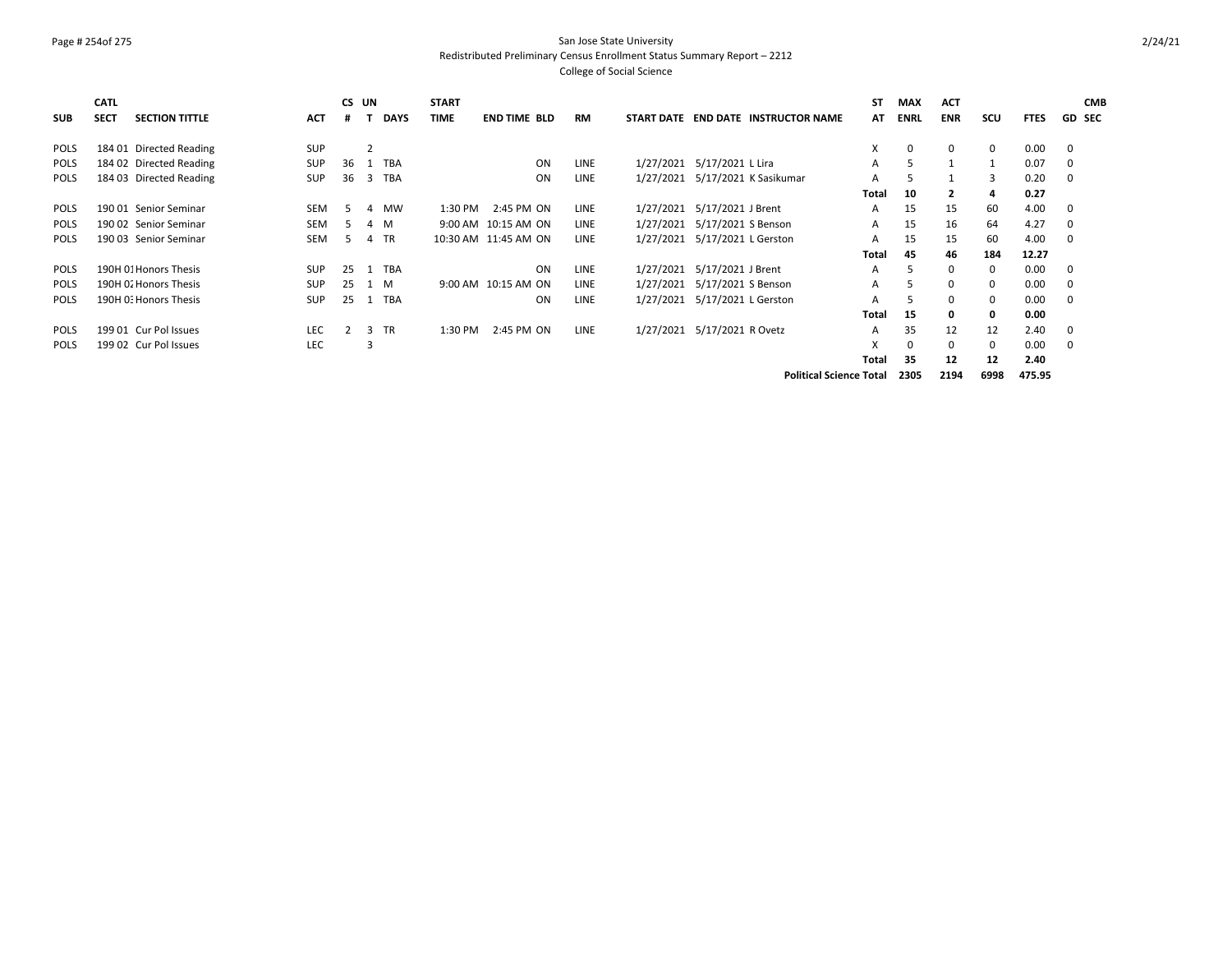#### Page # 255of 275 San Jose State University Redistributed Preliminary Census Enrollment Status Summary Report – 2212

|             | <b>CATL</b> |                                |            |                | CS UN                   |              | <b>START</b> |                      |           |                                 |                                           | <b>ST</b>    | <b>MAX</b>  | <b>ACT</b>  |             |             | <b>CMB</b>     |        |
|-------------|-------------|--------------------------------|------------|----------------|-------------------------|--------------|--------------|----------------------|-----------|---------------------------------|-------------------------------------------|--------------|-------------|-------------|-------------|-------------|----------------|--------|
| <b>SUB</b>  | <b>SECT</b> | <b>SECTION TITTLE</b>          | <b>ACT</b> | #              |                         | T DAYS       | <b>TIME</b>  | <b>END TIME BLD</b>  | <b>RM</b> |                                 | START DATE END DATE INSTRUCTOR NAME       | AT           | <b>ENRL</b> | <b>ENR</b>  | SCU         | <b>FTES</b> | GD SEC         |        |
| Psychology  |             |                                |            |                |                         |              |              |                      |           |                                 |                                           |              |             |             |             |             |                |        |
| <b>PSYC</b> | 1 0 1       | <b>Introductory Psychology</b> | <b>LEC</b> | $\overline{2}$ | $\overline{\mathbf{3}}$ | MW           |              | 10:30 AM 11:45 AM ON | LINE      |                                 | 1/27/2021 5/17/2021 S Macramalla          | Α            | 40          | 42          | 126         | 8.40        | $\mathbf 0$    |        |
| <b>PSYC</b> | 1 0 2       | Introductory Psychology        | LEC        | $\overline{2}$ | 3                       | MW           |              | 4:30 PM 5:45 PM ON   | LINE      |                                 | 1/27/2021 5/17/2021 S Macramalla          | A            | 40          | 40          | 120         | 8.00        | 0              |        |
| <b>PSYC</b> | 1 0 3       | <b>Introductory Psychology</b> | <b>LEC</b> | $\overline{2}$ |                         | 3 TBA        |              | ON                   | LINE      |                                 | 1/27/2021 5/17/2021 R Schulte-Miyagi      | Α            | 40          | 40          | 120         | 8.00        | 0              |        |
| <b>PSYC</b> | 1 0 4       | <b>Introductory Psychology</b> | <b>LEC</b> | $\overline{2}$ | 3                       | TBA          |              | ON                   | LINE      |                                 | 1/27/2021 5/17/2021 R Schulte-Miyagi      | Α            | 40          | 40          | 120         | 8.00        | 0              |        |
| <b>PSYC</b> | 1 0 5       | Introductory Psychology        | LEC        | $\overline{2}$ |                         | 3 TBA        |              | ON                   | LINE      | 1/27/2021 5/17/2021 S Snycerski |                                           | Α            | 40          | 37          | 111         | 7.40        | 0              |        |
| <b>PSYC</b> | 1 0 6       | <b>Introductory Psychology</b> | <b>LEC</b> | $\overline{2}$ | $\overline{\mathbf{3}}$ | TR           |              | 9:00 AM 10:15 AM ON  | LINE      |                                 | 1/27/2021 5/17/2021 S Del Chiaro          | Α            | 40          | 41          | 123         | 8.20        | $\mathbf 0$    |        |
| <b>PSYC</b> | 107         | Introductory Psychology        | LEC        | $\overline{2}$ | 3 TR                    |              | 1:30 PM      | 2:45 PM ON           | LINE      | 1/27/2021 5/17/2021 G Feist     |                                           | Α            | 120         | 118         | 354         | 23.60       | $\mathbf 0$    |        |
| <b>PSYC</b> | 108         | Introductory Psychology        | <b>LEC</b> | $\overline{2}$ | 3 TR                    |              | 12:00 PM     | 1:15 PM ON           | LINE      | 1/27/2021 5/17/2021 C Feria     |                                           | Α            | 40          | 40          | 120         | 8.00        | 0              |        |
|             |             |                                |            |                |                         |              |              |                      |           |                                 |                                           | Total        | 400         | 398         | 1194        | 79.60       |                |        |
| <b>PSYC</b> |             | 1801 Intro to Res Meth         | LEC        | $\overline{2}$ |                         | 3 MW         |              | 10:30 AM 11:45 AM ON | LINE      | 1/27/2021 5/17/2021 N Rattan    |                                           | Α            | 30          | 37          | 111         | 7.40        | $\mathbf 0$    |        |
| <b>PSYC</b> |             | 1802 Intro to Res Meth         | LEC        | $\overline{2}$ | $\overline{\mathbf{3}}$ | <b>MW</b>    | 4:30 PM      | 5:45 PM ON           | LINE      | 1/27/2021 5/17/2021 N Rattan    |                                           | Α            | 30          | 30          | 90          | 6.00        | 0              |        |
| <b>PSYC</b> |             | 1803 Intro to Res Meth         | LEC        |                | 3                       |              |              |                      |           |                                 |                                           | х            | $\mathbf 0$ | $\mathbf 0$ | $\mathbf 0$ | 0.00        | 0              |        |
| <b>PSYC</b> |             | 18 04 Intro to Res Meth        | LEC        | $\overline{2}$ | $\overline{\mathbf{3}}$ | R            |              | 9:00 AM 10:15 AM ON  | LINE      | 1/27/2021 5/17/2021 C Tzeng     |                                           | A            | 30          | 31          | 93          | 6.20        | 0              |        |
| <b>PSYC</b> |             | 1805 Intro to Res Meth         | <b>LEC</b> | $\overline{2}$ |                         | 3 MW         |              | 1:30 PM 2:45 PM ON   | LINE      | 1/27/2021 5/17/2021 S Trafalis  |                                           | A            | 30          | 29          | 87          | 5.80        | $\Omega$       |        |
|             |             |                                |            |                |                         |              |              |                      |           |                                 |                                           | Total        | 120         | 127         | 381         | 25.40       |                |        |
| <b>PSYC</b> |             | 30 01 Intro Psychbiology       | LEC        | 2              |                         | 3 MW         |              | 9:00 AM 10:15 AM ON  | LINE      | 1/27/2021 5/17/2021 A Evans     |                                           | Α            | 40          | 51          | 153         | 10.20       | 0              |        |
| <b>PSYC</b> |             | 30 02 Intro Psychbiology       | LEC        | $\overline{2}$ | 3 TR                    |              |              | 10:30 AM 11:45 AM ON | LINE      |                                 | 1/27/2021 5/17/2021 C Chancellor-Freeland | A            | 120         | 118         | 354         | 23.60       | $\mathbf 0$    |        |
|             |             |                                |            |                |                         |              |              |                      |           |                                 |                                           | Total        | 160         | 169         | 507         | 33.80       |                |        |
| <b>PSYC</b> |             | 100W 0 Writing Workshop        | SEM        | 4              | $3 \, M$                |              | 6:00 PM      | 8:45 PM ON           | LINE      | 1/27/2021 5/17/2021 J Froelich  |                                           | A            | 24          | 27          | 81          | 5.40        | $\mathbf 0$    |        |
| <b>PSYC</b> |             | 100W 0 Writing Workshop        | <b>SEM</b> | 4              | 3                       | M            |              | 9:00 AM 10:15 AM ON  | LINE      | 1/27/2021 5/17/2021 K Jeffery   |                                           | Α            | 24          | 25          | 75          | 5.00        | $\mathbf 0$    |        |
| <b>PSYC</b> |             | 100W 0 Writing Workshop        | SEM        | 4              | $3 \, M$                |              |              | 10:30 AM 11:45 AM ON | LINE      | 1/27/2021 5/17/2021 K Jeffery   |                                           | Α            | 24          | 28          | 84          | 5.60        | $\mathbf 0$    |        |
| <b>PSYC</b> |             | 100W 0 Writing Workshop        | <b>SEM</b> | 4              | 3 <sub>T</sub>          |              |              | 6:00 PM 8:45 PM ON   | LINE      | 1/27/2021 5/17/2021 L Cabral    |                                           | Α            | 25          | 19          | 57          | 3.80        | $\mathbf 0$    |        |
| <b>PSYC</b> |             | 100W 0 Writing Workshop        | SEM        | 4              |                         | 3 TBA        |              | ON                   | LINE      | 1/27/2021 5/17/2021 A Lewis     |                                           | Α            | 24          | 24          | 72          | 4.80        | 0              |        |
| <b>PSYC</b> |             | 100W 0 Writing Workshop        | SEM        | $\overline{4}$ |                         | 3 TBA        |              | ON                   | LINE      | 1/27/2021 5/17/2021 A Lewis     |                                           | Α            | 24          | 23          | 69          | 4.60        | 0              |        |
| <b>PSYC</b> |             | 100W 0 Writing Workshop        | SEM        |                | 3                       |              |              |                      |           |                                 |                                           | x            | $\mathbf 0$ | 0           | $\pmb{0}$   | 0.00        | $\mathbf 0$    |        |
| <b>PSYC</b> |             | 100W 0 Writing Workshop        | SEM        | 4              | 3 TR                    |              |              | 9:00 AM 10:15 AM ON  | LINE      | 1/27/2021 5/17/2021 L Cabral    |                                           | A            | 24          | 17          | 51          | 3.40        | $\mathbf 0$    |        |
| <b>PSYC</b> |             | 100W 0 Writing Workshop        | SEM        | $\overline{4}$ | 3 <sub>T</sub>          |              |              | 10:30 AM 11:45 AM ON | LINE      | 1/27/2021 5/17/2021 S Branca    |                                           | A            | 24          | 24          | 72          | 4.80        | 0              |        |
| <b>PSYC</b> |             | 100W 1 Writing Workshop        | <b>SEM</b> | $\overline{4}$ | 3 TR                    |              |              | 10:30 AM 11:45 AM ON | LINE      | 1/27/2021 5/17/2021 L Cabral    |                                           | Α            | 24          | 21          | 63          | 4.20        | $\mathbf 0$    |        |
| <b>PSYC</b> |             | 100W 1 Writing Workshop        | SEM        | 4              | $\overline{3}$          | W            |              | 6:00 PM 8:45 PM ON   | LINE      | 1/27/2021 5/17/2021 J Froelich  |                                           | A            | 24          | 24          | 72          | 4.80        | 0              |        |
| <b>PSYC</b> |             | 100W 1 Writing Workshop        | SEM        | 4              | 3                       | TBA          |              | ON                   | LINE      |                                 | 1/27/2021 5/17/2021 L Huntsman            | A            | 24          | 23          | 69          | 4.60        | 0              |        |
| <b>PSYC</b> |             | 100W 1 Writing Workshop        | SEM        | 4              |                         | 3 TBA        |              | ON                   | LINE      |                                 | 1/27/2021 5/17/2021 L Huntsman            | A            | 24          | 22          | 66          | 4.40        | 0              |        |
| <b>PSYC</b> |             | 100W 1 Writing Workshop        | SEM        | 4              | 3                       | TBA          |              | ON                   | LINE      |                                 | 1/27/2021 5/17/2021 L Huntsman            | Α            | 24          | 17          | 51          | 3.40        | 0              |        |
| <b>PSYC</b> |             | 100W 1 Writing Workshop        | <b>SEM</b> |                | 3                       |              |              |                      |           |                                 |                                           | Χ            | 0           | $\mathbf 0$ | 0           | 0.00        | 0              |        |
|             |             |                                |            |                |                         |              |              |                      |           |                                 |                                           | <b>Total</b> | 313         | 294         | 882         | 58.80       |                |        |
| <b>PSYC</b> |             | 102 01 Psyc of Childhood       | LEC        | 1              | 3                       | TBA          |              | ON                   | LINE      |                                 | 1/27/2021 5/17/2021 R Schulte-Miyagi      | Α            | 40          | 42          | 126         | 8.40        | $\mathbf 0$    |        |
| <b>PSYC</b> |             | 102 02 Psyc of Childhood       | <b>LEC</b> | 1              | 3                       | <b>MW</b>    |              | 9:00 AM 10:15 AM ON  | LINE      | 1/27/2021 5/17/2021 M Alvarez   |                                           | Α            | 40          | 39          | 117         | 7.80        | $\mathbf 0$    |        |
| <b>PSYC</b> |             | 102 03 Psyc of Childhood       | LEC        | $\mathbf{1}$   | 3                       | MW           | 12:00 PM     | 1:15 PM ON           | LINE      | 1/27/2021 5/17/2021 M Alvarez   |                                           | Α            | 40          | 40          | 120         | 8.00        | 0              |        |
| <b>PSYC</b> |             | 102 04 Psyc of Childhood       | LEC        | 1              | $\overline{3}$          | $\mathsf{R}$ | 1:30 PM      | 2:45 PM ON           | LINE      | 1/27/2021 5/17/2021 S Duh       |                                           | Α            | 120         | 121         | 363         | 24.20       | $\mathbf 0$    |        |
|             |             |                                |            |                |                         |              |              |                      |           |                                 |                                           | <b>Total</b> | 240         | 242         | 726         | 48.40       |                |        |
| <b>PSYC</b> |             | 107 01 Psych of Women          | LEC        | 2              | 3 TR                    |              |              | 9:00 AM 10:15 AM ON  | LINE      | 1/27/2021 5/17/2021 L Tinson    |                                           | Α            | 40          | 43          | 129         | 8.60        | 0 <sup>o</sup> | $\ast$ |
| <b>WOMS</b> |             | 107 01 Psych of Women          | LEC        | $\overline{2}$ | 3 TR                    |              |              | 9:00 AM 10:15 AM ON  | LINE      | 1/27/2021 5/17/2021 L Tinson    |                                           | Α            | $\Omega$    | $\mathbf 0$ | $\mathbf 0$ | 0.00        | 0 <sub>c</sub> |        |
|             |             |                                |            |                |                         |              |              |                      |           |                                 |                                           | <b>Total</b> | 40          | 43          | 129         | 8.60        |                |        |
| <b>PSYC</b> |             | 110 01 Adult Psychopathol      | LEC        | 1              | 3                       | F            |              | 9:30 AM 12:15 PM ON  | LINE      |                                 | 1/27/2021 5/17/2021 S Del Chiaro          | Α            | 40          | 40          | 120         | 8.00        | 0              |        |
| <b>PSYC</b> |             | 110 02 Adult Psychopathol      | LEC        | 1              | 3 TR                    |              | 1:30 PM      | 2:45 PM ON           | LINE      | 1/27/2021 5/17/2021 A Lewis     |                                           | A            | 40          | 40          | 120         | 8.00        | $\Omega$       |        |
| <b>PSYC</b> |             | 110 03 Adult Psychopathol      | LEC        | 1              | 3 <sub>1</sub>          |              |              | 12:00 PM 1:15 PM ON  | LINE      | 1/27/2021 5/17/2021 J Gregg     |                                           | Α            | 40          | 41          | 123         | 8.20        | 0              |        |
| <b>PSYC</b> |             | 110 04 Adult Psychopathol      | LEC        |                | 3                       |              |              |                      |           |                                 |                                           | X            | $\Omega$    | $\Omega$    | $\Omega$    | 0.00        | $\Omega$       |        |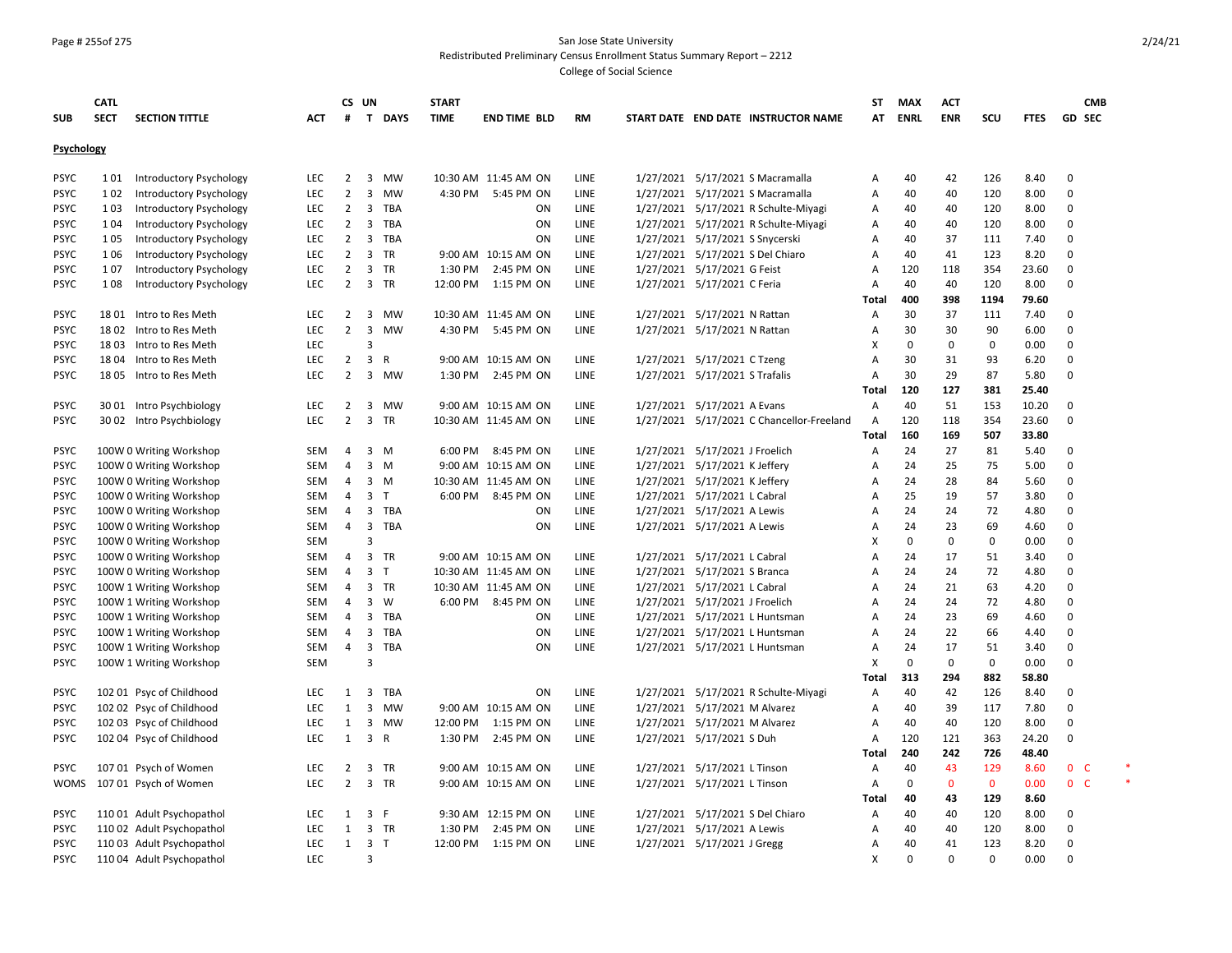## Page # 256of 275 San Jose State University Redistributed Preliminary Census Enrollment Status Summary Report – 2212

|             | <b>CATL</b> |                                  |            |                | CS UN                   |              | <b>START</b> |                      |           |                                |                                        | <b>ST</b>      | <b>MAX</b>        | <b>ACT</b>   |              |             |                                  | <b>CMB</b> |  |
|-------------|-------------|----------------------------------|------------|----------------|-------------------------|--------------|--------------|----------------------|-----------|--------------------------------|----------------------------------------|----------------|-------------------|--------------|--------------|-------------|----------------------------------|------------|--|
| <b>SUB</b>  | <b>SECT</b> | <b>SECTION TITTLE</b>            | <b>ACT</b> | #              |                         | T DAYS       | <b>TIME</b>  | <b>END TIME BLD</b>  | <b>RM</b> |                                | START DATE END DATE INSTRUCTOR NAME    | AT             | <b>ENRL</b>       | <b>ENR</b>   | SCU          | <b>FTES</b> | <b>GD SEC</b>                    |            |  |
| <b>PSYC</b> |             | 110 05 Adult Psychopathol        | <b>LEC</b> | 1              | $\overline{3}$          | <b>MW</b>    |              | 10:30 AM 11:45 AM ON | LINE      |                                | 1/27/2021 5/17/2021 S Del Chiaro       | Α              | 40                | 38           | 114          | 7.60        | $\Omega$                         |            |  |
| <b>PSYC</b> |             | 110 06 Adult Psychopathol        | <b>LEC</b> | 1              | $\overline{3}$          | M            | 12:00 PM     | 1:15 PM ON           | LINE      |                                | 1/27/2021 5/17/2021 G Callaghan        | Α              | 40                | 39           | 117          | 7.80        | $\mathbf 0$                      |            |  |
| <b>PSYC</b> |             | 110 07 Adult Psychopathol        | LEC        | 1              | 3                       | $\mathsf{R}$ | 6:00 PM      | 7:15 PM ON           | LINE      | 1/27/2021 5/17/2021 L Heiden   |                                        | A              | 40                | 31           | 93           | 6.20        | $\Omega$                         |            |  |
| <b>PSYC</b> |             | 110 08 Adult Psychopathol        | <b>LEC</b> | 1              | 3 <sub>T</sub>          |              | 6:00 PM      | 7:15 PM ON           | LINE      | 1/27/2021 5/17/2021 L Heiden   |                                        | Α              | 40                | 31           | 93           | 6.20        | $\Omega$                         |            |  |
| <b>PSYC</b> |             | 110 09 Adult Psychopathol        | LEC        | $\mathbf{1}$   | $3 \, M$                |              | 6:00 PM      | 8:45 PM ON           | LINE      | 1/27/2021 5/17/2021 E Herb     |                                        | A              | 40                | 39           | 117          | 7.80        | $\Omega$                         |            |  |
|             |             |                                  |            |                |                         |              |              |                      |           |                                |                                        | Total          | 320               | 299          | 897          | 59.80       |                                  |            |  |
| <b>PSYC</b> |             | 112 01 Psy of Adolescence        | LEC        | 1              | 3                       | MW           | 3:00 PM      | 4:15 PM ON           | LINE      | 1/27/2021 5/17/2021 M Alvarez  |                                        | Α              | 120               | 118          | 354          | 23.60       | 0                                |            |  |
| <b>PSYC</b> |             | 112 02 Psy of Adolescence        | <b>LEC</b> | 1              | $\overline{\mathbf{3}}$ | TR           |              | 9:00 AM 10:15 AM ON  | LINE      |                                | 1/27/2021 5/17/2021 S Torabian-Bassiri | $\overline{A}$ | 40                | 37           | 111          | 7.40        | $\Omega$                         |            |  |
|             |             |                                  |            |                |                         |              |              |                      |           |                                |                                        | Total          | 160               | 155          | 465          | 31.00       |                                  |            |  |
| <b>PSYC</b> |             | 114 01 Psych of Aging            | LEC        | 1              | $\overline{\mathbf{3}}$ | <b>TBA</b>   |              | ON                   | LINE      | 1/27/2021 5/17/2021 S Branca   |                                        | Α              | 40                | 42           | 126          | 8.45        | $1\quad C$                       |            |  |
| <b>GERO</b> |             | 114 01 Psych of Aging            | LEC        | 1              | 3                       | <b>TBA</b>   |              | ON                   | LINE      | 1/27/2021 5/17/2021 S Branca   |                                        | A              | 0                 | $\mathbf 0$  | $\mathbf{0}$ | 0.00        | $\mathbf 0$                      | - C        |  |
| <b>PSYC</b> |             | 114 02 Psych of Aging            | <b>LEC</b> | 1              | $\overline{3}$          | TBA          |              | ON                   | LINE      | 1/27/2021 5/17/2021 S Branca   |                                        | A              | 40                | 40           | 120          | 8.00        | 0 <sup>o</sup>                   |            |  |
| GERO        |             | 114 02 Psych of Aging            | <b>LEC</b> | 1              | $\overline{\mathbf{3}}$ | TBA          |              | ON                   | LINE      | 1/27/2021 5/17/2021 S Branca   |                                        | Α              | 0                 | $\mathbf{0}$ | $\mathbf{0}$ | 0.00        | 0 <sub>c</sub>                   |            |  |
|             |             |                                  |            |                |                         |              |              |                      |           |                                |                                        |                |                   |              |              |             |                                  |            |  |
| <b>PSYC</b> |             | 114 03 Psych of Aging            | LEC        | $\mathbf{1}$   | $\overline{\mathbf{3}}$ | TBA          |              | ON                   | LINE      |                                | 1/27/2021 5/17/2021 E Woodhead         | A              | 40<br>$\mathbf 0$ | 40           | 120          | 8.00        | 0 <sub>c</sub><br>0 <sub>c</sub> |            |  |
| <b>GERO</b> |             | 114 03 Psych of Aging            | <b>LEC</b> | 1              | $\overline{3}$          | <b>TBA</b>   |              | ON                   | LINE      |                                | 1/27/2021 5/17/2021 E Woodhead         | $\overline{A}$ |                   | $\mathbf{0}$ | $\mathbf{0}$ | 0.00        |                                  |            |  |
|             |             |                                  |            |                |                         |              |              |                      |           |                                |                                        | Total          | 120               | 122          | 366          | 24.45       |                                  |            |  |
| <b>PSYC</b> |             | 117 01 Psych Tests & Meas        | LEC        | $\overline{2}$ | $\overline{\mathbf{3}}$ | <b>TBA</b>   |              | ON                   | LINE      | 1/27/2021 5/17/2021 P Cravalho |                                        | Α              | 120               | 126          | 378          | 25.20       | 0                                |            |  |
| <b>PSYC</b> |             | 117 02 Psych Tests & Meas        | LEC        | $\overline{2}$ | $\overline{3}$          | <b>TBA</b>   |              | ON                   | LINE      | 1/27/2021 5/17/2021 B Oliveira |                                        | Α              | 40                | 40           | 120          | 8.00        | $\mathbf 0$                      |            |  |
| <b>PSYC</b> |             | 117 03 Psych Tests & Meas        | <b>LEC</b> | $\overline{2}$ | 3 TBA                   |              |              | <b>ON</b>            | LINE      | 1/27/2021 5/17/2021 B Oliveira |                                        | Α              | 40                | 39           | 117          | 7.80        | $\Omega$                         |            |  |
| <b>PSYC</b> |             | 117 04 Psych Tests & Meas        | <b>LEC</b> | $\overline{2}$ | $\overline{3}$          | W            | 3:00 PM      | 5:45 PM ON           | LINE      | 1/27/2021 5/17/2021 T Shirley  |                                        | Α              | 40                | 39           | 117          | 7.80        | $\Omega$                         |            |  |
| <b>PSYC</b> |             | 117 05 Psych Tests & Meas        | <b>LEC</b> | $\overline{2}$ | 3 <sub>1</sub>          |              | 6:00 PM      | 8:45 PM ON           | LINE      | 1/27/2021 5/17/2021 G Scherini |                                        | $\overline{A}$ | 40                | 42           | 126          | 8.40        | $\Omega$                         |            |  |
|             |             |                                  |            |                |                         |              |              |                      |           |                                |                                        | Total          | 280               | 286          | 858          | 57.20       |                                  |            |  |
| <b>PSYC</b> |             | 118 10 Adv Res Methods           | <b>LEC</b> | $\overline{2}$ | 3 TR                    |              | 3:00 PM      | 3:50 PM ON           | LINE      | 1/27/2021 5/17/2021 S Trafalis |                                        | A              | 44                | 46           | 92           | 9.20        | $\Omega$                         |            |  |
| <b>PSYC</b> |             | 118 11 Adv Res Methods           | <b>ACT</b> | $\overline{7}$ | $\mathbf 0$             | $\top$       | 4:15 PM      | 6:15 PM ON           | LINE      | 1/27/2021 5/17/2021 S Trafalis |                                        | Α              | 22                | 24           | 24           | 0.00        | $\mathbf 0$                      |            |  |
| <b>PSYC</b> |             | 118 12 Adv Res Methods           | ACT        | $\overline{7}$ | $\mathbf 0$             | $\mathsf{R}$ | 4:15 PM      | 6:15 PM ON           | LINE      | 1/27/2021 5/17/2021 S Trafalis |                                        | A              | 22                | 22           | 22           | 0.00        | $\mathbf 0$                      |            |  |
| <b>PSYC</b> |             | 118 20 Adv Res Methods           | <b>LEC</b> | $\overline{2}$ | 3                       | <b>MW</b>    | 3:00 PM      | 3:50 PM ON           | LINE      | 1/27/2021 5/17/2021 S Trafalis |                                        | Α              | 44                | 42           | 84           | 8.40        | $\mathbf 0$                      |            |  |
| <b>PSYC</b> |             | 118 21 Adv Res Methods           | <b>ACT</b> | $\overline{7}$ | $\mathbf 0$             | M            | 4:15 PM      | 6:15 PM ON           | LINE      | 1/27/2021 5/17/2021 S Trafalis |                                        | Α              | 22                | 22           | 22           | 0.00        | $\mathbf 0$                      |            |  |
| <b>PSYC</b> |             | 118 22 Adv Res Methods           | <b>ACT</b> | $\overline{7}$ | $\mathbf 0$             | w            | 4:15 PM      | 6:15 PM ON           | LINE      | 1/27/2021 5/17/2021 S Trafalis |                                        | $\overline{A}$ | 22                | 20           | 20           | 0.00        | $\Omega$                         |            |  |
| <b>PSYC</b> |             | 118 30 Adv Res Methods           | <b>LEC</b> | $\overline{2}$ | 3 TR                    |              | 9:00 AM      | 9:50 AM ON           | LINE      | 1/27/2021 5/17/2021 J Citron   |                                        | Α              | 44                | 49           | 98           | 9.80        | $\mathbf 0$                      |            |  |
| <b>PSYC</b> |             | 118 31 Adv Res Methods           | <b>ACT</b> | $\overline{7}$ | 0 <sub>T</sub>          |              |              | 10:15 AM 12:15 PM ON | LINE      | 1/27/2021 5/17/2021 J Citron   |                                        | Α              | 22                | 25           | 25           | 0.00        | $\Omega$                         |            |  |
| <b>PSYC</b> |             | 118 32 Adv Res Methods           | ACT        | $\overline{7}$ | 0                       | R            |              | 10:15 AM 12:15 PM ON | LINE      | 1/27/2021 5/17/2021 J Citron   |                                        | Α              | 22                | 24           | 24           | 0.00        | 0                                |            |  |
| <b>PSYC</b> |             | 118 40 Adv Res Methods           | <b>LEC</b> | $\overline{2}$ |                         | 3 MW         | 9:00 AM      | 9:50 AM ON           | LINE      | 1/27/2021 5/17/2021 J Citron   |                                        | $\overline{A}$ | 44                | 50           | 100          | 10.00       | $\mathbf 0$                      |            |  |
| <b>PSYC</b> |             | 118 41 Adv Res Methods           | <b>ACT</b> | $\overline{7}$ | 0                       | M            |              | 10:15 AM 12:15 PM ON | LINE      | 1/27/2021 5/17/2021 J Citron   |                                        | Α              | 22                | 25           | 25           | 0.00        | $\Omega$                         |            |  |
| <b>PSYC</b> |             | 118 42 Adv Res Methods           | <b>ACT</b> | $\overline{7}$ | $0 \quad W$             |              |              | 10:15 AM 12:15 PM ON | LINE      | 1/27/2021 5/17/2021 J Citron   |                                        | Α              | 22                | 25           | 25           | 0.00        | $\Omega$                         |            |  |
|             |             |                                  |            |                |                         |              |              |                      |           |                                |                                        | Total          | 352               | 374          | 561          | 37.40       |                                  |            |  |
| <b>PSYC</b> |             | 120 10 Adv Res Meth & Des        | <b>LEC</b> | $\overline{2}$ | $\overline{4}$          | <b>MW</b>    | 3:00 PM      | 4:15 PM ON           | LINE      | 1/27/2021 5/17/2021 G Savage   |                                        | A              | 44                | 55           | 165          | 14.67       | $\mathbf 0$                      |            |  |
| <b>PSYC</b> |             | 120 11 Adv Res Meth & Des        | <b>ACT</b> | $\overline{7}$ | $\mathbf 0$             | M            | 4:30 PM      | 6:30 PM ON           | LINE      | 1/27/2021 5/17/2021 G Savage   |                                        | Α              | 22                | 31           | 31           | 0.00        | $\mathbf 0$                      |            |  |
| <b>PSYC</b> |             | 120 12 Adv Res Meth & Des        | ACT        | $\overline{7}$ | $\mathbf 0$             | <b>W</b>     | 4:30 PM      | 6:30 PM ON           | LINE      | 1/27/2021 5/17/2021 G Savage   |                                        | A              | 22                | 24           | 24           | 0.00        | $\mathbf 0$                      |            |  |
| <b>PSYC</b> |             | 120 20 Adv Res Meth & Des        | <b>LEC</b> | $\overline{2}$ | 4 TR                    |              | 3:00 PM      | 4:15 PM ON           | LINE      | 1/27/2021 5/17/2021 G Savage   |                                        | Α              | 44                | 45           | 135          | 12.00       | 0                                |            |  |
| <b>PSYC</b> |             | 120 21 Adv Res Meth & Des        | ACT        | $\overline{7}$ | 0                       | $\top$       | 4:30 PM      | 6:30 PM ON           | LINE      | 1/27/2021 5/17/2021 G Savage   |                                        | A              | 22                | 23           | 23           | 0.00        | 0                                |            |  |
| <b>PSYC</b> |             | 120 22 Adv Res Meth & Des        | <b>ACT</b> | $\overline{7}$ | 0 R                     |              | 4:30 PM      | 6:30 PM ON           | LINE      | 1/27/2021 5/17/2021 G Savage   |                                        | Α              | 22                | 22           | 22           | 0.00        | $\Omega$                         |            |  |
|             |             |                                  |            |                |                         |              |              |                      |           |                                |                                        | Total          | 176               | 200          | 400          | 26.67       |                                  |            |  |
| <b>PSYC</b> |             | 121A 01Adv Res Meth Social/Pers  | SEM        | 5              | 2 F                     |              | 12:30 PM     | 1:20 PM ON           | LINE      | 1/27/2021 5/17/2021 S Trafalis |                                        | A              | 22                | 24           | 24           | 3.20        | $\Omega$                         |            |  |
| <b>PSYC</b> |             | 121A 02 Adv Res Meth Social/Pers | LAB        | 16             | $\mathbf 0$             | - F          | 1:30 PM      | 4:15 PM ON           | LINE      | 1/27/2021 5/17/2021 S Trafalis |                                        | Α              | 22                | 24           | 24           | 0.00        | $\Omega$                         |            |  |
|             |             |                                  |            |                |                         |              |              |                      |           |                                |                                        | <b>Total</b>   | 44                | 48           | 48           | 3.20        |                                  |            |  |
| <b>PSYC</b> |             | 121B 01 Adv R Met: Cog/Perc      | <b>SEM</b> | 5              | 0                       | W            |              | 10:30 AM 11:20 AM ON | LINE      | 1/27/2021 5/17/2021 P Cravalho |                                        | A              | 22                | 24           | 24           | 0.00        | $\Omega$                         |            |  |
| <b>PSYC</b> |             | 121B 02 Adv R Met: Cog/Perc      | LAB        | 16             | 2 W                     |              | 12:00 PM     | 2:45 PM ON           | LINE      | 1/27/2021 5/17/2021 P Cravalho |                                        | $\overline{A}$ | 22                | 24           | 24           | 3.20        | $\Omega$                         |            |  |
| <b>PSYC</b> |             | 121B 03 Adv R Met: Cog/Perc      | <b>SEM</b> | 5              | 0 <sub>T</sub>          |              | 4:30 PM      | 5:20 PM ON           | LINE      |                                | 1/27/2021 5/17/2021 M Van Selst        | Α              | 22                | 25           | 25           | 0.00        | $\Omega$                         |            |  |
|             |             |                                  |            |                |                         |              |              |                      |           |                                |                                        |                |                   |              |              |             |                                  |            |  |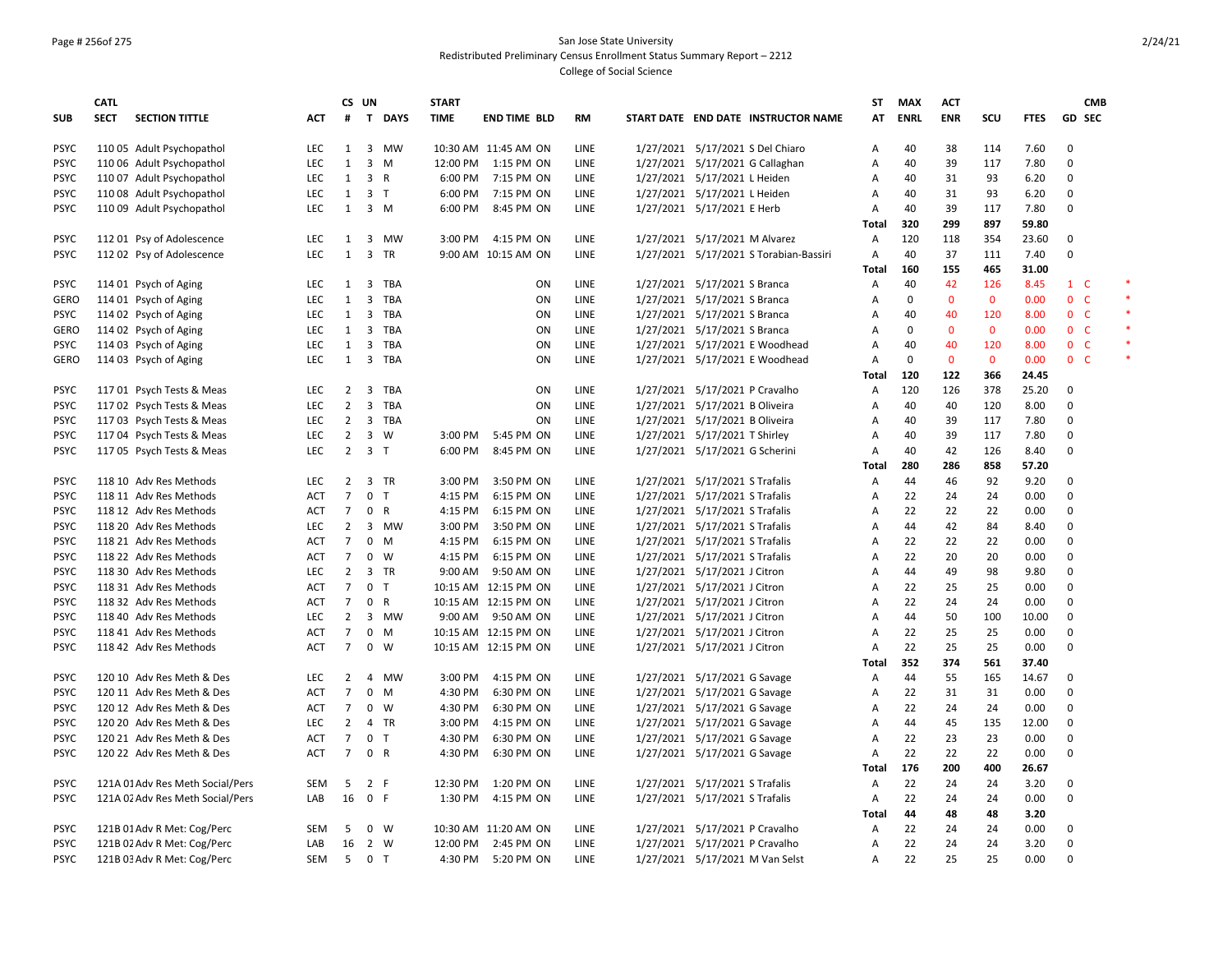#### Page # 257of 275 San Jose State University Redistributed Preliminary Census Enrollment Status Summary Report – 2212

|             | <b>CATL</b> |                             |                   |                     | CS UN                          | <b>START</b> |                      |           |                                                               | ST             | <b>MAX</b>  | <b>ACT</b>  |              |               |                  | <b>CMB</b> |
|-------------|-------------|-----------------------------|-------------------|---------------------|--------------------------------|--------------|----------------------|-----------|---------------------------------------------------------------|----------------|-------------|-------------|--------------|---------------|------------------|------------|
| <b>SUB</b>  | <b>SECT</b> | <b>SECTION TITTLE</b>       | <b>ACT</b>        | #                   | T DAYS                         | <b>TIME</b>  | <b>END TIME BLD</b>  | <b>RM</b> | START DATE END DATE INSTRUCTOR NAME                           | AT             | <b>ENRL</b> | <b>ENR</b>  | SCU          | <b>FTES</b>   | GD SEC           |            |
| <b>PSYC</b> |             | 121B 04 Adv R Met: Cog/Perc | LAB               |                     | 16 2 T                         |              | 5:30 PM 8:15 PM ON   | LINE      | 1/27/2021 5/17/2021 M Van Selst                               | Α              | 22          | 25          | 25           | 3.33          | 0                |            |
|             |             |                             |                   |                     |                                |              |                      |           |                                                               | Total          | 88          | 98          | 98           | 6.53          |                  |            |
| <b>PSYC</b> |             | 126 01 Drugs + Brain & Beh  | <b>LEC</b>        | $\overline{2}$      | 3 TR                           | 3:00 PM      | 4:15 PM ON           | LINE      | 1/27/2021 5/17/2021 S Snycerski                               | $\mathsf{A}$   | 40          | 40          | 120          | 8.00          | 0 <sub>c</sub>   | $\ast$     |
| PH          |             | 126 01 Drugs + Brain & Beh  | <b>LEC</b>        | $\overline{2}$      | 3 TR                           | 3:00 PM      | 4:15 PM ON           | LINE      | 1/27/2021 5/17/2021 S Snycerski                               | A              | 0           | $\mathbf 0$ | $\mathbf 0$  | 0.00          | 0 <sup>o</sup>   |            |
|             |             |                             |                   |                     |                                |              |                      |           |                                                               | <b>Total</b>   | 40          | 40          | 120          | 8.00          |                  |            |
| <b>PSYC</b> |             | 129 01 Neuroscience         | <b>LEC</b>        | $\overline{2}$      | 3 MW                           | 3:00 PM      | 4:15 PM ON           | LINE      | 1/27/2021 5/17/2021 J Citron                                  | Α              | 40          | 43          | 129          | 8.65          | $1 \quad C$      |            |
| <b>BIOL</b> |             | 129 01 Neuroscience         | <b>LEC</b>        | $\overline{2}$      | $\overline{\mathbf{3}}$<br>MW  | 3:00 PM      | 4:15 PM ON           | LINE      | 1/27/2021 5/17/2021 J Citron                                  | Α              | 0           | $\mathbf 0$ | $\mathbf 0$  | 0.00          | 0 <sup>o</sup>   |            |
| <b>PSYC</b> |             | 129 02 Neuroscience         | <b>LEC</b>        | $\overline{2}$      | 3 TR                           | 3:00 PM      | 4:15 PM ON           | LINE      | 1/27/2021 5/17/2021 C Chancellor-Freeland                     | Α              | 40          | 41          | 123          | 8.25          | $1 \quad C$      |            |
| <b>BIOL</b> |             | 129 02 Neuroscience         | <b>LEC</b>        | $\overline{2}$      | 3 TR                           | 3:00 PM      | 4:15 PM ON           | LINE      | 1/27/2021 5/17/2021 C Chancellor-Freeland                     | A              | 0           | $\mathbf 0$ | $\mathbf{0}$ | 0.00          | 0 <sup>o</sup>   |            |
|             |             |                             |                   |                     |                                |              |                      |           |                                                               | <b>Total</b>   | 80          | 84          | 252          | 16.90         |                  |            |
| <b>PSYC</b> |             | 135 01 Cognition            | <b>SEM</b>        | 5                   | 3<br>TBA                       |              | ON                   | LINE      | 1/27/2021 5/17/2021 P Cravalho                                | A              | 40          | 60          | 180          | 12.00         | 0                |            |
| <b>PSYC</b> |             | 135 02 Cognition            | SEM               | 5                   | $\overline{\mathbf{3}}$<br>W   |              | 10:30 AM 11:45 AM ON | LINE      | 1/27/2021 5/17/2021 E Palmer                                  | Α              | 120         | 122         | 366          | 24.45         | 1                |            |
| <b>PSYC</b> |             | 135 03 Cognition            | <b>SEM</b>        | 5                   | $\overline{\mathbf{3}}$<br>R   |              | 10:30 AM 11:45 AM ON | LINE      | 1/27/2021 5/17/2021 C Tzeng                                   | Α              | 40          | 41          | 123          | 8.25          | $\mathbf{1}$     |            |
| <b>PSYC</b> |             | 135 04 Cognition            | SEM               | 5                   | 3 R                            |              | 1:30 PM 2:45 PM ON   | LINE      | 1/27/2021 5/17/2021 C Tzeng                                   | Α              | 40          | 40          | 120          | 8.00          | $\mathbf 0$      |            |
|             |             |                             |                   |                     |                                |              |                      |           |                                                               | Total          | 240         | 263         | 789          | 52.70         |                  |            |
| <b>PSYC</b> |             | 139 01 Psy of Person        | <b>LEC</b>        | $\overline{2}$      | $\overline{3}$<br>W            | 3:00 PM      | 4:15 PM ON           | LINE      | 1/27/2021 5/17/2021 N Wagner                                  | $\mathsf{A}$   | 40          | 40          | 120          | 8.00          | 0                |            |
| <b>PSYC</b> |             | 139 02 Psy of Person        | <b>LEC</b>        | $\overline{2}$      | $\mathbf{3}$<br>W              | 4:30 PM      | 5:45 PM ON           | LINE      | 1/27/2021 5/17/2021 N Wagner                                  | A              | 40          | 40          | 120          | 8.00          | 0                |            |
| <b>PSYC</b> |             | 139 03 Psy of Person        | LEC               | $\overline{2}$      | $\overline{\mathbf{3}}$<br>TBA |              | ON                   | LINE      | 1/27/2021 5/17/2021 B Oliveira                                | Α              | 40          | 40          | 120          | 8.00          | 0                |            |
|             |             |                             |                   |                     |                                |              |                      |           |                                                               | Total          | 120         | 120         | 360          | 24.00         |                  |            |
| <b>PSYC</b> |             | 142 01 Child Psychopathol   | LEC               | $\overline{2}$      | 3<br>M                         | 6:00 PM      | 8:45 PM ON           | LINE      | 1/27/2021 5/17/2021 L Tinson                                  | Α              | 40          | 38          | 114          | 7.65          | $\mathbf{1}$     |            |
| <b>PSYC</b> |             | 142 02 Child Psychopathol   | <b>LEC</b>        | $\overline{2}$      | 3 MW                           | 3:00 PM      | 4:15 PM ON           | LINE      | 1/27/2021 5/17/2021 L Tinson                                  | Α              | 40          | 38          | 114          | 7.60          | $\mathbf 0$      |            |
| <b>PSYC</b> |             | 142 03 Child Psychopathol   | <b>LEC</b>        | $\overline{2}$      | $\overline{\mathbf{3}}$<br>TR  | 12:00 PM     | 1:15 PM ON           | LINE      | 1/27/2021 5/17/2021 M Capriotti                               | Α              | 40          | 40          | 120          | 8.00          | 0                |            |
| <b>PSYC</b> |             | 142 04 Child Psychopathol   | <b>LEC</b>        | $\overline{2}$      | 3 TR                           | 3:00 PM      | 4:15 PM ON           | LINE      | 1/27/2021 5/17/2021 E Herb                                    | A              | 40          | 38          | 114          | 7.65          | 1                |            |
|             |             |                             |                   |                     |                                |              |                      |           |                                                               | Total          | 160         | 154         | 462          | 30.90         |                  |            |
| <b>PSYC</b> |             | 153 01 Psych in Courtroom   | <b>LEC</b>        | $\overline{2}$      | 3 TBA                          |              | ON                   | LINE      | 1/27/2021 5/17/2021 A Yaghoubi                                | $\mathsf{A}$   | 40          | 48          | 144          | 9.60          | 0                |            |
|             |             |                             |                   |                     |                                |              |                      |           |                                                               | Total          | 40          | 48          | 144          | 9.60          |                  |            |
| <b>PSYC</b> |             | 154 01 Social Psy           | <b>LEC</b>        | $\overline{2}$      | 3<br>W                         |              | 9:00 AM 10:15 AM ON  | LINE      | 1/27/2021 5/17/2021 N Wagner                                  | A              | 40          | 39          | 117          | 7.80          | 0                |            |
| <b>PSYC</b> |             | 154 02 Social Psy           | <b>LEC</b>        | $\overline{2}$      | $\overline{\mathbf{3}}$<br>TR  |              | 9:00 AM 10:15 AM ON  | LINE      | 1/27/2021 5/17/2021 J Ventura                                 | Α              | 40          | 40          | 120          | 8.00          | $\mathbf 0$      |            |
| <b>PSYC</b> |             | 154 03 Social Psy           | <b>LEC</b>        | $\overline{2}$      | 3 TR                           |              | 4:30 PM 5:45 PM ON   | LINE      | 1/27/2021 5/17/2021 J Ventura                                 | Α              | 40          | 41          | 123          | 8.20          | $\mathbf 0$      |            |
| <b>PSYC</b> |             | 154 04 Social Psy           | <b>LEC</b>        | $\overline{2}$      | 3 TBA                          |              | ΟN                   | LINE      | 1/27/2021 5/17/2021 A Asuncion                                | Α              | 120         | 119         | 357          | 23.80         | 0                |            |
| <b>PSYC</b> |             | 154 05 Social Psy           | LEC               | $\overline{2}$      | 3 TBA                          |              | ON                   | LINE      | 1/27/2021 5/17/2021 A Asuncion                                | Α              | 40          | 40          | 120          | 8.00          | 0                |            |
|             |             |                             |                   |                     |                                |              |                      |           |                                                               | Total          | 280         | 279         | 837          | 55.80         |                  |            |
| <b>PSYC</b> |             | 155 01 Human Learning       | <b>LEC</b>        | $\overline{2}$      | 3<br><b>MW</b>                 |              | 7:30 AM 8:45 AM ON   | LINE      | 1/27/2021 5/17/2021 S Del Chiaro                              | $\overline{A}$ | 40          | 43          | 129          | 8.60          | $\mathbf 0$      |            |
| <b>PSYC</b> |             | 155 02 Human Learning       | <b>LEC</b>        | $\overline{2}$      | $\overline{3}$<br>MW           |              | 9:00 AM 10:15 AM ON  | LINE      | 1/27/2021 5/17/2021 S Del Chiaro                              | A              | 40          | 46          | 138          | 9.20          | $\mathbf 0$      |            |
| <b>PSYC</b> |             | 155 03 Human Learning       | <b>LEC</b>        | 2                   | 3 TR                           |              | 9:00 AM 10:15 AM ON  | LINE      | 1/27/2021 5/17/2021 V Carr                                    | Α              | 40          | 45          | 135          | 9.00          | $\mathbf 0$      |            |
|             |             |                             |                   |                     |                                |              |                      |           |                                                               | Total          | 120         | 134         | 402          | 26.80         |                  |            |
| <b>PSYC</b> |             | 158 01 Perception           | LEC               | $\overline{2}$      | $\overline{3}$<br>MW           | 3:00 PM      | 4:15 PM ON           | LINE      | 1/27/2021 5/17/2021 S Macramalla                              | Α              | 40          | 40          | 120          | 8.00          | 0                |            |
| <b>PSYC</b> |             | 158 02 Perception           | LEC               | $\overline{2}$      | $\mathbf{3}$<br>TR             |              | 9:00 AM 10:15 AM ON  | LINE      | 1/27/2021 5/17/2021 C Feria                                   | Α              | 40          | 43          | 129          | 8.75          | 3                |            |
| <b>PSYC</b> |             | 158 03 Perception           | <b>LEC</b>        | $\overline{2}$      | 3 TR                           |              | 1:30 PM 2:45 PM ON   | LINE      | 1/27/2021 5/17/2021 C Feria                                   | A              | 40          | 45          | 135          | 9.10          | 2                |            |
|             |             |                             |                   |                     |                                |              |                      |           |                                                               | <b>Total</b>   | 120<br>40   | 128         | 384          | 25.85         |                  |            |
| <b>PSYC</b> |             | 160 01 Clinical Psychology  | <b>LEC</b>        | $\overline{2}$      | 3 W<br>W                       |              | 10:30 AM 11:45 AM ON | LINE      | 1/27/2021 5/17/2021 N Wagner                                  | Α              | 40          | 40          | 120<br>120   | 8.00          | 0<br>$\mathbf 0$ |            |
| <b>PSYC</b> |             | 160 02 Clinical Psychology  | LEC<br><b>LEC</b> | $\overline{2}$<br>2 | 3<br>3 MW                      |              | 12:00 PM 1:15 PM ON  | LINE      | 1/27/2021 5/17/2021 N Wagner                                  | Α              | 40          | 40          |              | 8.00          |                  |            |
| <b>PSYC</b> |             | 160 03 Clinical Psychology  |                   |                     |                                | 4:30 PM      | 5:45 PM ON           | LINE      | 1/27/2021 5/17/2021 S Nadeau                                  | $\mathsf{A}$   |             | 40          | 120          | 8.00          | 0                |            |
|             |             |                             |                   |                     |                                |              |                      |           |                                                               | Total          | 120<br>35   | 120         | 360          | 24.00         |                  |            |
| <b>PSYC</b> |             | 165 01 Th & Me Counseling   | <b>LEC</b>        | 2<br>$\overline{2}$ | 3 TR<br>3 TR                   | 12:00 PM     | 1:15 PM ON           | LINE      | 1/27/2021 5/17/2021 S Lundquist<br>1/27/2021 5/17/2021 E Herb | $\mathsf{A}$   | 35          | 35          | 105          | 7.00          | 0<br>0           |            |
| <b>PSYC</b> |             | 165 02 Th & Me Counseling   | <b>LEC</b>        |                     |                                | 4:30 PM      | 5:45 PM ON           | LINE      |                                                               | $\mathsf{A}$   | 70          | 35<br>70    | 105          | 7.00          |                  |            |
|             |             |                             | <b>LEC</b>        | $\mathbf{2}$        |                                | 3:00 PM      |                      | LINE      |                                                               | Total          | 40          | 30          | 210<br>90    | 14.00<br>6.00 | $\mathbf 0$      |            |
| <b>PSYC</b> |             | 170 01 Indus Psy            |                   |                     | 3 TR                           |              | 4:15 PM ON           |           | 1/27/2021 5/17/2021 L Davis                                   | $\mathsf{A}$   |             |             |              |               |                  |            |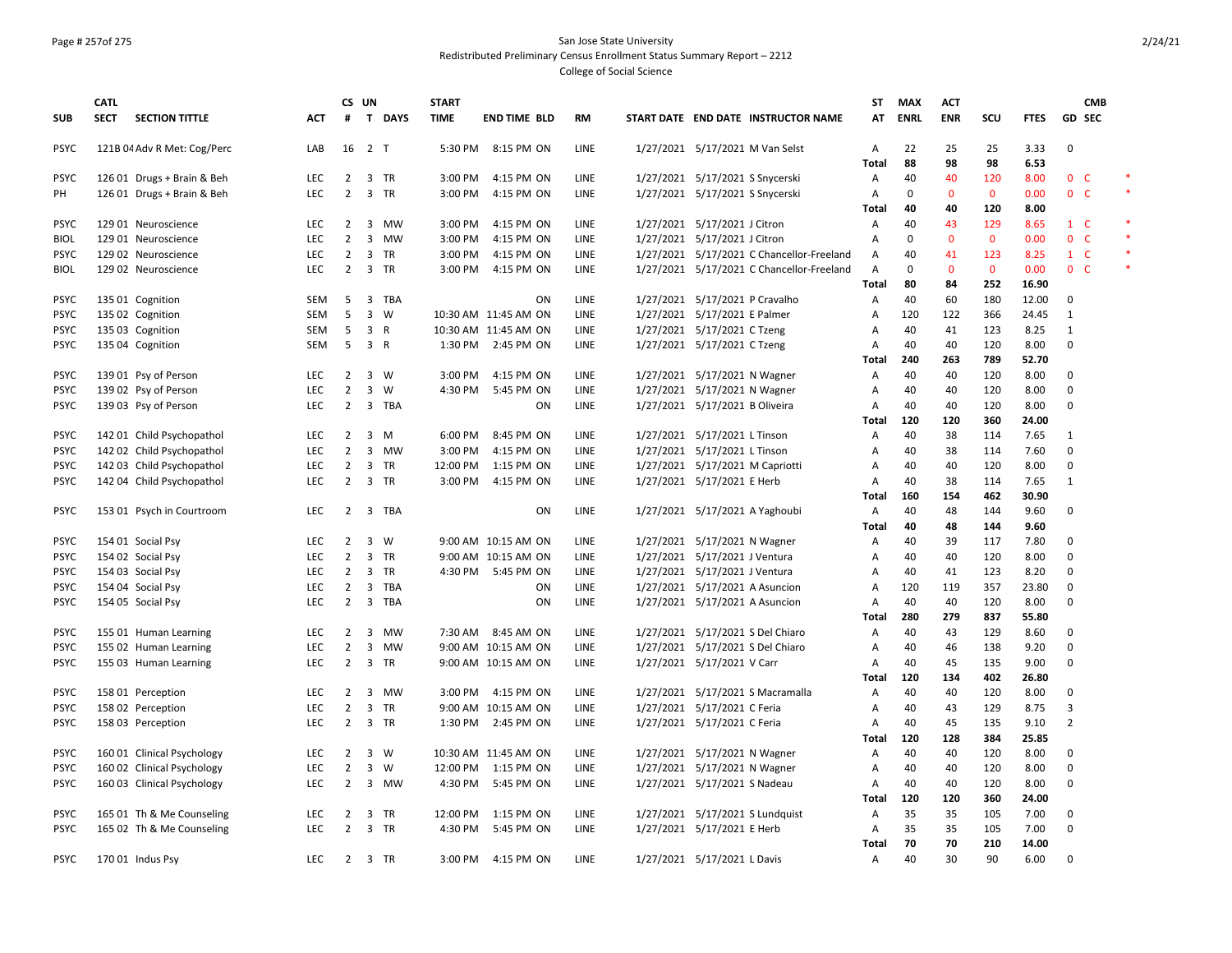## Page # 258of 275 San Jose State University Redistributed Preliminary Census Enrollment Status Summary Report – 2212

|             | CATL        |                           |            | CS UN                         |                |             | <b>START</b> |                      |      |                     |                                        | <b>ST</b>      | <b>MAX</b>     | <b>ACT</b>     |                         |             |                         | <b>CMB</b> |
|-------------|-------------|---------------------------|------------|-------------------------------|----------------|-------------|--------------|----------------------|------|---------------------|----------------------------------------|----------------|----------------|----------------|-------------------------|-------------|-------------------------|------------|
| <b>SUB</b>  | <b>SECT</b> | <b>SECTION TITTLE</b>     | <b>ACT</b> | #                             |                | T DAYS      | <b>TIME</b>  | <b>END TIME BLD</b>  | RM   |                     | START DATE END DATE INSTRUCTOR NAME    | AT             | <b>ENRL</b>    | <b>ENR</b>     | scu                     | <b>FTES</b> | <b>GD SEC</b>           |            |
| <b>PSYC</b> |             | 170 02 Indus Psy          | <b>LEC</b> | 2                             |                | 3 W         | 6:00 PM      | 8:45 PM ON           | LINE |                     | 1/27/2021 5/17/2021 G Scherini         | Α              | 40             | 40             | 120                     | 8.00        | 0                       |            |
| <b>PSYC</b> |             | 170 03 Indus Psy          | LEC        | $\overline{2}$                |                | 3 W         | 1:30 PM      | 2:45 PM ON           | LINE |                     | 1/27/2021 5/17/2021 J Brady            | A              | 40             | 40             | 120                     | 8.00        | 0                       |            |
| <b>PSYC</b> |             | 170 04 Indus Psy          | LEC        | 2                             |                | 3 W         | 3:00 PM      | 4:15 PM ON           | LINE |                     | 1/27/2021 5/17/2021 J Brady            | Α              | 40             | 40             | 120                     | 8.00        | $\mathbf 0$             |            |
|             |             |                           |            |                               |                |             |              |                      |      |                     |                                        | <b>Total</b>   | 160            | 150            | 450                     | 30.00       |                         |            |
| <b>PSYC</b> |             | 173 01 Human Factors      | <b>LEC</b> | 2                             |                | 3 MW        | 4:30 PM      | 5:45 PM ON           | LINE |                     | 1/27/2021 5/17/2021 A Andre            | Α              | 40             | 36             | 108                     | 7.20        | 0                       |            |
|             |             |                           |            |                               |                |             |              |                      |      |                     |                                        | Total          | 40             | 36             | 108                     | 7.20        |                         |            |
| <b>PSYC</b> |             | 180 01 Indiv Studies      | <b>SUP</b> | 36                            |                | 1 TBA       |              | <b>ON</b>            | LINE |                     | 1/27/2021 5/17/2021 M Van Selst        | A              | 3              | 1              | 1                       | 0.07        | 0                       |            |
| <b>PSYC</b> |             | 180 02 Indiv Studies      | SUP        | 36                            |                | 1 TBA       |              | ON                   | LINE | 1/27/2021 5/17/2021 |                                        | A              | 3              | $\mathsf 0$    | $\mathbf 0$             | 0.00        | $\mathbf 0$             |            |
| <b>PSYC</b> |             | 180 03 Indiv Studies      | SUP        | 36                            |                | 2 TBA       |              | ON                   | LINE |                     | 1/27/2021 5/17/2021 M Capriotti        | Α              | 3              | $\mathbf{1}$   | 2                       | 0.13        | 0                       |            |
| <b>PSYC</b> |             | 180 04 Indiv Studies      | SUP        | 36                            |                | 3 TBA       |              | ON                   | LINE | 1/27/2021 5/17/2021 |                                        | Α              | 3              | 0              | $\mathbf 0$             | 0.00        | 0                       |            |
| <b>PSYC</b> |             | 180 05 Indiv Studies      | SUP        | 36                            |                | 3 TBA       |              | ON                   | LINE |                     | 1/27/2021 5/17/2021                    | A              | 3              | 0              | 0                       | 0.00        | 0                       |            |
| <b>PSYC</b> |             | 180 06 Indiv Studies      | SUP        | 36                            |                | 4 TBA       |              | ON                   | LINE | 1/27/2021 5/17/2021 |                                        | A              | 3              | 0              | 0                       | 0.00        | 0                       |            |
| <b>PSYC</b> |             | 180 07 Indiv Studies      | SUP        | 36                            |                | 2 TBA       |              | ON                   | LINE |                     | 1/27/2021 5/17/2021 V Carr             | Α              | 3              | $\overline{2}$ | 4                       | 0.27        | 0                       |            |
|             |             |                           |            |                               |                |             |              |                      |      |                     |                                        | Total          | 21             | 4              | $\overline{\mathbf{z}}$ | 0.47        |                         |            |
| <b>PSYC</b> |             | 184 01 Directed Reading   | <b>SUP</b> | 36                            |                | 1 TBA       |              | ON                   | LINE |                     | 1/27/2021 5/17/2021                    | $\overline{A}$ | 3              | 0              | $\mathbf{0}$            | 0.00        | 0                       |            |
| <b>PSYC</b> |             | 184 02 Directed Reading   | SUP        | 36                            |                | 1 TBA       |              | ON                   | LINE | 1/27/2021 5/17/2021 |                                        | A              | 3              | 0              | $\mathsf 0$             | 0.00        | $\mathbf 0$             |            |
| <b>PSYC</b> |             | 184 03 Directed Reading   | SUP        | 36                            |                | 2 TBA       |              | ON                   | LINE |                     | 1/27/2021 5/17/2021 C Oyamot           | A              | 3              | 1              | 2                       | 0.13        | $\mathbf 0$             |            |
| <b>PSYC</b> |             | 184 04 Directed Reading   | SUP        | 36                            |                | 3 TBA       |              | ON                   | LINE | 1/27/2021 5/17/2021 |                                        | A              | 3              | $\Omega$       | $\mathbf 0$             | 0.00        | $\Omega$                |            |
| <b>PSYC</b> |             | 184 05 Directed Reading   | SUP        | 36                            |                | 3 TBA       |              | <b>ON</b>            | LINE | 1/27/2021 5/17/2021 |                                        | A              | 3              | 0              | $\mathbf 0$             | 0.00        | $\mathbf 0$             |            |
| <b>PSYC</b> |             | 184 06 Directed Reading   | SUP        | 36                            |                | 4 TBA       |              | ON                   | LINE |                     | 1/27/2021 5/17/2021                    | Α              | $\overline{7}$ | $\Omega$       | 0                       | 0.00        | $\Omega$                |            |
|             |             |                           |            |                               |                |             |              |                      |      |                     |                                        | Total          | 22             | 1              | $\overline{2}$          | 0.13        |                         |            |
| <b>PSYC</b> |             | 186 01 Psych Field Wk     | SUP        | 36                            | 1              | TBA         |              | ON                   | LINE |                     | 1/27/2021 5/17/2021                    | A              | 3              | 0              | $\mathsf 0$             | 0.00        | 0                       |            |
| <b>PSYC</b> |             | 186 02 Psych Field Wk     | <b>SUP</b> | 36                            |                | 1 TBA       |              | ON                   | LINE |                     | 1/27/2021 5/17/2021                    | Α              | 3              | $\mathbf 0$    | 0                       | 0.00        | $\mathbf 0$             |            |
| <b>PSYC</b> |             | 186 03 Psych Field Wk     | SUP        | 36                            |                | 2 TBA       |              | ON                   | LINE |                     | 1/27/2021 5/17/2021                    | Α              | 3              | $\Omega$       | 0                       | 0.00        | 0                       |            |
| <b>PSYC</b> |             | 186 04 Psych Field Wk     | SUP        | 36                            |                | 3 TBA       |              | ON                   | LINE |                     | 1/27/2021 5/17/2021                    | A              | 3              | 0              | $\mathbf 0$             | 0.00        | $\mathbf 0$             |            |
| <b>PSYC</b> |             | 186 05 Psych Field Wk     | SUP        | 36                            |                | 3 TBA       |              | ON                   | LINE |                     | 1/27/2021 5/17/2021                    | A              | 3              | 0              | 0                       | 0.00        | 0                       |            |
| <b>PSYC</b> |             | 186 06 Psych Field Wk     | SUP        | 36                            |                | 4 TBA       |              | <b>ON</b>            | LINE |                     | 1/27/2021 5/17/2021                    | Α              | 3              | 0              | 0                       | 0.00        | 0                       |            |
|             |             |                           |            |                               |                |             |              |                      |      |                     |                                        | Total          | 18             | 0              | 0                       | 0.00        |                         |            |
| <b>PSYC</b> |             | 190 01 Curr Iss Capstone  | <b>LEC</b> | 4                             | 3              | MW          | 12:00 PM     | 1:15 PM ON           | LINE |                     | 1/27/2021 5/17/2021 N Rattan           | A              | 23             | 26             | 78                      | 5.20        | 0                       |            |
| <b>PSYC</b> |             | 190 02 Curr Iss Capstone  | LEC        | $\overline{4}$                | $\mathbf{3}$   | MW          | 12:00 PM     | 1:15 PM ON           | LINE |                     | 1/27/2021 5/17/2021 S Lundquist        | A              | 23             | 23             | 69                      | 4.60        | 0                       |            |
| <b>PSYC</b> |             | 190 03 Curr Iss Capstone  | LEC        |                               | 3              |             |              |                      |      |                     |                                        | х              | $\mathbf 0$    | $\mathbf 0$    | $\mathbf 0$             | 0.00        | $\mathbf 0$             |            |
| <b>PSYC</b> |             | 190 04 Curr Iss Capstone  | LEC        | $\overline{4}$                |                | 3 MW        |              | 6:00 PM 7:15 PM ON   | LINE |                     | 1/27/2021 5/17/2021 N Rattan           | A              | 23             | 24             | 72                      | 4.80        | $\Omega$                |            |
| <b>PSYC</b> |             | 190 05 Curr Iss Capstone  | <b>LEC</b> | 4                             |                | 3 TR        |              | 10:30 AM 11:45 AM ON | LINE |                     | 1/27/2021 5/17/2021 S Lundquist        | Α              | 23             | 26             | 78                      | 5.20        | $\mathbf 0$             |            |
| <b>PSYC</b> |             | 190 06 Curr Iss Capstone  | LEC        | $\overline{4}$                |                | 3 TR        |              | 3:00 PM 4:15 PM ON   | LINE |                     | 1/27/2021 5/17/2021 S Lundquist        | Α              | 23             | 23             | 69                      | 4.60        | $\Omega$                |            |
| <b>PSYC</b> |             | 190 07 Curr Iss Capstone  | <b>LEC</b> | 4                             |                | $3 \quad W$ | 4:30 PM      | 7:15 PM ON           | LINE |                     | 1/27/2021 5/17/2021 M Beristianos      | $\overline{A}$ | 23             | 23             | 69                      | 4.60        | $\mathbf 0$             |            |
| <b>PSYC</b> |             | 190 08 Curr Iss Capstone  | LEC        | 4                             | 3 <sub>7</sub> |             |              | 9:00 AM 10:15 AM ON  | LINE |                     | 1/27/2021 5/17/2021 J Gregg            | Α              | 23             | 26             | 78                      | 5.20        | 0                       |            |
| <b>PSYC</b> |             | 190 09 Curr Iss Capstone  | LEC        | 4                             | $\mathbf{3}$   | $\top$      |              | 10:30 AM 11:45 AM ON | LINE |                     | 1/27/2021 5/17/2021 S Torabian-Bassiri | Α              | 23             | 20             | 60                      | 4.00        | 0                       |            |
| <b>PSYC</b> |             | 190 10 Curr Iss Capstone  | LEC        | 4                             |                | 3 MW        |              | 9:00 AM 10:15 AM ON  | LINE |                     | 1/27/2021 5/17/2021 C Ma               | A              | 23             | 28             | 84                      | 5.60        | 0                       |            |
| <b>PSYC</b> |             | 190 11 Curr Iss Capstone  | LEC        | 4                             |                | 3 MW        |              | 10:30 AM 11:45 AM ON | LINE |                     | 1/27/2021 5/17/2021 C Ma               | Α              | 23             | 25             | 75                      | 5.00        | 0                       |            |
| <b>PSYC</b> |             | 190 12 Curr Iss Capstone  | LEC        | 4                             |                | 3 TR        |              | 12:00 PM 1:15 PM ON  | LINE |                     | 1/27/2021 5/17/2021 S Torabian-Bassiri | A              | 23             | 22             | 66                      | 4.40        | 0                       |            |
| <b>PSYC</b> |             | 190 13 Curr Iss Capstone  | <b>LEC</b> | 4                             |                | 3 TBA       |              | ON                   | LINE |                     | 1/27/2021 5/17/2021 L Huntsman         | Α              | 23             | 21             | 63                      | 4.20        | 0                       |            |
|             |             |                           |            |                               |                |             |              |                      |      |                     |                                        | Total          | 276            | 287            | 861                     | 57.40       |                         |            |
| <b>PSYC</b> |             | 191 01 Psych of Prejudice | <b>LEC</b> | $2^{\circ}$<br>$\overline{2}$ |                | 3 TR        |              | 10:30 AM 11:45 AM ON | LINE |                     | 1/27/2021 5/17/2021 J Ventura          | Α              | 40             | 42             | 126                     | 8.40        | 0<br>$\mathbf 0$        |            |
| <b>PSYC</b> |             | 191 02 Psych of Prejudice | LEC        |                               |                | 3 TR        | 3:00 PM      | 4:15 PM ON           | LINE |                     | 1/27/2021 5/17/2021 J Ventura          | A              | 40             | 40             | 120                     | 8.00        |                         |            |
| <b>PSYC</b> |             | 191 03 Psych of Prejudice | LEC        | $\overline{2}$                |                | 3 TR        | 12:00 PM     | 1:15 PM ON           | LINE |                     | 1/27/2021 5/17/2021 A Asuncion         | A              | 40             | 40             | 120                     | 8.00        | $\mathbf 0$<br>$\Omega$ |            |
| <b>PSYC</b> |             | 191 04 Psych of Prejudice | LEC        | $\overline{2}$                |                | 3 MW        |              | 12:00 PM 1:15 PM ON  | LINE |                     | 1/27/2021 5/17/2021 C Ma               | Α              | 40             | 40             | 120                     | 8.00        |                         |            |
|             |             |                           |            |                               |                |             |              |                      |      |                     |                                        | Total          | 160            | 162            | 486                     | 32.40       |                         |            |
| <b>PSYC</b> |             | 195 01 Honors Sem Psych   | SEM        | 5                             |                | 3 MW        |              | 9:00 AM 10:15 AM ON  | LINE |                     | 1/27/2021 5/17/2021 M Van Selst        | A              | 20             | 15             | 45                      | 3.00        | $\Omega$                |            |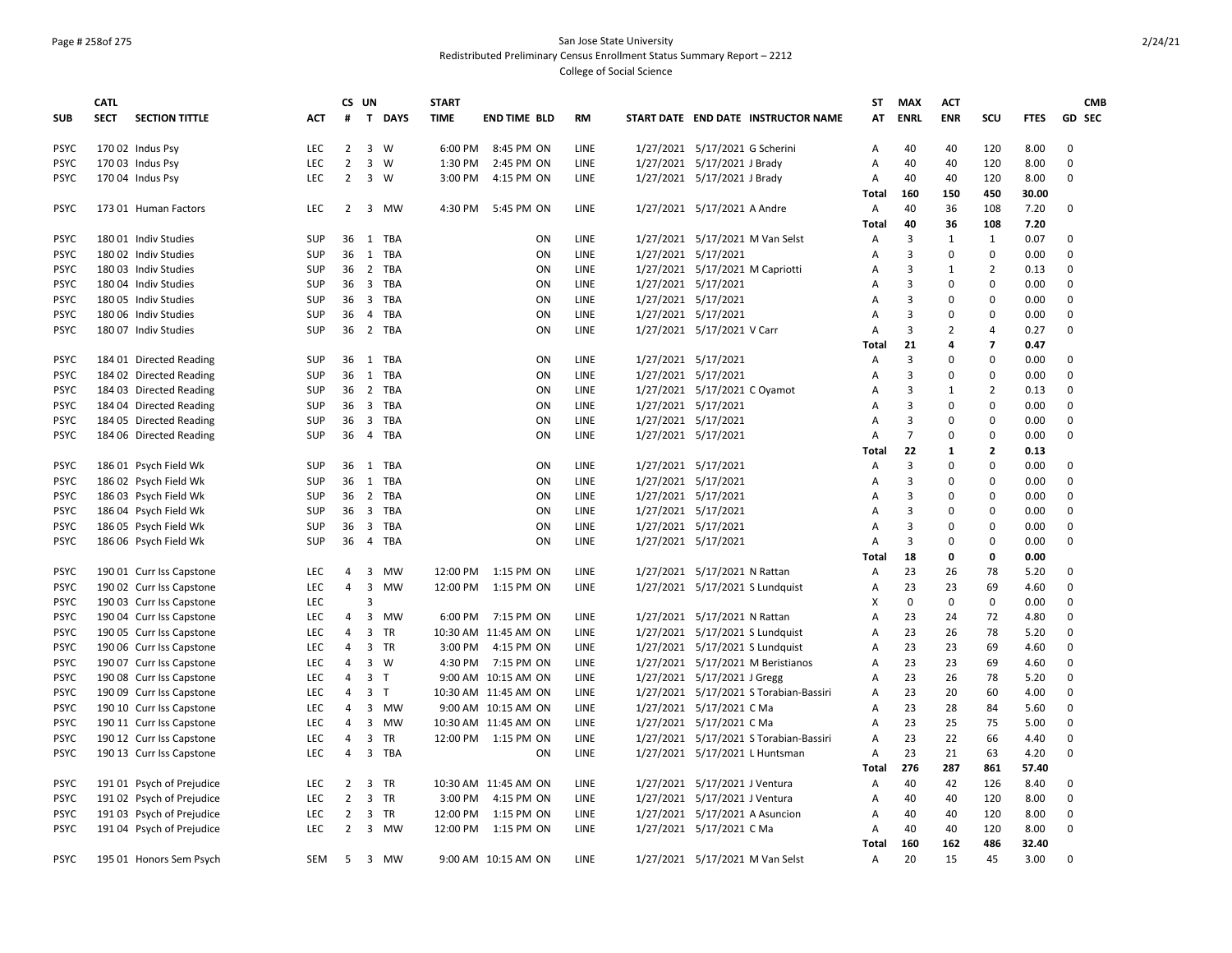#### Page # 259of 275 San Jose State University Redistributed Preliminary Census Enrollment Status Summary Report – 2212

|             | <b>CATL</b> |                             |            | CS UN |                |          | <b>START</b> |                     |           |                                     | ST                | <b>MAX</b> | <b>ACT</b>     |                   |              | <b>CMB</b>     |
|-------------|-------------|-----------------------------|------------|-------|----------------|----------|--------------|---------------------|-----------|-------------------------------------|-------------------|------------|----------------|-------------------|--------------|----------------|
| <b>SUB</b>  | <b>SECT</b> | <b>SECTION TITTLE</b>       | <b>ACT</b> | #     |                | T DAYS   | <b>TIME</b>  | <b>END TIME BLD</b> | <b>RM</b> | START DATE END DATE INSTRUCTOR NAME | AT                | ENRL       | <b>ENR</b>     | scu               | <b>FTES</b>  | <b>GD SEC</b>  |
|             |             |                             |            |       |                |          |              |                     |           |                                     |                   |            |                |                   |              |                |
| <b>PSYC</b> |             | 199 01 Senior Hon Thesis    | <b>SUP</b> | 36    | 3              | TBA      |              | <b>ON</b>           | LINE      | 1/27/2021 5/17/2021                 | <b>Total</b><br>Α | 20<br>3    | 15<br>0        | 45<br>$\mathbf 0$ | 3.00<br>0.00 | $\Omega$       |
| <b>PSYC</b> |             | 199 02 Senior Hon Thesis    | <b>SUP</b> | 36    |                | 3 TBA    |              | ON                  | LINE      | 1/27/2021 5/17/2021                 | A                 | 3          | $\Omega$       | $\Omega$          | 0.00         | $\Omega$       |
| <b>PSYC</b> |             | 199 03 Senior Hon Thesis    | SUP        |       |                | 36 3 TBA |              | ON                  | LINE      | 1/27/2021 5/17/2021                 | Α                 | 3          | $\mathbf 0$    | 0                 | 0.00         | $\mathbf 0$    |
| <b>PSYC</b> |             | 199 04 Senior Hon Thesis    | SUP        |       |                | 36 3 TBA |              | ON                  | LINE      | 1/27/2021 5/17/2021                 |                   | 3          | $\Omega$       | 0                 | 0.00         | 0              |
| <b>PSYC</b> |             |                             | SUP        | 36    |                | 3 TBA    |              | ON                  | LINE      |                                     | Α                 | 3          | $\mathbf 0$    | 0                 | 0.00         | 0              |
|             |             | 199 05 Senior Hon Thesis    |            |       |                |          |              |                     |           | 1/27/2021 5/17/2021                 | A                 |            |                |                   |              |                |
| <b>PSYC</b> |             | 199 06 Senior Hon Thesis    | SUP        | 36    |                | 3 TBA    |              | ON                  | LINE      | 1/27/2021 5/17/2021                 | Α                 | 3          | $\mathbf 0$    | 0                 | 0.00         | $\mathbf 0$    |
|             |             |                             |            |       |                |          |              |                     |           |                                     | Total             | 18         | 0              | 0                 | 0.00         |                |
| <b>PSYC</b> |             | 200 01 Sem Pers Theory      | <b>SEM</b> | 5     |                | 3 TR     |              | 9:00 AM 10:15 AM ON | LINE      | 1/27/2021 5/17/2021 G Feist         | Α                 | 12         | 8              | 24                | 2.00         | 8              |
|             |             |                             |            |       |                |          |              |                     |           |                                     | <b>Total</b>      | 12         | 8              | 24                | 2.00         |                |
| <b>PSYC</b> |             | 208 01 Fam Assesmt/Intrv    | <b>SEM</b> | 5     | 3 <sub>T</sub> |          | 12:00 PM     | 2:45 PM ON          | LINE      | 1/27/2021 5/17/2021 L Tinson        | Α                 | 12         | 14             | 42                | 3.50         | 14             |
|             |             |                             |            |       |                |          |              |                     |           |                                     | Total             | 12         | 14             | 42                | 3.50         |                |
| <b>PSYC</b> |             | 209 01 Psyc of Contem Fam   | SEM        | 5     |                | 3 M      | 12:00 PM     | 2:45 PM ON          | LINE      | 1/27/2021 5/17/2021 E Klaw          | Α                 | 12         | 10             | 30                | 2.50         | 10             |
|             |             |                             |            |       |                |          |              |                     |           |                                     | Total             | 12         | 10             | 30                | 2.50         |                |
| <b>PSYC</b> |             | 210 01 Adsv Psychopath      | SEM        | 5     | 3 R            |          |              | 9:00 AM 11:45 AM ON | LINE      | 1/27/2021 5/17/2021 J Gregg         | Α                 | 12         | 10             | 30                | 2.50         | 10             |
|             |             |                             |            |       |                |          |              |                     |           |                                     | Total             | 12         | 10             | 30                | 2.50         |                |
| <b>PSYC</b> |             | 212 01 Life Span Dev        | <b>SEM</b> | 5     | 3 R            |          | 12:00 PM     | 2:45 PM ON          | LINE      | 1/27/2021 5/17/2021 E Woodhead      | Α                 | 12         | 10             | 30                | 2.50         | 10             |
|             |             |                             |            |       |                |          |              |                     |           |                                     | Total             | 12         | 10             | 30                | 2.50         |                |
| <b>PSYC</b> |             | 220 01 Sem Exper Psych      | <b>SEM</b> | 5     |                | 3 TR     | 4:30 PM      | 5:45 PM ON          | LINE      | 1/27/2021 5/17/2021 S Duh           | Α                 | 12         | 8              | 24                | 2.00         | 8              |
|             |             |                             |            |       |                |          |              |                     |           |                                     | <b>Total</b>      | 12         | 8              | 24                | 2.00         |                |
| <b>PSYC</b> |             | 224B 01 Clin Psych Prac II  | SUP        | 25    |                | 3 TBA    |              | ON                  | LINE      | 1/27/2021 5/17/2021 E Woodhead      | Α                 | 12         | 14             | 42                | 3.50         | 14             |
|             |             |                             |            |       |                |          |              |                     |           |                                     | Total             | 12         | 14             | 42                | 3.50         |                |
| <b>PSYC</b> |             | 225 01 Adv Grp Dynamics     | <b>SEM</b> | 5     |                | 3 W      |              | 9:00 AM 11:45 AM ON | LINE      | 1/27/2021 5/17/2021 S Nadeau        | Α                 | 12         | 10             | 30                | 2.50         | 10             |
|             |             |                             |            |       |                |          |              |                     |           |                                     | Total             | 12         | 10             | 30                | 2.50         |                |
| <b>PSYC</b> |             | 230 01 Sem Physio Psych     | SEM        | 5     |                | 3 TR     | 3:00 PM      | 4:15 PM ON          | LINE      | 1/27/2021 5/17/2021 V Carr          | Α                 | 12         | 14             | 42                | 3.50         | 14             |
|             |             |                             |            |       |                |          |              |                     |           |                                     | <b>Total</b>      | 12         | 14             | 42                | 3.50         |                |
| <b>PSYC</b> |             | 232 01 Clinical Psychopharm | SEM        | 5     |                | 3 M      |              | 9:00 AM 11:45 AM ON | LINE      | 1/27/2021 5/17/2021 G Callaghan     | Α                 | 12         | 10             | 30                | 2.50         | 10             |
|             |             |                             |            |       |                |          |              |                     |           |                                     | Total             | 12         | 10             | 30                | 2.50         |                |
| <b>PSYC</b> |             |                             | SEM        | 6     |                | 3 TBA    |              | ON                  | LINE      |                                     |                   | 12         | 14             |                   | 3.50         | 14             |
|             |             | 243 02 Field Wk in Psych    |            |       |                |          |              |                     |           | 1/27/2021 5/17/2021 J Gregg         | Α                 |            |                | 14                |              |                |
|             |             |                             |            |       |                |          |              |                     |           |                                     | Total             | 12         | 14             | 14                | 3.50         |                |
| <b>PSYC</b> |             | 271 01 Sem App Psy H Res    | SEM        | -5    |                | 3 MW     | 4:30 PM      | 5:45 PM ON          | LINE      | 1/27/2021 5/17/2021 J Brady         | Α                 | 12         | 9              | 27                | 2.25         | 9              |
|             |             |                             |            |       |                |          |              |                     |           |                                     | <b>Total</b>      | 12         | 9              | 27                | 2.25         |                |
| <b>PSYC</b> |             | 275 01 Professional Issue   | SEM        | 5     |                | 3 W      | 6:00 PM      | 8:45 PM ON          | LINE      | 1/27/2021 5/17/2021 M Hosoda        | Α                 | 12         | 9              | 27                | 2.25         | 9              |
|             |             |                             |            |       |                |          |              |                     |           |                                     | <b>Total</b>      | 12         | 9              | 27                | 2.25         |                |
| <b>PSYC</b> |             | 291 01 Meth & Des App Res   | <b>SEM</b> | 5     | 3 <sub>T</sub> |          |              | 9:00 AM 11:45 AM ON | LINE      | 1/27/2021 5/17/2021 M Capriotti     | Α                 | 12         | 14             | 42                | 3.50         | 14             |
|             |             |                             |            |       |                |          |              |                     |           |                                     | <b>Total</b>      | 12         | 14             | 42                | 3.50         |                |
| <b>PSYC</b> |             | 293 01 Org Dev              | <b>SEM</b> | 5     | 3 <sub>1</sub> |          | 6:00 PM      | 8:45 PM ON          | LINE      | 1/27/2021 5/17/2021 L Davis         | Α                 | 12         | 9              | 27                | 2.25         | 9              |
|             |             |                             |            |       |                |          |              |                     |           |                                     | Total             | 12         | 9              | 27                | 2.25         |                |
| <b>PSYC</b> |             | 298 01 Special Prob         | <b>SUP</b> | 25    |                | 1 TBA    |              | ON                  | LINE      | 1/27/2021 5/17/2021 M Capriotti     | Α                 | 12         | 0              | $\mathbf 0$       | 0.00         | $\Omega$       |
| <b>PSYC</b> |             | 298 02 Special Prob         | SUP        | 25    |                | 1 TBA    |              | ON                  | LINE      | 1/27/2021 5/17/2021                 | Α                 | 3          | $\Omega$       | 0                 | 0.00         | $\Omega$       |
| <b>PSYC</b> |             | 298 03 Special Prob         | SUP        |       |                | 25 2 TBA |              | ON                  | LINE      | 1/27/2021 5/17/2021 E Palmer        | Α                 | 3          | 1              | $\overline{2}$    | 0.17         | 1              |
| <b>PSYC</b> |             | 298 04 Special Prob         | SUP        |       |                | 25 3 TBA |              | ON                  | LINE      | 1/27/2021 5/17/2021 M Capriotti     | Α                 | 15         | 14             | 42                | 3.50         | 14             |
| <b>PSYC</b> |             | 298 05 Special Prob         | SUP        |       |                | 25 3 TBA |              | ON                  | LINE      | 1/27/2021 5/17/2021                 | Α                 | 3          | 0              | 0                 | 0.00         | 0              |
| <b>PSYC</b> |             | 298 06 Special Prob         | SUP        | 25    |                | 4 TBA    |              | ON                  | LINE      | 1/27/2021 5/17/2021                 | А                 | 3          | 0              | 0                 | 0.00         | 0              |
| <b>PSYC</b> |             | 298 07 Special Prob         | SUP        | 25    |                | 5 TBA    |              | ON                  | LINE      | 1/27/2021 5/17/2021                 | A                 | 3          | $\mathbf 0$    | 0                 | 0.00         | $\mathbf 0$    |
| <b>PSYC</b> |             | 298 08 Special Prob         | SUP        | 25    |                | 6 TBA    |              | ON                  | LINE      | 1/27/2021 5/17/2021                 | Α                 | 3          | $\mathbf 0$    | $\mathbf 0$       | 0.00         | 0              |
| <b>PSYC</b> |             | 298 09 Special Prob         | <b>SUP</b> | 25    |                | 2 TBA    |              | ON                  | LINE      | 1/27/2021 5/17/2021 E Klaw          | A                 | 3          | $\overline{2}$ | 4                 | 0.33         | $\overline{2}$ |
|             |             |                             |            |       |                |          |              |                     |           |                                     | Total             | 48         | 17             | 48                | 4.00         |                |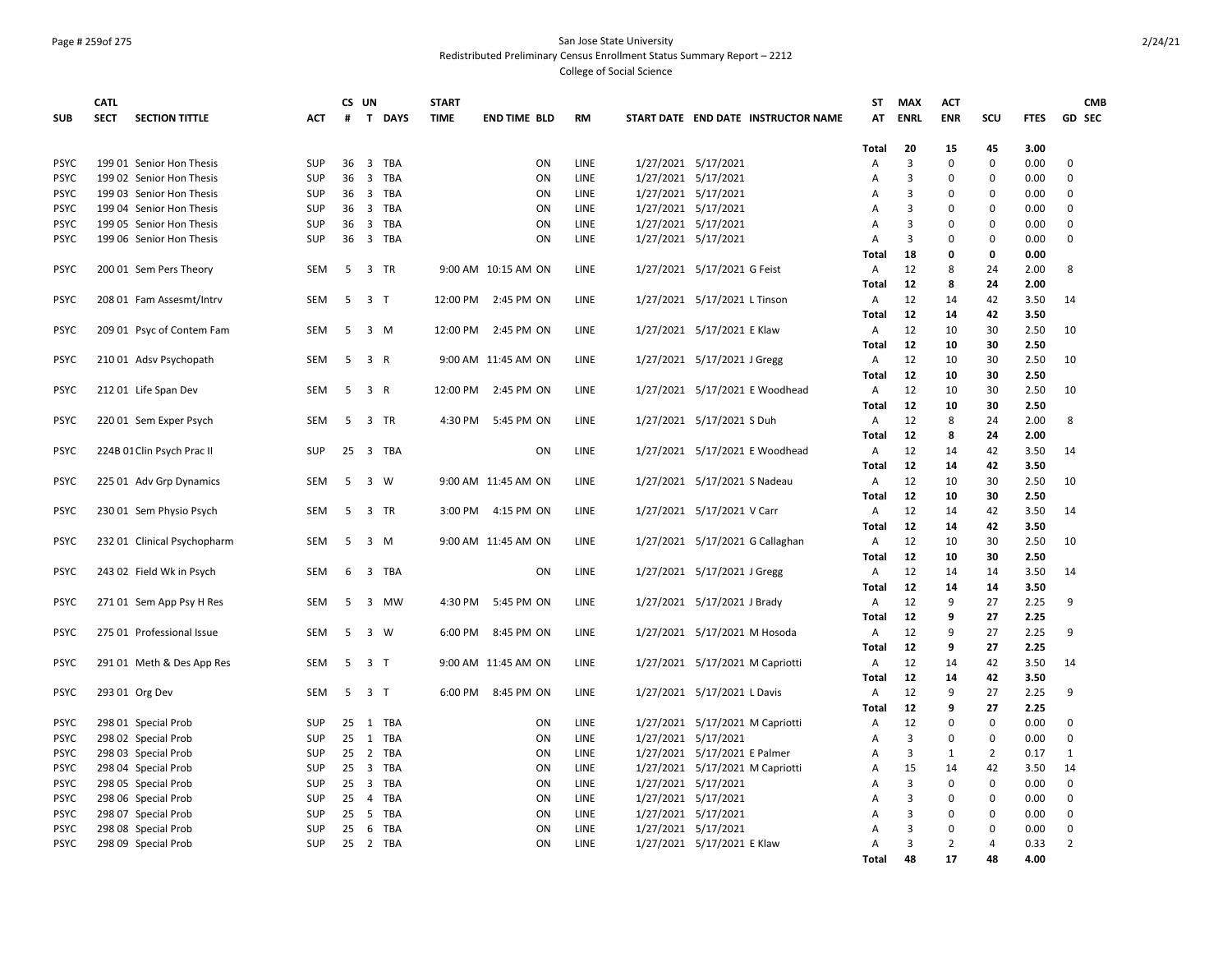## Page # 260of 275 San Jose State University Redistributed Preliminary Census Enrollment Status Summary Report – 2212

College of Social Science

|                            | CATL        |                          |            | CS UN          |                |             | <b>START</b> |                      |    |             |                     |                                |                                           | SΤ           | <b>MAX</b>     | <b>ACT</b>     |             |             | <b>CMB</b>     |
|----------------------------|-------------|--------------------------|------------|----------------|----------------|-------------|--------------|----------------------|----|-------------|---------------------|--------------------------------|-------------------------------------------|--------------|----------------|----------------|-------------|-------------|----------------|
| <b>SUB</b>                 | <b>SECT</b> | <b>SECTION TITTLE</b>    | ACT        | #              | T.             | <b>DAYS</b> | <b>TIME</b>  | <b>END TIME BLD</b>  |    | <b>RM</b>   |                     |                                | START DATE END DATE INSTRUCTOR NAME       | AT           | <b>ENRL</b>    | <b>ENR</b>     | SCU         | <b>FTES</b> | <b>GD SEC</b>  |
| <b>PSYC</b>                |             | 299 01 Masters Thesis    | SUP        | 25             | 1              | TBA         |              |                      | ON | <b>LINE</b> | 1/27/2021 5/17/2021 |                                |                                           | А            | $\overline{3}$ | 0              | 0           | 0.00        | 0              |
| <b>PSYC</b>                |             | 299 02 Masters Thesis    | SUP        | 25             | 1              | TBA         |              |                      | ON | LINE        | 1/27/2021 5/17/2021 |                                |                                           | А            | 3              | 0              | 0           | 0.00        | 0              |
| <b>PSYC</b>                |             | 299.03 Masters Thesis    | <b>SUP</b> | 25             |                | 2 TBA       |              |                      | ON | <b>LINE</b> | 1/27/2021 5/17/2021 |                                |                                           | А            | $\overline{3}$ | $\Omega$       | 0           | 0.00        | $\Omega$       |
| <b>PSYC</b>                |             | 299 04 Masters Thesis    | <b>SUP</b> | 25             | 3              | TBA         |              |                      | ON | <b>LINE</b> |                     | 1/27/2021 5/17/2021 C Ma       |                                           | А            | 3              | $\overline{2}$ | 6           | 0.50        | $\overline{2}$ |
| <b>PSYC</b>                |             | 299 05 Masters Thesis    | <b>SUP</b> | 25             | 3              | <b>TBA</b>  |              |                      | ON | <b>LINE</b> |                     | 1/27/2021 5/17/2021 S Duh      |                                           | А            | 3              | 1              | 3           | 0.25        | 1              |
| <b>PSYC</b>                |             | 299 06 Masters Thesis    | <b>SUP</b> | 25             |                | 4 TBA       |              |                      | ON | LINE        | 1/27/2021           | 5/17/2021 V Carr               |                                           | А            | 3              | 1              | 4           | 0.33        | 1              |
|                            |             | 299 07 Masters Thesis    | <b>SUP</b> | 25             | -5             | TBA         |              |                      | ON | LINE        | 1/27/2021           | 5/17/2021                      |                                           |              | 3              | $\Omega$       |             | 0.00        | $\Omega$       |
| <b>PSYC</b><br><b>PSYC</b> |             | 299 08 Masters Thesis    | <b>SUP</b> | 25             | 6              | <b>TBA</b>  |              |                      | ON | <b>LINE</b> |                     |                                | 1/27/2021 5/17/2021 C Chancellor-Freeland | А            | 3              |                | 0           |             |                |
|                            |             |                          |            |                |                |             |              |                      |    |             |                     | 5/17/2021 V Carr               |                                           | A            |                | 1              | 6           | 0.50        | $\mathbf{1}$   |
| <b>PSYC</b>                |             | 299 09 Masters Thesis    | <b>SUP</b> | 25             |                | 3 TBA       |              |                      | ON | <b>LINE</b> | 1/27/2021           |                                |                                           | A            | 3              | 1              | 3           | 0.25        | 1              |
| <b>PSYC</b>                |             | 299 10 Masters Thesis    | <b>SUP</b> | 25             | $\overline{3}$ | <b>TBA</b>  |              |                      | ON | <b>LINE</b> | 1/27/2021           | 5/17/2021 M Hosoda             |                                           | А            | 3              | 1              | 3           | 0.25        | -1             |
| <b>PSYC</b>                |             | 299 11 Masters Thesis    | <b>SUP</b> | 25             | 6              | <b>TBA</b>  |              |                      | ON | <b>LINE</b> |                     | 1/27/2021 5/17/2021 M Hosoda   |                                           | A            | 3              | $\overline{2}$ | 12          | 1.00        | $\overline{2}$ |
| <b>PSYC</b>                |             | 299 12 Masters Thesis    | <b>SUP</b> | 25             | 3              | TBA         |              |                      | ON | <b>LINE</b> | 1/27/2021           | 5/17/2021 G Feist              |                                           | A            | 3              | 1              | 3           | 0.25        | 1              |
| <b>PSYC</b>                |             | 299 13 Masters Thesis    | <b>SUP</b> | 25             | 3              | TBA         |              |                      | ON | LINE        | 1/27/2021           |                                | 5/17/2021 C Chancellor-Freeland           | A            | 3              | $\mathbf{1}$   | 3           | 0.25        | $\mathbf{1}$   |
|                            |             |                          |            |                |                |             |              |                      |    |             |                     |                                |                                           | Total        | 39             | 11             | 43          | 3.58        |                |
| <b>STAT</b>                |             | 95 01 Elem Stat          | LEC        | $\overline{2}$ | 3              | <b>MW</b>   |              | 12:00 PM 1:15 PM ON  |    | LINE        | 1/27/2021           |                                | 5/17/2021 S Macramalla                    | A            | 120            | 119            | 357         | 23.80       | 0              |
| <b>STAT</b>                | 95 02       | Elem Stat                | <b>LEC</b> | $\overline{2}$ | 3              | TBA         |              |                      | ON | LINE        | 1/27/2021           | 5/17/2021 N Bathurst           |                                           | A            | 140            | 140            | 420         | 28.00       | $\Omega$       |
| <b>STAT</b>                | 9503        | Elem Stat                | <b>LEC</b> | $\overline{2}$ | 3              | TBA         |              |                      | ON | <b>LINE</b> | 1/27/2021           | 5/17/2021 R Tiwana             |                                           | Α            | 40             | 42             | 126         | 8.40        | 0              |
| <b>STAT</b>                | 95 04       | Elem Stat                | <b>LEC</b> | $\overline{2}$ | 3              | <b>TR</b>   |              | 12:00 PM 1:15 PM ON  |    | <b>LINE</b> |                     | 1/27/2021 5/17/2021 G Savage   |                                           | А            | 40             | 41             | 123         | 8.20        | 0              |
| <b>STAT</b>                | 95 05       | Elem Stat                | LEC        |                | 3              |             |              |                      |    |             |                     |                                |                                           | X            | $\mathbf 0$    | $\Omega$       | $\mathbf 0$ | 0.00        | $\Omega$       |
| <b>STAT</b>                | 95 06       | Elem Stat                | <b>LEC</b> | $\overline{2}$ | 3              | <b>MW</b>   |              | 12:00 PM 1:15 PM ON  |    | <b>LINE</b> |                     |                                | 1/27/2021 5/17/2021 H Tokunaga            | A            | 120            | 122            | 366         | 24.40       | 0              |
| <b>STAT</b>                |             | 95 07 Elem Stat          | <b>LEC</b> |                | 3              |             |              |                      |    |             |                     |                                |                                           | X            | $\mathbf 0$    | $\mathbf 0$    | $\mathbf 0$ | 0.00        | 0              |
|                            |             |                          |            |                |                |             |              |                      |    |             |                     |                                |                                           | Total        | 460            | 464            | 1392        | 92.80       |                |
| <b>STAT</b>                |             | 115 01 Interm Stat       | <b>LEC</b> | $\overline{2}$ | 3 R            |             |              | 10:30 AM 11:45 AM ON |    | <b>LINE</b> |                     | 1/27/2021 5/17/2021 E Willroth |                                           | А            | 35             | 38             | 114         | 7.65        | 1              |
| <b>STAT</b>                |             | 115 02 Interm Stat       | <b>LEC</b> | $\overline{2}$ | 3              | MW          |              | 10:30 AM 11:45 AM ON |    | LINE        | 1/27/2021           | 5/17/2021 M Hosoda             |                                           | А            | 35             | 41             | 123         | 8.25        | 1              |
| <b>STAT</b>                |             | 115 03 Interm Stat       | <b>LEC</b> | 2              |                | 3 MW        | 1:30 PM      | 2:45 PM ON           |    | LINE        |                     | 1/27/2021 5/17/2021 M Hosoda   |                                           | А            | 35             | 40             | 120         | 8.15        | 3              |
|                            |             |                          |            |                |                |             |              |                      |    |             |                     |                                |                                           | Total        | 105            | 119            | 357         | 24.05       |                |
| <b>STAT</b>                |             | 235 01 Multivar Analysis | <b>SEM</b> | -5             | 3              | <b>TR</b>   |              | 10:30 AM 11:45 AM ON |    | LINE        |                     | 1/27/2021 5/17/2021 G Feist    |                                           | А            | 12             | 9              | 27          | 2.25        | 9              |
| <b>STAT</b>                |             | 235 02 Multivar Analysis | <b>SEM</b> | 5              |                | 3 MW        | 3:00 PM      | 4:15 PM ON           |    | LINE        |                     |                                | 1/27/2021 5/17/2021 H Tokunaga            | А            | 12             | 9              | 27          | 2.25        | 9              |
|                            |             |                          |            |                |                |             |              |                      |    |             |                     |                                |                                           | <b>Total</b> | 24             | 18             | 54          | 4.50        |                |

**Psychology Total 5794 5742 16146 1089.68**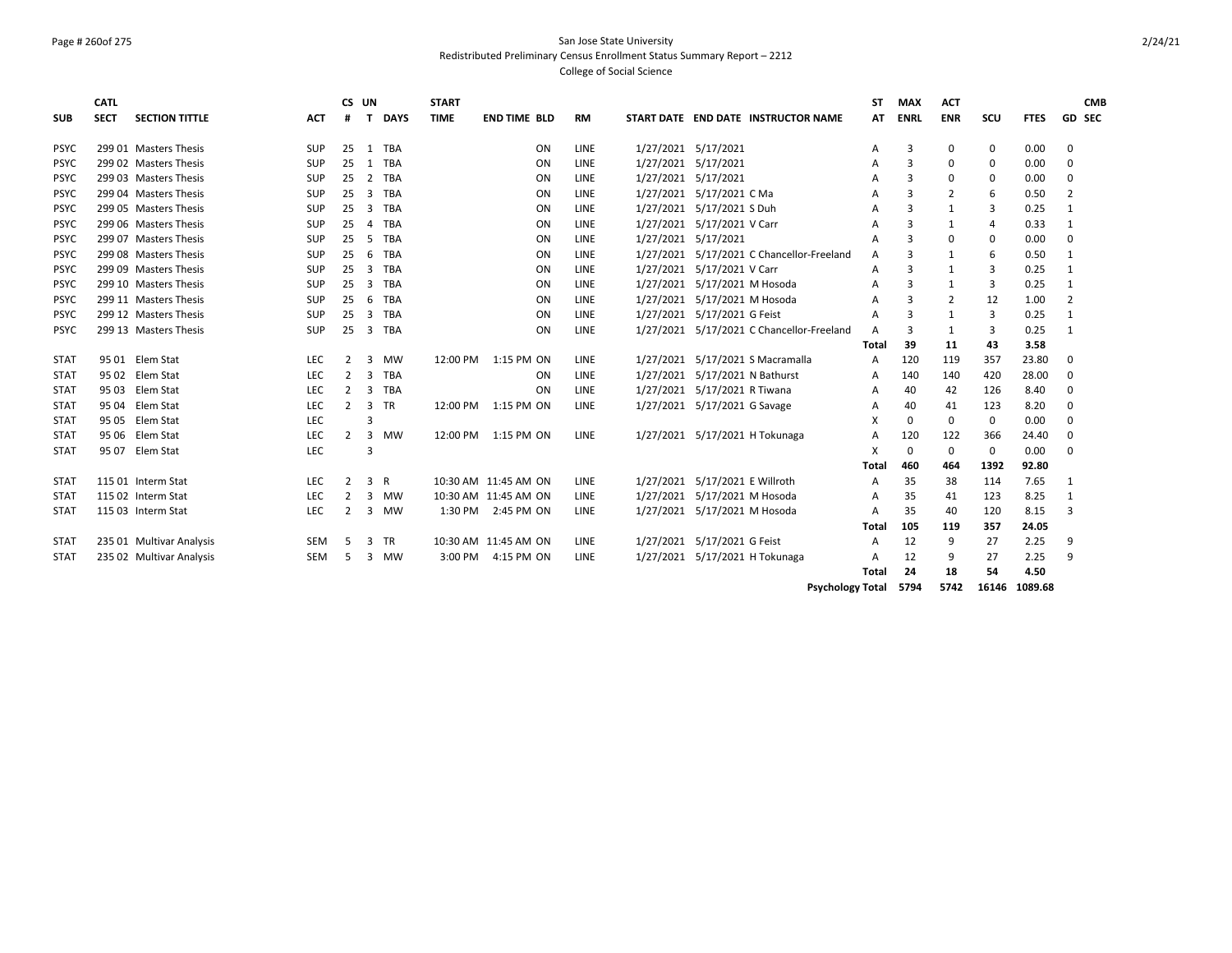#### Page # 261of 275 San Jose State University Redistributed Preliminary Census Enrollment Status Summary Report – 2212

|            | <b>CATL</b>                          |            |                | CS UN          |              | <b>START</b> |                      |             |                                |                                       | <b>ST</b>      | <b>MAX</b>              | <b>ACT</b>   |              |             | <b>CMB</b>              |  |
|------------|--------------------------------------|------------|----------------|----------------|--------------|--------------|----------------------|-------------|--------------------------------|---------------------------------------|----------------|-------------------------|--------------|--------------|-------------|-------------------------|--|
| <b>SUB</b> | <b>SECT</b><br><b>SECTION TITTLE</b> | <b>ACT</b> | #              |                | T DAYS       | <b>TIME</b>  | <b>END TIME BLD</b>  | <b>RM</b>   |                                | START DATE END DATE INSTRUCTOR NAME   | AT             | <b>ENRL</b>             | <b>ENR</b>   | scu          | <b>FTES</b> | GD SEC                  |  |
|            |                                      |            |                |                |              |              |                      |             |                                |                                       |                |                         |              |              |             |                         |  |
| Sociology  |                                      |            |                |                |              |              |                      |             |                                |                                       |                |                         |              |              |             |                         |  |
| AAS        | 33A 01 AAS History I                 | <b>LEC</b> | 1              | 3              | TBA          |              | ON                   | LINE        | 1/27/2021 5/17/2021 G Ramos    |                                       | Α              | 40                      | 40           | 120          | 8.00        | $\Omega$                |  |
| AAS        | 33A 02 AAS History I                 | <b>LEC</b> | $\mathbf{1}$   | 3              | TBA          |              | ON                   | LINE        | 1/27/2021 5/17/2021 D Tu       |                                       | A              | 40                      | 39           | 117          | 7.80        | $\mathbf 0$             |  |
|            |                                      |            |                |                |              |              |                      |             |                                |                                       | Total          | 80                      | 79           | 237          | 15.80       |                         |  |
| AAS        | 33B 01 AAS History II                | <b>LEC</b> | $\mathbf{1}$   | $3 \, M$       |              |              | 9:00 AM 10:15 AM ON  | LINE        | 1/27/2021 5/17/2021 H Do       |                                       | A              | 40                      | 36           | 108          | 7.20        | 0                       |  |
| AAS        | 33B 02 AAS History II                | <b>LEC</b> | 1              | 3              | w            |              | 10:30 AM 11:45 AM ON | LINE        | 1/27/2021 5/17/2021 J Rondilla |                                       | $\overline{A}$ | 40                      | 40           | 120          | 8.00        | $\Omega$                |  |
| AAS        | 33B 03 AAS History II                | <b>LEC</b> | $\mathbf{1}$   | 3 W            |              | 12:00 PM     | 1:15 PM ON           | LINE        | 1/27/2021 5/17/2021 J Rondilla |                                       | Α              | 40                      | 40           | 120          | 8.00        | $\Omega$                |  |
| AAS        | 33B 04 AAS History II                | LEC        | $\mathbf{1}$   |                | 3 MW         | 12:00 PM     | 1:15 PM ON           | LINE        | 1/27/2021 5/17/2021 Y Kwan     |                                       | Α              | 40                      | 40           | 120          | 8.00        | $\mathbf 0$             |  |
| AAS        | 33B 05 AAS History II                | LEC        |                | 3              |              |              |                      |             |                                |                                       | х              | $\Omega$                | $\mathbf 0$  | $\mathbf 0$  | 0.00        | $\Omega$                |  |
| AAS        | 33B 06 AAS History II                | <b>LEC</b> | $\mathbf{1}$   | 3              | W            | 3:00 PM      | 4:15 PM ON           | LINE        | 1/27/2021 5/17/2021 J Rondilla |                                       | A              | 40                      | 38           | 114          | 7.60        | $\Omega$                |  |
| AAS        | 33B 07 AAS History II                | <b>LEC</b> | $\mathbf{1}$   | 3              | <b>TBA</b>   |              | ON                   | <b>LINE</b> | 1/27/2021 5/17/2021 A Berney   |                                       | $\overline{A}$ | 40                      | 40           | 120          | 8.00        | $\Omega$                |  |
| AAS        | 33B 08 AAS History II                | <b>LEC</b> | 1              | 3              | <b>TBA</b>   |              | ON                   | LINE        | 1/27/2021 5/17/2021 S Choi     |                                       | $\overline{A}$ | 40                      | 40           | 120          | 8.00        | $\Omega$                |  |
| AAS        | 33B 09 AAS History II                | <b>LEC</b> | $\mathbf{1}$   | $\mathbf{3}$   | TBA          |              | ON                   | LINE        | 1/27/2021 5/17/2021 S Choi     |                                       | Α              | 40                      | 40           | 120          | 8.00        | $\mathbf 0$             |  |
| AAS        | 33B 10 AAS History II                | <b>LEC</b> | $\mathbf{1}$   | 3              | $\mathsf{T}$ |              | 9:00 AM 10:15 AM ON  | LINE        | 1/27/2021 5/17/2021 H Do       |                                       | Α              | 40                      | 18           | 54           | 3.60        | $\Omega$                |  |
| AAS        | 33B 11 AAS History II                | LEC        | 1              | 3 TR           |              |              | 10:30 AM 11:45 AM ON | LINE        | 1/27/2021 5/17/2021 S Choi     |                                       | A              | 40                      | 40           | 120          | 8.00        | $\mathbf 0$             |  |
| AAS        | 33B 12 AAS History II                | <b>LEC</b> | $\mathbf{1}$   | 3 TR           |              | 1:30 PM      | 2:45 PM ON           | LINE        | 1/27/2021 5/17/2021 S Choi     |                                       | Α              | 40                      | 40           | 120          | 8.00        | $\Omega$                |  |
| AAS        | 33B 13 AAS History II                | <b>LEC</b> | 1              | 3 TR           |              | 3:00 PM      | 4:15 PM ON           | LINE        | 1/27/2021 5/17/2021 S Choi     |                                       | A              | 40                      | 40           | 120          | 8.00        | $\Omega$                |  |
| AAS        | 33B 14 AAS History II                | <b>LEC</b> | $\mathbf{1}$   | 3              | TBA          |              | ON                   | LINE        |                                | 1/27/2021 5/17/2021 J De Guzman       | $\overline{A}$ | 40                      | 39           | 117          | 7.80        | $\Omega$                |  |
| AAS        | 33B 15 AAS History II                | LEC        | 1              | 3              | TBA          |              | ON                   | LINE        | 1/27/2021 5/17/2021 A Berney   |                                       | Α              | 40                      | 40           | 120          | 8.00        | $\Omega$                |  |
| AAS        | 33B 16 AAS History II                | <b>LEC</b> | $\mathbf{1}$   | $\overline{3}$ | MW           |              | 10:30 AM 11:45 AM ON | LINE        | 1/27/2021 5/17/2021 Y Kwan     |                                       | A              | 40                      | 39           | 117          | 7.80        | $\Omega$                |  |
|            |                                      |            |                |                |              |              |                      |             |                                |                                       | Total          | 600                     | 570          | 1710         | 114.00      |                         |  |
| AAS        | 175 01 Asian Am Comm                 | <b>LEC</b> | $2^{\circ}$    | 3 M            |              |              | 10:30 AM 11:45 AM ON | LINE        | 1/27/2021 5/17/2021 H Do       |                                       | Α              | 35                      | 35           | 105          | 7.00        | $\Omega$                |  |
|            |                                      |            |                |                |              |              |                      |             |                                |                                       | <b>Total</b>   | 35                      | 35           | 105          | 7.00        |                         |  |
| AAS        | 180 31 Individual Studies            | SUP        | 36             |                | 3 TBA        |              | ΟN                   | LINE        | 1/27/2021 5/17/2021            |                                       | Α              | 3                       | 0            | 0            | 0.00        | $\Omega$                |  |
|            |                                      |            |                |                |              |              |                      |             |                                |                                       | Total          | $\overline{\mathbf{3}}$ | 0            | 0            | 0.00        |                         |  |
| AAS        | 190 01 Internship                    | <b>SUP</b> |                | 36 3 TBA       |              |              | ON                   | LINE        | 1/27/2021 5/17/2021            |                                       | Α              | 5                       | 0            | 0            | 0.00        | $\Omega$                |  |
|            |                                      |            |                |                |              |              |                      |             |                                |                                       | Total          | 5                       | 0            | 0            | 0.00        |                         |  |
| SOCI       | 101<br>Intro to Sociology            | <b>LEC</b> | 1              | 3              | <b>TBA</b>   |              | ON                   | LINE        | 1/27/2021 5/17/2021 M Pasion   |                                       | Α              | 120                     | 122          | 366          | 24.40       | $\Omega$                |  |
| SOCI       | 102<br>Intro to Sociology            | LEC        | 1              | 3              | TBA          |              | ON                   | LINE        | 1/27/2021 5/17/2021 A Healey   |                                       | Α              | 40                      | 38           | 114          | 7.60        | 0                       |  |
| SOCI       | 103<br>Intro to Sociology            | LEC        | 1              |                | 3 TBA        |              | ΟN                   | LINE        | 1/27/2021 5/17/2021 J DeHaan   |                                       | Α              | 40                      | 39           | 117          | 7.80        | $\Omega$                |  |
|            |                                      |            |                |                |              |              |                      |             |                                |                                       | Total          | 200                     | 199          | 597          | 39.80       |                         |  |
| SOCI       | 15 01 Stat Ap in Soc Sci             | LEC        | 3              | 3              | <b>TBA</b>   |              | ON                   | LINE        | 1/27/2021 5/17/2021 J Bautista |                                       | A              | 30                      | 29           | 87           | 5.80        | 0 <sub>c</sub>          |  |
| SOCS       | 15 01 Stat Ap in Soc Sci             | <b>LEC</b> | 3              | 3              | <b>TBA</b>   |              | ON                   | LINE        | 1/27/2021 5/17/2021 J Bautista |                                       | A              | $\mathbf 0$             | $\mathbf{0}$ | $\mathbf{0}$ | 0.00        | 0 <sub>c</sub>          |  |
| SOCI       | 15 02 Stat Ap in Soc Sci             | <b>LEC</b> | 3              | 3              | <b>TBA</b>   |              | ON                   | LINE        | 1/27/2021 5/17/2021 J DeHaan   |                                       | A              | 30                      | 28           | 84           | 5.60        | 0 <sup>o</sup>          |  |
| SOCS       | 15 02 Stat Ap in Soc Sci             | <b>LEC</b> | 3              | $\overline{3}$ | <b>TBA</b>   |              | ON                   | <b>LINE</b> | 1/27/2021 5/17/2021 J DeHaan   |                                       | $\overline{A}$ | $\Omega$                | $\mathbf{0}$ | $\mathbf{0}$ | 0.00        | $\mathbf{0}$<br>- C     |  |
| SOCI       | 1503 Stat Ap in Soc Sci              | LEC        |                | 3              |              |              |                      |             |                                |                                       | X              | $\Omega$                | $\mathbf 0$  | $\Omega$     | 0.00        | $\Omega$                |  |
| SOCS       | 15 03 Stat Ap in Soc Sci             | LEC        |                | $\overline{3}$ |              |              |                      |             |                                |                                       | X              | $\Omega$                | 0            | 0            | 0.00        | $\Omega$                |  |
|            |                                      |            |                |                |              |              |                      |             |                                |                                       | Total          | 60                      | 57           | 171          | 11.40       |                         |  |
| SOCI       | 80 01 Social Problems                | <b>LEC</b> | 1              | 3              | TBA          |              | ON                   | LINE        | 1/27/2021 5/17/2021 M Pasion   |                                       | Α              | 40                      | 44           | 132          | 8.80        | $\mathbf 0$             |  |
| SOCI       | 80 02 Social Problems                | <b>LEC</b> | $\mathbf{1}$   | 3              | <b>TBA</b>   |              | ON                   | LINE        | 1/27/2021 5/17/2021 M Pasion   |                                       | Α              | 40                      | 43           | 129          | 8.60        | $\Omega$                |  |
|            |                                      |            |                |                |              |              |                      |             |                                |                                       | Total          | 80                      | 87           | 261          | 17.40       |                         |  |
| SOCI       | 100W 0 Writing Workshop              | <b>SEM</b> |                | 3              |              |              |                      |             |                                |                                       | X              | $\Omega$                | 0            | 0            | 0.00        | $\Omega$<br>$\Omega$    |  |
| SOCI       | 100W 0 Writing Workshop              | SEM        | 4              | $\mathbf{3}$   | TR           |              | 10:30 AM 11:45 AM ON | LINE        | 1/27/2021 5/17/2021 D Brook    |                                       | Α              | 20                      | 20           | 60           | 4.00        |                         |  |
| SOCI       | 100W 0 Writing Workshop              | SEM        | 4              |                | 3 TBA        |              | ON                   | LINE        |                                | 1/27/2021 5/17/2021 R Bryant-Anderson | Α              | 20                      | 20           | 60           | 4.00        | $\mathbf 0$<br>$\Omega$ |  |
| SOCI       | 100W 0 Writing Workshop              | SEM        | 4              | 3              | TBA          |              | ON                   | LINE        |                                | 1/27/2021 5/17/2021 R Bryant-Anderson | A              | 20                      | 22           | 66           | 4.40        |                         |  |
| SOCI       | 100W 0 Writing Workshop              | SEM        | 4              | $\overline{3}$ | $\mathsf{T}$ |              | 12:00 PM 1:15 PM ON  | LINE        | 1/27/2021 5/17/2021 K Jeffery  |                                       | Α              | 20                      | 21           | 63           | 4.20        | $\Omega$                |  |
| SOCI       | 100W 0 Writing Workshop              | SEM        | $\overline{4}$ |                | 3 TBA        |              | ON                   | LINE        | 1/27/2021 5/17/2021 L Roberts  |                                       | Α              | 20                      | 20           | 60           | 4.00        | $\Omega$                |  |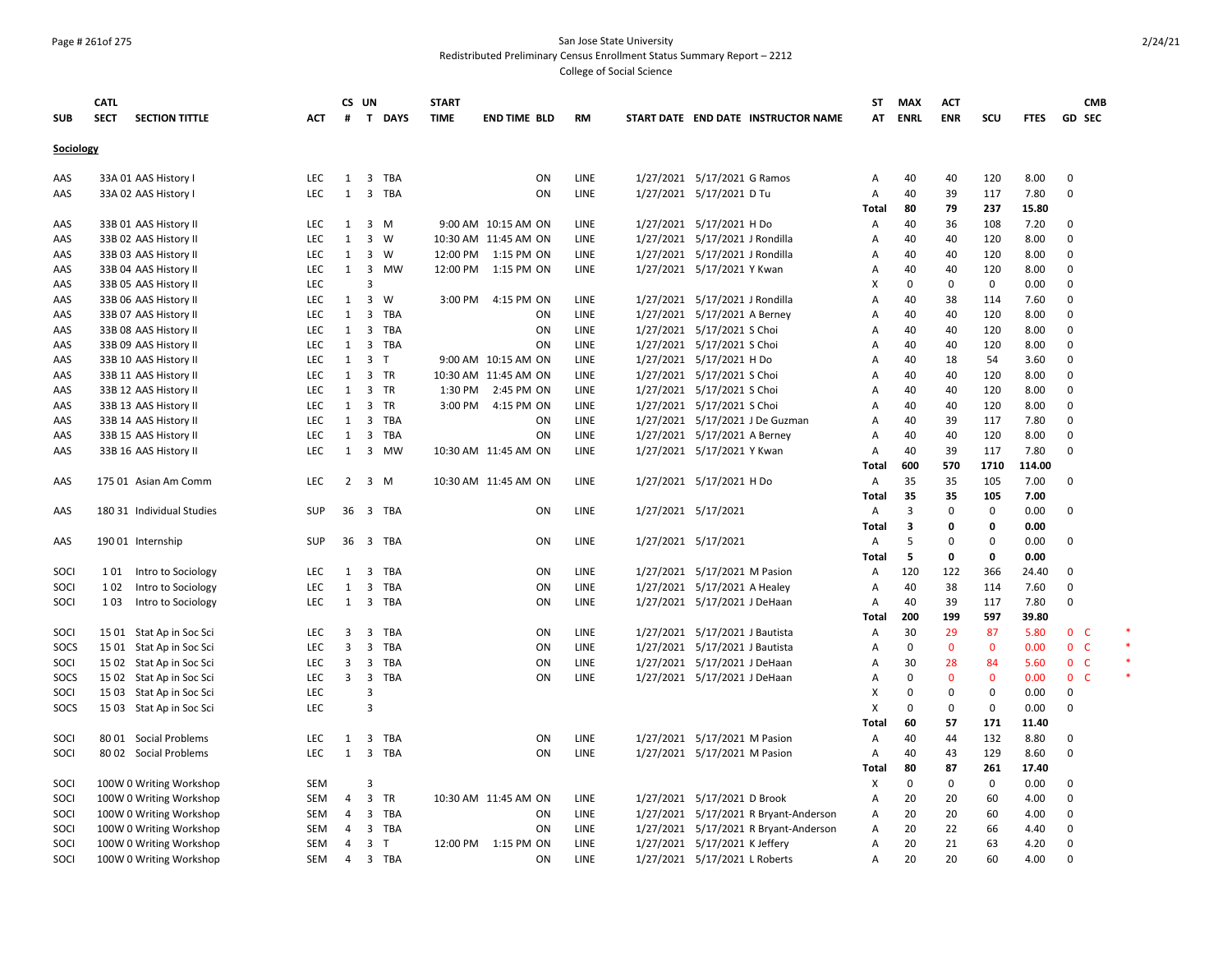## Page # 262of 275 San Jose State University Redistributed Preliminary Census Enrollment Status Summary Report – 2212

|            | CATL                                 |            |                     | CS UN                                 | <b>START</b> |                      |              |                                     |                | <b>ST</b> | <b>MAX</b>      | <b>ACT</b>        |                   |              | <b>CMB</b>                       |  |
|------------|--------------------------------------|------------|---------------------|---------------------------------------|--------------|----------------------|--------------|-------------------------------------|----------------|-----------|-----------------|-------------------|-------------------|--------------|----------------------------------|--|
| <b>SUB</b> | <b>SECT</b><br><b>SECTION TITTLE</b> | ACT        | #                   | T DAYS                                | <b>TIME</b>  | <b>END TIME BLD</b>  | <b>RM</b>    | START DATE END DATE INSTRUCTOR NAME |                | AT        | <b>ENRL</b>     | <b>ENR</b>        | SCU               | <b>FTES</b>  | <b>GD SEC</b>                    |  |
| SOCI       | 100W 0 Writing Workshop              | SEM        | $\overline{4}$      | 3 TBA                                 |              | ON                   | <b>LINE</b>  | 1/27/2021 5/17/2021 J DeHaan        | Α              |           | 20              | 20                | 60                | 4.00         | $\Omega$                         |  |
| SOCI       | 100W 0 Writing Workshop              | <b>SEM</b> | $\overline{4}$      | $\overline{3}$<br><b>TBA</b>          |              | ON                   | <b>LINE</b>  | 1/27/2021 5/17/2021 J DeHaan        | $\overline{A}$ |           | 20              | 20                | 60                | 4.00         | $\Omega$                         |  |
| SOCI       | 100W 0 Writing Workshop              | <b>SEM</b> | $\overline{4}$      | $\overline{\mathbf{3}}$<br>TBA        |              | ON                   | LINE         | 1/27/2021 5/17/2021 T Dehaan        | A              |           | 20              | 19                | 57                | 3.80         | $\Omega$                         |  |
| SOCI       | 100W 1 Writing Workshop              | <b>SEM</b> |                     | $\overline{3}$                        |              |                      |              |                                     | X              |           | $\mathbf 0$     | $\mathbf 0$       | $\mathbf 0$       | 0.00         | $\mathbf 0$                      |  |
|            |                                      |            |                     |                                       |              |                      |              |                                     | Total          |           | 160             | 162               | 486               | 32.40        |                                  |  |
| SOCI       | 101 01 Social Theory                 | LEC        | 2                   | 3<br>MW                               | 4:30 PM      | 5:45 PM ON           | <b>LINE</b>  | 1/27/2021 5/17/2021 W Armaline      | Α              |           | 30              | 31                | 93                | 6.20         | $\Omega$                         |  |
| SOCI       | 101 02 Social Theory                 | <b>LEC</b> | $\overline{2}$      | $\overline{3}$<br>TR                  |              | 9:00 AM 10:15 AM ON  | LINE         | 1/27/2021 5/17/2021 P Chua          | A              |           | 30              | 30                | 90                | 6.00         | $\Omega$                         |  |
| SOCI       | 101 03 Social Theory                 | <b>LEC</b> | $\overline{2}$      | $\mathbf{3}$<br>TR                    | 1:30 PM      | 2:45 PM ON           | LINE         | 1/27/2021 5/17/2021 P Chua          | A              |           | 30              | 32                | 96                | 6.40         | $\Omega$                         |  |
| SOCI       | 101 04 Social Theory                 | <b>LEC</b> | $\overline{2}$      | $\overline{\mathbf{3}}$<br>TBA        |              | ON                   | LINE         | 1/27/2021 5/17/2021 T Dehaan        | A              |           | 30              | 30                | 90                | 6.00         | $\Omega$<br>$\Omega$             |  |
| SOCI       | 101 05 Social Theory                 | LEC<br>LEC | $\overline{2}$      | 3 TBA<br>$\overline{3}$<br>TBA        |              | ON<br>ON             | LINE<br>LINE | 1/27/2021 5/17/2021 M Rokni         | A<br>Α         |           | 30<br>30        | 30<br>30          | 90<br>90          | 6.00<br>6.00 | $\Omega$                         |  |
| SOCI       | 101 06 Social Theory                 |            | $\overline{2}$      |                                       |              |                      |              | 1/27/2021 5/17/2021 T Dehaan        | Total          |           | 180             | 183               | 549               | 36.60        |                                  |  |
| SOCI       | 104 01 Quantit Res Meth              | <b>LEC</b> | 2                   | 3<br>TBA                              |              | <b>ON</b>            | LINE         | 1/27/2021 5/17/2021 E Sweet         | $\overline{A}$ |           | 30              | 30                | 90                | 6.00         | $\Omega$                         |  |
| SOCI       | 104 02 Quantit Res Meth              | LEC        | $\overline{2}$      | $\overline{3}$<br><b>TBA</b>          |              | ON                   | LINE         | 1/27/2021 5/17/2021 M Thiele        | A              |           | 30              | 29                | 87                | 5.80         | $\Omega$                         |  |
| SOCI       | 104 03 Quantit Res Meth              | LEC        | $\overline{2}$      | $\overline{3}$<br><b>TBA</b>          |              | ON                   | LINE         | 1/27/2021 5/17/2021 M Thiele        | A              |           | 30              | 31                | 93                | 6.25         | $\mathbf{1}$                     |  |
| SOCI       | 104 04 Quantit Res Meth              | LEC        | $2^{\circ}$         | 3 TBA                                 |              | ON                   | LINE         | 1/27/2021 5/17/2021 J DeHaan        | Α              |           | 30              | 29                | 87                | 5.80         | $\Omega$                         |  |
|            |                                      |            |                     |                                       |              |                      |              |                                     | <b>Total</b>   |           | 120             | 119               | 357               | 23.85        |                                  |  |
| SOCI       | 105 01 Qual Research Meth            | <b>LEC</b> | $\overline{2}$      | 3<br>MW                               |              | 9:00 AM 10:15 AM ON  | LINE         | 1/27/2021 5/17/2021 N Boero         | A              |           | 30              | 29                | 87                | 5.80         | 0                                |  |
| SOCI       | 105 02 Qual Research Meth            | <b>LEC</b> | $\overline{2}$      | 3 MW                                  | 3:00 PM      | 4:15 PM ON           | LINE         | 1/27/2021 5/17/2021 N Boero         | A              |           | 30              | 30                | 90                | 6.00         | $\Omega$                         |  |
| SOCI       | 105 03 Qual Research Meth            | <b>LEC</b> | 2                   | 3 TR                                  |              | 10:30 AM 11:45 AM ON | LINE         | 1/27/2021 5/17/2021 Y Wiggins       | A              |           | 30              | 30                | 90                | 6.05         | 1                                |  |
| SOCI       | 105 04 Qual Research Meth            | LEC        | $\overline{2}$      | 3 TR                                  |              | 1:30 PM 2:45 PM ON   | LINE         | 1/27/2021 5/17/2021 Y Wiggins       | A              |           | 30              | 27                | 81                | 5.40         | $\Omega$                         |  |
|            |                                      |            |                     |                                       |              |                      |              |                                     | Total          |           | 120             | 116               | 348               | 23.25        |                                  |  |
| SOCI       | 116 01 Global Society                | <b>LEC</b> | 1                   | 3 TR                                  | 12:00 PM     | 1:15 PM ON           | LINE         | 1/27/2021 5/17/2021 D Brook         | Α              |           | 35              | 33                | 99                | 6.60         | $\Omega$                         |  |
| SOCI       | 116 02 Global Society                | LEC        | $\mathbf{1}$        | $\overline{3}$<br><b>TR</b>           | 3:00 PM      | 4:15 PM ON           | LINE         | 1/27/2021 5/17/2021 D Brook         | A              |           | 35              | 34                | 102               | 6.80         | $\Omega$                         |  |
| SOCI       | 116 03 Global Society                | LEC        | $\mathbf{1}$        | $\mathbf{3}$<br>TBA                   |              | ON                   | LINE         | 1/27/2021 5/17/2021 M Rokni         | A              |           | 35              | 33                | 99                | 6.60         | $\mathbf 0$                      |  |
| SOCI       | 116 04 Global Society                | LEC        | $\mathbf{1}$        | $\overline{\mathbf{3}}$<br><b>TBA</b> |              | ON                   | LINE         | 1/27/2021 5/17/2021 M Rokni         | Α              |           | 35              | 33                | 99                | 6.60         | $\Omega$                         |  |
|            |                                      |            |                     |                                       |              |                      |              |                                     | <b>Total</b>   |           | 140             | 133               | 399               | 26.60        |                                  |  |
| SOCI       | 118 01 Soci of Hum Rights            | <b>LEC</b> | $\overline{2}$      | $\overline{\mathbf{3}}$<br><b>MW</b>  | 3:00 PM      | 4:15 PM ON           | <b>LINE</b>  | 1/27/2021 5/17/2021 W Armaline      | Α              |           | 35              | 33                | 99                | 6.65         | 1                                |  |
|            |                                      |            |                     |                                       |              |                      |              |                                     | <b>Total</b>   |           | 35              | 33                | 99                | 6.65         |                                  |  |
| SOCI       | 140 01 Soci of Media                 | LEC        | $2^{\circ}$         | 3 TBA                                 |              | ON                   | LINE         | 1/27/2021 5/17/2021 A Berney        | Α              |           | 35              | 34                | 102               | 6.80         | $\Omega$                         |  |
|            |                                      |            |                     |                                       |              |                      |              |                                     | <b>Total</b>   |           | 35              | 34                | 102               | 6.80         |                                  |  |
| SOCI       | 142 01 Crit Native Am Std            | LEC        | $\overline{2}$      | 3 MW                                  | 1:30 PM      | 2:45 PM ON           | LINE         | 1/27/2021 5/17/2021 S de Bourbon    | Α              |           | 35              | 35                | 105               | 7.05         | 1                                |  |
|            |                                      |            |                     |                                       |              |                      |              |                                     | <b>Total</b>   |           | 35              | 35                | 105               | 7.05         |                                  |  |
| SOCI       | 146 01 Work Power & Leisure          | <b>LEC</b> | $2^{\circ}$         | 3 TR                                  | 1:30 PM      | 2:45 PM ON           | LINE         | 1/27/2021 5/17/2021 P Rudy          | Α              |           | 35              | 29                | 87                | 5.85         | 1                                |  |
|            |                                      |            |                     |                                       |              |                      |              |                                     | <b>Total</b>   |           | 35              | 29                | 87                | 5.85         |                                  |  |
| SOCI       | 147 01 Edu Global Justice            | <b>LEC</b> | $\overline{2}$      | 3 TR                                  |              | 10:30 AM 11:45 AM ON | LINE         | 1/27/2021 5/17/2021 P Chua          | Α              |           | 35              | 24                | 72                | 4.85         | $\mathbf{1}$                     |  |
|            |                                      |            |                     |                                       |              |                      |              |                                     | <b>Total</b>   |           | 35              | 24                | 72                | 4.85         |                                  |  |
| SOCI       | 151 01 Violence in Family            | LEC        | $\overline{2}$      | 3 MW                                  |              | 10:30 AM 11:45 AM ON | LINE         | 1/27/2021 5/17/2021 S de Bourbon    | Α              |           | 35              | 35                | 105               | 7.00         | $\Omega$                         |  |
|            |                                      |            |                     |                                       |              |                      |              |                                     | Total          |           | 35              | 35                | 105               | 7.00         |                                  |  |
| SOCI       | 154 01 Non Conform Behav             | <b>LEC</b> | 2                   | 3 TR                                  | 4:30 PM      | 5:45 PM ON           | LINE         | 1/27/2021 5/17/2021 S Morewitz      | Α              |           | 35              | 34                | 102               | 6.80         | $\Omega$                         |  |
|            |                                      |            |                     |                                       |              |                      |              |                                     | Total          |           | 35              | 34                | 102               | 6.80         |                                  |  |
| SOCI       | 160 01 Immigration & Identy          | <b>LEC</b> | $\overline{2}$      | $\overline{\mathbf{3}}$<br>TBA        |              | ON                   | <b>LINE</b>  | 1/27/2021 5/17/2021 F DuCros        | Α              |           | 35              | 34                | 102               | 6.90         | 2                                |  |
|            |                                      |            |                     |                                       |              |                      |              |                                     | <b>Total</b>   |           | 35              | 34                | 102               | 6.90         |                                  |  |
| SOCI       | 161 01 City Life                     | <b>LEC</b> | 2<br>$\overline{2}$ | 3<br>TR<br>3 TR                       | 3:00 PM      | 4:15 PM ON           | LINE         | 1/27/2021 5/17/2021 P Chua          | A<br>A         |           | 35<br>$\pmb{0}$ | 28<br>$\mathbf 0$ | 84                | 5.60         | 0 <sub>c</sub><br>0 <sup>o</sup> |  |
| GEOG       | 161 01 City Life                     | LEC        |                     |                                       | 3:00 PM      | 4:15 PM ON           | LINE         | 1/27/2021 5/17/2021 P Chua          | Total          |           | 35              | 28                | $\mathbf 0$<br>84 | 0.00<br>5.60 |                                  |  |
| SOCI       | 162 01 Race/Ethnic Rels              | <b>LEC</b> | 2                   | 3<br>TBA                              |              | <b>ON</b>            | LINE         | 1/27/2021 5/17/2021 F DuCros        | Α              |           | 35              | 35                | 105               | 7.00         | $\Omega$                         |  |
| SOCI       | 162 02 Race/Ethnic Rels              | <b>LEC</b> | $2^{\circ}$         | 3 TBA                                 |              | ON                   | LINE         | 1/27/2021 5/17/2021 C Cox           | $\overline{A}$ |           | 35              | 35                | 105               | 7.00         | $\Omega$                         |  |
|            |                                      |            |                     |                                       |              |                      |              |                                     |                |           |                 |                   |                   |              |                                  |  |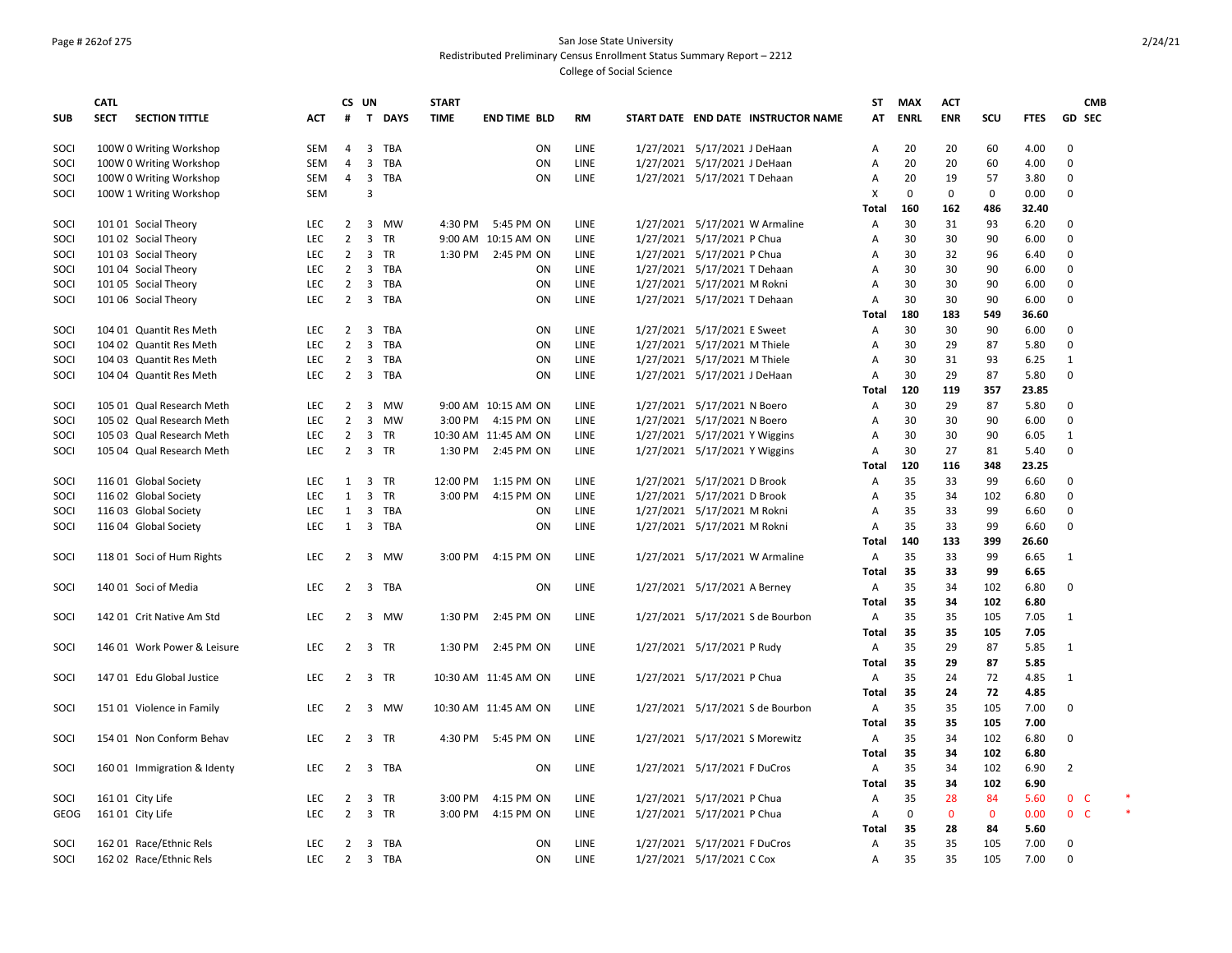#### Page # 263of 275 San Jose State University Redistributed Preliminary Census Enrollment Status Summary Report – 2212

|              | <b>CATL</b> |                                   |                          |                     | CS UN          |                   | <b>START</b>         |                                   |              |                                                          | ST                        | MAX            | <b>ACT</b>         |                     |              |                                  | <b>CMB</b> |        |
|--------------|-------------|-----------------------------------|--------------------------|---------------------|----------------|-------------------|----------------------|-----------------------------------|--------------|----------------------------------------------------------|---------------------------|----------------|--------------------|---------------------|--------------|----------------------------------|------------|--------|
| <b>SUB</b>   | <b>SECT</b> | <b>SECTION TITTLE</b>             | <b>ACT</b>               | #                   |                | T DAYS            | <b>TIME</b>          | <b>END TIME BLD</b>               | <b>RM</b>    | START DATE END DATE INSTRUCTOR NAME                      | AT                        | <b>ENRL</b>    | <b>ENR</b>         | SCU                 | <b>FTES</b>  | <b>GD SEC</b>                    |            |        |
|              |             |                                   |                          |                     |                |                   |                      |                                   |              |                                                          |                           |                |                    |                     |              |                                  |            |        |
|              |             |                                   |                          |                     |                |                   |                      |                                   |              |                                                          | Total                     | 70             | 70                 | 210                 | 14.00        |                                  |            |        |
| SOCI         |             | 163 01 Social Change              | <b>LEC</b>               | 2                   | 3              | TBA               |                      | ON                                | LINE         | 1/27/2021 5/17/2021 M Rokni                              | Α                         | 35             | 34                 | 102                 | 6.80         | $\mathbf 0$                      |            |        |
|              |             |                                   |                          |                     |                |                   |                      |                                   |              |                                                          | Total                     | 35             | 34                 | 102                 | 6.80         |                                  |            |        |
| SOCI         |             | 165 01 Poverty Wealth Prv         | <b>LEC</b>               | 2                   | 3              | W                 |                      | 10:30 AM 11:45 AM ON              | LINE         | 1/27/2021 5/17/2021 M Thiele                             | Α                         | 35             | 35                 | 105                 | 7.00         | 0                                |            |        |
|              |             |                                   |                          |                     |                |                   |                      |                                   |              |                                                          | <b>Total</b>              | 35<br>35       | 35                 | 105                 | 7.00         |                                  |            |        |
| SOCI<br>GERO |             | 166 01 Medical Sociology          | <b>LEC</b><br><b>LEC</b> | 2<br>$\overline{2}$ | 3              | 3 MW<br><b>MW</b> | 12:00 PM<br>12:00 PM | 1:15 PM ON<br>1:15 PM ON          | LINE<br>LINE | 1/27/2021 5/17/2021 N Boero                              | Α                         | $\mathbf 0$    | 35<br>$\mathbf{0}$ | 105<br>$\mathbf{0}$ | 7.00<br>0.00 | 0 <sub>c</sub><br>0 <sub>c</sub> |            |        |
|              |             | 166 01 Medical Sociology          |                          |                     |                |                   |                      |                                   |              | 1/27/2021 5/17/2021 N Boero                              | Α<br>Total                | 35             | 35                 | 105                 | 7.00         |                                  |            |        |
| SOCI         |             | 169 01 Polit Sociology            | <b>LEC</b>               | 2                   |                | 3 TBA             |                      | <b>ON</b>                         | LINE         | 1/27/2021 5/17/2021 M Rokni                              | Α                         | 35             | 31                 | 93                  | 6.20         | $\mathbf 0$                      |            |        |
|              |             |                                   |                          |                     |                |                   |                      |                                   |              |                                                          | Total                     | 35             | 31                 | 93                  | 6.20         |                                  |            |        |
| SOCI         |             | 170 01 Soci of Family             | <b>LEC</b>               | 2                   | 3              | <b>TR</b>         |                      | 9:00 AM 10:15 AM ON               | LINE         | 1/27/2021 5/17/2021 A Healey                             | A                         | 35             | 34                 | 102                 | 6.80         | 0                                |            |        |
| SOCI         |             | 170 02 Soci of Family             | LEC                      | $\overline{2}$      |                | 3 TBA             |                      | <b>ON</b>                         | LINE         | 1/27/2021 5/17/2021 L Roberts                            | Α                         | 35             | 35                 | 105                 | 7.00         | $\mathbf 0$                      |            |        |
|              |             |                                   |                          |                     |                |                   |                      |                                   |              |                                                          | Total                     | 70             | 69                 | 207                 | 13.80        |                                  |            |        |
| SOCI         |             | 17101 Person and Society          | <b>LEC</b>               | 2                   |                | 3 TBA             |                      | ON                                | LINE         | 1/27/2021 5/17/2021 S Nava                               | A                         | 35             | 35                 | 105                 | 7.05         | 1                                |            |        |
|              |             |                                   |                          |                     |                |                   |                      |                                   |              |                                                          | Total                     | 35             | 35                 | 105                 | 7.05         |                                  |            |        |
| SOCI         |             | 173 01 Socialization              | <b>LEC</b>               | 2                   |                | 3 TBA             |                      | ON                                | LINE         | 1/27/2021 5/17/2021 T Dehaan                             | Α                         | 35             | 35                 | 105                 | 7.00         | $\mathbf 0$                      |            |        |
|              |             |                                   |                          |                     |                |                   |                      |                                   |              |                                                          | Total                     | 35             | 35                 | 105                 | 7.00         |                                  |            |        |
| SOCI         |             | 174 01 Sexualities                | <b>LEC</b>               | $\overline{2}$      | 3              | TBA               |                      | ON                                | LINE         | 1/27/2021 5/17/2021 T Dehaan                             | A                         | 35             | 34                 | 102                 | 6.80         | $\mathbf 0$                      |            |        |
|              |             |                                   |                          |                     |                |                   |                      |                                   |              |                                                          | <b>Total</b>              | 35             | 34                 | 102                 | 6.80         |                                  |            |        |
| SOCI         |             | 175 01 Soc of Mas & Fem           | <b>LEC</b>               | 2                   | 3              | TBA               |                      | ON                                | LINE         | 1/27/2021 5/17/2021 A Castillo                           | Α                         | 35             | 35                 | 105                 | 7.00         | 0 <sub>c</sub>                   |            |        |
| WOMS         |             | 175 01 Soc of Mas & Fem           | <b>LEC</b>               | $\overline{2}$      | $\overline{3}$ | <b>TBA</b>        |                      | <b>ON</b>                         | LINE         | 1/27/2021 5/17/2021 A Castillo                           | Α                         | $\mathbf 0$    | $\mathbf{0}$       | $\mathbf{0}$        | 0.00         | 0 <sup>o</sup>                   |            | $\ast$ |
|              |             |                                   |                          |                     |                |                   |                      |                                   |              |                                                          | Total                     | 35             | 35                 | 105                 | 7.00         |                                  |            |        |
| SOCI         |             | 176 01 Sociology of Everyday Life | <b>LEC</b>               |                     | $\overline{3}$ |                   |                      |                                   |              |                                                          | $\boldsymbol{\mathsf{X}}$ | $\Omega$       | $\mathbf 0$        | $\mathbf{0}$        | 0.00         | $\mathbf 0$                      |            |        |
|              |             |                                   |                          |                     |                |                   |                      |                                   |              |                                                          | Total                     | $\mathbf 0$    | 0                  | 0                   | 0.00         |                                  |            |        |
| SOCI         |             | 177 01 Soci Education             | LEC                      | $\overline{2}$      | $\overline{3}$ | TR                | 12:00 PM             | 1:15 PM ON                        | <b>LINE</b>  | 1/27/2021 5/17/2021 Y Wiggins                            | Α                         | 35             | 35                 | 105                 | 7.05         | $1\quad C$                       |            |        |
| SOCS         |             | 177 01 Soci Education             | <b>LEC</b>               | $\overline{2}$      | $\overline{3}$ | <b>TR</b>         |                      | 12:00 PM 1:15 PM ON               | LINE         | 1/27/2021 5/17/2021 Y Wiggins                            | $\mathsf{A}$              | $\mathbf 0$    | $\mathbf{0}$       | $\mathbf{0}$        | 0.00         | 0 <sup>o</sup>                   |            | $\ast$ |
|              |             |                                   |                          |                     |                |                   |                      |                                   |              |                                                          | Total                     | 35             | 35                 | 105                 | 7.05         |                                  |            |        |
| SOCI         |             | 178 01 Sociology of Childhood     | <b>LEC</b>               | 2                   |                | 3 TBA             |                      | ON                                | LINE         | 1/27/2021 5/17/2021 E Sweet                              | Α                         | 35             | 35                 | 105                 | 7.00         | $\mathbf 0$                      |            |        |
|              |             |                                   |                          |                     |                |                   |                      |                                   |              |                                                          | Total                     | 35             | 35                 | 105                 | 7.00         |                                  |            |        |
| SOCI         |             | 180 11 Indiv Studies              | <b>SUP</b>               | 36                  | 1              | TBA               |                      | ON                                | LINE         | 1/27/2021 5/17/2021 P Rudy                               | Α                         | $\mathbf{1}$   | 0                  | $\pmb{0}$           | 0.00         | 0                                |            |        |
| SOCI         |             | 180 12 Indiv Studies              | <b>SUP</b>               | 36                  |                | 1 TBA             |                      | ON                                | LINE         | 1/27/2021 5/17/2021 E Sweet                              | Α                         | $\overline{2}$ | $\overline{2}$     | $\overline{2}$      | 0.13         | $\mathbf 0$                      |            |        |
| SOCI         |             | 180 13 Indiv Studies              | SUP                      | 36                  |                | 1 TBA             |                      | ON                                | LINE         | 1/27/2021 5/17/2021                                      | Α                         | $\mathbf{1}$   | 0                  | $\mathbf 0$         | 0.00         | $\mathbf 0$                      |            |        |
| SOCI         |             | 180 21 Indiv Studies              | <b>SUP</b>               | 36                  |                | 2 TBA             |                      | ON                                | LINE         | 1/27/2021 5/17/2021                                      | A                         | $\overline{2}$ | 0                  | $\mathbf 0$         | 0.00         | $\mathbf 0$                      |            |        |
| SOCI         |             | 180 31 Indiv Studies              | <b>SUP</b>               | 36                  |                | 3 TBA             |                      | ON                                | LINE         | 1/27/2021 5/17/2021                                      | Α                         | $\overline{2}$ | $\Omega$           | $\pmb{0}$           | 0.00         | $\mathbf 0$                      |            |        |
| SOCI         |             | 180 32 Indiv Studies              | <b>SUP</b>               | 36                  |                | 3 TBA             |                      | ON                                | LINE         | 1/27/2021 5/17/2021                                      | A                         | $\overline{3}$ | 0                  | $\mathbf 0$         | 0.00         | $\mathbf 0$                      |            |        |
| SOCI         |             | 180 33 Indiv Studies              | <b>SUP</b>               | 36                  |                | 3 TBA             |                      | ON                                | LINE         | 1/27/2021 5/17/2021                                      | Α                         | 3              | 0                  | 0                   | 0.00         | $\mathbf 0$                      |            |        |
| SOCI         |             | 180 41 Indiv Studies              | SUP                      | 36                  | $\overline{4}$ | <b>TBA</b>        |                      | ON                                | LINE         | 1/27/2021 5/17/2021                                      | A                         | $\overline{2}$ | 0                  | $\Omega$            | 0.00         | $\mathbf 0$                      |            |        |
|              |             |                                   |                          |                     |                |                   |                      |                                   |              |                                                          | Total                     | 16             | 2                  | 2                   | 0.13         |                                  |            |        |
| SOCI         |             | 181 11 Service Internship         | <b>SUP</b>               | 36                  | 1              | <b>TBA</b>        |                      | <b>ON</b>                         | LINE         | 1/27/2021 5/17/2021                                      | A                         | $\overline{2}$ | $\Omega$           | $\Omega$            | 0.00         | $\mathbf 0$                      |            |        |
| SOCI         |             | 181 21 Service Internship         | <b>SUP</b>               | 36                  | $\overline{2}$ | <b>TBA</b>        |                      | ON                                | LINE         | 1/27/2021 5/17/2021                                      | Α                         | $\overline{2}$ | 0                  | $\Omega$            | 0.00         | 0                                |            |        |
| SOCI         |             | 181 31 Service Internship         | <b>SUP</b>               | 36                  | $\overline{3}$ | <b>TBA</b>        |                      | <b>ON</b>                         | LINE         | 1/27/2021 5/17/2021                                      | A                         | $\overline{2}$ | $\Omega$           | $\mathbf 0$         | 0.00         | $\mathbf 0$                      |            |        |
| SOCI         |             | 181 32 Service Internship         | <b>SUP</b>               | 36                  |                | 3 TBA             |                      | ON                                | LINE         | 1/27/2021 5/17/2021                                      | Α                         | $\overline{2}$ | 0                  | 0                   | 0.00         | $\mathbf 0$                      |            |        |
| SOCI         |             | 181 33 Service Internship         | <b>SUP</b>               | 36                  | $\overline{3}$ | TBA               |                      | ON                                | LINE         | 1/27/2021 5/17/2021                                      | Α                         | $\mathbf{1}$   | 0                  | $\mathbf 0$         | 0.00         | 0                                |            |        |
| SOCI         |             | 181 41 Service Internship         | <b>SUP</b>               | 36                  |                | 4 TBA             |                      | ON                                | LINE         | 1/27/2021 5/17/2021                                      | Α                         | $\mathbf 0$    | 0                  | $\mathbf 0$         | 0.00         | $\mathbf 0$                      |            |        |
|              |             |                                   |                          |                     |                |                   |                      |                                   |              |                                                          | <b>Total</b>              | 9              | 0                  | 0                   | 0.00         |                                  |            |        |
| SOCI         |             | 181B 01 Sociology Capstone        | <b>LEC</b><br><b>LEC</b> | 2                   | 3              | <b>MW</b>         | 1:30 PM              | 2:45 PM ON                        | LINE         | 1/27/2021 5/17/2021 P Rudy                               | Α                         | 35<br>35       | 28<br>28           | 84                  | 5.60         | 0<br>$\Omega$                    |            |        |
| SOCI<br>SOCI |             | 181B 02 Sociology Capstone        | LEC                      | 2<br>$\overline{2}$ | 3              | <b>MW</b><br>3 TR | 4:30 PM              | 5:45 PM ON<br>9:00 AM 10:15 AM ON | LINE<br>LINE | 1/27/2021 5/17/2021 P Rudy<br>1/27/2021 5/17/2021 P Rudy | A                         | 35             | 34                 | 84<br>102           | 5.60<br>6.80 | $\Omega$                         |            |        |
|              |             | 181B 03 Sociology Capstone        |                          |                     |                |                   |                      |                                   |              |                                                          | A                         |                |                    |                     |              |                                  |            |        |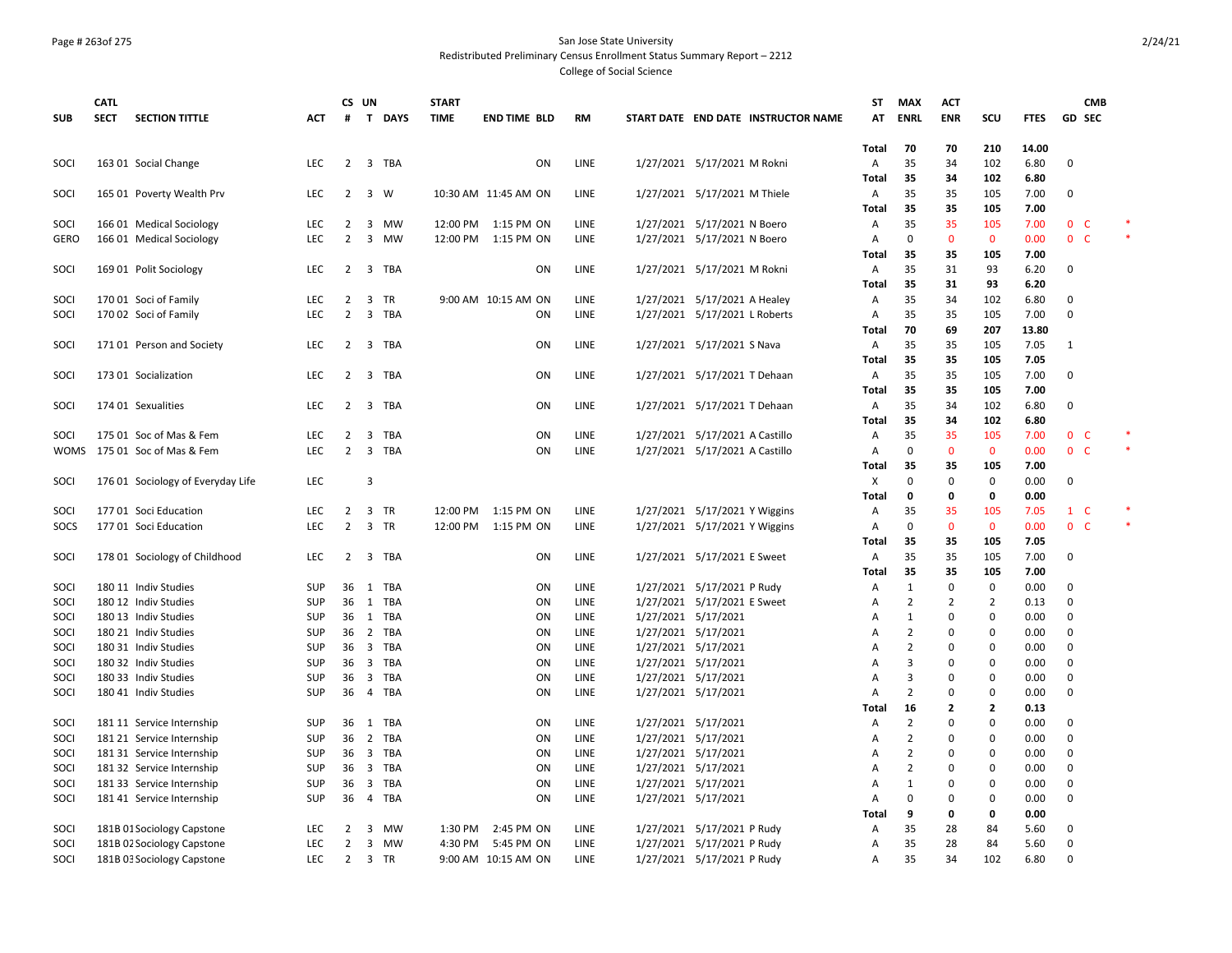### Page # 264of 275 San Jose State University Redistributed Preliminary Census Enrollment Status Summary Report – 2212

|             | <b>CATL</b> |                               |            |                | CS UN                                 | <b>START</b> |                      |             |                                     | <b>ST</b>      | <b>MAX</b>                       | <b>ACT</b>              |                     |             | <b>CMB</b>               |  |
|-------------|-------------|-------------------------------|------------|----------------|---------------------------------------|--------------|----------------------|-------------|-------------------------------------|----------------|----------------------------------|-------------------------|---------------------|-------------|--------------------------|--|
| <b>SUB</b>  | <b>SECT</b> | <b>SECTION TITTLE</b>         | <b>ACT</b> | #              | $\mathbf{T}$<br><b>DAYS</b>           | <b>TIME</b>  | <b>END TIME BLD</b>  | <b>RM</b>   | START DATE END DATE INSTRUCTOR NAME | AT             | <b>ENRL</b>                      | <b>ENR</b>              | SCU                 | <b>FTES</b> | GD SEC                   |  |
| SOCI        |             | 181B 04 Sociology Capstone    | <b>LEC</b> | $2^{\circ}$    | 3 TBA                                 |              | ON                   | LINE        | 1/27/2021 5/17/2021 C Cox           | Α              | 35                               | 34                      | 102                 | 6.80        | $\Omega$                 |  |
|             |             |                               |            |                |                                       |              |                      |             |                                     | Total          | 140                              | 124                     | 372                 | 24.80       |                          |  |
| SOCI        |             | 199H 32 Sen Hon Project       | <b>SUP</b> | 36             | $\overline{\mathbf{3}}$<br>TBA        |              | ON                   | LINE        | 1/27/2021 5/17/2021                 | A              | $\overline{2}$                   | 0                       | $\mathbf 0$         | 0.00        | $\Omega$                 |  |
| SOCI        |             | 199H 3: Sen Hon Project       | <b>SUP</b> | 36             | $\overline{\mathbf{3}}$<br>TBA        |              | ON                   | LINE        | 1/27/2021 5/17/2021                 | A              | $\overline{2}$                   | 0                       | $\mathbf{0}$        | 0.00        | $\mathbf 0$              |  |
|             |             |                               |            |                |                                       |              |                      |             |                                     | Total          | 4                                | 0                       | 0                   | 0.00        |                          |  |
| SOCI        |             | 281 11 Internship in Soc      | <b>SUP</b> | 25             | 1 TBA                                 |              | ON                   | LINE        | 1/27/2021 5/17/2021                 | Α              | $\overline{2}$                   | 0                       | $\Omega$            | 0.00        | 0<br>$\Omega$            |  |
| SOCI        |             | 281 21 Internship in Soc      | SUP        | 25             | 2 TBA                                 |              | ON                   | LINE        | 1/27/2021 5/17/2021                 | A              | $\overline{2}$                   | 0                       | $\mathbf 0$         | 0.00        |                          |  |
| SOCI        |             | 281 31 Internship in Soc      | SUP        | 25             | 3 TBA                                 |              | ON                   | LINE        | 1/27/2021 5/17/2021                 | $\overline{A}$ | 5<br>$\overline{2}$              | 0                       | $\Omega$            | 0.00        | $\Omega$                 |  |
| SOCI        |             | 281 32 Internship in Soc      | <b>SUP</b> | 25             | 3 TBA                                 |              | ON                   | LINE        | 1/27/2021 5/17/2021                 | Α              |                                  | 0                       | 0                   | 0.00        | $\Omega$<br>$\Omega$     |  |
| SOCI        |             | 281 33 Internship in Soc      | <b>SUP</b> | 25             | 3 TBA                                 |              | ON                   | LINE        | 1/27/2021 5/17/2021                 | A              | $\overline{2}$<br>$\overline{2}$ | $\mathbf 0$<br>$\Omega$ | $\Omega$            | 0.00        | $\Omega$                 |  |
| SOCI        |             | 281 34 Internship in Soc      | <b>SUP</b> | 25             | $\overline{3}$<br><b>TBA</b>          |              | ON                   | LINE        | 1/27/2021 5/17/2021                 | $\overline{A}$ | $\overline{2}$                   |                         | $\Omega$            | 0.00        | $\Omega$                 |  |
| SOCI        |             | 281 35 Internship in Soc      | <b>SUP</b> | 25             | 3 TBA                                 |              | ON                   | LINE        | 1/27/2021 5/17/2021                 | A              | $\overline{2}$                   | 0                       | $\mathbf 0$         | 0.00        | $\Omega$                 |  |
| SOCI        |             | 281 61 Internship in Soc      | <b>SUP</b> | 25             | 6<br>TBA                              |              | <b>ON</b>            | LINE        | 1/27/2021 5/17/2021                 | $\overline{A}$ |                                  | $\mathbf 0$             | $\Omega$            | 0.00        |                          |  |
|             |             |                               |            |                |                                       |              |                      |             |                                     | Total          | 19                               | 0                       | 0                   | 0.00        |                          |  |
| SOCI        |             | 298 11 Special Studies        | SUP        | 25             | 1<br>TBA                              |              | ON                   | LINE        | 1/27/2021 5/17/2021                 | A              | 5                                | 0                       | $\mathbf 0$         | 0.00        | $\mathbf 0$              |  |
| SOCI        |             | 298 31 Special Studies        | <b>SUP</b> | 25             | $\overline{\mathbf{3}}$<br><b>TBA</b> |              | ON                   | LINE        | 1/27/2021 5/17/2021 T Bakhru        | A              | $\overline{2}$<br>$\overline{2}$ | 1                       | 3<br>$\overline{3}$ | 0.25        | $\mathbf{1}$             |  |
| SOCI        |             | 298 32 Special Studies        | SUP        | 25             | 3 TBA                                 |              | ON                   | LINE        | 1/27/2021 5/17/2021 C Garcia        | Α              | $\overline{2}$                   | $\mathbf{1}$            | $\Omega$            | 0.25        | $\mathbf{1}$<br>$\Omega$ |  |
| SOCI        |             | 298 33 Special Studies        | SUP        | 25             | $\overline{\mathbf{3}}$<br>TBA        |              | ON                   | LINE        | 1/27/2021 5/17/2021                 | A              |                                  | $\mathbf 0$             |                     | 0.00        |                          |  |
| SOCI        |             | 298 34 Special Studies        | SUP        | 25             | 3 TBA                                 |              | ON                   | LINE        | 1/27/2021 5/17/2021                 | $\overline{A}$ | $\overline{2}$                   | 0                       | 0                   | 0.00        | $\Omega$                 |  |
| SOCI        |             | 298 35 Special Studies        | SUP        | 25             | 3 TBA                                 |              | ON                   | LINE        | 1/27/2021 5/17/2021                 | A              | $\overline{2}$                   | $\mathbf 0$             | 0                   | 0.00        | $\mathbf 0$              |  |
| SOCI        |             | 298 41 Special Studies        | <b>SUP</b> | 25             | 4 TBA                                 |              | <b>ON</b>            | LINE        | 1/27/2021 5/17/2021 M Thiele        | $\overline{A}$ | $\overline{2}$                   | 1                       | 4                   | 0.33        | $\mathbf{1}$             |  |
|             |             |                               |            |                |                                       |              |                      |             |                                     | <b>Total</b>   | 17                               | 3                       | 10                  | 0.83        |                          |  |
| SOCI        |             | 299 31 Masters Thesis         | <b>SUP</b> | 25             | $\overline{\mathbf{3}}$<br>TBA        |              | ON                   | LINE        | 1/27/2021 5/17/2021                 | Α              | $\overline{2}$                   | 0                       | 0                   | 0.00        | $\Omega$                 |  |
| SOCI        |             | 299 32 Masters Thesis         | SUP        | 25             | $\overline{\mathbf{3}}$<br>TBA        |              | ON                   | LINE        | 1/27/2021 5/17/2021                 | A              | $\overline{2}$                   | 0                       | $\Omega$            | 0.00        | $\Omega$                 |  |
| SOCI        |             | 299 33 Masters Thesis         | <b>SUP</b> | 25             | 3 TBA                                 |              | ON                   | LINE        | 1/27/2021 5/17/2021                 | A              | $\overline{2}$                   | 0                       | $\mathbf 0$         | 0.00        | 0                        |  |
| SOCI        |             | 299 34 Masters Thesis         | <b>SUP</b> | 25             | $\overline{3}$<br>TBA                 |              | ON                   | LINE        | 1/27/2021 5/17/2021                 | A              | $\overline{2}$                   | $\mathbf 0$             | $\Omega$            | 0.00        | $\Omega$                 |  |
| SOCI        |             | 299 35 Masters Thesis         | <b>SUP</b> | 25             | $\overline{\mathbf{3}}$<br>TBA        |              | ON                   | LINE        | 1/27/2021 5/17/2021                 | $\overline{A}$ | $\overline{2}$                   | 0                       | $\mathbf{0}$        | 0.00        | $\Omega$                 |  |
| SOCI        |             | 299 61 Masters Thesis         | SUP        | 25             | 6<br><b>TBA</b>                       |              | ON                   | LINE        | 1/27/2021 5/17/2021                 | A              | $\overline{2}$                   | 0                       | 0                   | 0.00        | $\Omega$                 |  |
| SOCI        |             | 299 62 Masters Thesis         | <b>SUP</b> | 25             | 6<br>TBA                              |              | ON                   | LINE        | 1/27/2021 5/17/2021                 | $\overline{A}$ | $\overline{2}$                   | $\mathbf 0$             | 0                   | 0.00        | $\Omega$                 |  |
| SOCI        |             | 299 63 Masters Thesis         | <b>SUP</b> | 25             | 6<br><b>TBA</b>                       |              | ON                   | LINE        | 1/27/2021 5/17/2021                 | A              | $\overline{2}$                   | 0                       | 0                   | 0.00        | $\Omega$                 |  |
|             |             |                               |            |                |                                       |              |                      |             |                                     | Total          | 16                               | 0                       | $\mathbf{0}$        | 0.00        |                          |  |
| <b>WOMS</b> |             | 1001 Women, Gender &Sex       | <b>LEC</b> | 2              | 3<br>MW                               |              | 9:00 AM 10:15 AM ON  | LINE        | 1/27/2021 5/17/2021 S Gerami        | A              | 25                               | 21                      | 63                  | 4.20        | $\Omega$                 |  |
| <b>WOMS</b> |             | 1002 Women, Gender &Sex       | <b>LEC</b> | $\overline{2}$ | $\overline{\mathbf{3}}$<br>MW         |              | 10:30 AM 11:45 AM ON | <b>LINE</b> | 1/27/2021 5/17/2021 S Gerami        | Α              | 25                               | 24                      | 72                  | 4.80        | $\Omega$                 |  |
|             |             |                               |            |                |                                       |              |                      |             |                                     | Total          | 50                               | 45                      | 135                 | 9.00        |                          |  |
| <b>WOMS</b> | 20 01       | Wom of Color in U.S.          | <b>LEC</b> | 2              | 3<br>MW                               | 1:30 PM      | 2:45 PM ON           | LINE        | 1/27/2021 5/17/2021 S Gallardo      | A              | 40                               | 38                      | 114                 | 7.60        | 0 <sub>c</sub>           |  |
| AAS         | 20 01       | Wom of Color in U.S.          | LEC        | $\overline{2}$ | $\overline{\mathbf{3}}$<br><b>MW</b>  | 1:30 PM      | 2:45 PM ON           | LINE        | 1/27/2021 5/17/2021 S Gallardo      | A              | 0                                | $\mathbf 0$             | $\mathbf 0$         | 0.00        | 0 <sub>c</sub>           |  |
| <b>WOMS</b> | 20 02       | Wom of Color in U.S.          | LEC        | $\overline{2}$ | 3<br>TR                               |              | 10:30 AM 11:45 AM ON | LINE        | 1/27/2021 5/17/2021 S Gallardo      | A              | 40                               | 39                      | 117                 | 7.80        | 0 <sub>c</sub>           |  |
| AAS         |             | 2002 Wom of Color in U.S.     | <b>LEC</b> | $2^{\circ}$    | 3 TR                                  |              | 10:30 AM 11:45 AM ON | LINE        | 1/27/2021 5/17/2021 S Gallardo      | Α              | $\Omega$                         | $\mathbf 0$             | $\mathbf{0}$        | 0.00        | 0 <sup>o</sup>           |  |
|             |             |                               |            |                |                                       |              |                      |             |                                     | Total          | 80                               | 77                      | 231                 | 15.40       |                          |  |
| <b>WOMS</b> |             | 101 01 Sex Power Politics     | <b>LEC</b> | 2              | 3<br>TBA                              |              | ON                   | LINE        | 1/27/2021 5/17/2021 J Caraves       | A              | 35                               | 33                      | 99                  | 6.60        | $\Omega$                 |  |
| <b>WOMS</b> |             | 101 02 Sex Power Politics     | LEC        | $\overline{2}$ | 3 TBA                                 |              | ON                   | LINE        | 1/27/2021 5/17/2021 J Caraves       | A              | 35                               | 33                      | 99                  | 6.60        | $\Omega$                 |  |
|             |             |                               |            |                |                                       |              |                      |             |                                     | Total          | 70                               | 66                      | 198                 | 13.20       |                          |  |
| <b>WOMS</b> |             | 102 01 Global Women           | <b>LEC</b> | 2              | 3<br>MW                               |              | 10:30 AM 11:45 AM ON | LINE        | 1/27/2021 5/17/2021 S Gallardo      | Α              | 35                               | 35                      | 105                 | 7.00        | $\Omega$                 |  |
| <b>WOMS</b> |             | 102 02 Global Women           | <b>LEC</b> | $\overline{2}$ | $\overline{\mathbf{3}}$<br>TR         |              | 9:00 AM 10:15 AM ON  | LINE        | 1/27/2021 5/17/2021 S Gallardo      | A              | 35                               | 35                      | 105                 | 7.00        | $\Omega$                 |  |
| <b>WOMS</b> |             | 102 80 Global Women           | <b>LEC</b> | $\overline{2}$ | $\overline{\mathbf{3}}$<br>TBA        |              | <b>ON</b>            | LINE        | 1/27/2021 5/17/2021 T Bakhru        | A              | 35                               | 32                      | 96                  | 6.40        | $\Omega$                 |  |
| <b>WOMS</b> |             | 102 81 Global Women           | LEC        |                | 3                                     |              |                      |             |                                     | X              | $\Omega$                         | $\mathsf 0$             | $\mathbf 0$         | 0.00        | $\Omega$                 |  |
|             |             |                               |            |                |                                       |              |                      |             |                                     | Total          | 105                              | 102                     | 306                 | 20.40       |                          |  |
|             |             | WOMS 160 01 Q Gndr Race Class | LEC        |                | 2 3 TBA                               |              | <b>ON</b>            | LINE        | 1/27/2021 5/17/2021 J Caraves       | Α              | 35                               | 35                      | 105                 | 7.10        | $\overline{2}$           |  |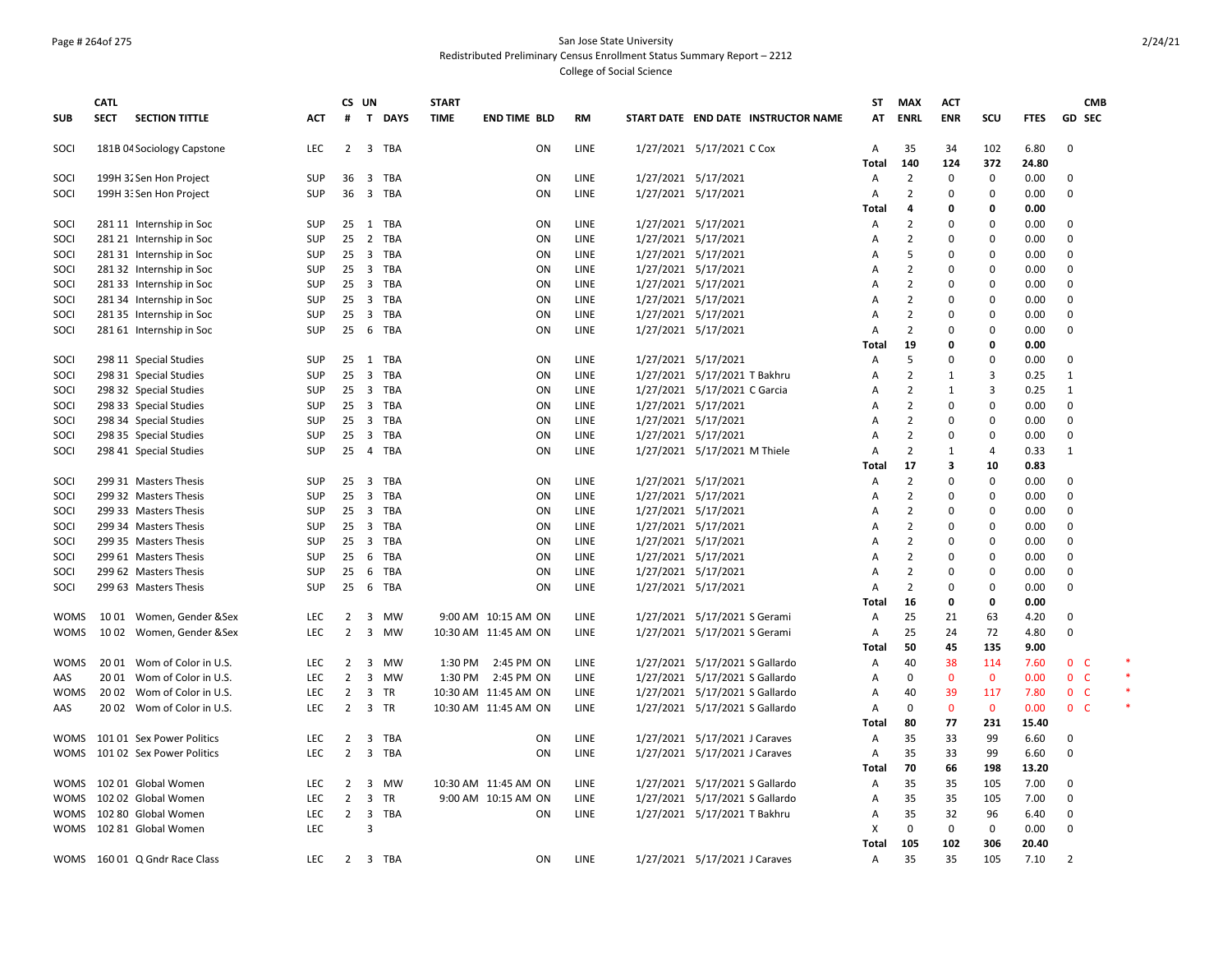# Page # 265of 275 San Jose State University Redistributed Preliminary Census Enrollment Status Summary Report – 2212

| <b>SUB</b> | <b>CATL</b><br><b>SECT</b> | <b>SECTION TITTLE</b>          | <b>ACT</b> | CS UN<br># |                | <b>DAYS</b> | <b>START</b><br><b>TIME</b> | <b>END TIME BLD</b> | <b>RM</b> | START DATE END DATE INSTRUCTOR NAME | SΤ<br>AT               | MAX<br><b>ENRL</b> | <b>ACT</b><br><b>ENR</b> | scu      | <b>FTES</b> | <b>CMB</b><br><b>GD SEC</b> |
|------------|----------------------------|--------------------------------|------------|------------|----------------|-------------|-----------------------------|---------------------|-----------|-------------------------------------|------------------------|--------------------|--------------------------|----------|-------------|-----------------------------|
|            |                            |                                |            |            |                |             |                             |                     |           |                                     | Total                  | -35                | 35                       | 105      | 7.10        |                             |
|            |                            | WOMS 180 11 Individual Studies | <b>SUP</b> |            |                | 36 1 TBA    |                             | <b>ON</b>           | LINE      | 1/27/2021 5/17/2021                 | $\mathsf{A}$           | $\mathbf{R}$       | $\mathbf{0}$             | 0        | 0.00        | $\overline{\phantom{0}}$    |
|            |                            | WOMS 180 31 Individual Studies | <b>SUP</b> | 36         |                | 3 TBA       |                             | <b>ON</b>           | LINE      | 1/27/2021 5/17/2021                 | A                      | 3                  | $\Omega$                 | $\Omega$ | 0.00        | - 0                         |
|            |                            | WOMS 180 32 Individual Studies | <b>SUP</b> | 36         |                | 3 TBA       |                             | ON                  | LINE      | 1/27/2021 5/17/2021                 | A                      | 3                  | $\mathbf{0}$             | 0        | 0.00        | $\mathbf 0$                 |
|            |                            |                                |            |            |                |             |                             |                     |           |                                     | Total                  | 9                  | $\mathbf{0}$             | 0        | 0.00        |                             |
|            |                            | WOMS 190 11 Internship         | <b>SUP</b> | 36 1       |                | TBA         |                             | ON                  | LINE      | 1/27/2021 5/17/2021                 | A                      | 3                  | $\Omega$                 | $\Omega$ | 0.00        | - 0                         |
|            |                            | WOMS 190 31 Internship         | <b>SUP</b> | 36         | $\overline{3}$ | TBA         |                             | <b>ON</b>           | LINE      | 1/27/2021 5/17/2021                 | A                      |                    | $\Omega$                 | $\Omega$ | 0.00        | $\Omega$                    |
|            |                            |                                |            |            |                |             |                             |                     |           |                                     | Total                  | 4                  | 0                        | 0        | 0.00        |                             |
|            |                            |                                |            |            |                |             |                             |                     |           |                                     | <b>Sociology Total</b> | 3162               | 2963                     | 8886     | 593.17      |                             |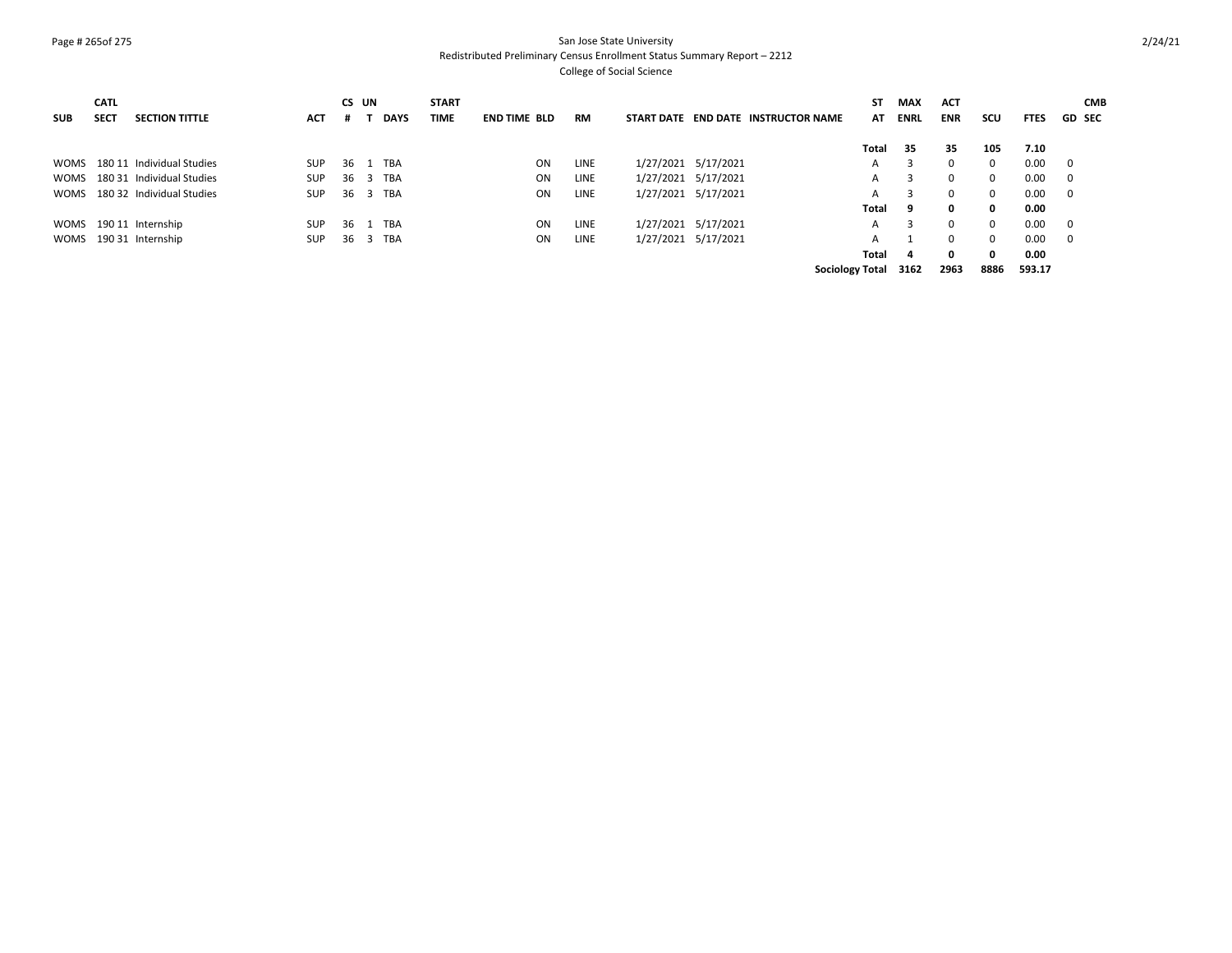#### Page # 266of 275 San Jose State University Redistributed Preliminary Census Enrollment Status Summary Report – 2212

|              | <b>CATL</b> |                                                        |            | CS UN          |                             | <b>START</b> |                      |           |                                 |                                     | ST             | MAX                  | <b>ACT</b>           |             |              | <b>CMB</b>          |   |
|--------------|-------------|--------------------------------------------------------|------------|----------------|-----------------------------|--------------|----------------------|-----------|---------------------------------|-------------------------------------|----------------|----------------------|----------------------|-------------|--------------|---------------------|---|
| <b>SUB</b>   | <b>SECT</b> | <b>SECTION TITTLE</b>                                  | <b>ACT</b> | #              | $\mathbf{T}$<br><b>DAYS</b> | <b>TIME</b>  | <b>END TIME BLD</b>  | <b>RM</b> |                                 | START DATE END DATE INSTRUCTOR NAME | AT             | <b>ENRL</b>          | <b>ENR</b>           | SCU         | <b>FTES</b>  | <b>GD SEC</b>       |   |
|              |             | <b>Urban &amp; Regional Planning</b>                   |            |                |                             |              |                      |           |                                 |                                     |                |                      |                      |             |              |                     |   |
|              |             |                                                        |            |                |                             |              |                      |           |                                 |                                     |                |                      |                      |             |              |                     |   |
| <b>GEOG</b>  | 1 0 1       | Geog Natural Env                                       | LEC        | 2              | 3<br>TBA                    |              | ON                   | LINE      | 1/27/2021 5/17/2021 J Hasty     |                                     | Α              | 30                   | 27                   | 81          | 5.40         | $\Omega$            |   |
| GEOG         | 102         | Geog Natural Env                                       | <b>LEC</b> | $\overline{2}$ | 3<br>TBA                    |              | ON                   | LINE      | 1/27/2021 5/17/2021 G Pereira   |                                     | A              | 30                   | 30                   | 90          | 6.00         | $\mathbf 0$         |   |
|              |             |                                                        |            |                |                             |              |                      |           |                                 |                                     | <b>Total</b>   | 60                   | 57                   | 171         | 11.40        |                     |   |
| GEOG         |             | 1001 Cultural Geography                                | LEC        |                | 3                           |              |                      |           |                                 |                                     | х              | $\Omega$             | 0                    | $\mathbf 0$ | 0.00         | 0                   |   |
| GEOG         | 10 02       | <b>Cultural Geography</b>                              | <b>LEC</b> |                | 3                           |              |                      |           |                                 |                                     | X              | $\Omega$             | 0                    | 0           | 0.00         | $\Omega$            |   |
| GEOG         |             | 1003 Cultural Geography                                | LEC        | $\overline{2}$ | 3 TBA                       |              | ΟN                   | LINE      |                                 | 1/27/2021 5/17/2021 K Richardson    | Α              | 30                   | 26                   | 78          | 5.20         | $\mathbf 0$         |   |
|              |             |                                                        |            |                |                             |              |                      |           |                                 |                                     | Total          | 30                   | 26                   | 78          | 5.20         |                     |   |
| <b>GEOG</b>  |             | 1201 Global Geography                                  | LEC        | 1              | 3<br>MW                     |              | 10:30 AM 11:45 AM ON | LINE      | 1/27/2021 5/17/2021 A Gutierrez |                                     | Α              | 30                   | 25                   | 75          | 5.00         | 0                   |   |
| <b>GEOG</b>  | 1202        | Global Geography                                       | LEC        | 1              | 3<br><b>TBA</b>             |              | ON                   | LINE      | 1/27/2021 5/17/2021 G Pereira   |                                     | A              | 30                   | 30                   | 90          | 6.00         | $\Omega$            |   |
| GEOG         |             | 12 03 Global Geography                                 | <b>LEC</b> |                | 1 3 TBA                     |              | ON                   | LINE      | 1/27/2021 5/17/2021 G Pereira   |                                     | Α              | 30                   | 29                   | 87          | 5.80         | $\Omega$            |   |
|              |             |                                                        |            |                |                             |              |                      |           |                                 |                                     | Total          | 90                   | 84                   | 252         | 16.80        |                     |   |
| GEOG         |             | 105 01 Urban Geog                                      | LEC        |                | 3                           |              |                      |           |                                 |                                     | х              | $\Omega$             | 0                    | 0           | 0.00         | 0                   |   |
| GEOG         |             | 105 02 Urban Geog                                      | LEC        | $\overline{2}$ | 3<br><b>MW</b>              | 3:00 PM      | 4:15 PM ON           | LINE      |                                 | 1/27/2021 5/17/2021 C Rivasplata    | $\overline{A}$ | 10                   | 5                    | 15          | 1.00         | $\Omega$            |   |
|              |             |                                                        |            |                |                             |              |                      |           |                                 |                                     | Total          | 10                   | 5                    | 15          | 1.00         |                     |   |
| GEOG         |             | 110 01 Urban Global South                              | LEC        | 4              | 3<br>TBA                    |              | ON                   | LINE      | 1/27/2021 5/17/2021 E Pena      |                                     | Α              | 25                   | 28                   | 84          | 5.65         | $1 \quad C$         | × |
| <b>URBP</b>  |             | 110 01 Urban Global South                              | <b>LEC</b> | 4              | 3<br><b>TBA</b>             |              | ON                   | LINE      | 1/27/2021 5/17/2021 E Pena      |                                     | A              | $\Omega$             | $\mathbf 0$          | $\mathbf 0$ | 0.00         | 0 <sub>c</sub>      |   |
|              |             |                                                        |            |                |                             |              |                      |           |                                 |                                     | <b>Total</b>   | 25                   | 28                   | 84          | 5.65         |                     |   |
| GEOG         |             | 112 01 Nat Cult Terr Disp                              | <b>LEC</b> | 2              | 3<br>TBA                    |              | ON                   | LINE      | 1/27/2021 5/17/2021 M Kelley    |                                     | Α              | 30                   | 32                   | 96          | 6.40         | $\Omega$            |   |
| <b>GEOG</b>  |             | 112 02 Nat Cult Terr Disp                              | <b>LEC</b> | $\overline{2}$ | 3<br><b>TBA</b>             |              | ON                   | LINE      | 1/27/2021 5/17/2021 M Kelley    |                                     | A              | 30                   | 31                   | 93          | 6.20         | $\Omega$            |   |
| GEOG         |             | 112 03 Nat Cult Terr Disp                              | LEC        | 2              | 3<br>TBA                    |              | ON                   | LINE      | 1/27/2021 5/17/2021 M Kelley    |                                     | A              | 30                   | 32                   | 96          | 6.40         | $\Omega$            |   |
| GEOG         |             | 112 04 Nat Cult Terr Disp                              | LEC        | 2              | 3<br>TBA                    |              | ON                   | LINE      | 1/27/2021 5/17/2021 E Pena      |                                     | A              | 30                   | 34                   | 102         | 6.80         | $\Omega$            |   |
| GEOG         |             | 112 05 Nat Cult Terr Disp                              | <b>LEC</b> | 2              | 3<br><b>TBA</b>             |              | ON                   | LINE      | 1/27/2021 5/17/2021 J Hasty     |                                     | $\overline{A}$ | 30                   | 30                   | 90          | 6.00         | $\Omega$            |   |
|              |             |                                                        |            |                |                             |              |                      |           |                                 |                                     | Total          | 150                  | 159                  | 477         | 31.80        |                     |   |
| GEOG         |             | 115 01 Global Development                              | <b>LEC</b> | $\overline{2}$ | 3<br>$\mathsf{T}$           | 3:00 PM      | 5:45 PM ON           | LINE      |                                 | 1/27/2021 5/17/2021 C Rivasplata    | $\overline{A}$ | 25                   | 13                   | 39          | 2.65         | 1                   |   |
|              |             |                                                        |            |                |                             |              |                      |           |                                 |                                     | Total          | 25                   | 13                   | 39          | 2.65         |                     |   |
| GEOG         |             | 130 01 Natural Resources                               | <b>LEC</b> | $\overline{2}$ | <b>TBA</b><br>3             |              | ON                   | LINE      | 1/27/2021 5/17/2021 G Pereira   |                                     | $\overline{A}$ | 30                   | 15                   | 45          | 3.10         | $\overline{2}$      |   |
|              |             |                                                        |            |                |                             |              |                      |           |                                 |                                     | Total          | 30                   | 15                   | 45          | 3.10         |                     |   |
| GEOG         |             | 135 01 Qualitative Methods                             | LEC        |                | 3                           |              |                      |           |                                 |                                     | X              | $\Omega$             | $\mathbf 0$          | 0           | 0.00         | $\Omega$            |   |
|              |             |                                                        |            |                |                             |              |                      |           |                                 |                                     | Total          | 0                    | 0                    | 0           | 0.00         |                     |   |
| GEOG         |             | 170 01 Intro Map & GIS                                 | LEC        | 2              | 3<br>TBA                    |              | ON                   | LINE      |                                 | 1/27/2021 5/17/2021 A Zandiatashbar | Α              | 20                   | 17                   | 34          | 3.55         | 3<br>$\overline{3}$ |   |
| GEOG         |             | 170 02 Intro Map & GIS                                 | LAB        | 15             | 0<br><b>TBA</b>             |              | ON                   | LINE      |                                 | 1/27/2021 5/17/2021 A Zandiatashbar | A<br>Total     | 20<br>40             | 17<br>34             | 17<br>51    | 0.00         |                     |   |
|              |             | 171 01 Adv GIS                                         | <b>LEC</b> | $\overline{2}$ | 3<br>$\mathsf{R}$           | 5:00 PM      | 6:50 PM ON           | LINE      |                                 | 1/27/2021 5/17/2021 A Zandiatashbar | A              | 20                   | 12                   | 24          | 3.55         | $\overline{4}$      |   |
| GEOG<br>GEOG |             | 171 02 Adv GIS                                         | LAB        | 15             | 0<br>R                      | 7:00 PM      | 9:45 PM ON           | LINE      |                                 |                                     | $\overline{A}$ | 20                   | 12                   | 12          | 2.60<br>0.00 | $\overline{4}$      |   |
|              |             |                                                        |            |                |                             |              |                      |           |                                 | 1/27/2021 5/17/2021 A Zandiatashbar |                | 40                   | 24                   |             |              |                     |   |
| <b>GEOG</b>  |             | 18001 Indiv Studies                                    | SUP        | 36             | 3<br>TBA                    |              | ON                   | LINE      |                                 | 1/27/2021 5/17/2021 K Rohrmeier     | Total<br>Α     | 1                    | 2                    | 36<br>6     | 2.60<br>0.45 |                     |   |
| <b>GEOG</b>  |             |                                                        | SUP        | 36             | TBA<br>$\overline{4}$       |              | ON                   | LINE      |                                 | 1/27/2021 5/17/2021 K Rohrmeier     |                |                      | 0                    | 0           | 0.00         | 1<br>$\mathbf 0$    |   |
|              |             | 180 02 Indiv Studies                                   |            |                |                             |              |                      |           |                                 |                                     | Α              | 1                    |                      |             |              |                     |   |
| <b>GEOG</b>  |             |                                                        | LEC        | $\overline{2}$ | 3<br><b>TBA</b>             |              | ON                   | LINE      |                                 |                                     | Total          | $\overline{2}$<br>20 | $\overline{2}$<br>19 | 6<br>38     | 0.45         | $\overline{7}$      |   |
| GEOG         |             | 181 01 Rem Sens Basi Theo<br>181 02 Rem Sens Basi Theo | LAB        | 15             | $\mathbf 0$<br>TBA          |              | ON                   | LINE      | 1/27/2021 5/17/2021 J Miller    |                                     | Α<br>Α         | 20                   | 19                   | 19          | 4.15<br>0.00 | $\overline{7}$      |   |
|              |             |                                                        |            |                |                             |              |                      |           | 1/27/2021 5/17/2021 J Miller    |                                     |                | 40                   | 38                   | 57          |              |                     |   |
| GEOG         |             | 197 01 Geog Internship                                 | SUP        | 36             | TBA<br>1                    |              | ON                   | LINE      |                                 | 1/27/2021 5/17/2021 K Rohrmeier     | Total<br>Α     | 1                    | 0                    | 0           | 4.15<br>0.00 | $\Omega$            |   |
| GEOG         |             | 197 02 Geog Internship                                 | SUP        | 36             | 3<br>TBA                    |              | ON                   | LINE      |                                 | 1/27/2021 5/17/2021 K Rohrmeier     | Α              | $\mathbf{1}$         | 0                    | $\Omega$    | 0.00         | $\Omega$            |   |
| GEOG         |             | 197 03 Geog Internship                                 | SUP        | 36             | - 5<br>TBA                  |              | ON                   | LINE      |                                 | 1/27/2021 5/17/2021 K Rohrmeier     | Α              | 1                    | 0                    | 0           | 0.00         | $\mathbf 0$         |   |
|              |             |                                                        |            |                |                             |              |                      |           |                                 |                                     | Total          | 3                    | O                    | 0           | 0.00         |                     |   |
| GEOG         |             | 279 01 Sem: GIS Appl                                   | <b>SEM</b> | -5             | 3<br>R                      |              | 4:30 PM 7:15 PM ON   | LINE      | 1/27/2021 5/17/2021 R Kos       |                                     | $\overline{A}$ | 5                    | 4                    | 12          | 1.00         | $\overline{4}$      |   |
|              |             |                                                        |            |                |                             |              |                      |           |                                 |                                     |                |                      |                      |             |              |                     |   |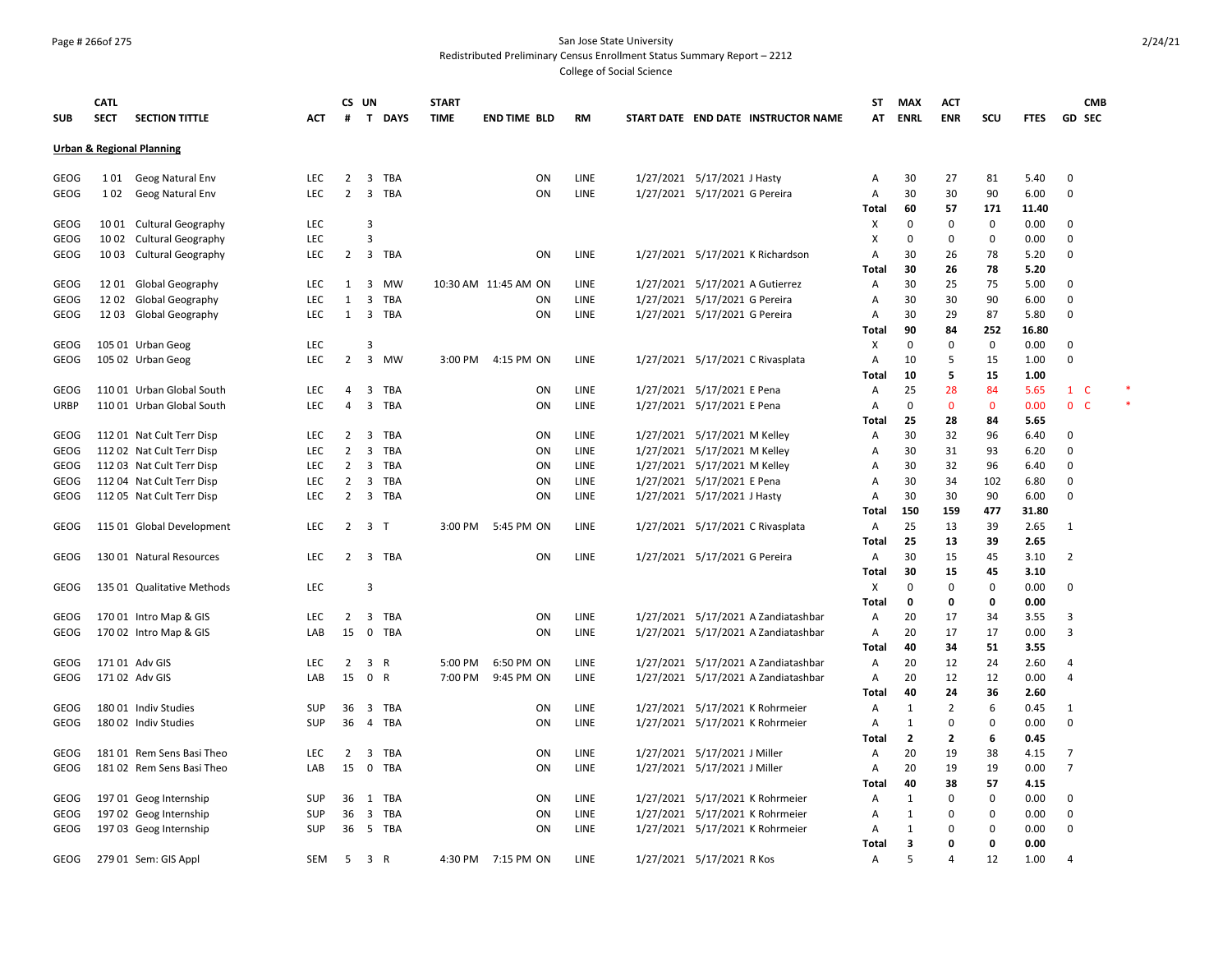#### Page # 267of 275 San Jose State University Redistributed Preliminary Census Enrollment Status Summary Report – 2212

|             | <b>CATL</b> |                               |                   | CS UN |                                | <b>START</b> |                     |           |                               |                                     | ST                | <b>MAX</b>              | <b>ACT</b>     |                         |              | <b>CMB</b>     |        |
|-------------|-------------|-------------------------------|-------------------|-------|--------------------------------|--------------|---------------------|-----------|-------------------------------|-------------------------------------|-------------------|-------------------------|----------------|-------------------------|--------------|----------------|--------|
| <b>SUB</b>  | <b>SECT</b> | <b>SECTION TITTLE</b>         | ACT               | #     | T DAYS                         | <b>TIME</b>  | <b>END TIME BLD</b> | <b>RM</b> |                               | START DATE END DATE INSTRUCTOR NAME | AT                | <b>ENRL</b>             | <b>ENR</b>     | scu                     | <b>FTES</b>  | <b>GD SEC</b>  |        |
|             |             |                               |                   |       |                                |              |                     |           |                               |                                     |                   |                         |                |                         |              |                |        |
|             |             |                               |                   |       |                                |              |                     |           |                               |                                     | <b>Total</b>      | 5                       | 4              | 12                      | 1.00         |                |        |
| GEOG        |             | 298 01 Special Study          | <b>SUP</b>        | 25    | 3<br>TBA                       |              | ON                  | LINE      |                               | 1/27/2021 5/17/2021 K Richardson    | A                 | $\mathbf{1}$            | $\mathbf{1}$   | $\overline{3}$          | 0.25         | $\mathbf{1}$   |        |
| GEOG        |             | 298 02 Special Study          | <b>SUP</b>        | 25    | 4 TBA                          |              | ON                  | LINE      |                               | 1/27/2021 5/17/2021 K Richardson    | A                 | $\mathbf{1}$            | $\mathbf{1}$   | $\overline{4}$          | 0.33         | $\mathbf{1}$   |        |
|             |             |                               |                   |       |                                |              |                     |           |                               |                                     | <b>Total</b>      | $\overline{2}$          | $\mathbf{2}$   | $\overline{\mathbf{z}}$ | 0.58         |                |        |
| GEOG        |             | 299 01 MA Thesis/Project      | SUP               | 25    | 1 TBA                          |              | ON                  | LINE      |                               | 1/27/2021 5/17/2021 K Richardson    | Α                 | 1                       | 0              | $\mathbf 0$             | 0.00         | 0              |        |
| GEOG        |             | 299 02 MA Thesis/Project      | <b>SUP</b>        | 25    | $\overline{\mathbf{3}}$<br>TBA |              | ON                  | LINE      |                               | 1/27/2021 5/17/2021 K Richardson    | Α                 | $\mathbf{1}$            | $\overline{2}$ | 6                       | 0.50         | $\overline{2}$ |        |
| GEOG        |             | 299 03 MA Thesis/Project      | <b>SUP</b>        | 25    | $\overline{4}$<br>TBA          |              | ON                  | LINE      |                               | 1/27/2021 5/17/2021 K Richardson    | Α                 | $\mathbf{1}$            | $\Omega$       | $\mathbf 0$             | 0.00         | 0              |        |
| GEOG        |             | 299 04 MA Thesis/Project      | SUP               | 25    | 6<br><b>TBA</b>                |              | <b>ON</b>           | LINE      |                               | 1/27/2021 5/17/2021 K Richardson    | Α                 | $\mathbf{1}$            | $\Omega$       | $\mathbf 0$             | 0.00         | 0              |        |
|             |             |                               |                   |       |                                |              |                     |           |                               |                                     | Total             | 4                       | 2              | 6                       | 0.50         |                |        |
| <b>URBP</b> |             | 101 01 The City               | <b>LEC</b>        |       | $\overline{3}$                 |              |                     |           |                               |                                     | X                 | $\Omega$                | $\Omega$       | $\mathbf 0$             | 0.00         | 0              |        |
| URBP        |             | 101 02 The City               | <b>LEC</b>        | 2     | $\overline{\mathbf{3}}$<br>MW  | 3:00 PM      | 4:15 PM ON          | LINE      |                               | 1/27/2021 5/17/2021 C Rivasplata    | Α                 | 20                      | 17             | 51                      | 3.40         | 0              |        |
|             |             |                               |                   |       |                                |              |                     |           |                               |                                     | Total             | 20                      | 17             | 51                      | 3.40         |                |        |
| <b>URBP</b> |             | 133 01 Intro Soc Iss Plan     | SEM               | 5     | 4<br>w                         |              | 7:30 PM 10:15 PM ON | LINE      | 1/27/2021 5/17/2021 G Douglas |                                     | Α                 | 5                       | 5              | 20                      | 1.40         | $1\quad C$     |        |
| AFAM        |             | 133 01 Intro Soc Iss Plan     | SEM               | 5     | 4<br>w                         |              | 7:30 PM 10:15 PM ON | LINE      | 1/27/2021 5/17/2021 G Douglas |                                     | Α                 | $\Omega$                | $\mathbf 0$    | $\mathbf{0}$            | 0.00         | 0 <sup>o</sup> |        |
| AAS         |             | 133 01 Intro Soc Iss Plan     | SEM               | 5     | 4<br>w                         |              | 7:30 PM 10:15 PM ON | LINE      | 1/27/2021 5/17/2021 G Douglas |                                     | Α                 | $\Omega$                | $\Omega$       | $\mathbf 0$             | 0.00         | 0 <sub>c</sub> | $\ast$ |
|             |             |                               |                   |       |                                |              |                     |           |                               |                                     | Total             | 5                       | 5              | 20                      | 1.40         |                |        |
| <b>URBP</b> |             | 136 01 Int Land Use Plan      | <b>SEM</b>        | 5     | 4<br>R                         |              | 7:30 PM 10:15 PM ON | LINE      |                               | 1/27/2021 5/17/2021 C Cheleden      | A                 | 5                       | 5              | 20                      | 1.33         | 0 <sup>o</sup> |        |
| <b>ENVS</b> |             | 136 01 Int Land Use Plan      | SEM               | 5     | 4<br>R                         |              | 7:30 PM 10:15 PM ON | LINE      |                               | 1/27/2021 5/17/2021 C Cheleden      | Α                 | $\Omega$                | $\mathbf{0}$   | $\mathbf{0}$            | 0.00         | 0 <sub>c</sub> |        |
| <b>URBP</b> |             | 136 02 Int Land Use Plan      | <b>SEM</b>        | 5     | <b>TBA</b><br>4                |              | ON                  | LINE      |                               | 1/27/2021 5/17/2021 K Rohrmeier     | Α                 | 5                       | 5              | 20                      | 1.33         | 0 <sup>o</sup> | $\ast$ |
| <b>ENVS</b> |             | 136 02 Int Land Use Plan      | SEM               | 5     | 4 TBA                          |              | ON                  | LINE      |                               | 1/27/2021 5/17/2021 K Rohrmeier     | Α                 | 0                       | $\mathbf 0$    | $\mathbf 0$             | 0.00         | 0 <sub>c</sub> | *      |
|             |             |                               |                   |       |                                |              |                     |           |                               |                                     | Total             | 10                      | 10             | 40                      | 2.67         |                |        |
| URBP        |             | 142 01 Intro Envir Planning   | SEM               |       | $\overline{4}$                 |              |                     |           |                               |                                     | X                 | 0                       | 0              | 0                       | 0.00         | 0              |        |
| <b>ENVS</b> |             | 142 01 Intro Envir Planning   | SEM               |       | $\overline{4}$                 |              |                     |           |                               |                                     | X                 | $\Omega$                | 0              | $\mathbf 0$             | 0.00         | 0              |        |
|             |             |                               |                   |       |                                |              |                     |           |                               |                                     | Total             | 0                       | 0              | $\mathbf 0$             | 0.00         |                |        |
| <b>URBP</b> |             | 148 01 Intro Tech in Urb Plan | <b>SEM</b>        | 5     | 3 M                            |              | 7:30 PM 10:15 PM ON | LINE      | 1/27/2021 5/17/2021 S Shazi   |                                     | Α                 | 5                       | $\overline{2}$ | $\overline{2}$          | 0.40         | 0 <sup>o</sup> | $\ast$ |
| <b>DSGN</b> |             | 148 01 Intro Tech in Urb Plan | SEM               | 5     | 3<br>M                         |              | 7:30 PM 10:15 PM ON | LINE      | 1/27/2021 5/17/2021 S Shazi   |                                     | Α                 | $\Omega$                | $\mathbf 0$    | $\mathbf 0$             | 0.00         | 0 <sup>o</sup> |        |
|             |             |                               |                   |       |                                |              |                     |           |                               |                                     | Total             | 5                       | $\overline{2}$ | $\overline{2}$          | 0.40         |                |        |
| <b>URBP</b> |             | 150 01 Intro Muni Finance     | <b>SEM</b>        |       | $\overline{4}$                 |              |                     |           |                               |                                     | х                 | $\Omega$                | $\Omega$       | $\mathbf 0$             | 0.00         | 0              |        |
| URBP        |             | 150 02 Intro Muni Finance     | <b>SEM</b>        |       | $\overline{4}$                 |              |                     |           |                               |                                     | X                 | $\Omega$                | $\Omega$       | $\mathbf 0$             | 0.00         | 0              |        |
|             |             |                               |                   |       |                                |              |                     |           |                               |                                     | <b>Total</b>      | 0                       | $\Omega$       | $\mathbf 0$             | 0.00         |                |        |
| <b>URBP</b> |             | 152 01 Int Urb Des Studio     | SEM               | 5     | 4 <sub>T</sub>                 | 4:30 PM      | 7:15 PM ON          | LINE      | 1/27/2021 5/17/2021 G Douglas |                                     | Α                 | 5                       | $\overline{4}$ | 16                      | 1.07         | 0 <sub>c</sub> | $\ast$ |
| <b>DSIT</b> |             | 152 01 Int Urb Des Studio     | SEM               | 5     | $\overline{4}$<br>$\top$       | 4:30 PM      | 7:15 PM ON          | LINE      | 1/27/2021 5/17/2021 G Douglas |                                     | A                 | $\Omega$                | $\Omega$       | $\mathbf{0}$            | 0.00         | 0 <sup>o</sup> |        |
|             |             |                               |                   |       |                                |              |                     |           |                               |                                     | Total             | 5                       | 4              | 16                      | 1.07         |                |        |
| <b>URBP</b> |             | 156 01 Intro Local Trans      | <b>SEM</b>        | -5    | 4<br>w                         |              | 7:30 PM 10:15 PM ON | LINE      | 1/27/2021 5/17/2021 R Lee     |                                     | Α                 | 5<br>$\Omega$           | $\overline{2}$ | 8                       | 0.53         | 0 <sub>c</sub> |        |
| <b>ENVS</b> |             | 156 01 Intro Local Trans      | SEM               | 5     | $\overline{4}$<br>W            |              | 7:30 PM 10:15 PM ON | LINE      | 1/27/2021 5/17/2021 R Lee     |                                     | Α                 |                         | $\mathbf 0$    | $\mathbf 0$             | 0.00         | 0 <sub>c</sub> |        |
|             |             |                               |                   |       |                                |              |                     |           |                               |                                     | Total             | $\overline{\mathbf{5}}$ | $\overline{2}$ | 8                       | 0.53         |                |        |
| <b>URBP</b> |             | 200 01 Urb Plan Seminar       | SEM               | 5     | $\overline{4}$<br>$\top$       |              | 4:30 PM 7:15 PM ON  | LINE      |                               | 1/27/2021 5/17/2021 A Natarajan     | Α                 | 15<br>15                | 15             | 60                      | 5.00         | 15             |        |
|             |             |                               |                   |       | $\overline{a}$                 |              |                     |           |                               |                                     | Total             | $\Omega$                | 15             | 60                      | 5.00         |                |        |
| <b>URBP</b> |             | 204 01 Quant Methods          | <b>SEM</b>        |       |                                |              |                     |           |                               |                                     | Х                 |                         | 0              | 0                       | 0.00         | 0              |        |
| URBP        |             | 204 02 Quant Methods          | SEM               | 5     | 4<br>TBA                       |              | <b>ON</b>           | LINE      | 1/27/2021 5/17/2021 T Lester  |                                     | Α                 | 15                      | 14             | 56                      | 4.67         | 14             |        |
| <b>URBP</b> |             | 204 03 Quant Methods          | SEM               | 5     | 4<br>M                         |              | 7:30 PM 10:15 PM ON | LINE      | 1/27/2021 5/17/2021 S Mathur  |                                     | A                 | 15<br>30                | 13<br>27       | 52<br>108               | 4.33<br>9.00 | 13             |        |
|             |             |                               |                   |       | 3                              |              |                     |           |                               |                                     | Total             |                         |                |                         |              |                |        |
| URBP        |             | 206 01 Real Estate Finance    | <b>SEM</b><br>SEM | 5     | $\overline{3}$<br>W            |              |                     | LINE      | 1/27/2021 5/17/2021 D Shiver  |                                     | х                 | 0<br>15                 | 0              | 0<br>30                 | 0.00         | 0              |        |
| <b>URBP</b> |             | 206 02 Real Estate Finance    |                   |       |                                |              | 7:30 PM 10:15 PM ON |           |                               |                                     | Α<br><b>Total</b> | 15                      | 10<br>10       | 30                      | 2.50<br>2.50 | 10             |        |
| <b>URBP</b> |             | 208 01 Real Estate Studio     | <b>SEM</b>        |       | 3                              |              |                     |           |                               |                                     | х                 | $\Omega$                | $\Omega$       | $\mathbf 0$             | 0.00         | 0              |        |
| <b>URBP</b> |             | 208 02 Real Estate Studio     | SEM               | 5     | 3 <sub>T</sub>                 |              | 7:30 PM 10:15 PM ON | LINE      | 1/27/2021 5/17/2021 K Snider  |                                     | A                 | 15                      | 4              | 12                      | 1.00         | $\overline{4}$ |        |
|             |             |                               |                   |       |                                |              |                     |           |                               |                                     | <b>Total</b>      | 15                      | 4              | 12                      | 1.00         |                |        |
|             |             |                               |                   |       |                                |              |                     |           |                               |                                     |                   |                         |                |                         |              |                |        |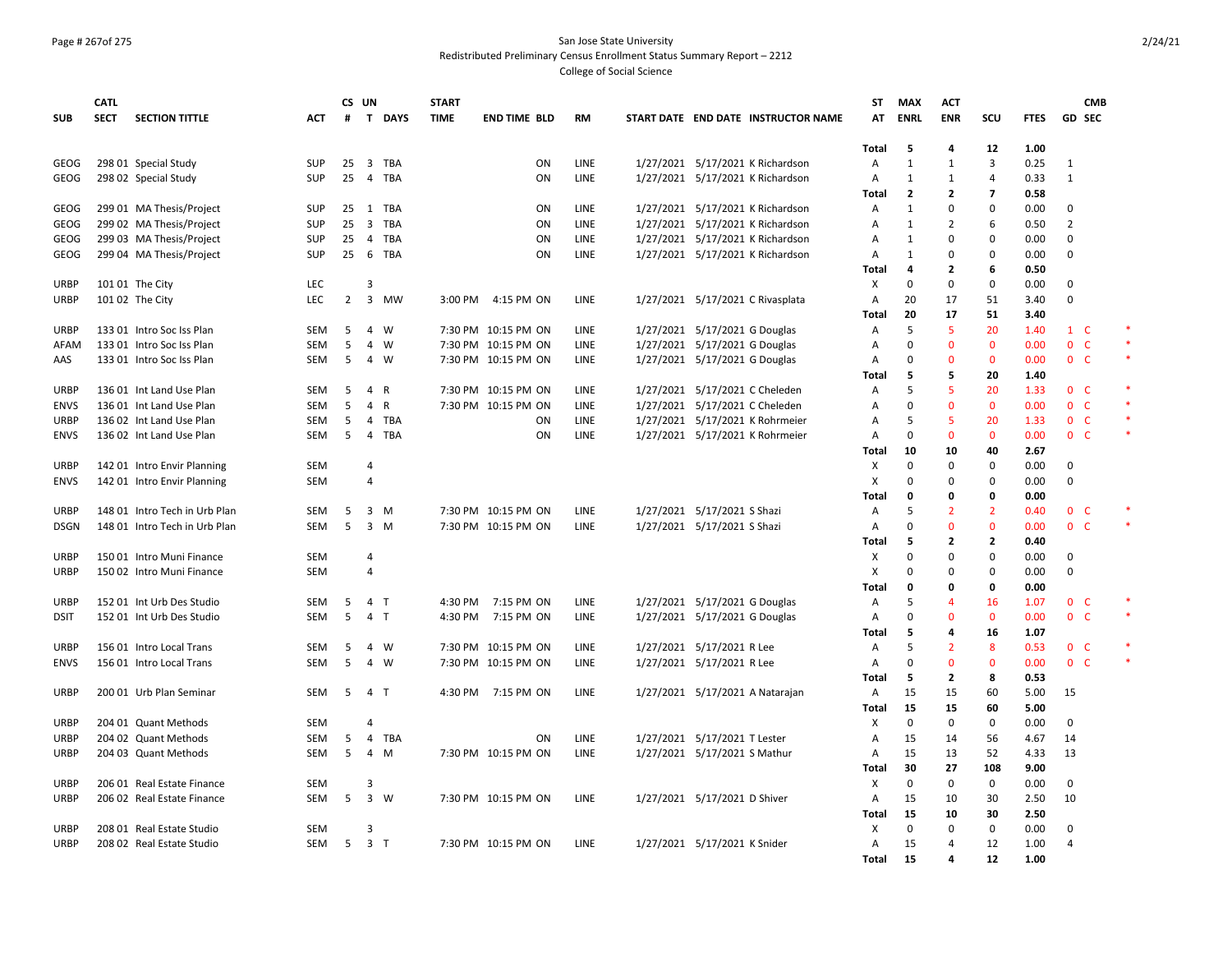## Page # 268of 275 San Jose State University Redistributed Preliminary Census Enrollment Status Summary Report – 2212

College of Social Science

|              | <b>CATL</b>                                            |                                     |                          | CS UN    |                              |                   | <b>START</b> |                     |              |                                                                  |                                       | <b>ST</b>         | <b>MAX</b>        | <b>ACT</b>                    |                     |              | <b>CMB</b>                       |  |
|--------------|--------------------------------------------------------|-------------------------------------|--------------------------|----------|------------------------------|-------------------|--------------|---------------------|--------------|------------------------------------------------------------------|---------------------------------------|-------------------|-------------------|-------------------------------|---------------------|--------------|----------------------------------|--|
| <b>SUB</b>   | <b>SECTION TITTLE</b><br><b>SECT</b>                   |                                     | ACT                      | #        | $\mathbf{T}$                 | <b>DAYS</b>       | <b>TIME</b>  | <b>END TIME BLD</b> | RM           |                                                                  | START DATE END DATE INSTRUCTOR NAME   | AT                | <b>ENRL</b>       | <b>ENR</b>                    | SCU                 | <b>FTES</b>  | GD SEC                           |  |
| URBP         | 225 01 Land Use Plng Law                               |                                     | SEM                      | 5        | 4                            | R                 |              | 7:30 PM 10:15 PM ON | LINE         | 1/27/2021 5/17/2021 C Cheleden                                   |                                       | Α                 | 10                | 9                             | 36                  | 3.00         | 9                                |  |
| <b>URBP</b>  | 225 02 Land Use Plng Law                               |                                     | <b>SEM</b>               | 5        | $\overline{4}$               | TBA               |              | <b>ON</b>           | <b>LINE</b>  |                                                                  | 1/27/2021 5/17/2021 K Rohrmeier       | $\overline{A}$    | 10                | 9                             | 36                  | 3.00         | 9                                |  |
| <b>URBP</b>  | 232 01 Urb Design Studio                               |                                     | SEM                      | 5        | $\overline{4}$               | $\top$            | 4:30 PM      | 7:15 PM ON          | LINE         | 1/27/2021 5/17/2021 G Douglas                                    |                                       | Total<br>Α        | 20<br>15          | 18<br>$\overline{7}$          | 72<br>28            | 6.00<br>2.33 | $\overline{7}$                   |  |
|              |                                                        |                                     |                          |          |                              |                   |              |                     |              |                                                                  |                                       | Total             | 15                | $\overline{\phantom{a}}$      | 28                  | 2.33         |                                  |  |
| <b>URBP</b>  | 233 01 Social Issues Planning                          |                                     | SEM                      | 5        | 4                            | W                 |              | 7:30 PM 10:15 PM ON | LINE         | 1/27/2021 5/17/2021 G Douglas                                    |                                       | Α                 | 15                | 9                             | 36                  | 3.00         | 9                                |  |
| URBP         | 234 01 Field Study Sem                                 |                                     | SEM                      |          | $\mathbf{1}$                 |                   |              |                     |              |                                                                  |                                       | <b>Total</b><br>X | 15<br>$\mathbf 0$ | 9<br>0                        | 36<br>0             | 3.00<br>0.00 | $\Omega$                         |  |
|              |                                                        |                                     |                          |          |                              |                   |              |                     |              |                                                                  |                                       | Total             | 0                 | 0                             | $\mathbf 0$         | 0.00         |                                  |  |
| URBP         | 236 01 Urb Plan Pol Analysis                           |                                     | SEM                      | 5        | $\overline{4}$               | W                 | 4:30 PM      | 7:15 PM ON          | LINE         | 1/27/2021 5/17/2021 S Alexander                                  |                                       | Α                 | 15                | 14                            | 56                  | 4.67         | 14                               |  |
|              |                                                        |                                     |                          |          |                              |                   |              |                     |              |                                                                  |                                       | Total             | 15                | 14                            | 56                  | 4.67         |                                  |  |
| URBP         | 241 01 Plan Sustain City                               |                                     | <b>SEM</b>               | 5        | 2 R                          |                   | 4:30 PM      | 7:00 PM ON          | <b>LINE</b>  |                                                                  | 1/27/2021 5/17/2021 C Rivasplata      | Α                 | 20                | 20                            | 40                  | 3.33         | 20                               |  |
| <b>URBP</b>  | 248 01 Tech in Urb Plan                                |                                     | SEM                      | 5        | 3                            | M                 |              | 7:30 PM 10:15 PM ON | LINE         | 1/27/2021 5/17/2021 S Shazi                                      |                                       | Total<br>Α        | 20<br>15          | 20<br>13                      | 40<br>13            | 3.33<br>3.15 | 11 C                             |  |
| DSGN         | 248 01 Tech in Urb Plan                                |                                     | <b>SEM</b>               | 5        | $\overline{3}$               | M                 |              | 7:30 PM 10:15 PM ON | <b>LINE</b>  | 1/27/2021 5/17/2021 S Shazi                                      |                                       | A                 | $\Omega$          | $\mathbf{0}$                  | $\mathbf{0}$        | 0.00         | $0-$                             |  |
|              |                                                        |                                     |                          |          |                              |                   |              |                     |              |                                                                  |                                       | Total             | 15                | 13                            | 13                  | 3.15         |                                  |  |
| <b>URBP</b>  | 250 01 Urb Pl Pub Finance                              |                                     | <b>SEM</b>               |          | $\overline{4}$               |                   |              |                     |              |                                                                  |                                       | X                 | $\mathbf 0$       | 0                             | $\mathbf 0$         | 0.00         | $\mathbf 0$                      |  |
| URBP         | 250 02 Urb Pl Pub Finance                              |                                     | <b>SEM</b>               | 5        | 4                            | M                 | 4:30 PM      | 7:15 PM ON          | LINE         | 1/27/2021 5/17/2021 S Mathur                                     |                                       | Α                 | 15                | $\overline{7}$                | 28                  | 2.33         | $\overline{7}$                   |  |
|              |                                                        |                                     |                          |          |                              |                   |              |                     |              |                                                                  |                                       | <b>Total</b>      | 15                | $\overline{7}$                | 28                  | 2.33         |                                  |  |
| URBP         | 256 01 Sust Trns Pl Local                              |                                     | SEM                      | 5        | $\overline{4}$               | W                 |              | 7:30 PM 10:15 PM ON | LINE         | 1/27/2021 5/17/2021 R Lee                                        |                                       | Α                 | 15                | 14                            | 56                  | 4.67         | 14                               |  |
| URBP         | 275 01 Urb Plan Topics                                 |                                     | <b>SEM</b>               |          | 3                            |                   |              |                     |              |                                                                  |                                       | Total<br>X        | 15<br>$\mathbf 0$ | 14<br>0                       | 56<br>$\mathbf 0$   | 4.67<br>0.00 | 0                                |  |
|              |                                                        |                                     |                          |          |                              |                   |              |                     |              |                                                                  |                                       | Total             | 0                 | 0                             | 0                   | 0.00         |                                  |  |
| URBP         | 275G 01GIS Overview                                    |                                     | <b>SEM</b>               | -5       | 1                            | TBA               |              |                     |              | 1/27/2021 5/17/2021 R Kos                                        |                                       | Α                 | 15                | 14                            | 14                  | 1.17         | 14                               |  |
|              |                                                        |                                     |                          |          |                              |                   |              |                     |              |                                                                  |                                       | Total             | 15                | 14                            | 14                  | 1.17         |                                  |  |
| <b>URBP</b>  | 278 01 Intro to GIS Urb Plng                           |                                     | SEM                      | 5        | 4                            | $\mathsf{R}$      |              | 4:30 PM 7:15 PM ON  | LINE         | 1/27/2021 5/17/2021 R Kos                                        |                                       | Α                 | 10                | 10                            | 40                  | 3.33         | 10                               |  |
|              |                                                        |                                     |                          |          |                              |                   |              |                     |              |                                                                  |                                       | <b>Total</b>      | 10                | 10                            | 40                  | 3.33         |                                  |  |
| URBP<br>URBP | 280 01 Plng Rsearch Topic<br>280 02 Plng Rsearch Topic |                                     | SEM<br><b>SEM</b>        | 5        | $\overline{2}$               | 1 TBA             |              | ON                  | LINE         |                                                                  | 1/27/2021 5/17/2021 L Ramasubramanian | A<br>X            | 3<br>$\mathbf 0$  | $\overline{2}$<br>$\mathbf 0$ | $\overline{2}$<br>0 | 0.17<br>0.00 | $\overline{2}$<br>$\Omega$       |  |
| URBP         | 280 03 Plng Rsearch Topic                              |                                     | <b>SEM</b>               |          | $\overline{\mathbf{3}}$      |                   |              |                     |              |                                                                  |                                       | X                 | $\Omega$          | $\mathbf 0$                   | 0                   | 0.00         | $\Omega$                         |  |
| URBP         | 280 04 Plng Rsearch Topic                              |                                     | SEM                      |          | $\overline{4}$               |                   |              |                     |              |                                                                  |                                       | Χ                 | 0                 | 0                             | 0                   | 0.00         | $\Omega$                         |  |
|              |                                                        |                                     |                          |          |                              |                   |              |                     |              |                                                                  |                                       | Total             | 3                 | $\mathbf{2}$                  | $\overline{2}$      | 0.17         |                                  |  |
| <b>URBP</b>  | 295 01 Capstone Studio                                 |                                     | SEM                      | 5        | 6                            | W                 | 1:30 PM      | 7:00 PM ON          | LINE         | 1/27/2021 5/17/2021 R Kos                                        |                                       | Α                 | 15                | 14                            | 84                  | 7.00         | 14                               |  |
|              |                                                        |                                     |                          |          |                              |                   |              |                     |              |                                                                  |                                       | <b>Total</b>      | 15                | 14                            | 84                  | 7.00         |                                  |  |
| URBP         | 297P 01 Plan Rpt Prelim                                |                                     | SEM                      | 5        | 1 M                          |                   | 4:30 PM      | 7:15 PM ON          | LINE         | 1/27/2021 5/17/2021 T Lester                                     |                                       | Α                 | 15                | 15                            | 15                  | 1.25         | 15                               |  |
|              |                                                        |                                     |                          |          |                              |                   |              |                     |              |                                                                  |                                       | Total             | 15                | 15                            | 15                  | 1.25         |                                  |  |
| URBP<br>URBP | 298A 01 Planning Report<br>298A 02 Planning Report     |                                     | <b>SUP</b><br><b>SUP</b> | 25<br>25 | 3<br>$\overline{\mathbf{3}}$ | TBA<br><b>TBA</b> |              | ON<br>ON            | LINE<br>LINE | 1/27/2021 5/17/2021 S Alexander<br>1/27/2021 5/17/2021 G Douglas |                                       | Α<br>Α            | 10<br>10          | 4<br>$\overline{2}$           | 12<br>6             | 1.00<br>0.50 | $\overline{4}$<br>$\overline{2}$ |  |
| URBP         | 298A 03 Planning Report                                |                                     | <b>SUP</b>               | 25       | $\overline{\mathbf{3}}$      | TBA               |              | <b>ON</b>           | LINE         | 1/27/2021 5/17/2021 T Lester                                     |                                       | A                 | 10                | 5                             | 15                  | 1.25         | 5                                |  |
|              |                                                        |                                     |                          |          |                              |                   |              |                     |              |                                                                  |                                       | Total             | 30                | 11                            | 33                  | 2.75         |                                  |  |
| <b>URBP</b>  |                                                        | 298B 01 Special Study: Pln Rpt Comp | <b>SUP</b>               | 25       | $\overline{3}$               | TBA               |              | ON                  | LINE         | 1/27/2021 5/17/2021 S Alexander                                  |                                       | Α                 | 10                | 6                             | 18                  | 1.50         | -6                               |  |
| URBP         |                                                        | 298B 02 Special Study: Pln Rpt Comp | <b>SUP</b>               | 25       | 3                            | <b>TBA</b>        |              | ON                  | LINE         | 1/27/2021 5/17/2021 G Douglas                                    |                                       | A                 | 10                | 8                             | 24                  | 2.00         | 8                                |  |
| <b>URBP</b>  |                                                        | 298B 03 Special Study: Pln Rpt Comp | <b>SUP</b>               | 25       | 3                            | TBA               |              | ON                  | LINE         | 1/27/2021 5/17/2021 T Lester                                     |                                       | Α                 | 10                | 4                             | 12                  | 1.00         | $\overline{4}$                   |  |
|              |                                                        |                                     |                          |          |                              |                   |              |                     |              |                                                                  |                                       | <b>Total</b>      | 30                | 18                            | 54                  | 4.50         |                                  |  |

**Urban & Regional Planning Total 929 775 2254 167.05**